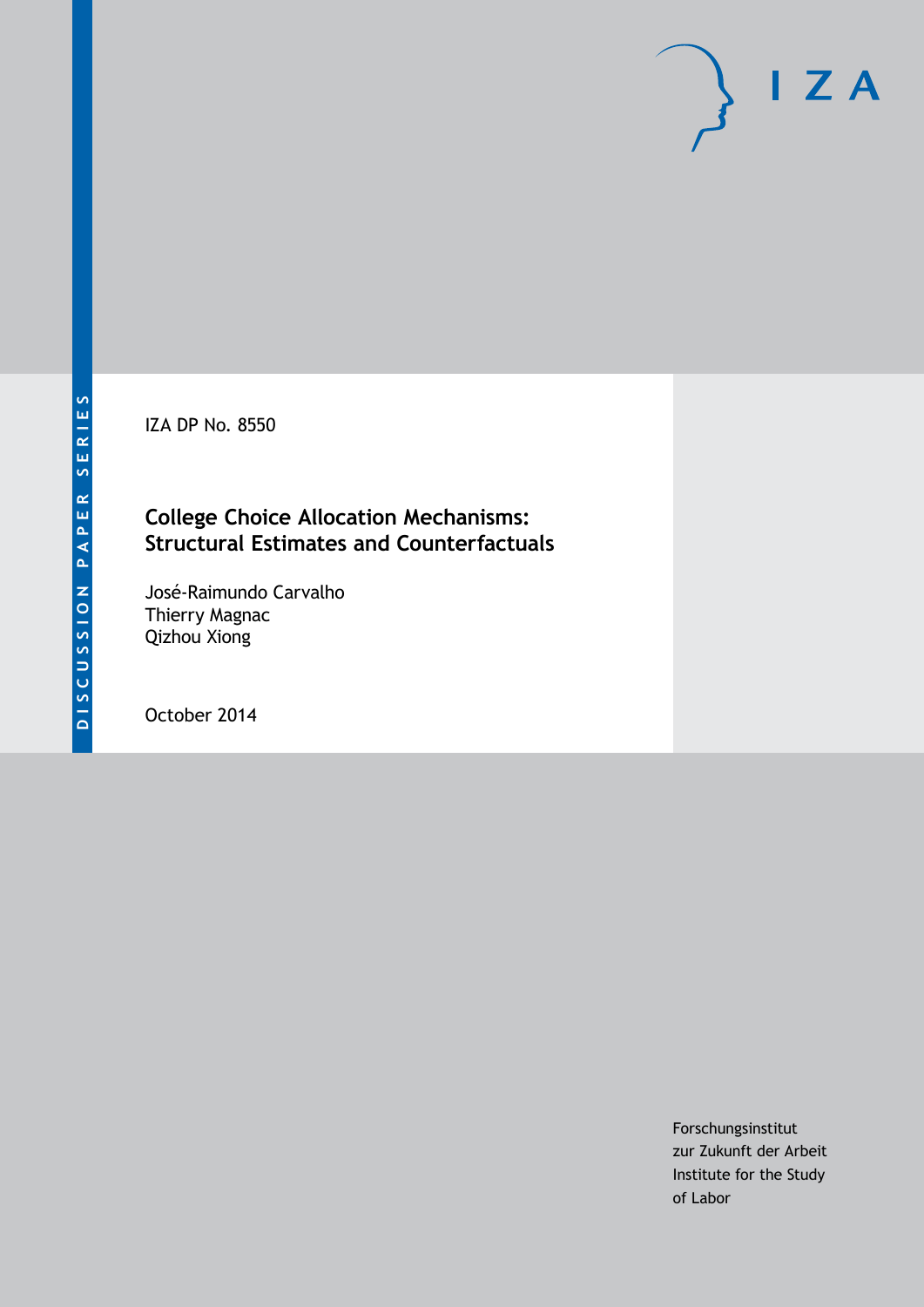# **College Choice Allocation Mechanisms: Structural Estimates and Counterfactuals**

## **José-Raimundo Carvalho**

*CAEN, Universidade Federal do Ceará*

# **Thierry Magnac**

*Toulouse School of Economics and IZA*

# **Qizhou Xiong**

*Toulouse School of Economics*

Discussion Paper No. 8550 October 2014

IZA

P.O. Box 7240 53072 Bonn Germany

Phone: +49-228-3894-0 Fax: +49-228-3894-180 E-mail: [iza@iza.org](mailto:iza@iza.org)

Any opinions expressed here are those of the author(s) and not those of IZA. Research published in this series may include views on policy, but the institute itself takes no institutional policy positions. The IZA research network is committed to the IZA Guiding Principles of Research Integrity.

The Institute for the Study of Labor (IZA) in Bonn is a local and virtual international research center and a place of communication between science, politics and business. IZA is an independent nonprofit organization supported by Deutsche Post Foundation. The center is associated with the University of Bonn and offers a stimulating research environment through its international network, workshops and conferences, data service, project support, research visits and doctoral program. IZA engages in (i) original and internationally competitive research in all fields of labor economics, (ii) development of policy concepts, and (iii) dissemination of research results and concepts to the interested public.

IZA Discussion Papers often represent preliminary work and are circulated to encourage discussion. Citation of such a paper should account for its provisional character. A revised version may be available directly from the author.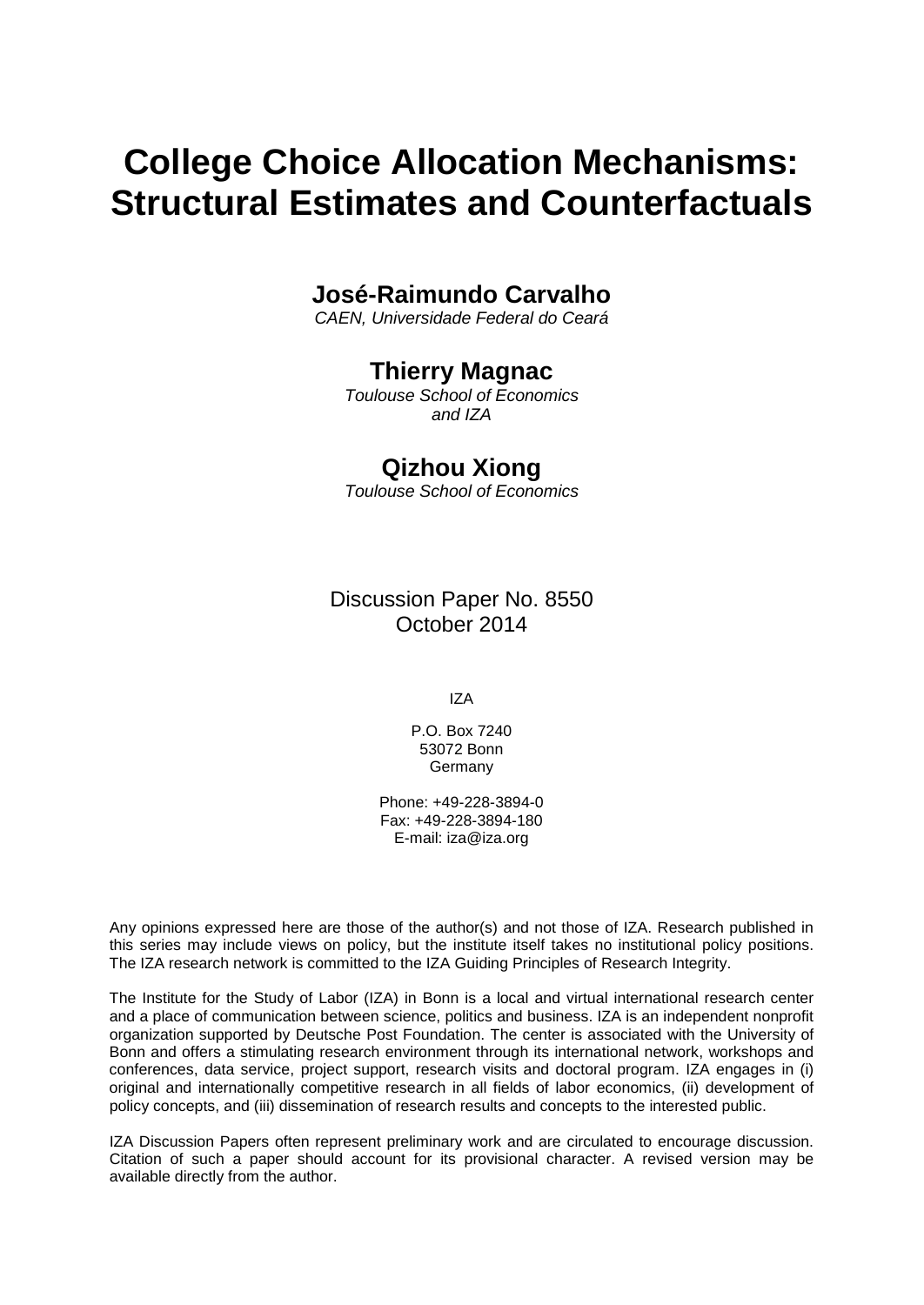IZA Discussion Paper No. 8550 October 2014

# **ABSTRACT**

# **College Choice Allocation Mechanisms: Structural Estimates and Counterfactuals**

We evaluate a simple allocation mechanism of students to majors at college entry that was commonly used in universities in Brazil in the 1990s and 2000s. Students first chose a single major and then took exams that select them in or out of the chosen major. The literature analyzing student placement, points out that this decentralized mechanism is not stable and is not strategy-proof. This means that some pairs of major & students can be made better off and that students tend to disguise their preferences using such a mechanism. We build up a model of performance and school choices in which expectations are carefully specified and we estimate it using cross-section data reporting choices between two medical schools and grade performances at the entry exams. Given those estimates, we evaluate changes in selection and students' expected utilities when other mechanisms are implemented. Results highlight the importance of strategic motives and redistributive effects of changes of the allocation mechanisms.

JEL Classification: C57, D47, I21

Keywords: education, two-sided matching, school allocation mechanism, policy evaluation

Corresponding author:

Thierry Magnac Université de Toulouse 1 Capitole 21 Allée de Brienne 31000 Toulouse France E-mail: [thierry.magnac@tse-fr.eu](mailto:thierry.magnac@tse-fr.eu)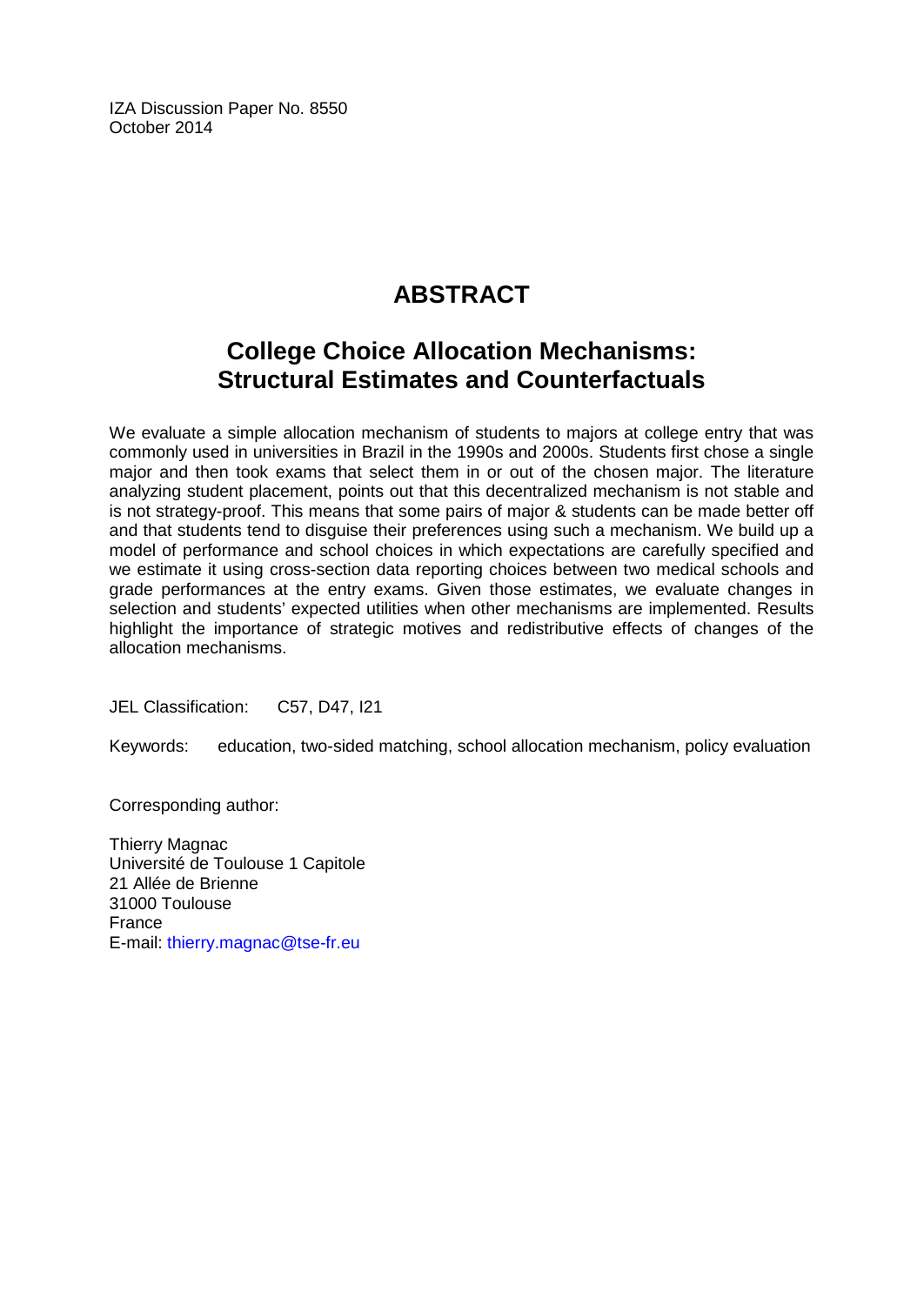# 1 Introduction<sup>1</sup>

Matching students with university majors in Brazil is a very competitive process and in particular in public federal universities which are mostly the best institutions. More than two millions of students competed to access one of the 331,105 seats in 2006. In some majors, medicine or law for instance, the ratio of applications to available seats can be as high as 20 or more (INEP, 2008). Fierce competition is by no means the exclusivity of Brazilian universities. What made Brazil specific in the years 2000s was the formality of the selection process at the level of each university. In contrast to countries such as the United States where the predominant selection system uses multiple criteria (for instance, Arcidiacono, 2005), selection using only objective performance under the form of grades at exams is pervasive in Brazil. More than 88% of available seats are allocated through a vestibular as is called the sequence of exams taken by applicants to university degrees (INEP, 2008). Moreover, in contrast to countries such as Turkey (Balinski and Sonmez, 1999), the organization of selection was decentralized at the level of universities until 2010.

In this paper, we use comprehensive data on the choices of majors by students and the grades that they obtain at the *vestibular* of the Universidade Federal do Ceará (UFC thereafter) in Northeast Brazil in 2004 and we concentrate on the specifics of this case. The main characteristics of this vestibular is that it is further decentralized at the level of each major. Students choose a single undergraduate major before the exams and compete only against those students who made the same choice. Another interesting characteristic is that the exam consists in two stages. The first stage is common to all majors and consists of many multiple-choice tests evaluating knowledge in a definite subject, e.g. mathematics, Portuguese etc.. The second stage exams are specific to each major and have a more traditional short-answer or essay format.

The issue at hand is to match students with colleges which are in our case, the schools offering undergraduate majors at the university (medicine, engineering and so on). Matching students to

<sup>&</sup>lt;sup>1</sup>This is a much revised version of a previous paper entitled "College Choice and Entry Exams" by two of the coauthors that has been circulated since 2009. Useful discussions with Yinghua He, Jean-Marc Robin and comments by participants at conferences in Brown, Bristol, Atlanta, Northwestern, Shanghai and Rio de Janeiro and seminars at Oxford, CREST, CEMMAP, Cambridge, Amsterdam and Barcelona are gratefully acknowledged. This research has received Önancial support from CNPq (Project 21207) and the European Research Council under the European Community's Seventh Framework Program FP7/2007-2013 grant agreement  $N^{\circ}295298$ . The usual disclaimer applies.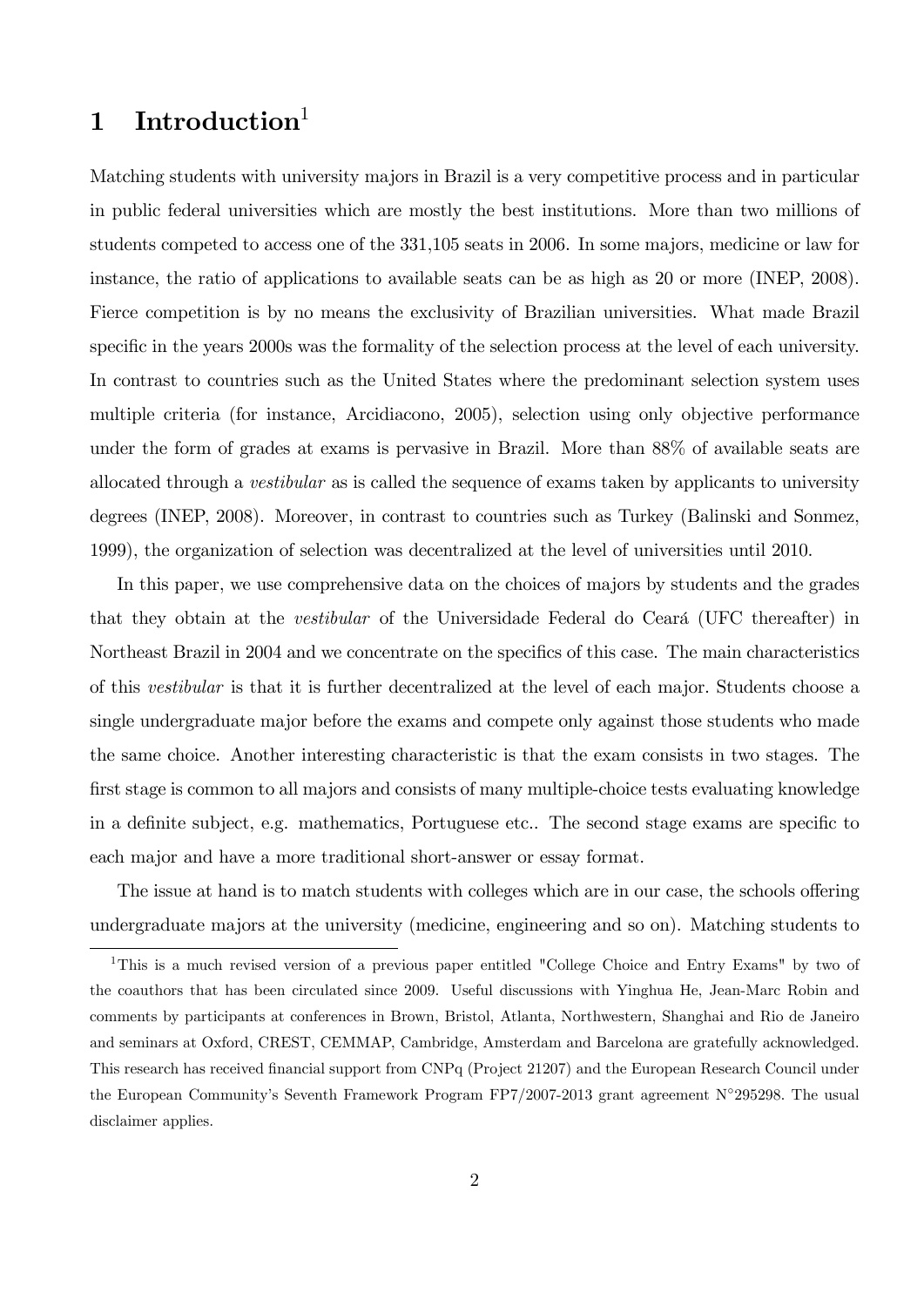schools has a long history (Roth and Sotomayor, 1992) and a brief survey of the recent literature is given in Roth  $(2008)$ . In the case in which college preferences are simple<sup>2</sup> and consist in attracting students who are the best in each major, it boils down to what is called student placement (Balinski and Sönmez, 1999). Such matching or allocation mechanisms are caracterized by a few theoretical properties. First, they could be stable, or fair in the student placement literature, in the sense that there is no pair (student, major) who would like to block the final allocation in order to improve their lot by matching with another partner. Second, mechanisms could be strategy proof i.e. revealing their true preferences is a weakly dominant strategy for every student. For instance, Gale Shapley mechanisms satisfy both properties of stability and strategy-proofness (see for instance Abdulkadiroglu and Sonmez, 2003). In its student optimal version, this mechanism consists in deferring acceptance of students in each major until every student who is interested by this major and who has been rejected by any other major (s)he would have preferred, can be evaluated by this major in comparison with other students.

In a nutshell, the form under which the vestibular was organized at UFC in 2004 is difficult to justify. This mechanism transforms a centralized allocation of all students to all majors into a decentralized system in which each major selects its own students from a blocked list of applications. The mechanism is thus neither stable  $-$  there exist pairs of student  $\&$  school which could be made better of by changing the final allocation – nor strategy-proof. Students prefer to disguise their preferences for very demanded majors (e.g. medicine) into preferences for less demanded ones (e.g. dentistry) in order to improve their probability of being accepted.

What we do in this paper is to contribute to the empirical literature on this subject by evaluating the effects on student allocations and their welfare of adopting other more theoretically sound mechanisms than the current *vestibular*. In the absence of experiments (Calsamiglia, Haeringer and Klijn, 2010) or quasi-experiments (Pathak and Sonmez, 2013), estimating a structural model is key for our empirical strategy. Furthermore, even if the mechanism does not induce students to reveal true preferences, we are able to take advantage of its specific format and the data we have to model in more detail than in the current literature, the strategies employed by students.

Our first contribution is to build such a structural model of major choices that is derived from the literature on school choices (Arcidiacono, 2005, Epple, Romano and Sieg, 2006 or Bourdabat

<sup>&</sup>lt;sup>2</sup>Specifically, it eliminates the need to look at preferences over groups of students (e.g. couples)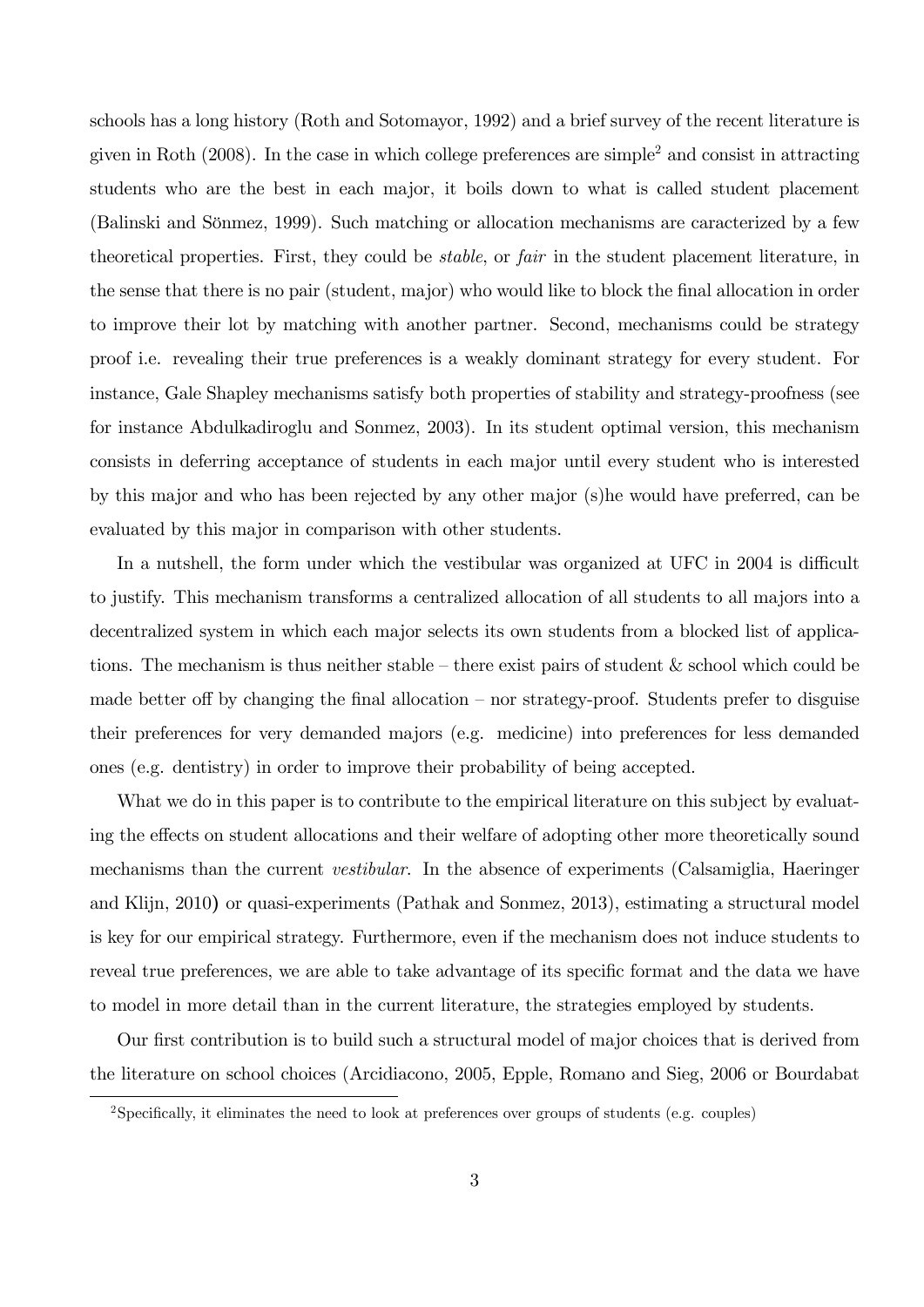and Montmarquette, 2007). School choices depend on (1) expected probabilities of success and (2) preferences for colleges including future wages after college. Precise information on success during college years and wages later on is lacking in our data and we use reduced form functions of past educational history and ability. The advantage of our data lies in the rich information on performance at the two-stage exams before entry (or failure). We observe grades for all students taking the exams as well as an initial measure of ability obtained a year before the exams are taken. Entry of students into specific majors is summarized by major-specific thresholds on grades at the two successive exams. Students enter a major if their exam grades are above thresholds determined in the sample.

Our second original contribution is a detailed derivation of the expected success probabilities in entering a major given the observed distribution of grades. Students in our sample play an imperfect information game in which a Bayesian Nash equilibrium exists under general conditions and that we show to be unique in a restricted homogenous setting. In the empirical model, we posit the specific type of information that students have (see Manski, 1993, for a critical appraisal of such assumptions) and we assume that expectations of success probabilities are perfect that is, they are obtained by infinitely repeating the game with the same players. We show that, conditional on information sets, success probabilities can be obtained by resampling in our single observed sample and by using the conditions of the Nash Bayesian equilibrium that deliver random thresholds.

We also provide conditions for non parametric identification of the different objects of interest appearing in grade equations, success probabilities and preferences by using either control functions or/and exclusion restrictions. We estimate grade and preference parameters using data made available to us by UFC that we restrict for simplicity to the choice process into two majors in medicine, the most competitive group of majors. For simplicity also, we use a sequence of semiparametric regressions and a parametric discrete choice model that depends on the simulated expectations of the success probabilities derived from the procedure summarized above.

Our final contribution is to analyze the effects on allocation and welfare of students and schools using three different counterfactual mechanisms. Microanalysis allows us not only to study average welfare effects but also detail redistributive effects between schools and between students due to changes in the allocation mechanisms. In the first experiment, we restrict the number of seats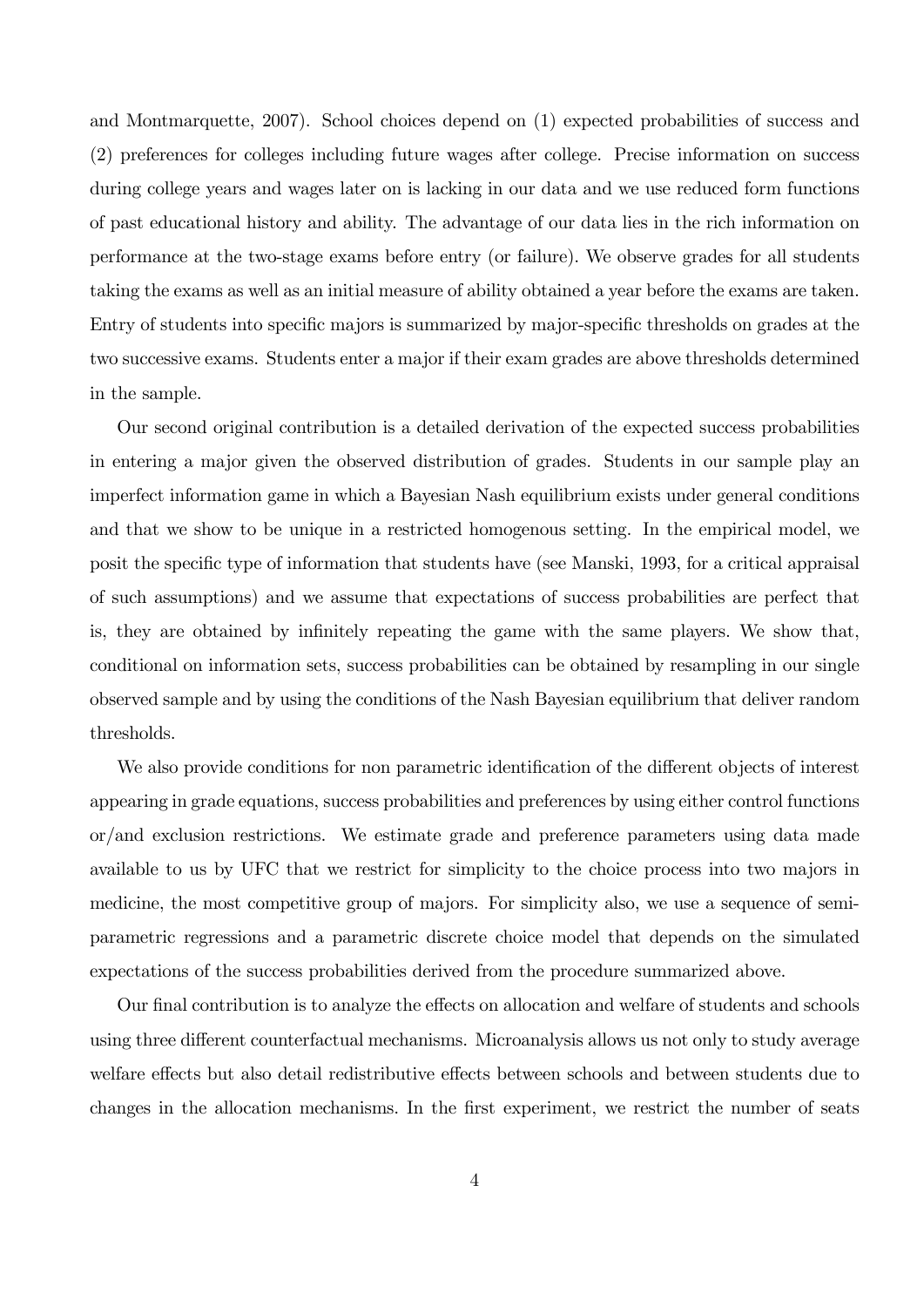available after the first exam to access the second stage. This tends to reduce organization costs for schools at the risk of losing good students. We show that this risk is small. Second, the most worthy of attention counterfactual experiment gives students more choices as in a deferred acceptance mechanism. Students are allowed to submit a list of two choices instead of a single choice and in consequence, the result should be stable and strategy-proof. We show that indeed, enlarging the choice set has a positive aggregate effect in terms of utilitarist social welfare but has also distributive effects. This allows us to show that strategic effects in the original mechanism are sizeable. A timing change of choices and exams is our third counterfactual experiment. We allow students to choose their majors after passing the first-stage exam instead of having them choose before this exam. As expected it has strong redistributive effects between schools and between students.

A brief review of the literature The paper builds upon various strands in the literature and in particular student placement. In a theoretical work albeit oriented towards the analysis of a specific mechanism, Balinski and Sönmez (1999) study the optimality of the placement of students in Turkish universities in which selection and competition among students are nationwide. Students first write exams in various disciplines and scores are constructed by each college. Colleges choose the weight that they give to different fields: grades in maths can presumably be given more weight by math colleges.

The theoretical literature on allocation mechanisms and their respective advantages under various conditions is rapidly growing as quickly as the number of institutions which adopt such allocation mechanisms (e.g. Pathak and Sonmez, 2013, Abdulkadiroglu, Che and Yasuda, 2012). As for empirical papers, Abdulkadiroğlu, Pathak, Roth and Sonmez (2006) exhibit strong empirical evidence of the strategic moves by parents in the allocation mechanism used in Boston primary schools. They argued that the Boston School Committee should change the Boston mechanism in place into the student proposing deferred acceptance algorithm. Their work was one of the main deciding factors which pushed the Boston School Committee to actually change mechanisms in July 2005. Abdulkadiroglu, Pathak and Roth (2009) study the mechanisms used in the New York º high school system and focus on the trade off between efficiency, strategy-proofness and stability and Abdulkadiroğlu, Agarwal and Pathak (2013) estimates demands in the newly introduced mechanism which is a deferrence acceptance mechanism. They are able to compare this allocation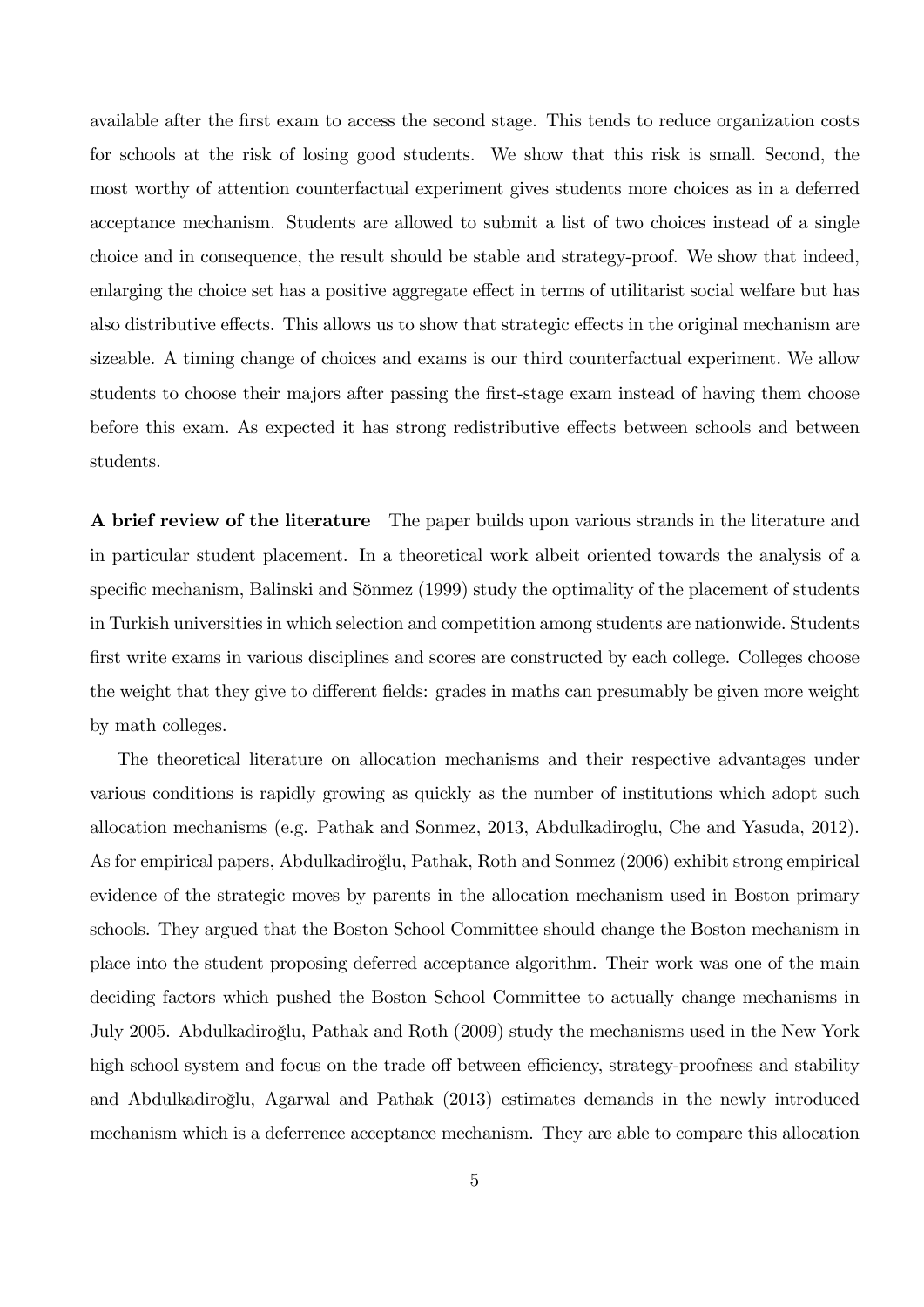in terms of welfare and distributive effects to the previous decentralized allocation.

Demands for schools are estimated in Hastings, Kane and Staiger (2009) to study how the enhancement of choice sets might have unintended consequences for minority students as well as by Agarwal (2013) in which medical schools and medical residents preferences are estimated using a double sided school choice model. There are other papers analyzing school choice such as in Lai, Sadoulet and de Janvry (2009). Others analyze the Boston mechanism as He (2012) who uses high school allocation data from Beijing and finds sizeable strategic moves as well. More recent research questions the relative standing of the Gale-Shapley and the Boston mechanisms (see Abdulkadiroglu, Che and Yasuda, 2012 in a school choice problem, Budish and Cantillon, º 2012 in a multi-unit assignment problem).

The paper is organized in the following way. Section 2 describes the Vestibular system, the modeling assumptions of the game and the conditions of a Bayesian Nash equilibrium. It also explains how expectations can be derived from this structure. Section 3 presents the econometric model of grade equations and college choices, discusses their non parametric identification and explains the estimation procedure. Section 4 provides a descriptive analysis of the mechanism in place and the results of the estimation of grade and preference equations and preference shifters. Section 5 details the results of the three counterfactual experiments. Section 6 concludes the paper.

## 2 Description of the game and modeling

We start by describing how Universidade Federal do Ceara (UFC) in Northeastern Brazil selected students in 2004 and we formalize the timing and choices that students make. In a nutshell, students first choose one and only one major<sup>3</sup> to dispute. As already mentioned, the exam consists in two stages. The access to the second stage is conditionned by the grade obtained at the first stage and students are selected within the population of those who have chosen a given major. Are accepted to the second stage all students above a rank at the first stage exam which makes the number of students who write the second stage exam a multiple (usually 4 sometimes 3) of the number of final available seats. These ranks (one for each major) defines a first stage grade threshold. Similarly, second stage thresholds determine who passes the exam and enters the

<sup>3</sup>We use the terms "major", "school" or "program" interchangeably.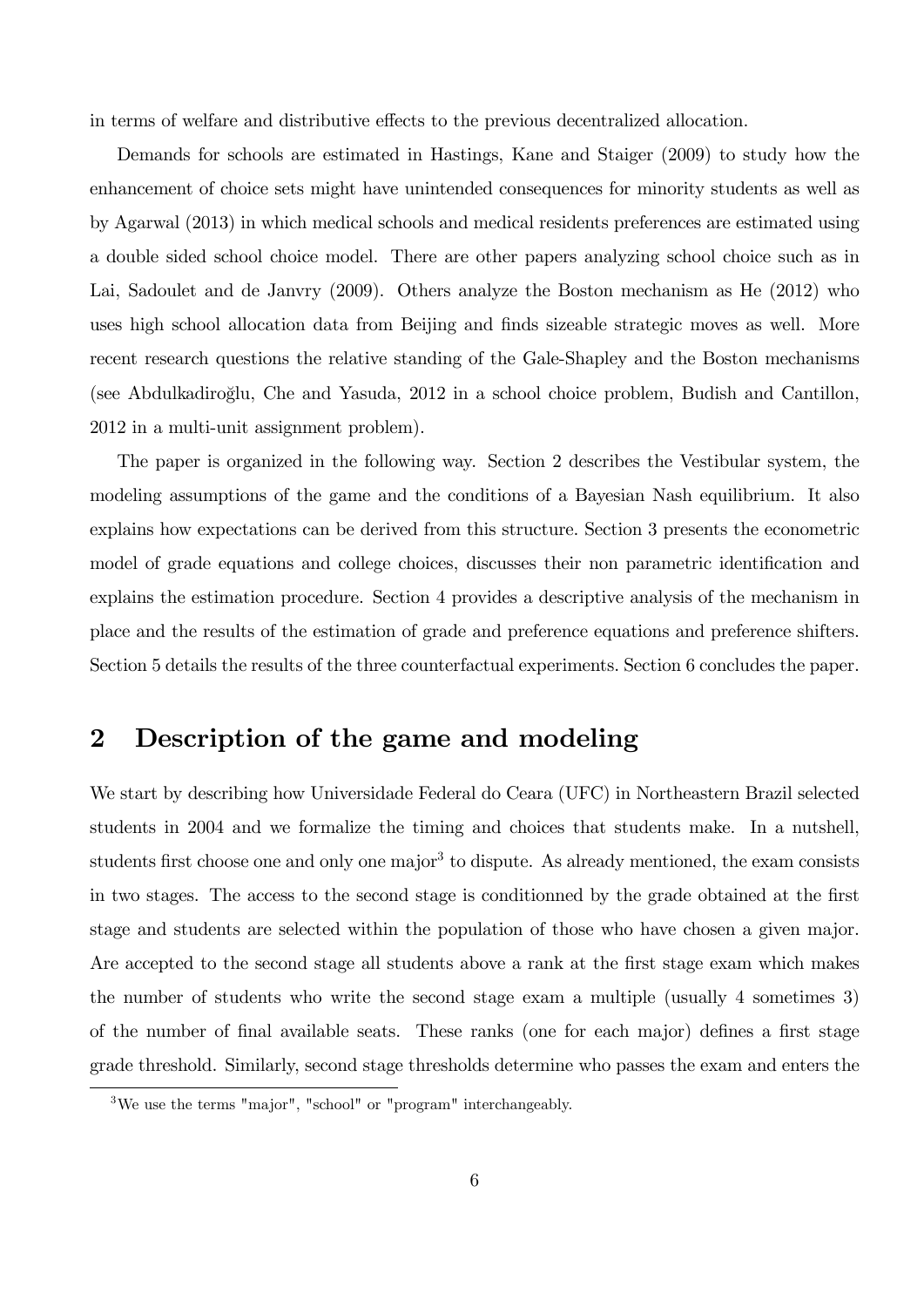University. Appendix A gives further details on the mechanism and the exams.

The first subsection defines notations, formalizes the timing of the events for the students and the primitives of the decision problem. We consider a parsimonious theoretical set-up building up from models of college choice. Students are supposed to be heterogenous in their performance at the two exams and students have preferences over different majors which can be monetary or non monetary. Monetary rewards or costs include expected earnings that a degree in a specific major raises in the labor market.

Choices of students are the result of a game among them and the majors, and in which information is incomplete. Agents will be assumed to be partially informed about the types of competing students although they are sophisticated in the sense that they know a lot about fellow students and the distribution of unobserved heterogeneity in the population. The construction of this set-up in terms of information sets and expectations is presented in the second subsection. We then derive the conditions for existence and uniqueness of a Bayesian Nash equilibrium of this game in a restricted setting.

## 2.1 Timing for the Decision maker

We omit the individual index for readability. A random variable, say  $D$ , describes school choice and takes realizations,  $d$ , a specific major. For simplicity, we restrict the number of majors to two whose names are  $S$  (later denoting the medical school of Sobral) and  $F$  (for the medical school of Fortaleza) since we will use these two medical schools in the empirical application and since the extension of the model to any number of majors is trivial. The outside option is denoted  $d = \emptyset$ . Observed student characteristics which affect preferences (respectively performance or grades) are denoted X (respectively  $Z$ ). The sets of variables,  $X$  and  $Z$ , are overlapping albeit distinct so as to enable identification (see below).

We describe the *Vestibular* system by a simple sequence of five stages. At each stage, students obtain information about grades or make decisions.

• Stage  $0$  – Pre Vestibular exam: A standardized national exam is organized one year before Vestibular exams begin. It is known as  $ENEM^4$  – a broad-range evaluation measures

<sup>4</sup>ENEM is a non-mandatory Brazilian national exam, which evaluates high school education in Brazil. Until 2008, the exam consisted in two tests: a 63 multiple-choice test on different subjects (Portuguese, History,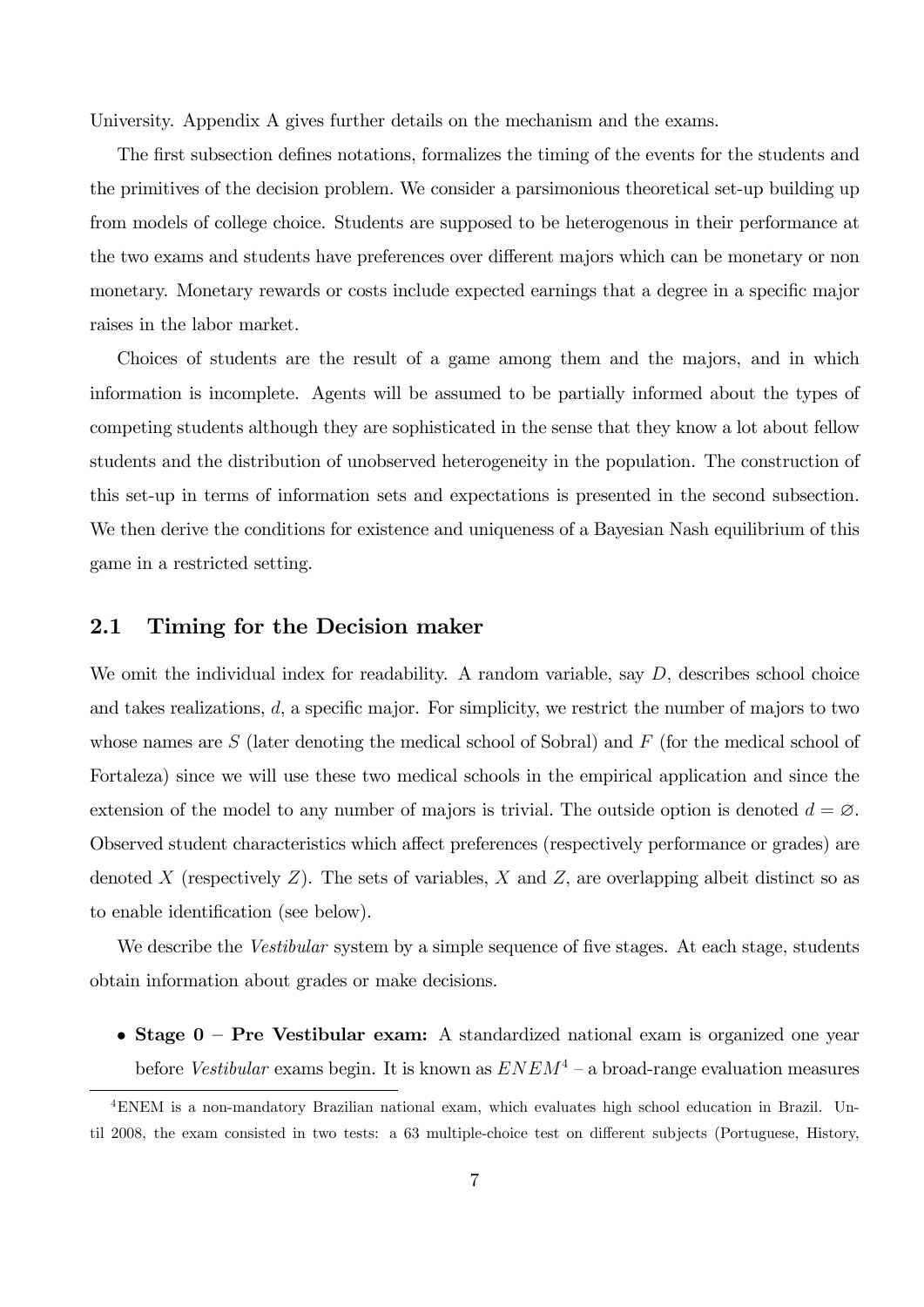students' ability. The result of this exam is also used by the University when computing the passing thresholds at the Vestibular exams.

- Stage  $1$  Choice of Major: Students apply for one major among the available options,  $d \in \{\emptyset, S, F\}.$  The outside option  $d = \emptyset$  implies that one renounces the opportunity to get into the two majors under consideration and either chooses another major, another university or any other alternative. After that stage, students are allocated to two sub-samples which are observed in our empirical application, the first one composed of students choosing  $S$  and the second one of students choosing  $F$ . We do not observe those who choose the outside option.
- Stage  $1$  First Exam: All students having chosen majors S or F, take the first Vestibular exam (identical across majors) and obtain grades. Denote the first exam grade  $m_1$ , and write it as a function of ability and characteristics of students,  $Z$ , as:

$$
m_1 = m_1(Z, u_1; \beta_1)
$$

in which  $u_1$  are unexpected individual circumstances that affect results at this exam.

After this first exam, students are ranked according to a weighted combination of grades  $ENEM$  and  $m_1$ . Those weights are common knowledge *ex-ante*. The thresholds of acceptance to the second-stage exam are given by the rule that the number of available seats is equal to 4 times the number of final seats offered by the major. The number of final seats is known before the majors are chosen. For instance, the number of final seats in Sobral is 40 and thus the number of acceptable students after the Örst exam is 160:

We write the selection rule after the first exam as:

$$
m_1 \ge T_1^{D=d}(ENEM) \text{ for } d \in \{S, F\},
$$

in which  $T_1^D$  is determined by the number of candidates and positions available in the major. This threshold depends on  $ENEM$ , in other words are individual specific, because students are ranked according to a weighted sum of  $m_1$  and  $ENEM$  but we make this dependence implicit in the following.

Geography, Math, Physics, Chemistry and Biology) and writing an essay.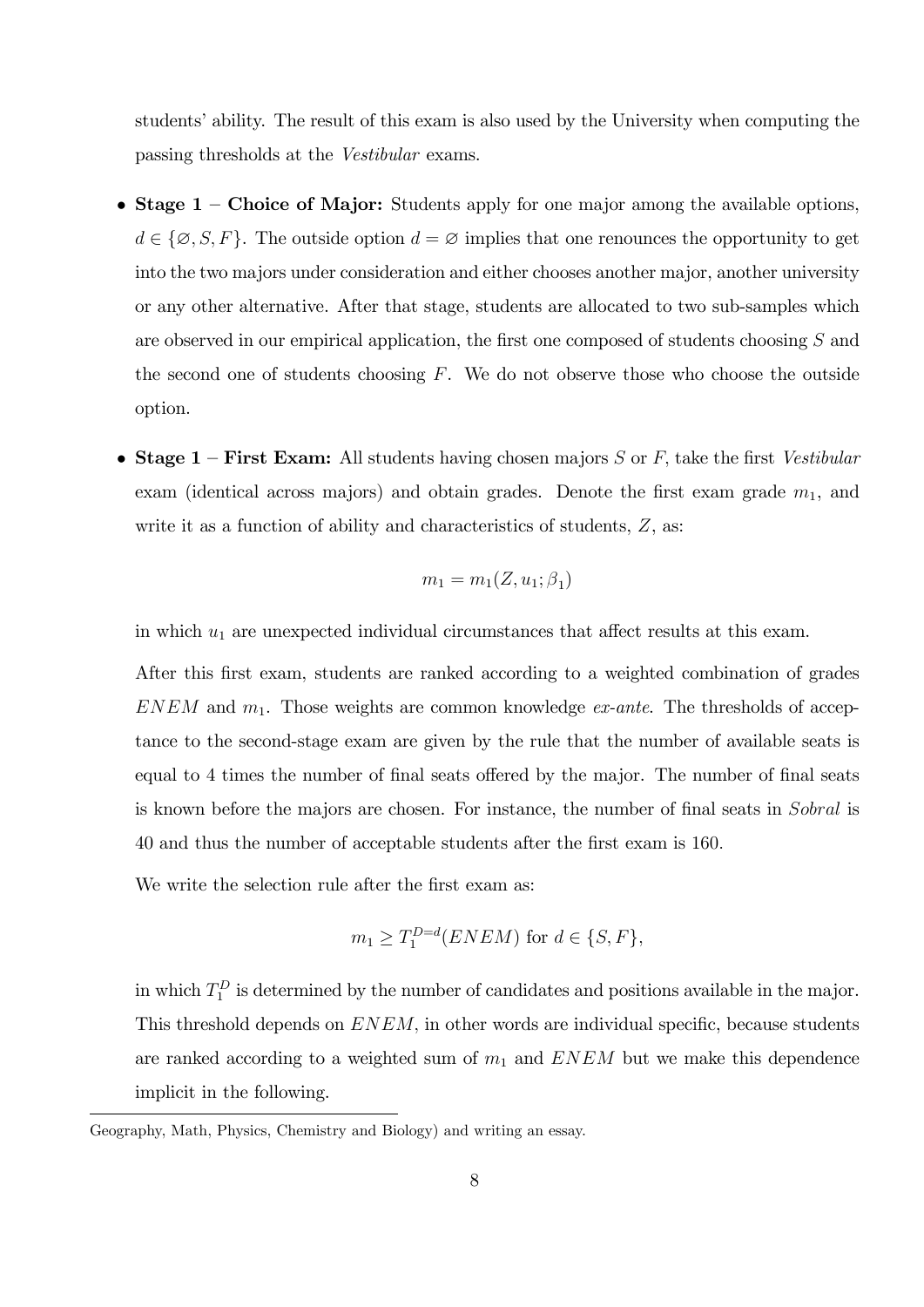Students who do not pass the first exam get their outside option  $D = \emptyset$ , with utility,  $V_{\varnothing}$ , which is the best among all possible alternatives, for instance, investing another year preparing for the next yearís Vestibular, Önding a program outside of the Vestibular system, studying abroad or working.

• Stage  $2$  – Second Exam: Students who pass the first exam take the second stage exam (identical across majors) and get a second stage grade, denoted  $m_2$ :

$$
m_2 = m_2(Z, u_2; \beta_2)
$$

where  $u_2$  is an error term whose interpretation is similar to  $u_1$  and  $u_2$  is possibly correlated with  $u_1$ . These students are ranked again according to a known weighted combination of  $ENEM, m_1$  and  $m_2$ , and students are accepted in the order of their ranks until completion of the positions available for each major. As before, we write the selection rule as:

$$
m_2 \ge T_2^{D=d}(ENEM, m_1) \text{ for } d \in \{S, F\}
$$

as a function of a second threshold. Again this threshold depends on previous grades since this a grade linearly aggregating  $ENEM$ ,  $m_1$  and  $m_2$  which is used to rank students. Students who fail the second stage exam get the same outside utility as students who fail the first stage exam.

 College entry: Finally, students who pass the second stage exam get into the majors and enjoy utility, say  $V_D$ , which is determined by their preferences and expected earnings of this major.

There could be additional decision nodes to take into account when preferences are evolving over time. For instance, students could leave the game after choosing majors  $S$  or  $F$  and before taking exams or after passing the Örst exam. Passing the Örst stage exam could give students a way to signal their ability to potential employers or other universities and this would modify the value of the outside option after the first stage. Similar arguments could apply to the second stage exam as well.

Nonetheless, we do not have any information on students who quit before the exams since our sample consists only of those who take exams. As for quitting before or after the second stage,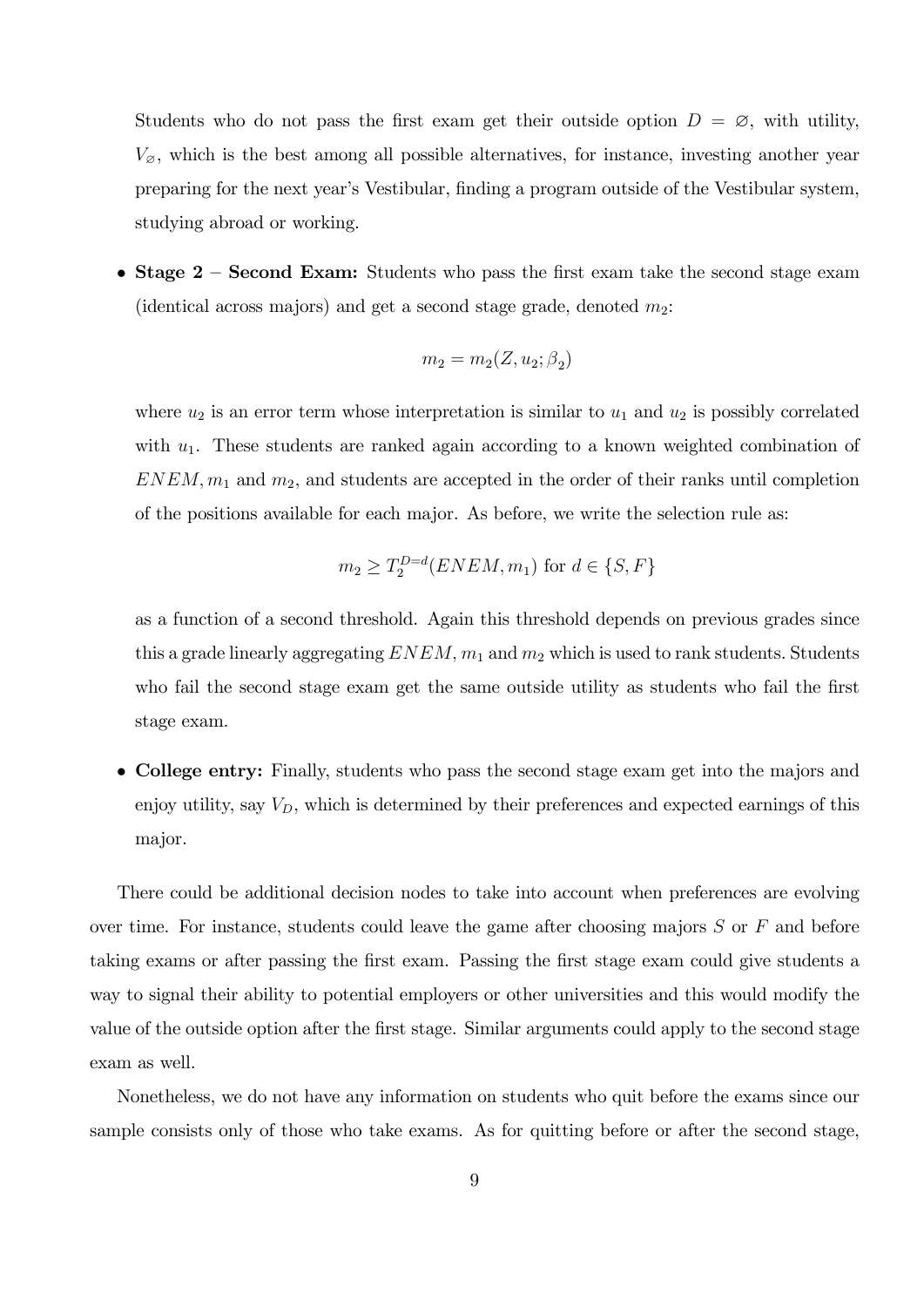it seems hard to model those exits and we have abstracted from these issues by selecting medical schools as our two majors of interest. Only 2 students out of more than 700 who pass the first stage exam quit between stages.

This makes the model static and the determination of choices is easy. Define the expected probability of success in major D as:

$$
P^{D} = \Pr(m_1(Z, u_1; \beta_1) \ge T_1^D(ENEM), m_2(Z, u_2; \beta_2) \ge T_2^D(ENEM, m_1)),
$$

in which we delay until next section the precise definition of the probability measure that we use since this depends on the definition of information sets and expectations. The expected value of major  $D$  is given by:

$$
\mathbb{E}V_D = P^D V_D + (1 - P^D) V_{\varnothing}.
$$

We can normalize  $V_{\sigma} = 0$  and therefore choices are obtained by maximizing expected utility as:

$$
D = S \quad \text{if } P^S V^S > P^F V^F,
$$
  

$$
D = F \quad \text{if } P^S V^S \le P^F V^F.
$$
 (1)

We shall specify in the econometric section, preferences as functions  $V^S(X,\varepsilon;\zeta)$  and  $V^F(X,\varepsilon;\zeta)$ in which X are observed characteristics,  $\varepsilon$  is an unobservable preference random term and  $\zeta$  are preference parameters. It is enough at this stage to define choices as  $D(X, \varepsilon, \zeta, P^S, P^F)$ . For simplicity, we shall assume in the following that preference shocks,  $\varepsilon$  and performance shocks,  $u = (u_1, u_2)$  are independent. This is a testable assumption that will be evaluated in the empirical section.

## 2.2 Expectations and Bayesian Nash equilibrium

Denote  $\beta$  (respectively  $\zeta$ ) the collection of parameters entering grade equations (resp. preferences). The list of those parameters will be made more precise when specifying preferences and analyzing identification. We assume that those parameters are common knowledge among students. Denote also  $T = (T_1^S, T_2^S, T_1^F, T_2^F)$  the thresholds that determine the passing of exams (stages are indexed by 1 and 2) in each school (superscripts  $S$  and  $F$ ). These thresholds are in general random unknowns at the initial stage since they depend on variables that are random unknowns at the initial stage.<sup>5</sup>

<sup>&</sup>lt;sup>5</sup>We adopt the term random unknowns to signal that the distribution function of those unknowns are common knowledge. Measurability issues are dealt with below.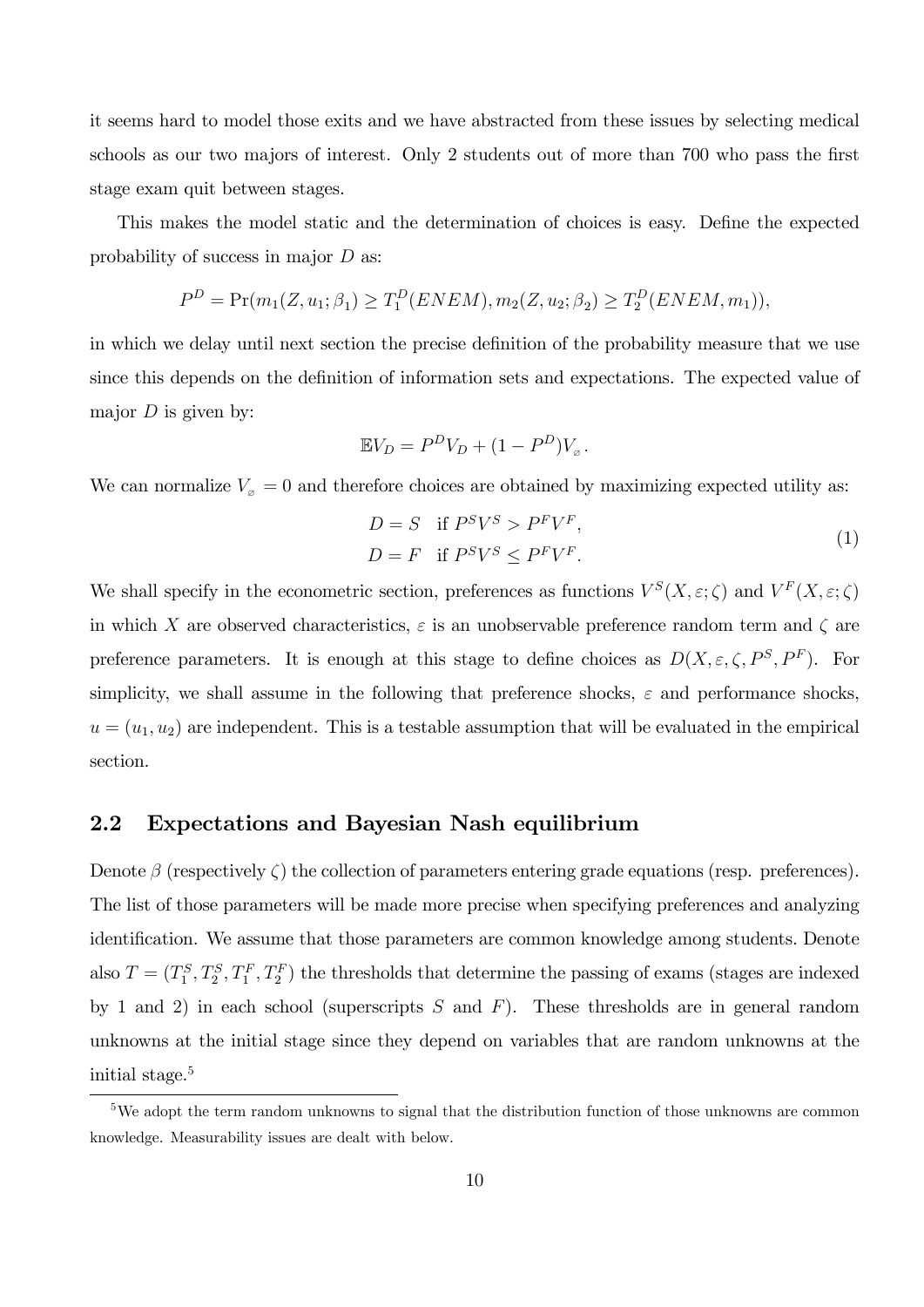Namely, thresholds affect outcomes in two ways. First, realized thresholds,  $t_j^d$ , command the entry of students into the schools. Second and as a consequence, student expectations of their success probabilities depend on thresholds and those affect directly their school choices. We assume that expectations of thresholds are perfect in the sense that they should match the distribution of their realized values across any possible sampling scheme. This is this relationship that we construct now.

#### 2.2.1 Timing of the game and stochastic events

In those models, assumptions about expectations are key because solutions of the model depends crucially on information sets (see Manski, 1993). The timing of information revelation in the game is supposed to be as follows. Before majors are chosen, the number of seats in each school,  $n<sub>S</sub>$ and  $n_F$  are announced and the number of participants, say  $n + 1$ , is observed. We assume that  $n + 1 >> n<sub>S</sub> + n<sub>F</sub>$  because the exam is highly selective. In our data, the average rate of success is 5%. Participants are those who get a positive utility level in applying to one of the two schools of interest.<sup>6</sup>

We distinguish one applicant, indexed by 0, from all other applicants to both schools  $i = 1, \ldots, n$ and we analyze her decision making. We can proceed this way because we are considering an i.i.d. setting and the model is assumed symmetric between agents (although they differ ex-ante in their observed characteristics and ex-post in their unobserved shocks).

Student 0 observes her characteristics  $(Z_0, X_0)$  affecting grades and preferences and the random shocks affecting her preferences  $\varepsilon_0$ . Random shocks affecting her grades,  $u_0 = (u_{0,1}, u_{0,2})$  at the two-stage exam later on, remain unobserved but their distribution function,  $F_{u_0}$ , is common knowledge (as well as the functional forms of grade equations). This observation scheme is also true for characteristics of all other students,  $(X_i, Z_i, \varepsilon_i, u_i)$   $i = 1, \ldots, n$ . We assume that characteristics  $(X_i, Z_i, \varepsilon_i)$  for all  $i = 1, \ldots, n$  are common knowledge among students as well as the distribution of  $u_i$ . The information set of student 0 at the initial stage is thus composed of  $W_0 = (X_0, Z_0, \varepsilon_0)$  and  $W_{(n)} = (X_i, Z_i, \varepsilon_i)_{i=1,..,n}.$ <sup>7</sup>

 $6$ We could also study the case in which students do not know the number of competitors when they apply. As we have no element in the data to help us deriving a distribution for this counting variable, we prefer to leave this point for further research.

<sup>7</sup>Those assumptions are among the strongest that we could make and assume that agents are highly sophisticated.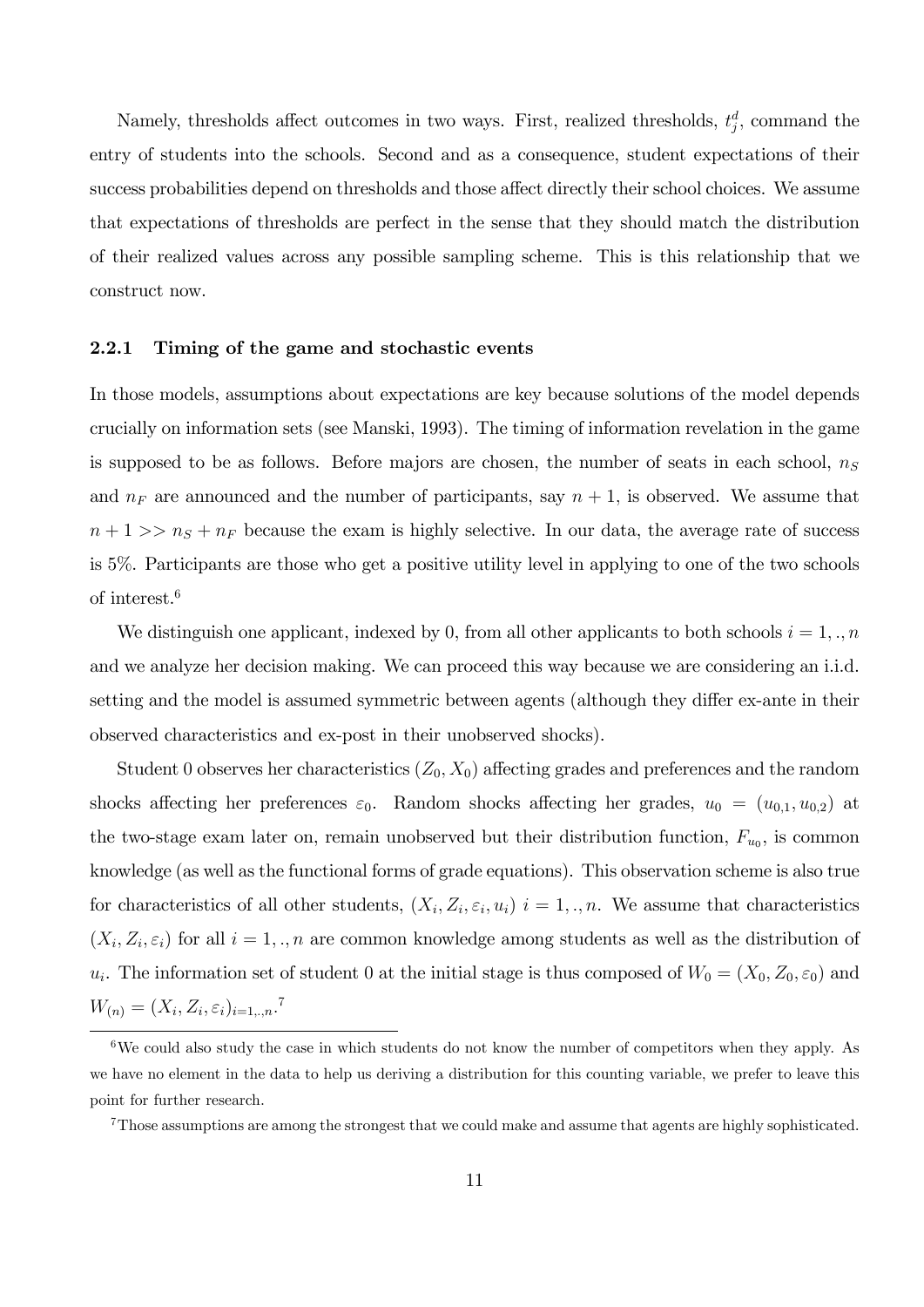After this initial stage, student 0 chooses her major  $(D_0 \in \{S, F\})$  as a function of their expectations of success  $P_0^S$  and  $P_0^F$  and other students do as well (say  $D_{(n)}$ ) according to equation (1). Later on, the two-stage exams are taken sequentially and students are selected in or out of each school. A realization of the thresholds as a function of observed grades is then computed.

There are two types of risks that student 0 has to face. First, the risks due to random shocks affecting other students' grades, second the risk induced by her own random shock affecting her grades. The former is described by the random vector  $U_{(n)}$  whose elements are  $u_i$ ,  $i = 1,..,n$ , the latter by  $u_0$ . Integrating out both risks allows us to derive success probabilities and form what will be the expectations of success of student 0.

#### 2.2.2 Success probabilities

Denote  $W_{(n)}^S$  (respectively  $W_{(n)}^F$ ) the characteristics of the sub-sample of students  $i = 1, ., n$  applying to Sobral (respectively Fortaleza) observed by student 0. By construction  $W_{(n)} = W_{(n)}^S \cup W_{(n)}^F$ and  $W_{(n)}^S \cap W_{(n)}^F = \emptyset$ . Similarly, we denote  $U_{(n)}^S$  and  $U_{(n)}^F$  the corresponding partition of  $U_{(n)}$ . We shall see in the next subsection how sub-samples are derived from primitives.

Should Sobral, S; be chosen by student 0; her success or failure at Sobral would be determined by the binary condition

$$
\mathbf{1}\{m_1(Z_0, u_0, \beta) \ge T_1^S(W_{(n)}^S, U_{(n)}^S), m_2(Z_0, u_0, \beta) \ge T_2^S(W_{(n)}^S, U_{(n)}^S)\}
$$

in which  $T_1^d(.)$  and  $T_2^d(.)$  are the values of the thresholds at the two-stage exams for a school  $d \in \{S, F\}$  when the sample of applicants to this school is described by  $W_{(n)}^d$  and the realization of their grade shocks is equal to  $U_{(n)}^d$ . Notice that when evaluating this event, student 0 is considering only the sample of other students than herself. Because of continuously distributed grades, we also neglect ties.

The formal construction of these thresholds is explained below after having determined choices but the intuition is clear for instance for the second-stage threshold. The best  $n<sub>S</sub>$  ranked students after the Önal exam are accepted by Sobral and the threshold of the Önal exam is equal to the grade obtained by the worst-ranked accepted student. Respectively, at Fortaleza the success is

We could assume that agents' information set of the agents is reduced to performance shifters and choices  $W_{(n)} =$  $(Z_i, D_i)_{i=1,n}$  and this would not modify the estimation stage. The counterfactuals would however be more difficult to construct. We leave for further work the developments of less informative frameworks.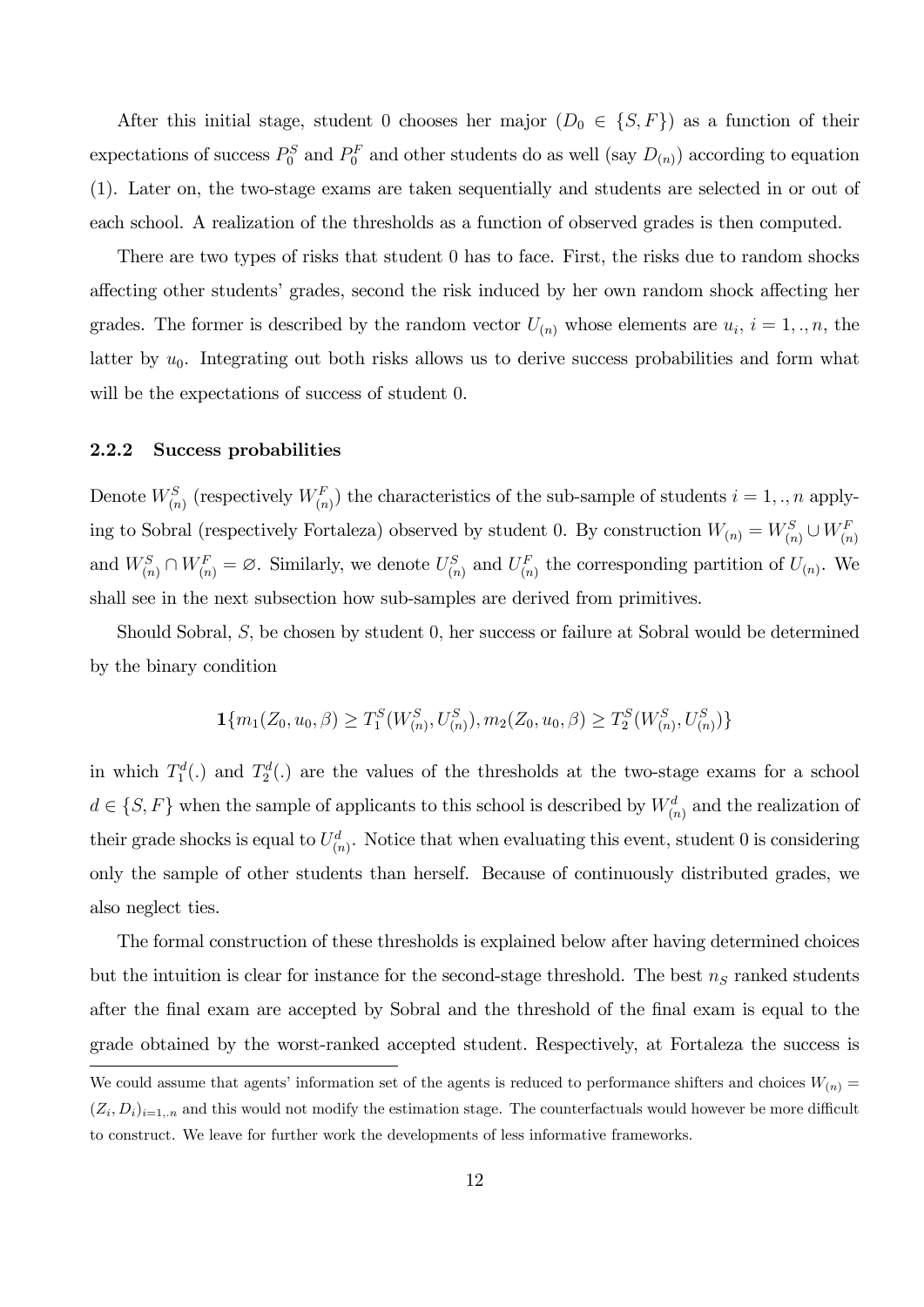determined by  $\mathbf{1}\{m_1(Z_0, u_0, \beta) \geq T_1^F(W_{(n)}^F, U_{(n)}^F), m_2(Z_0, u_0, \beta) \geq T_2^F(W_{(n)}^F, U_{(n)}^F)\}$ . To distinguish those thresholds from the ones defined in the complete sample of  $i = 1, \ldots, n$  AND  $i = 0$  we denote them as:

$$
\tilde{T}_{1,0}^d = T_1^d(W_{(n)}^d, U_{(n)}^d), \tilde{T}_{2,0}^d = T_2^d(W_{(n)}^d, U_{(n)}^d)
$$
 for  $d = S, F$ .

These thresholds are indexed by 0 since this refers to the construction of expectations of student 0 relative to the sample of other students  $i = 1, \ldots, n$ .

When student 0 decides upon a school to apply to, she formulates expected probabilities of success by integrating the condition of success with respect to the aggregate source of risk described by  $U_{(n)}$  (remember that student 0 observes  $W_{(n)}$  only) and with respect to the individual source of risk,  $u_0$ :<sup>8</sup>

$$
P_0^d(Z_0, \beta) = E_{U_{(n)}, u_0} \left[ \mathbf{1} \{ m_1(Z_0, u_0, \beta) \ge \tilde{T}_{1,0}^d, m_2(Z_0, u_0, \beta) \ge \tilde{T}_{2,0}^d \} \mid Z_0, W_{(n)} \right],
$$
  
=  $E_{U_{(n)}} \left[ p^d(Z_0, \beta, \tilde{T}_{1,0}^d, \tilde{T}_{2,0}^d) \mid Z_0, W_{(n)} \right],$  (2)

in which the following function concerns the individual shock  $u_0$  only:

$$
p^{d}(Z_0, \beta, \tilde{T}_{1,0}^d, \tilde{T}_{2,0}^d) = E_{u_0} \left[ \mathbf{1} \{ m_1(Z_0, u_0, \beta) \ge \tilde{T}_{1,0}^d, m_2(Z_0, u_0, \beta) \ge \tilde{T}_{2,0}^d \} \mid Z_0, \tilde{T}_{1,0}^d, \tilde{T}_{2,0}^d \right].
$$
 (3)

These are the success probabilities that can be computed from observing a single sample,  $W_n$  when  $\tilde{T}_{1,0}^d$ ,  $\tilde{T}_{2,0}^d$  d = S, F are equal to their realized values. As the only influence of  $U_{(n)}$  is through these thresholds, those are sufficient statistics and we can rewrite the expected success probabilities as

$$
\begin{cases}\nP_0^S = P^S(Z_0, W_{(n)}, \beta) = E\left[p^S(Z_0, \beta, \tilde{T}_{1,0}^S, \tilde{T}_{2,0}^S) \mid Z_0, W_{(n)}\right], \\
P_0^F = P^F(Z_0, W_{(n)}, \beta) = E\left[p^F(Z_0, \beta, \tilde{T}_{1,0}^F, \tilde{T}_{2,0}^F) \mid Z_0, W_{(n)}\right].\n\end{cases} \tag{4}
$$

in which risks stemming from the presence of competitors and the individual risk are integrated out. Note that they do not depend on the determinants of the preferences of student 0,  $(X_0, \varepsilon_0)$ and they depend on  $W_{(n)}$  only through  $\tilde{T}_{j,0}^D$  that are computed below.

Denote  $D_0(X_0, \varepsilon_0, \zeta, P_0^S, P_0^F) \in \{S, F\}$  the choice of applicant 0 resulting from equation (1). Given that the sample is i.i.d and that 0 is an arbitrary representative element of the sample,  $i = 1, \ldots, n$ , we can by substitution construct the samples of applicants to Sobral (say) by using:

$$
W_{(n)}^{S} = \{i \in \{1,.,n\}; D_i(X_i, \varepsilon_i, \zeta, P_i^{S}, P_i^{F}) = S\}.
$$

<sup>&</sup>lt;sup>8</sup>All expectations exist since integrands are measurable and bounded.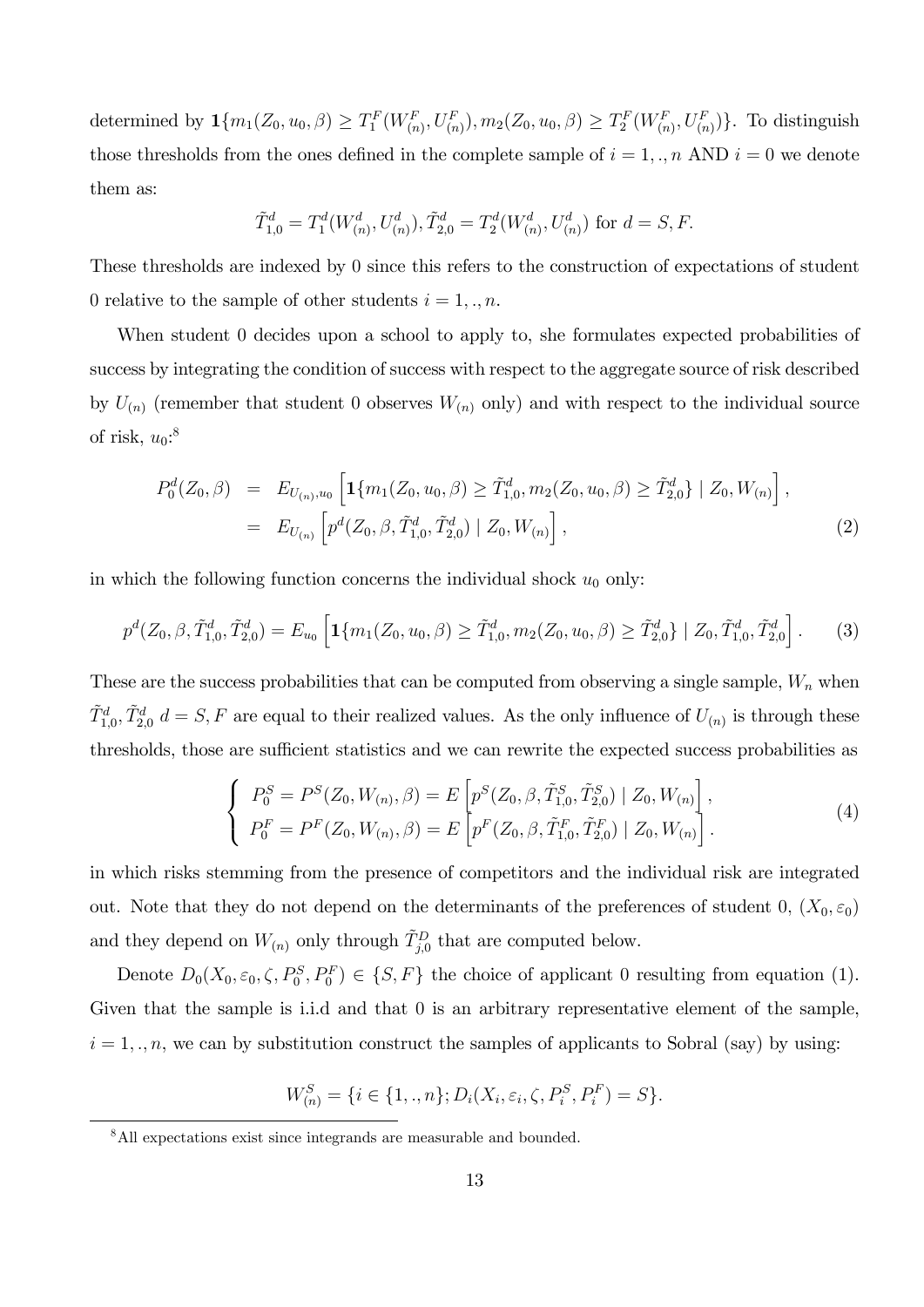It is thus clear that the application mapping  $W_{(n)}$  into  $W_{(n)}^S$  or  $W_{(n)}^F$  is measurable although it remains to be shown that the application mapping  $W_{(n)}$  into thresholds  $\tilde{T}_0 = (\tilde{T}_{1,0}^S, \tilde{T}_{2,0}^S, \tilde{T}_{1,0}^F, \tilde{T}_{2,0}^F)$ is measurable. That is what we do now.

#### 2.2.3 Bayesian Nash equilibrium and the determination of the thresholds

We can now return to the determination of the thresholds  $T$ , defined in the complete sample  $i = 0, \ldots, n$  and  $\tilde{T}_0$  defined in the restricted sample  $i = 1, \ldots, n$ .

Starting with T, the equilibrium conditions yield a realization of the thresholds  $(t_1^d, t_2^d)_{d \in \{S, F\}}$ for any realizations of  $(u_0, u_1, \ldots, u_n)$ , are fourfold:

$$
\begin{cases}\n\sum_{i=0}^{n} \left[ \mathbf{1} \{ D_i(X_i, \varepsilon_i, \zeta, P_i^S, P_i^F) = S \} \mathbf{1} \{ m_1(Z_i, u_i, \beta) \ge t_1^S \} = 4n_S, \\
\sum_{i=0}^{n} \left[ \mathbf{1} \{ D_i(X_i, \varepsilon_i, \zeta, P_i^S, P_i^F) = F \} \mathbf{1} \{ m_1(Z_i, u_i, \beta) \ge t_1^F \} = 4n_F, \\
\sum_{i=0}^{n} \left[ \mathbf{1} \{ D_i(X_i, \varepsilon_i, \zeta, P_i^S, P_i^F) = S \} \mathbf{1} \{ m_1(Z_i, u_i, \beta) \ge t_1^S, m_2(Z_i, u_i, \beta) \ge t_2^S \} = n_S, \\
\sum_{i=0}^{n} \left[ \mathbf{1} \{ D_i(X_i, \varepsilon_i, \zeta, P_i^S, P_i^F) = F \} \mathbf{1} \{ m_1(Z_i, u_i, \beta) \ge t_1^F, m_2(Z_i, u_i, \beta) \ge t_2^F \} = n_F.\n\end{cases}
$$
\n(5)

The first equation translates that given choice  $S$ , the number of students admitted after the firststage exam to the second exam is four times the number of seats available in major S. The second equation translates the same condition for major  $F$ . The third and four equations are the corresponding equilibrium conditions for passing the second-stage exam. For instance, the number of students admitted in major  $S$  is equal to the number of available seats.<sup>9</sup>

As usual with dummy variable equations, this system has many solutions  $(t_1^S, t_1^F, t_2^S, t_2^F)$  in an hypercube  $\mathcal C$  in  $\mathbb{R}^4$ . We retain the solution corresponding to the upper north-west corner i.e.  $(\max_{\mathcal{C}} t_1^S, \max_{\mathcal{C}} t_1^F, \max_{\mathcal{C}} t_2^S, \max_{\mathcal{C}} t_2^F)$  and in the absence of ties, this solution is unique. Note that this corresponds to the computation of a finite number of empirical quantiles and in the absence of ties, this is why it yields a unique solution which is a measurable function of  $Z_0$  and  $W_{(n)}$ .<sup>10</sup>

<sup>&</sup>lt;sup>9</sup>There is a minor complication stemming from the fact that applicants could be in too small a number for one of the schools. In this case the threshold is defined in a trivial way as 0. The average success probability of  $5\%$  in our data means that the probability of this event is negligible.

<sup>&</sup>lt;sup>10</sup>Note that this aplies to the sophisticated version  $W_{(n)} = (X_i, Z_i, \varepsilon_i)$  as well as the more restricted version  $W_{(n)} = (Z_i, D_i)$  since equation (5) only depend on the restricted set of variables.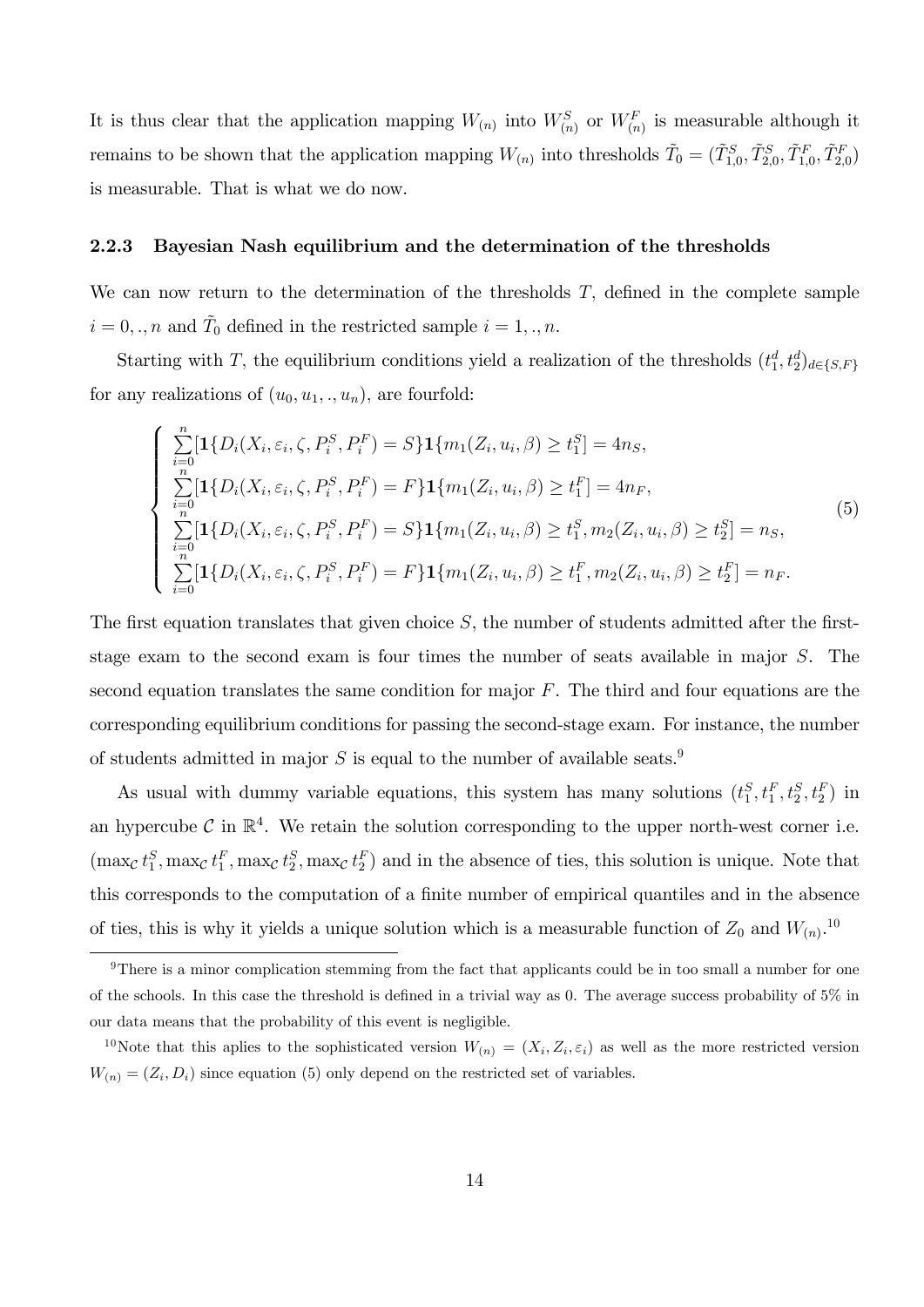Turning to  $\tilde{T}_0$  we have by the same argument:

$$
\begin{cases}\n\sum_{i=1}^{n} \left[ \mathbf{1} \{ D_i(X_i, \varepsilon_i, \zeta, P_i^S, P_i^F) = S \} \mathbf{1} \{ m_1(Z_i, u_i, \beta) \ge \tilde{t}_1^S \} = 4n_S, \\
\sum_{i=1}^{n} \left[ \mathbf{1} \{ D_i(X_i, \varepsilon_i, \zeta, P_i^S, P_i^F) = F \} \mathbf{1} \{ m_1(Z_i, u_i, \beta) \ge \tilde{t}_1^F \} = 4n_F, \\
\sum_{i=1}^{n} \left[ \mathbf{1} \{ D_i(X_i, \varepsilon_i, \zeta, P_i^S, P_i^F) = S \} \mathbf{1} \{ m_1(Z_i, u_i, \beta) \ge \tilde{t}_1^S, m_2(Z_i, u_i, \beta) \ge \tilde{t}_2^S \} = n_S, \\
\sum_{i=1}^{n} \left[ \mathbf{1} \{ D_i(X_i, \varepsilon_i, \zeta, P_i^S, P_i^F) = F \} \mathbf{1} \{ m_1(Z_i, u_i, \beta) \ge \tilde{t}_1^F, m_2(Z_i, u_i, \beta) \ge \tilde{t}_2^F \} = n_F.\n\end{cases}
$$
\n(6)

Notice that the choices of other students  $\mathbf{1}\{D_i(X_i, \varepsilon_i, \zeta, P_i^S, P_i^F) = S\}$  are observed in the sample and by student 0 since they depend on observable variables or objects that are common knowledge. Therefore the distribution of  $\tilde{T}_0$  can be computed using choices and the estimation of grade equations and equations (2) and (3) determine the expectations  $P_0^F$  and  $P_0^S$ .

## 2.3 Discussion of the uniqueness of equilibrium

When using the current mechanism or counterfactual experiments below, the question of the uniqueness of the equilibrium is pending. This equilibrium is defined as a set of choice probabilities and success probabilities that are mutually compatible and compatible with the equilibrium conditions (5).

This property should be proven in each set-up and there is no general result on uniqueness in our setting to our knowledge. It is easier to prove uniqueness in a simpler context and this is what we do now. We assume that the scheme is the current selection scheme and that agents preferences and performances are homogenous. In other words there are no covariates  $(X, Z)$ and the model is symmetric between agents because grades and preferences are affected by i.i.d. shocks. We allow however for an arbitrary number of majors,  $K_D$ .

We define success probabilities,  $\{P_1^d\}_{d=1,..,K_D}$ , at the first stage exam and  $\{P^d\}_{d=1,..,K_D}$  at the second stage exam and we pile up these objects into  $K_D$ -dimensional vectors  $P_1$  and P. These probabilities are common among agents. School choices,  $D(\zeta, \varepsilon, P)$ , are given by the comparison between expected value functions  $\{P^d V^d\}_{d=1,..,K_D}$  as in equation (1) in which the value function  $V^d$  describes preferences for major d. Without loss of generality, we can set  $V^d = 0$  when  $V^d < 0$ since we consider a population in which  $\max_{d=1,..,K_D} V^d > 0$  so that  $V_d \ge 0$ .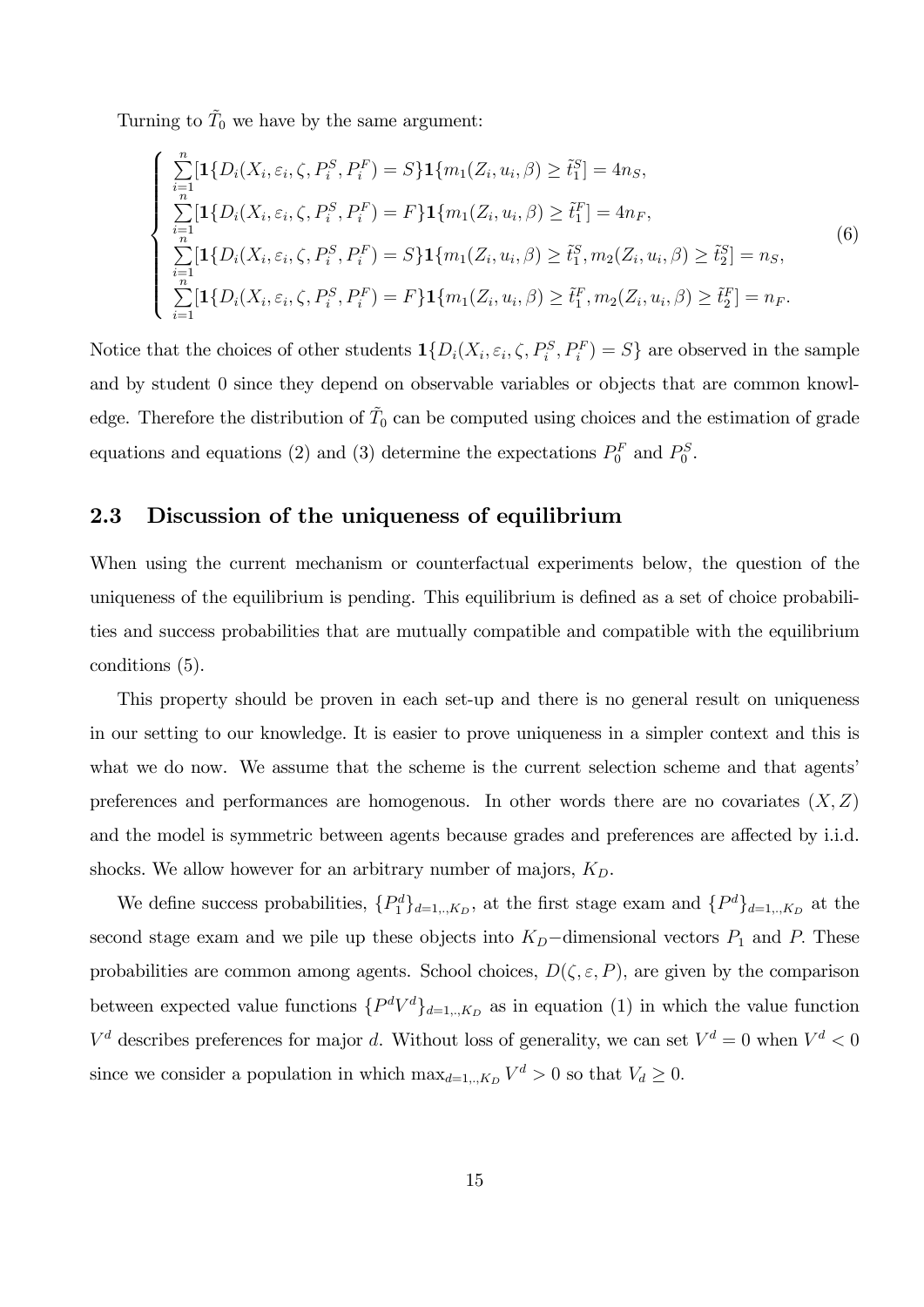The equilibrium relationships  $(5)$  under homogeneity can then be written for any major d:

$$
\sum_{i=0}^{n} [\mathbf{1}{D(\zeta, \varepsilon_i, P)} = d\mathbf{1}{m_1(\beta, u_i) \ge t_1^d}] \le 4n_d,
$$
  

$$
\sum_{i=0}^{n} [\mathbf{1}{D(\zeta, \varepsilon_i, P)} = d\mathbf{1}{m_1(\beta, u_i) \ge t_1^d, m_2(\beta, u_i) \ge t_2^d}] \le n_d.
$$

The previous inequalities are equalities when all seats are filled. When they are not, for instance in the second inequality, threshold  $t_2^d$  is set to zero (and  $t_d$ ) as well if seats after the first stage are not filled).

As thresholds  $t_1^d$  and  $t_2^d$  solve this condition for any realization of  $\{u_i\}_{i=0,..,n}$  we also have by integration over u:

$$
\sum_{i=0}^{n} [\mathbf{1}{D(\zeta, \varepsilon_i, P)} = d\} \Pr\{m_1(\beta, u_i) \ge t_1^d\}] = \sum_{i=0}^{n} [\mathbf{1}{D(\zeta, \varepsilon_i, P)} = d\} P_1^d \le 4n_d,
$$
\n
$$
\sum_{i=0}^{n} [\mathbf{1}{D(\zeta, \varepsilon_i, P)} = d\} \Pr\{m_1(\beta, u_i) \ge t_1^d, m_2(\beta, u_i) \ge t_2^d\}] = \sum_{i=0}^{n} [\mathbf{1}{D(\zeta, \varepsilon_i, P)} = d\} P^d \le n_d,
$$

or equivalently by defining  $\pi^d(P) = \frac{1}{n} \sum_{n=0}^{\infty}$  $\sum_{i=0}$  **1** $\{D(\zeta, \varepsilon_i, P) = d\}$ 

$$
\pi^{d}(P)P_1^d \le \frac{4n_d}{n} \equiv 4\lambda_d,
$$
  

$$
\pi^{d}(P)P^d \le \frac{n_d}{n} = \lambda_d.
$$

in which parameters  $\{\lambda_d\}_{d=1,..,K_D}$  is the fraction of seats in the sample attributable to each major. We assume that  $\lambda_d > 0$  and that  $\sum_{d=1}^{K_D} \lambda_d$  is much lower than 1.

By construction, choice probabilities,  $\pi^d(P)$ , satisfy adding up:

$$
\forall P; \sum_{d=1}^{K_D} \pi^d(P) = 1.
$$

and for all P and  $\tilde{P}$  such that  $P^d \geq \tilde{P}^d$  for all d, we have that  $\pi^d(P) \geq \pi^d(\tilde{P})$ .

For simplicity, we shall assume that preferences for all majors are sufficiently strong and that the number of candidates,  $n$ , is sufficiently large so that inequalities are always equalities as described by:

**Lemma 1** Suppose that the sample under consideration is such that for all d,  $\min_P \pi^d(P) > 4\lambda_d$ . A Bayesian Nash equilibrium necessarily satisfies that seats at the first and second stages for all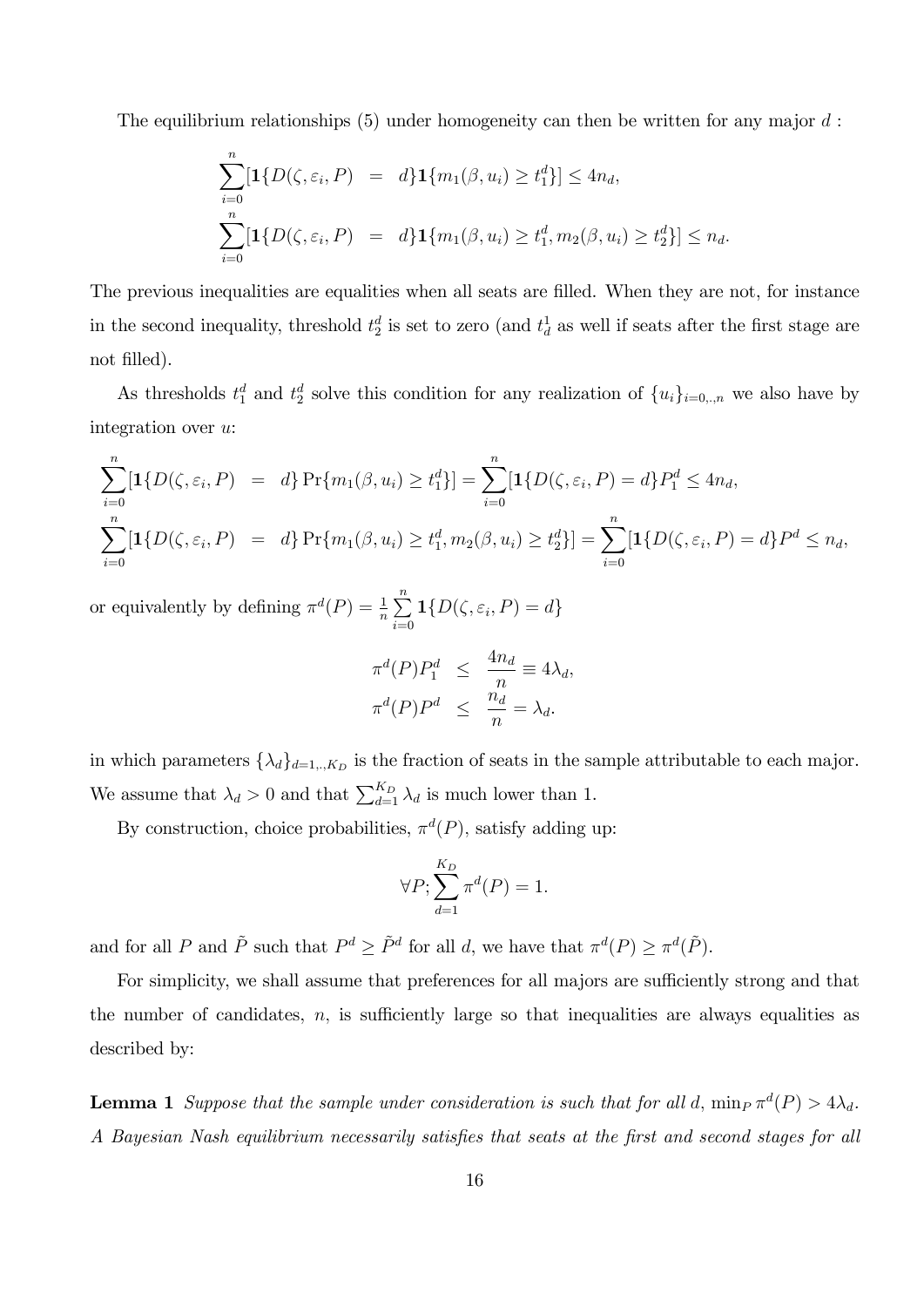majors are filled:

$$
\begin{cases}\n\pi^d(P)P_1^d = 4\lambda_d, \\
\pi^d(P)P^d = \lambda_d.\n\end{cases}
$$

The sufficient condition is true when assuming that there is a sufficient mass in the sample having  $V_d > 0$  and for  $d' \neq d$ ,  $V_{d'} = 0$ .

Let  $z^d(P) \equiv \pi^d(P)P^d$  and pile up the elements  $z^d(P)$  into  $z(P)$ . The following Lemma shows that the equilibrium is unique when success probabilities are positive:

**Lemma 2** Suppose that the sample under consideration is such that for all d,  $\min_P \pi^d(P) > 4\lambda_d$ . Consider any any  $(P, \tilde{P})$ , such that for all d,  $P^d > 0$ ,  $\tilde{P}^d > 0$  and such that  $z(P) = z(\tilde{P})$ . Then  $P = \tilde{P}.$ 

**Proof.** The condition  $z(P) = z(\tilde{P})$  means that for any  $d$ ,  $P^d \pi^d = \tilde{P}^d \tilde{\pi}^d$ . We study different cases in which  $P\neq\tilde{P}$  and show that a contradiction arises.

Consider first that (i)  $\tilde{P}^d \geq P^d$  for all d and the inequality is strict for at least one d. We thus have:

$$
P^d \pi^d = \tilde{P}^d \tilde{\pi}^d \ge P^d \tilde{\pi}^d
$$

and for one d at least the inequality is strict since for all d,  $\tilde{\pi}^d > 0$ . Thus as  $P^d > 0$ ,  $\pi^d \leq \tilde{\pi}^d$  and one inequality at least is strict. It is a contradiction with  $\sum_{d=1}^{K_D} \pi^d = \sum_{d=1}^{K_D} \tilde{\pi}^d = 1$ . Case (ii) in which  $\tilde{P}^d \leq P^d$  and one inequality at least is strict leads to a similar contradiction.

Therefore it is sufficient to consider case (iii): for all  $d \in I$ ,  $\tilde{P}^d < P^d$  and for all  $d \in I^c$ , the complement of I,  $\tilde{P}^d \geq P^d$  in which I and  $I^c$  are not empty. We have:

$$
d \in I, P^d \pi^d = \tilde{P}^d \tilde{\pi}^d \Longrightarrow \pi^d = \frac{\tilde{P}^d}{P^d} \tilde{\pi}^d < \tilde{\pi}^d,
$$

since  $P^d > 0$  and  $\tilde{\pi}^d > 0$ . It implies that:

$$
\sum_{d \in I} \pi^d < \sum_{d \in I} \tilde{\pi}^d. \tag{7}
$$

Yet, by definition:

$$
\sum_{d \in I} \pi^d = \Pr(\max_{d \in I} (P^d V^d) \ge \max_{d \in I^c} (P^d V^d)), \sum_{d \in I} \tilde{\pi}^d = \Pr(\max_{d \in I} (\tilde{P}^d V^d) \ge \max_{d \in I^c} (\tilde{P}^d V^d)).
$$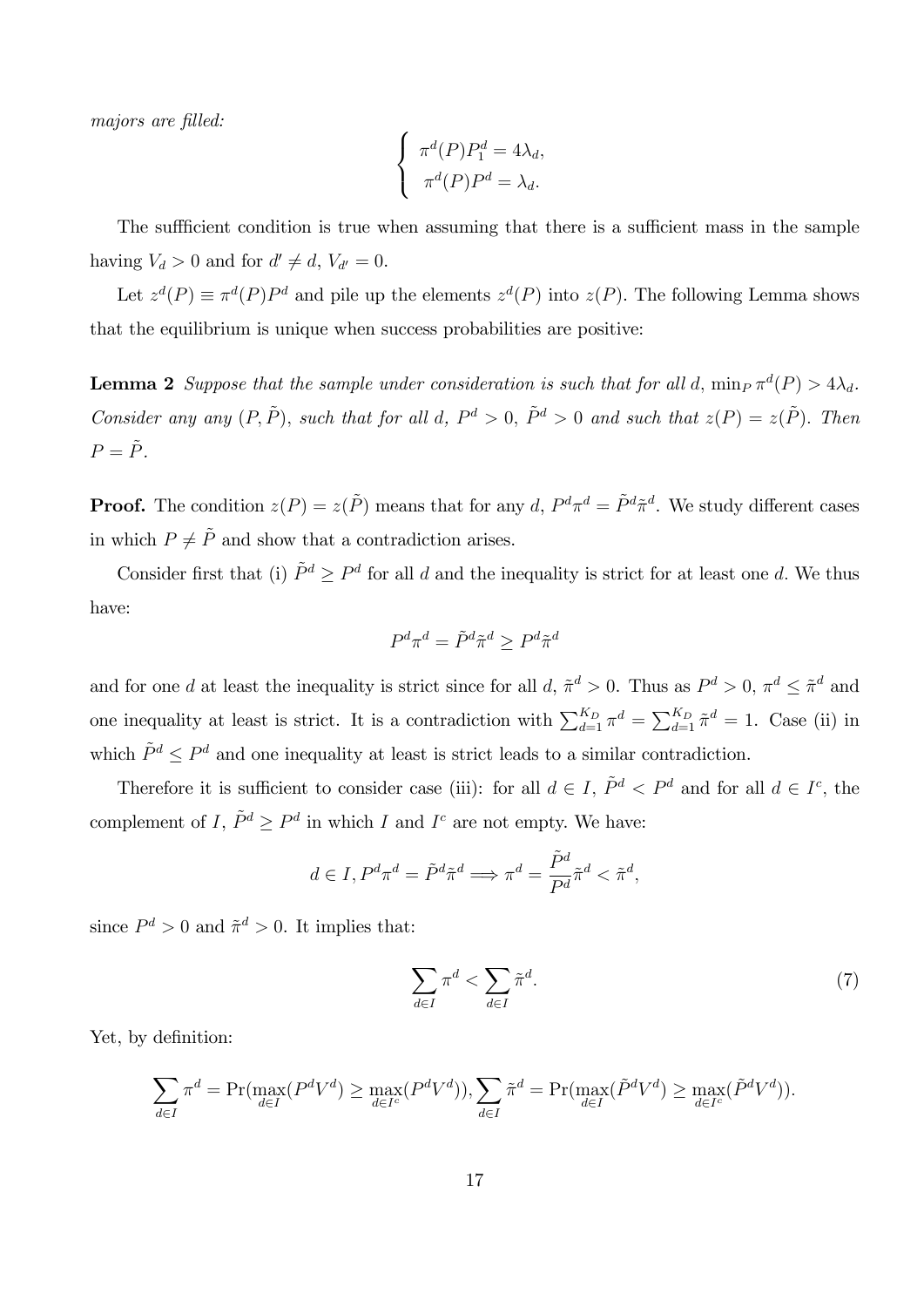As for all  $d \in I$ ,  $\tilde{P}^d < P^d$ ,  $\max_{d \in I} (\tilde{P}^d V^d) \le \max_{d \in I} (P^d V^d)$  since the value functions  $V^d$  are non-negative, and as for all  $d \in I^c$ ,  $\tilde{P}^d \ge P^d$ ,  $\max_{d \in I^c} (\tilde{P}^d V^d) \ge \max_{d \in I^c} (P^d V^d)$ , we have:

$$
\Pr(\max_{d \in I} (P^d V^d) \ge \max_{d \in I^c} (P^d V^d)) \ge \Pr(\max_{d \in I} (\tilde{P}^d V^d) \ge \max_{d \in I^c} (\tilde{P}^d V^d)) \Longrightarrow \sum_{d \in I} \pi^d \ge \sum_{d \in I} \tilde{\pi}^d,
$$

a contradiction with inequality (7).

Therefore,  $P = \tilde{P}$ .

The equilibrium is thus unique and values are obtained as a function of the thresholds:

$$
P^d = \Pr(m_1 > T_1^d, m_2 > T_2^d). \tag{8}
$$

Using the fact that first stage and second stage probabilities are fixed at a certain known ratio  $R = 4$ , we have:

$$
\frac{\Pr(m_1 > T_1^d, m_2 > T_2^d)}{\Pr(m_1 > T_1^d)} = R
$$

which determines  $T_1^d$  as the unique solution of:

$$
\Pr(m_1 > T_1^d) = \frac{P^d}{R}.
$$

The second threshold  $T_2^d$  is then obtained by solving equation (8).

# 3 The Econometric Model : Two stage grades and student preferences

We begin with specifying the two stage grade equations and with detailing sufficient identifying restrictions. We explain how success probabilities in equation (3) can be derived from such specifications. We then turn to the identification of random preferences and state exclusion restrictions that allow us to recover student preferences for schools.

## 3.1 Grade equations

As described in the previous Section, only students who pass the first stage exam can write the second stage exam. Therefore in our data, the second stage grades,  $m_2$ , are censored when first stage grades,  $m_1$ , are not large enough i.e.  $m_1 < T_1^d$  and in the absence of any restriction, the distribution of  $m_2$  is not identified.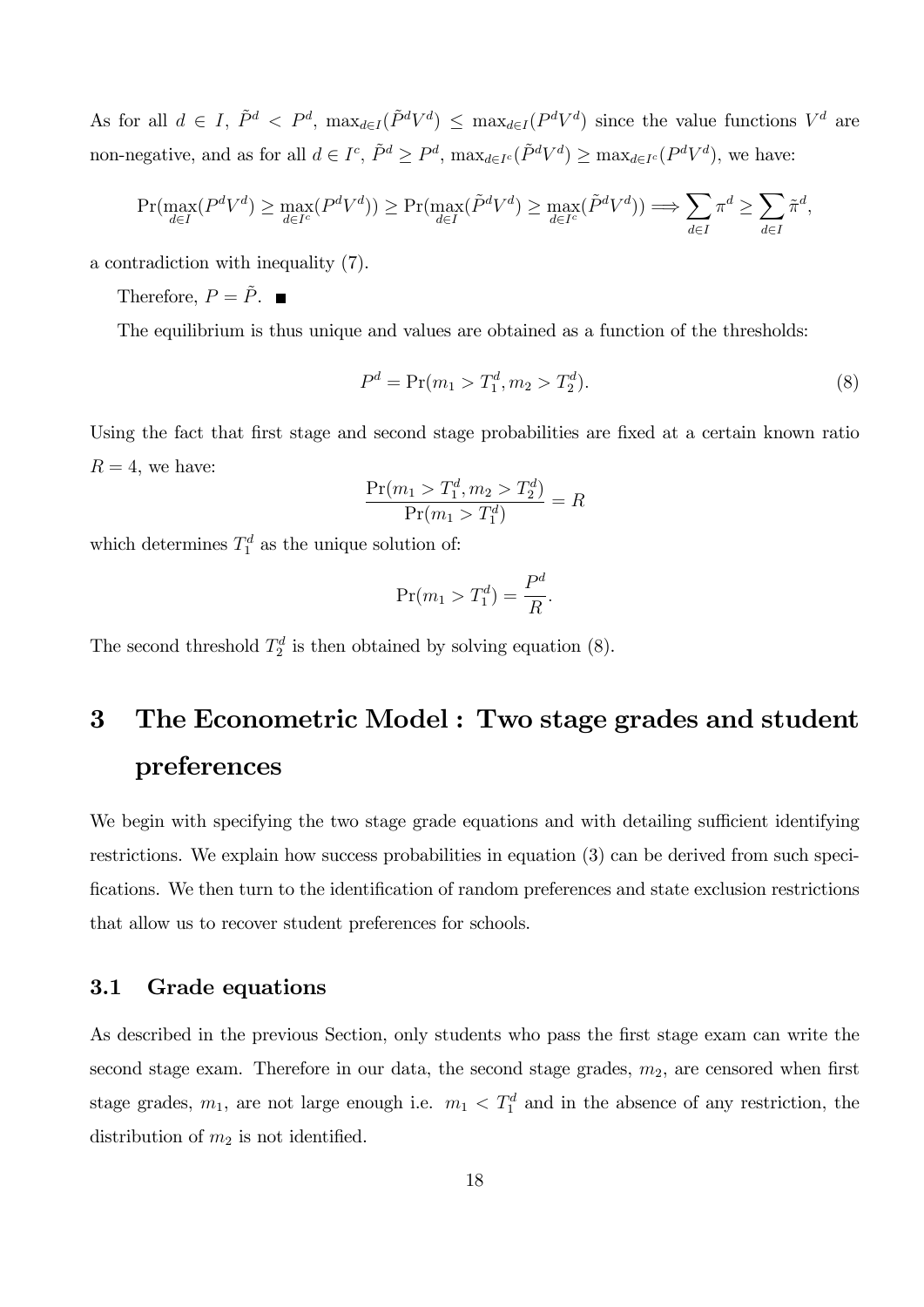#### 3.1.1 A control function approach

To proceed we shall write that  $(m_1, m_2)$  are functions of covariates

$$
m_1 = Z\beta_1 + u_1, \t\t(9)
$$

$$
m_2 = Z\beta_2 + u_2, \tag{10}
$$

The first stage grade equation is a standard linear model and estimation would proceed under the restriction that  $E(u_1|Z) = 0$ . This could be made as flexible and non parametric as we wish. In the second stage grade equation we use a control function approach to describe the ináuence of the unobservable factor derived from the first grade equation. We assume that:

$$
u_2 = g(u_1) + u_2^*
$$

in which  $u_2^*$  is mean independent of  $u_1, E(u_2^* | u_1, Z) = 0.$ 

By doing this, we are now also able to control the selection bias since  $u_2^*$  is supposed to be mean independent of  $u_1$  and therefore  $E(u_2^* \mid m_1 \geq T_1^d, Z) = 0$ . This would identify parameters and the control function  $g(.)$ . Nonetheless, our goal is not only to estimate these parameters but also to estimate the joint distribution of  $(u_1, u_2)$ . This is why in the following we assume that  $u_1$ and  $u_2^*$  are independent of each other and of variables  $Z$  and simply use the estimated empirical distributions of  $u_1$  and  $u_2$  to recover success probabilities. More elaborate ways available in the literature could be used but we stick in this paper with this simple procedure.

#### 3.1.2 Simulated success probabilities

To predict success probabilities, two important elements are needed: the joint distribution of random terms  $u_1$  and  $u_2$  and the admission thresholds for the first and second stage grades. We already stated assumptions under which we can recover the former. The latter are derived from the definition of the final admission in each major as described by two inequalities:

$$
m_1 + 120 * ENEM/63 \ge \tau_1^d,
$$
  

$$
0.4 * (m_1 + 120 * ENEM/63) + 0.6 * m_2 \ge \tau_2^d.
$$

Thresholds  $(\tau_1^d, \tau_2^d)$  are derived from those linear combinations of initial grades and first and second stage grades fixed by the University. The individual specific thresholds  $T_1^d$  and  $T_2^d$  used in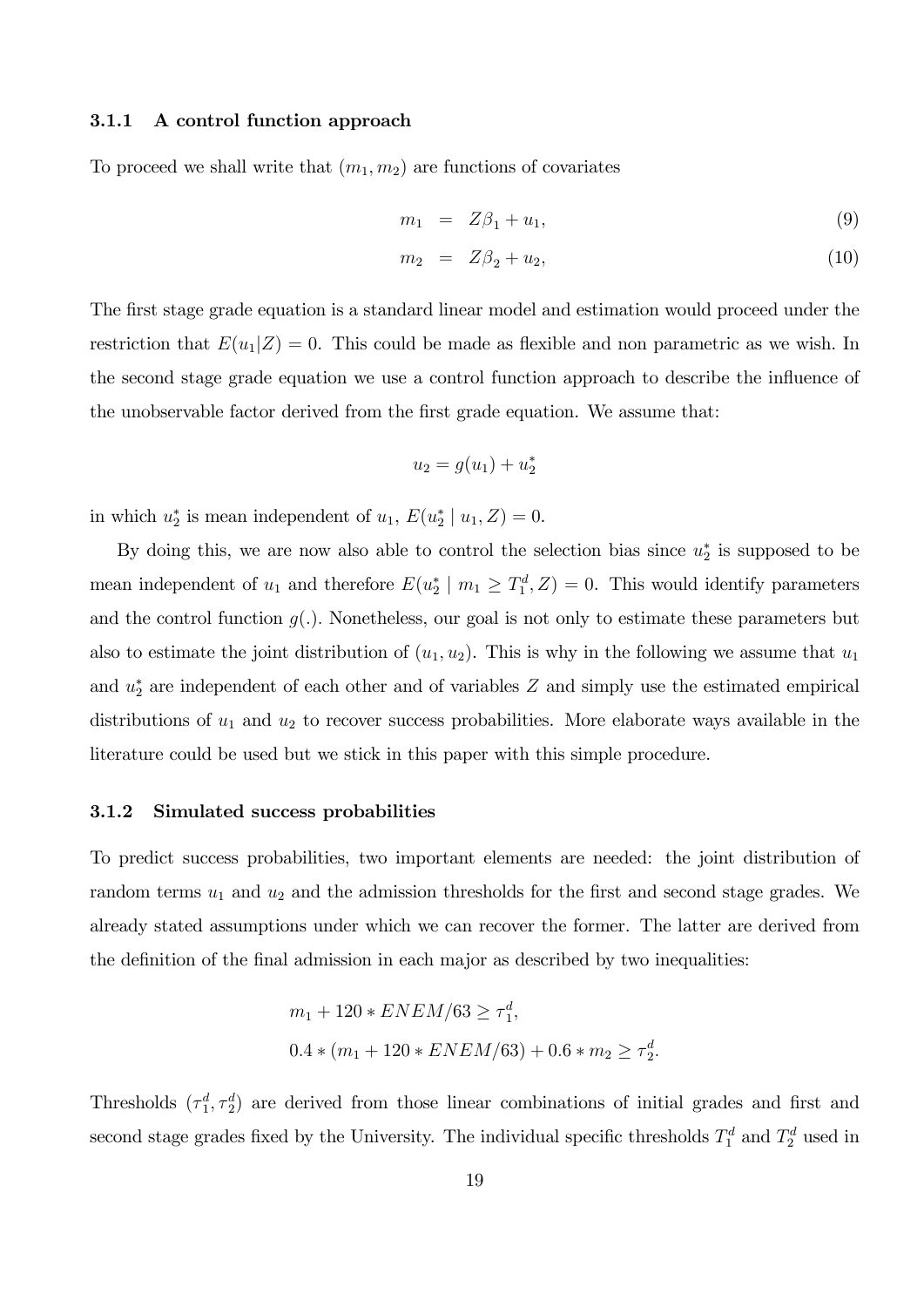the theoretical section above are derived from those expressions. We pospone the discussion on how we took into account that thresholds are measured with error in the sample and argue here conditional on values,  $\tau_1^d$  and  $\tau_2^d$ .

We first transcribe the inequalities above as functions of unobserved heterogeneity terms  $u_1$ and  $u_2$ . For every student, passing the two exams means that the two random terms in the grade equations should be large enough as described by:

$$
u_1 \geq \tau_1^d - 120 * ENEM/63 - Z\beta_1,
$$
  

$$
u_2^* \geq \frac{\tau_2^d}{0.6} - \frac{2}{3}(Z\beta_1 + u_1 + 120 * ENEM/63) - Z\beta_2 - g(u_1).
$$

Notice that the second inequality depends on first stage grade shocks,  $u_1$ , because of the correlation between grades. Therefore the success probability in a major  $d$  as defined by equation (3) can be expressed as:

$$
p^{d}(Z, \beta, t_1^d, t_2^d) = Pr\{u_1 \ge m_1^d - Z\beta_1, u_2^* \ge m_2^d - \frac{2}{3}Z\beta_1 - Z\beta_2 - \frac{2}{3}u_1 - g(u_1)\},
$$
  

$$
= \int_{m_1^d - Z\beta_1}^{\infty} f_{u_1}(x) (Pr\{u_2^* \ge m_2^d - \frac{2}{3}Z\beta_1 - Z\beta_2 - \frac{2}{3}u_1 - g(u_1)\}) dx,
$$
  

$$
= \int_{m_1^d - Z\beta_1}^{\infty} f_{u_1}(x) [1 - F_{u_2^*}(m_2^d - \frac{2}{3}Z\beta_1 - Z\beta_2 - \frac{2}{3}x - g(x))] dx,
$$
 (11)

in which  $m_1^d$  and  $m_2^d$  are functions of thresholds:

$$
\begin{cases}\nm_1^d = \n\pi_1^d - 120 * ENEM/63, \\
m_2^d = \frac{\tau_2^d}{0.6} - \frac{2}{3}(120 * ENEM/63).\n\end{cases}
$$

## 3.2 Identification of Preferences

#### 3.2.1 The decision model

Students make decisions based on their evaluation of the majors and their assessment of the admission or success probabilities. As detailed in the previous section, we assume that students are sophisticated individuals who can form expected utility of the majors and choose whichever gives the largest expected utility as described in equation (1). There are two issues of concern. The first one regards sample selection since only students interested by at least one school are present in the sample so that we condition on the event that  $V^S > 0$  or  $V^F > 0$ . The second issue concerns individuals for whom one school only provides positive utility. This restricts their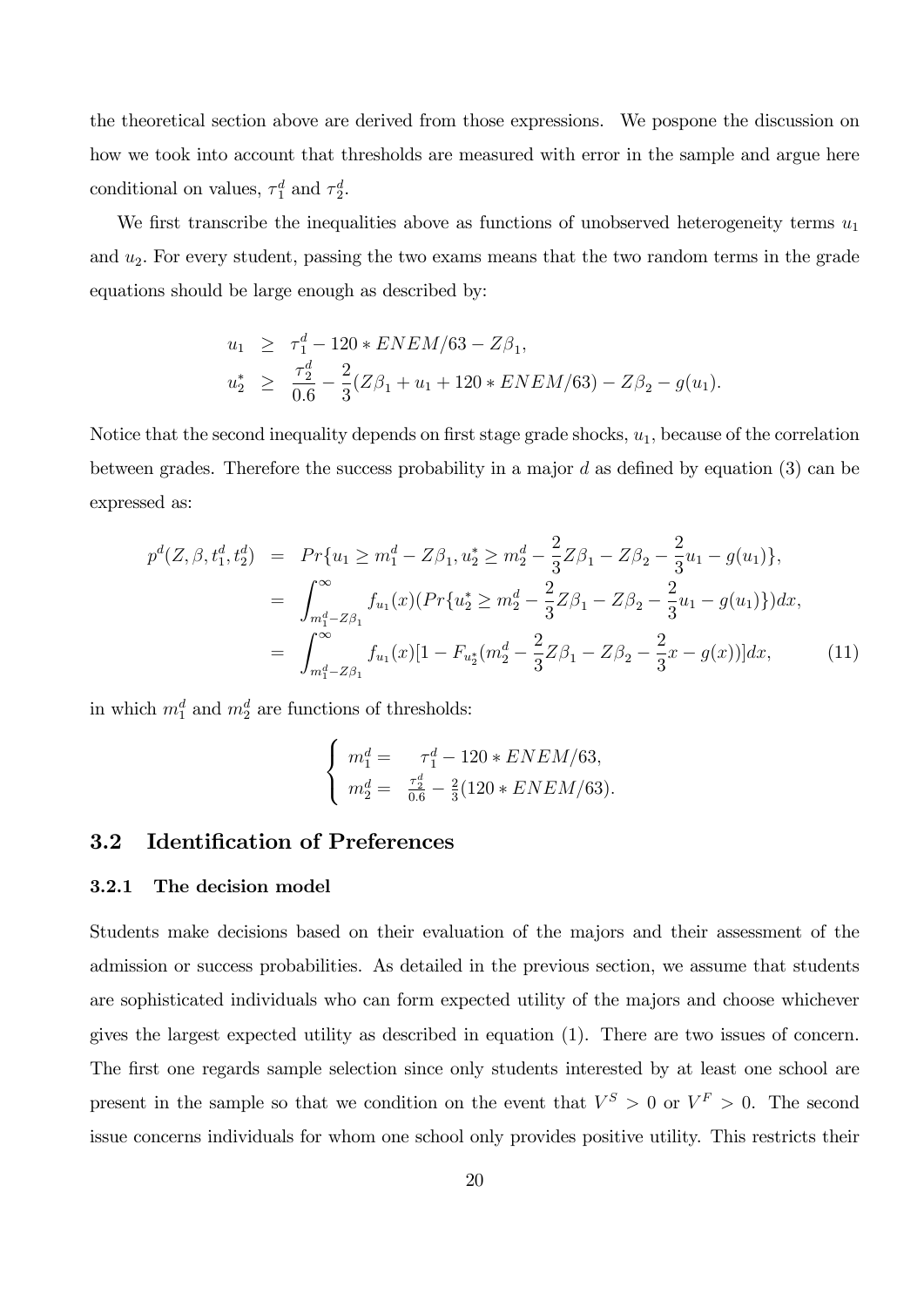choice to this school only, the second school being dominated by the outside option. Figure 1 exhibits all different cases. The measure of the north-west quadrant is the probability measure that  $V^S > 0$  and  $V^F \leq 0$  and is denoted  $\delta^S = Pr\{V^S > 0, V^F \leq 0\}$ . In this case, school S is necessarily chosen. Similarly, for the south east quadrant  $\delta^F = Pr{V^S \le 0, V^F > 0}$  and school  $F$  is necessarily chosen. The south west quadrant is composed by individuals who are excluded from the sample and its probability measure is not identified.

The north east quadrant which has measure  $\delta^{SF} = \Pr\{V^S > 0, V^F > 0\}$  is the most interesting since choices can change if success probabilities  $P^S$  and  $P^F$  change. In this region, we can write the decision model by taking logarithms of the above set of equations:

$$
\begin{cases}\nD = S & \text{if } \log(P^S) + \log(V^S) \ge \log(P^F) + \log(V^F), \\
D = F & \text{if } \log(P^S) + \log(V^S) < \log(P^F) + \log(V^F)\n\end{cases} \tag{12}
$$

In this set of equations, the two variables  $log(P^S)$  and  $log(P^F)$  are function of covariates and can be estimated as seen in the previous subsection. The result that both coefficients are equal to one provides the usual scale restriction in binary models (and a testable assumption). Nonetheless, the levels of log-utilities is not identified, only their differences are so that we specify:

$$
\log(V^S) - \log(V^F) = X\gamma - \varepsilon,
$$

in which X contains all variables that affect school utilities and  $\varepsilon$  is an unobserved idiosyncratic preference term. We assume that the distribution of  $\varepsilon$  in the population defined by  $V^S > 0, V^F > 0$ is a function  $F(. | X)$ . We are now in a position to write the choice probability regarding the first school as:

$$
\Pr(D = S \mid P^S, P^F, X) = \Pr\{V^S > 0, V^F \le 0 \mid X\} +
$$
\n
$$
\Pr\{V^S > 0, V^F > 0 \mid X\}. \Pr\{\log(P^S) + \log(V^S) \ge \log(P^F) + \log(V^F)\}
$$
\n
$$
= \delta^S(X) + \delta^{SF}(X)F(\log(P^S) - \log(P^F) + X\gamma \mid X).
$$

We now study the identification of these different objects.

#### 3.2.2 Identification analysis

As is well known in binary models since Manski (1988) and Matzkin (1993), the identification of these different objects relies on the independent variation (due to the underlying variation in  $Z$ )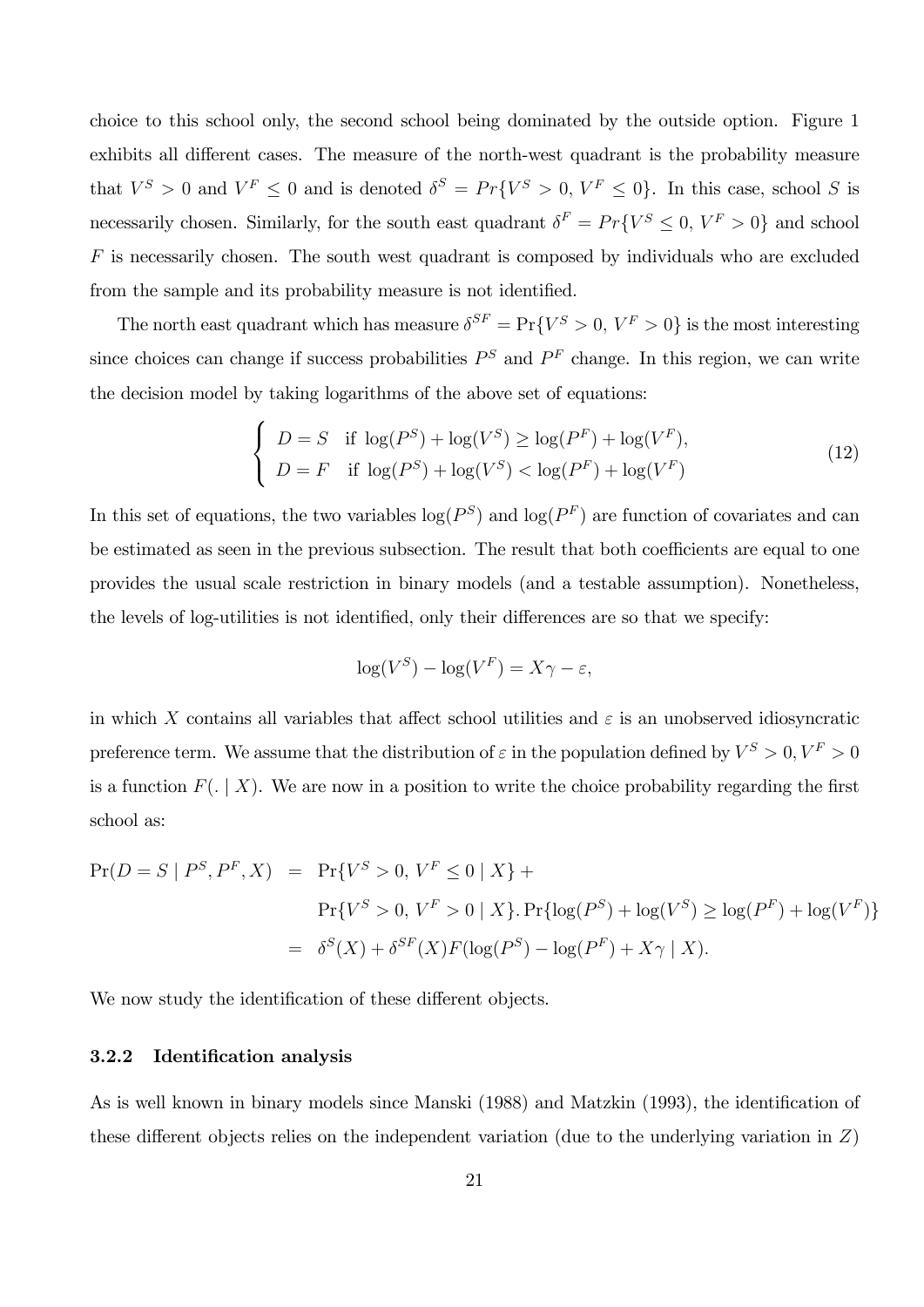of the covariate:

$$
\Delta(Z) \stackrel{def}{=} \log(P^S) - \log(P^F),
$$

from preference shifters, X. For various reasons that will appear more clearly in the following,  $\Delta$  acts as a price excluded by assumption from utility. As developed in the previous section,  $\Delta$ is unobserved by the econometrician, yet is a function of observed covariates Z: Except in very specific circumstances, the effects of price and preference shifters cannot be identified from choice probabilities absent an exclusion restriction of at least one  $Z$  from the  $X$ s. This leads to adopting the following high level assumption:

**Assumption: Full Variation (FV):** The support of the conditional distribution of  $\Delta(Z)$ conditional on  $X$  is the full real line.

We can now proceed to analyze the identification issue whereby the structural objects

$$
\{\delta^S(X), \delta^{SF}(X), \gamma, F(. \mid X)\}
$$

are deduced from the reduced form choice probabilities  $Pr(D = S | \Delta(Z), X)$  using:

$$
\Pr(D = S \mid \Delta(Z), X) = \delta^{S}(X) + \delta^{SF}(X)F(\Delta(Z) + X\gamma \mid X). \tag{13}
$$

We first show how to identify functions  $\delta s$  then turn to parameter  $\gamma$  and the distribution function  $F(. \mid X)$ . Specifically, those who attribute a negative value to one of the schools always choose the other school, no matter how success probabilities change. On the other hand, those whose utilities are both positive are sensitive to the variation in success probabilities. By making success probabilities go to 0 or 1, we can then identify the probabilities of each of the 3 regions in Figure 1.

Formally, this is made possible by Assumption FV. We can indeed identify  $\delta^S$  using:

$$
\delta^{S}(X) = \lim_{\Delta(Z) \to -\infty} \Pr(D = S \mid \Delta(Z), X) = \inf_{\Delta} \Pr(D = S \mid \Delta, X).
$$

A similar approach can be applied to  $\delta^{SF}$  which is identified by,

$$
\delta^{S}(X) + \delta^{SF}(X) = \lim_{\Delta(Z) \to \infty} Pr(d = 1 | \Delta(Z), X) = \sup_{\Delta} Pr(d = 1 | \Delta, X).
$$

We can thus form the expression that:

$$
\frac{\Pr(D = S \mid \Delta(Z), X) - \delta^{S}(X)}{\delta^{SF}(X)} = F(\Delta(Z) + X\gamma \mid X)
$$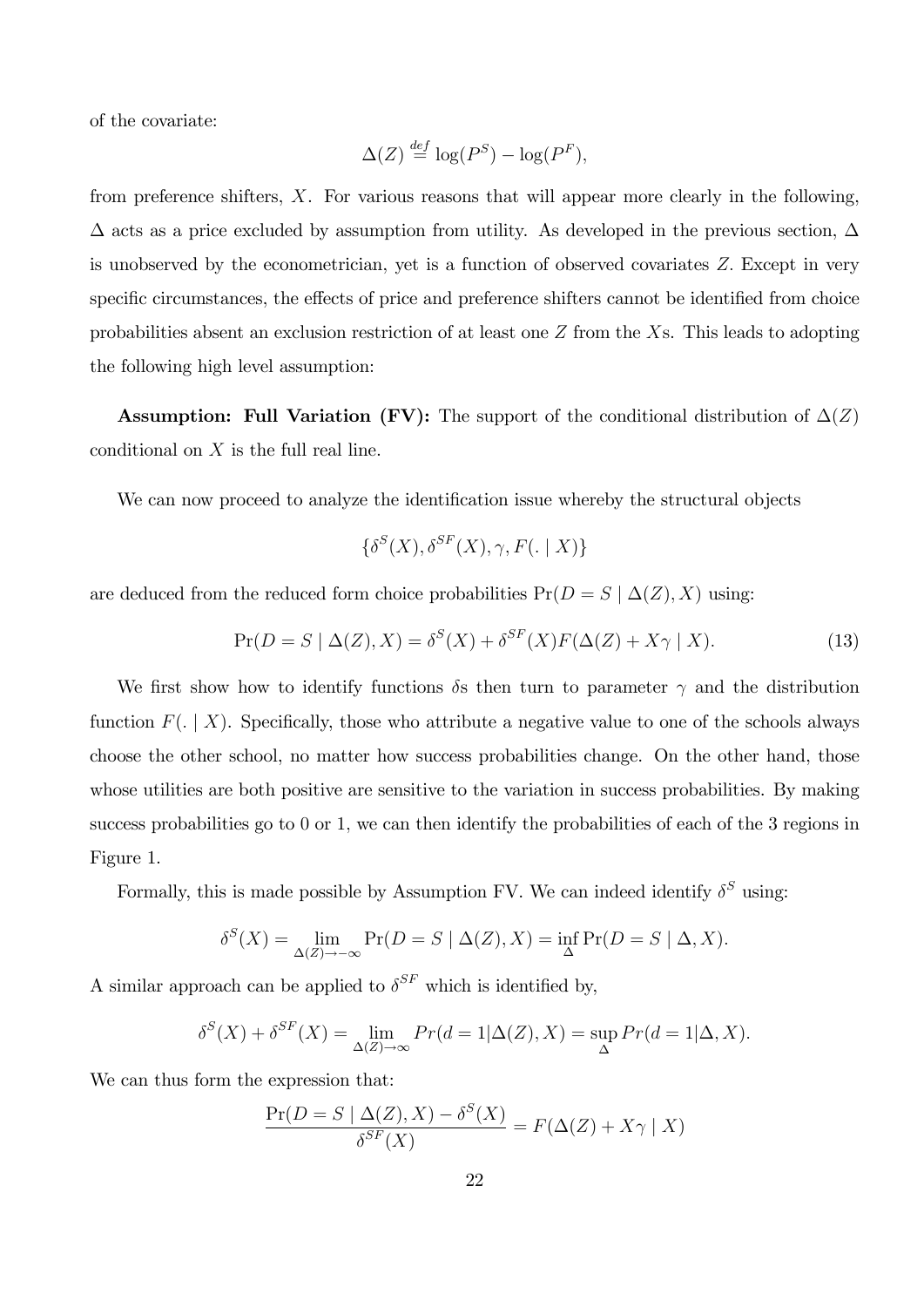Using standard arguments (Matzkin, 1994), this identifies  $\gamma$  and  $F(|X)$  under location restrictions such as the following median restriction:

$$
F(0 \mid X) = \frac{1}{2}.\tag{14}
$$

A final remark regards weakening Assumption FV since the support of the conditional distribution of  $\Delta(Z)$  conditional on X might not be the full real line. Assume for simplicity though that the support of  $\Delta$  whatever X is includes the value 0. Then as developed in Manski (1988), partial identification occurs under the median restriction (14) written above. Parameter  $\gamma$  is identified using the median restriction and  $F(|X)$  is identified in the restricted support in which  $\Delta(Z)+X\gamma$ varies.

In our data, full variation is not observed and we will adopt a parametric assumption for  $F(|X)$ . What non parametric identification arguments above have proven is that this parametric assumption is a testable assumption at least in the support in which  $\Delta(Z) + X\gamma$  varies.

## 3.3 Empirical strategy

We first estimate the parameters of the grade equations and denote them  $\hat{\beta}_n$ . This in turn allows us to compute the expectation of the success probabilities conditional on thresholds  $\tau_j^d$ ,  $j = 1, 2, d =$  $S, F$  as in equation (11) using the estimated distribution functions for errors in the grade equations.

Second, in order to compute unconditional success probabilities as in equation (2), we can also compute the distribution function of  $\tilde{T}_0$  at an arbitrary level of precision using the equilibrium conditions (6) by simulation of  $U_{(n)}$ .<sup>11</sup> For any simulation  $c = 1, ., C$ , let us draw in the distribution of  $U^{(n)}$  a size n sample  $S_c$ . We then derive realizations of  $\tilde{T}_0$ , say  $\tilde{t}_c$  in C samples of size n by fixing choices  $\mathbf{1}\{D_i(Z_i, \varepsilon_i, \zeta, P_i^S, P_i^F) = S\}$ , characteristics  $X_i$  and solving the equilibrium conditions (6). Equation (2) can then be computed by integration as:

$$
\hat{P}_{0,C}^{d} = \frac{1}{C} \sum_{c=1}^{C} p^{d} (Z_0, \hat{\beta}_n, \tilde{t}_{1,c}^{d}, \tilde{t}_{2,c}^{d}).
$$
\n(15)

We can then estimate the preference parameters  $\zeta = (\delta, \gamma)$  using a conditional maximum

<sup>&</sup>lt;sup>11</sup>By construction,  $\tilde{T}_0$  depends on observation 0 although this dependence should matter less and less when n is large. For simplicity, we compute those thresholds in the empirical application using equation (5) instead of equation (6).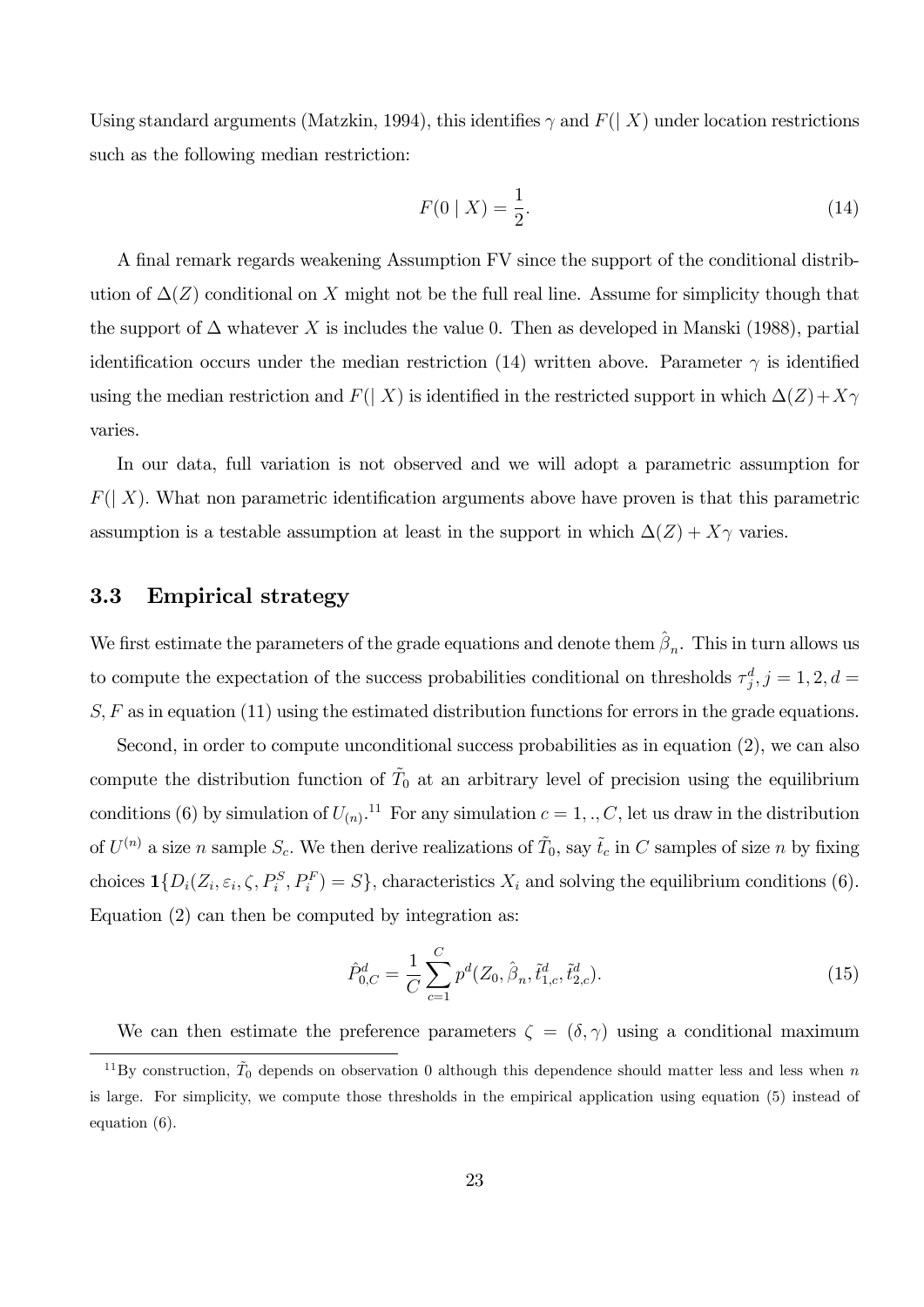likelihood approach:

$$
\hat{\zeta}_n = \arg \max_{\zeta} \quad l(\zeta | \hat{P}_{0,C}^S, \hat{P}_{0,C}^F).
$$

This is a conditional likelihood function since  $\hat{P}_{0,C}^S$ ,  $\hat{P}_{0,C}^F$  depend on the first-step estimate,  $\hat{\beta}_n$ . Standard results show that when  $n \to \infty$  :

$$
\hat{\zeta}_n \xrightarrow[n \to \infty]{P} \zeta.
$$

We used bootstrap to obtain the covariance matrix of those estimates by replicating the complete estimation procedure as a mixture of non parametric (grade equations) and parametric bootstrap (choice equations).

# 4 Empirical analysis: Grade and Choice Equations

## 4.1 Descriptive analysis

The complete original database comprises 41377 students who took the Vestibular exam in 2004. There are several groups of variables in the database that are useful for this study:

- Grades at the various exams the initial national high school evaluation exam (ENEM), the first and second stage of the Vestibular system as well as the number of repetitions of the entry exams.
- $\bullet$  Basic demographic variables gender, age by discrete values (16, 17.5, 21 and 25) and the education levels of father and mother.
- $\bullet$  Education history public or private primary or high school as described by discrete values indicating the fraction of time spent in private schools and undertaking of a preparatory course
- Choices of majors

In total there are 58 majors that students may consider at Universidade Federal do Cearà. We grouped these majors into broad groups according to the type of second-stage exams that students take to access these majors (see Data Appendix A). Table 1 reports the number of student applications, available positions and the rate of success at stages 1 and 2 in each of those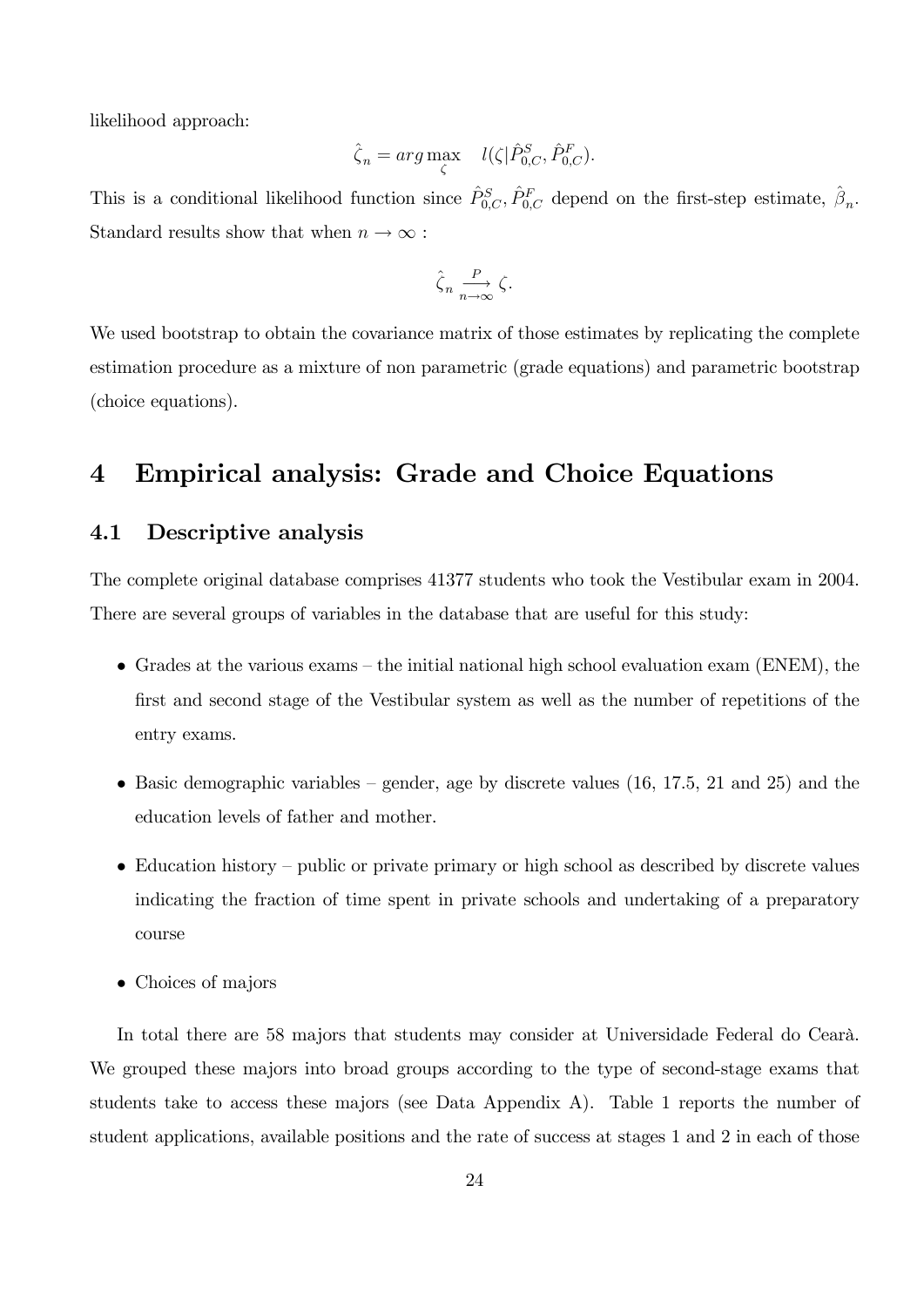major fields. These fields are quite different not only in terms of organization and in terms of contents but also regarding the ratio of the number of applicants to the number of positions. At one extreme lie Physics and Chemistry in which the number of applications is low and the Önal pass rates reasonably high (20%). At a lesser degree this is also true for Accountancy, Agrosciences and Engineering. At the other extreme, lie Law, Medicine, Other humanities and Pharmacy, Dentist and Other in which the final pass rate is as low as  $5 \text{ or } 6\%$  that is one out of 16 students passes the exam.

Medicine is one of the most difficult major to enter as can be seen in Table 2 which reports summary statistics in each major field and the grades obtained at the first stage of the college exam.<sup>12</sup> We report statistics on the distribution of the first stage grades in three samples:<sup>13</sup> the complete sample, the sample of students who passed the first stage and the sample of students who passed the second stage and thus are accepted in the majors. Major Öelds are ranked according to the median grade among those who passed the Önal exam in that major Öeld. These statistics are very informative. Distributions remain similar across groups. Minima (column1) tend to be ordered as the median of students who pass (column 6). The first columns also reveal that some groupings might be artificial. The whole distribution is for example scattered out in mathematics from a minimum of 70 to a maximum of 222 while in medicine the range is 189 to 224. Other details are worth mentioning. Medicine and Law are ranked the highest and the difference with other major fields is large. The minimum grade in medicine to pass to the second stage is close to the maximum that was obtained by a successful student in Other fields and somewhat less than in Agrosciences. The first stage grade among those who passed in Medicine (resp. Law) has a median of 206 (resp. 189) while the next two are Pharmacy, Dentist and Other (175) and Engineering (171) and the minimum is for Agrosciences at 142.

#### 4.1.1 Sample selection

For computational simplicity, the empirical analysis uses a sub-sample of applicants to this University. As the allocation mechanism is decentralized, we can simply restrict the sample without

 $12$ We do not report the second stage grades as they consist in grades in specific fields that are not necessarily comparable across majors.

 $13\,\text{We report for the complete sample the 10th percentile instead of the minimum in order to have a less noisy.}$ view of whom are the applicants. There are also a few zeros in the distribution of the initial grades.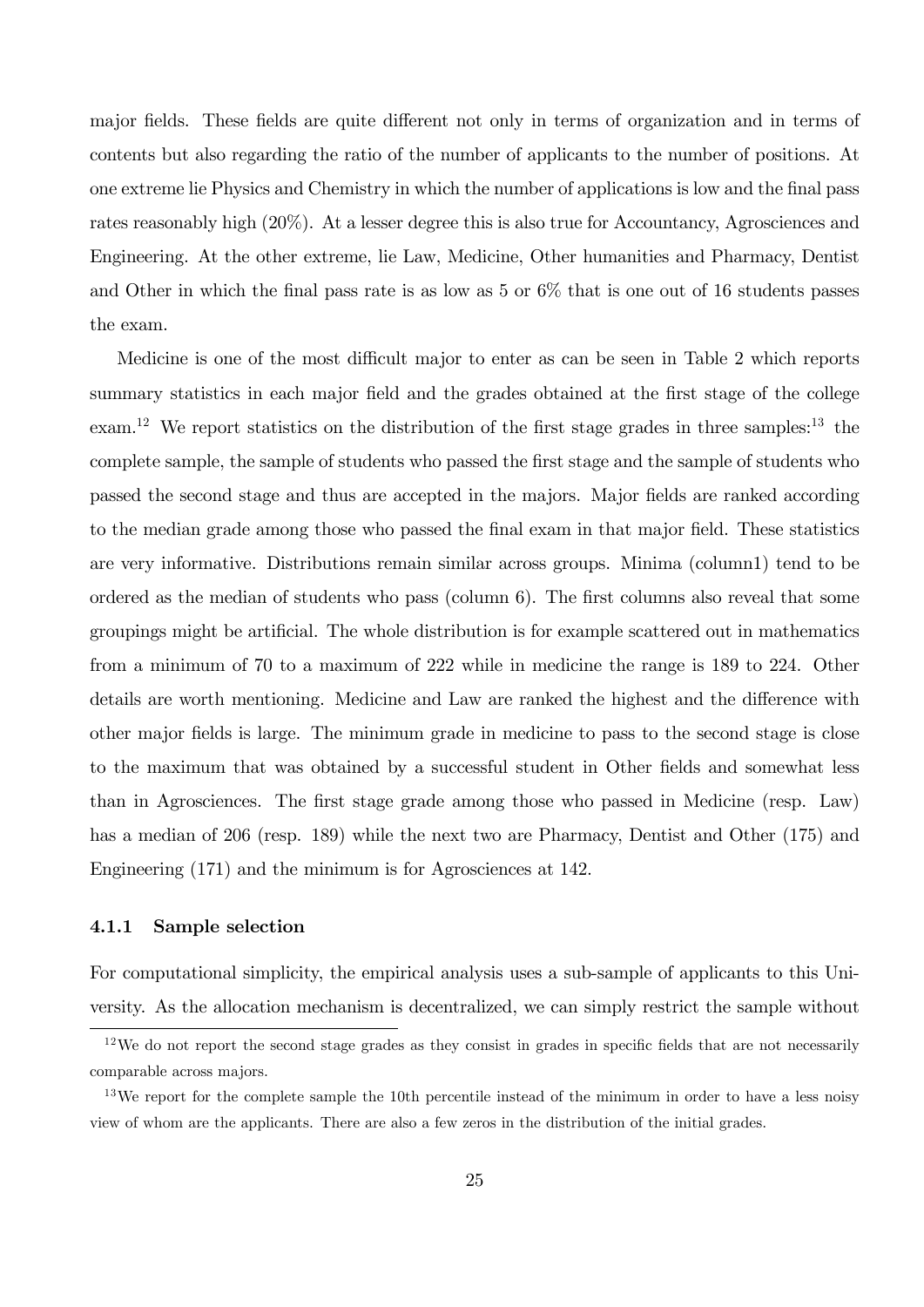modifying the argument developed in the economic model. All other majors are summarized by the outside option. In the rest of the analysis, we shall consider only individuals who take exams in two majors that are part of Medicine, the most competitive major field as shown above. There are three majors in this group corresponding to different locations in the state of Ceará: Barbalha, Sobral and Fortaleza. The first two majors are small and offer 40 positions only while the last one in the state capital, Fortaleza, is much larger since it offers 150 seats. As shown in the empirical analysis below, this assymmetry turns out to be key for evincing strategic effects.

Table 3 repeats the analysis performed in Table 2 at the disaggregated level of those majors. Fortaleza is the most competitive one since the median of the first-stage grade of those who passed is equal to 209 while it remains around 200 for the two others. Nevertheless, the pass rate as shown in Table 3 relating the number of applicants and the number of positions is about the same in Sobral and Fortaleza (7%) while it is slightly lower in Barbalha (5%). At the same time, Barbalha receives applications from the weakest students as shown by the median grades in the sample of all applicants to this major. This is why we restrict the sample further to the two medical schools Fortaleza and Sobral.

The list of variables and descriptive statistics in the pool of applicants to these two schools appear in Table 4. The number of applicants taking the first exam is equal to 2867 of which 542 (resp. 2315) apply to Sobral (resp. Fortaleza). The number of seats after the Örst-stage is four times the number of final seats and is thus respectively equal to 160 for the small major and 600 for Fortaleza. Note also that in the pool of Fortaleza two admitted students only and none in Sobral fail to go to the second-stage. The utility of taking the second stage exam after the revelation of information after the second-stage is (almost always) positive whatever the probability of success is.

#### 4.1.2 Performance and preference shifters

Explanatory variables are those which affect exam performance or school preferences. For grade equations, all potential explanatory variables are included: a proxy for ability which is the initial grade obtained at the national exam,<sup>14</sup> age, gender, educational history, repetitions, parents<sup>'</sup>

<sup>&</sup>lt;sup>14</sup>When missing (in 5% of cases), we imputed for ability the predicted value of the initial grade  $ENEM$  obtained by using all exogenous variables and we denote the result as  $m_0$  to distinguish it from ENEM which is used when computing the passing grades. The administrative rule is to impute 0 when  $ENEM$  is missing.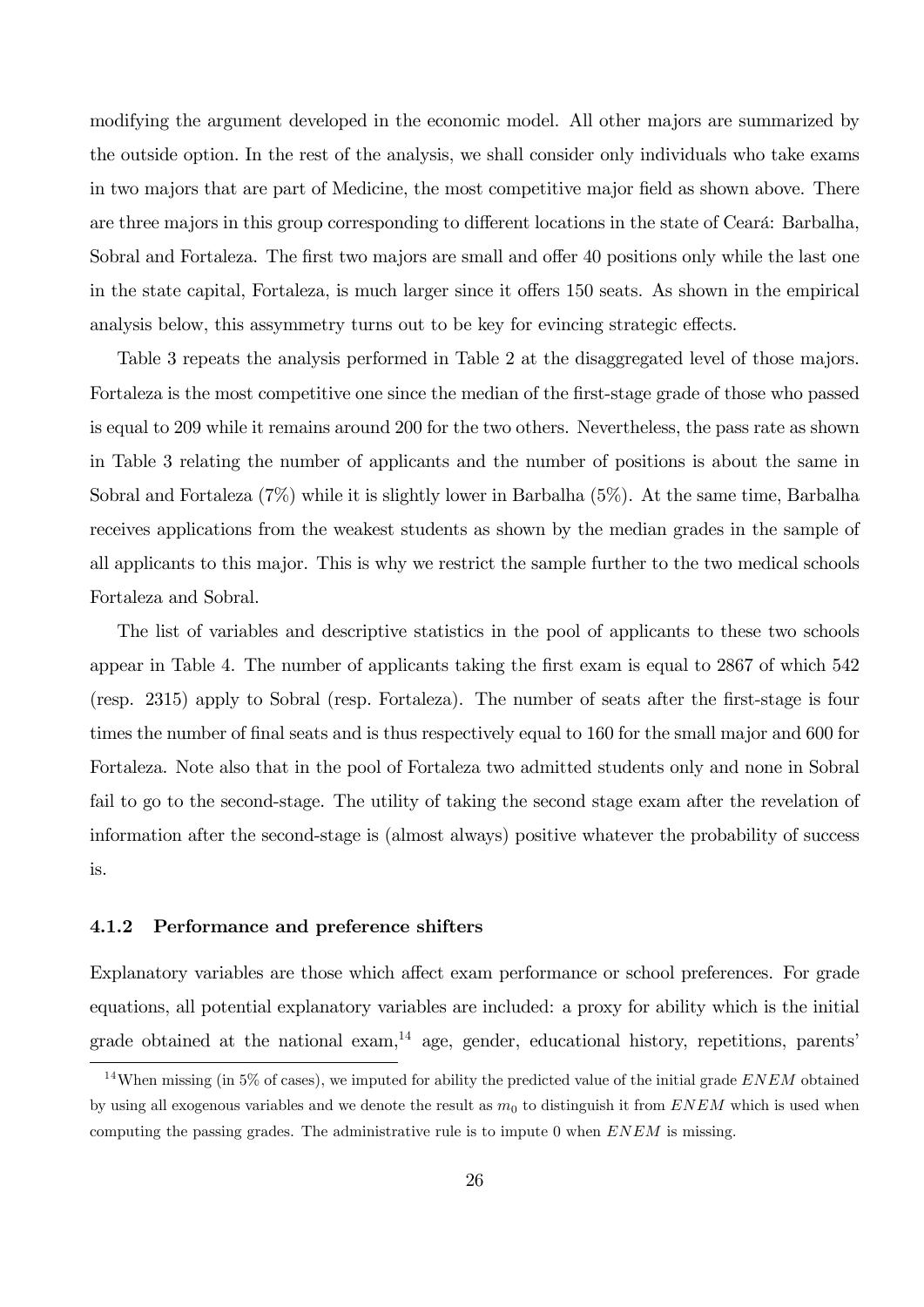education and the undertaking of a preparatory course. Our guidance for selecting variables is that a better Öt of grade equations leads to a better prediction of success probabilities in the further steps of our empirical strategy.

Regarding the specification of preferences for the majors, we exclude from them any variable related to past educational history. Indeed, preferences are related to the forward looking value of the majors (e.g. wages) which, conditional on the proxy for ability, is unlikely to depend on the precise educational history of the student (e.g. private/public sector history, undertaking a preparatory course). This is even more likely since ability is measured after what we call educational history. This exclusion restriction allows us to distinguish performance shifters, Z, from preferences shifters and to identify preferences using results derived in Section 3.2.2. As a consequence, preferences are specified as a function of ability, gender, age, education levels of father and mother, and the number of repetitions of the entry exam. The inclusion of gender, age and education of parents is standard in this literature. The number of repetitions reveals either the determination of a student through her strong preference for the majors or the lack of good outside options.

Table 4 reports descriptive statistics regarding individual characteristics and performances in each pool of applicants to the two medical schools. Looking at the admission rates, one can see that Sobral admitted  $40/527 = 7.6\%$  and Fortaleza  $150/2340 = 6.4\%$  and this makes Fortaleza more competitive. Comparing the mean and median of initial and first stage grades, Sobral has better applications than Fortaleza. As to the second stage grades, although both schools have the same mean, selected candidates to Sobral have slightly higher median than those applying to Fortaleza. In conclusion, Fortaleza is more popular among students who apply to a medical school although it is not clear whether this popularity comes from preferences or is the result of strategic behavior of students. Our model is an attempt to disentangle those effects.

Figure 2 reports the estimated density of grades distinguishing Sobral and Fortaleza applicants. The first stage grade density function in Sobral has a regular unimodal shape while Fortaleza has a somewhat irregular modal shape and a fat tail on the left. The second stage grade density functions, both in Fortaleza and Sobral, are unimodal and the Sobral density function has a fatter tail on the left-hand side. The truncation at the first stage plays an important role in removing the fat tails of both densities on the left-hand side.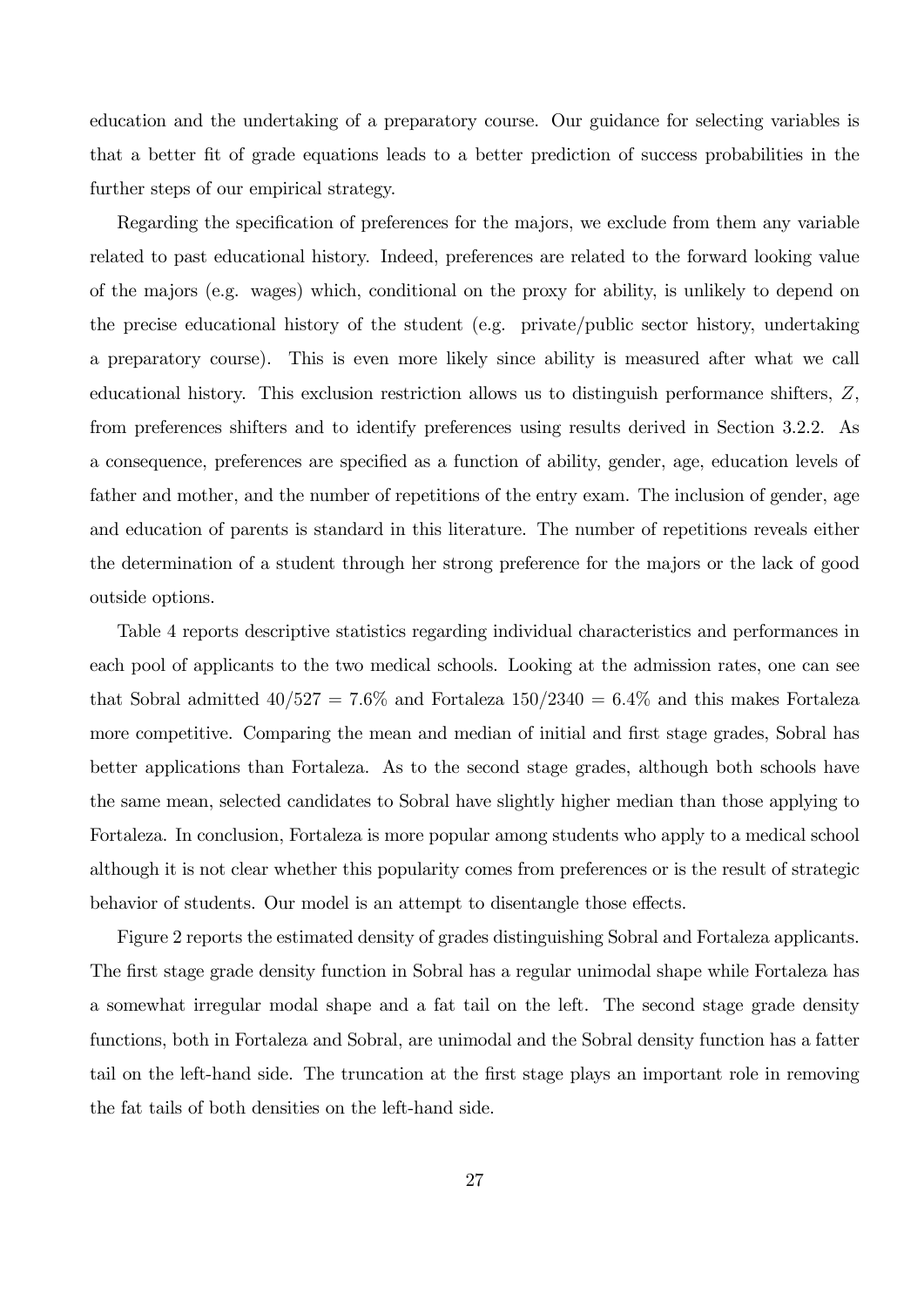There are also other interesting differences among applicants to the two schools regarding gender, age, private high school and preparatory course. There are more female applicants to Fortaleza than to Sobral. Sobral candidates are older on average and repeat more exams than Fortaleza candidates do and these two variables are highly correlated. The average time spent in private high school is higher in Sobral and it is more likely for a Sobral candidate to have taken a preparatory course.

## 4.2 Estimates of grade equations

### 4.2.1 First stage exam

We report in Table 5 the results of linear regressions of the first grade equation using three different specifications. We pay special attention to the flexibility of this equation as a function of the ability proxy  $m_0$ , which is the observed ranking of each student with respect to his or her fellow students and the best proxy for the success probability at the exams. We use splines in this variable although other non-parametric methods such as Robinson (1988) could be used. A thorough specification search made us adopt a 2-term spline specification, which is reported in the first column of Table 5. This specification is used later to predict success probabilities in both schools.

Estimates show that more talented students tend to have better grades in exams, since  $m_0$  has significant positive effects on the first stage grades although this dependence is slightly non linear as represented in Figure 3. Among other explanatory variables, age has a significant negative coefficient in all specifications and this indicates that older students who might have taken one gap year or more are relatively less successful in the Örst stage exam. Taking a preparatory course and repeating the entry exam have positive and significant effects on grades by presumably increasing capacities and experience of applicants. In the second specification, we tested for the joint exclusion of parents' educations and it is not rejected by a F-test. In the third specification, we restrict the term in  $m_0$  to be linear. It shows that results related to other coefficients are stable and robust. The set of explanatory variables we choose yields a large  $R^2$  at around 0.72, and this does not vary much across different specifications. This promises good prediction power of the model and makes the simulation of success probabilities more credible.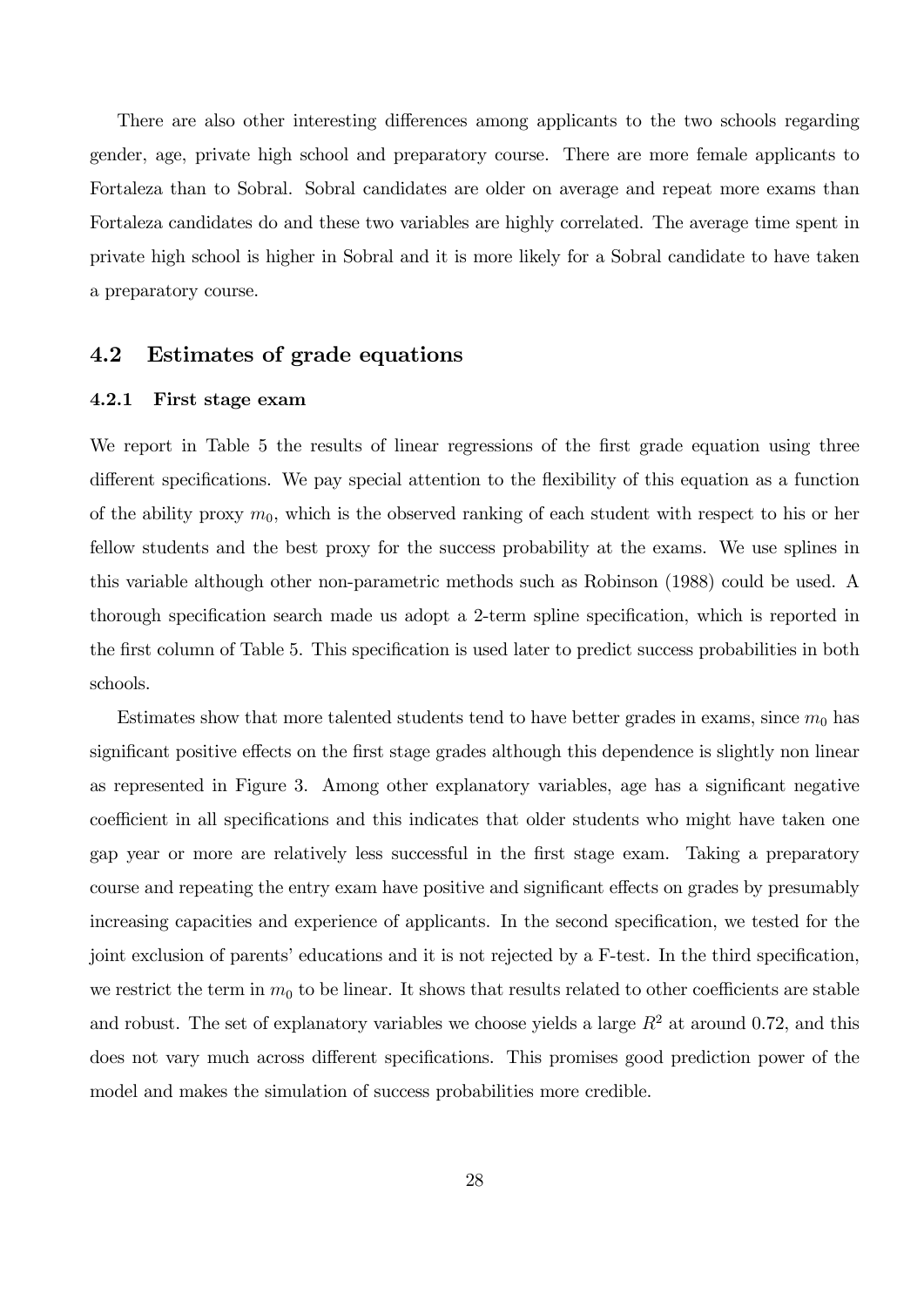#### 4.2.2 Second stage exam

In the second stage grade equation, we again sought for flexibility with respect to two variables – the initial stage grade  $m_0$  and the residual from the first stage grade equation  $\hat{u}_1$  as it controls for dependence between stages. Using both non-parametric and spline methods, we found that a two term spline in the initial stage grade  $m_0$  and a linear term in  $\hat{u}_1$  were enough in terms of predictive power. Results are reported in Table 6. First of all, there exists a strong positive correlation between  $u_1$  and  $u_2$ , which indicates that unobservable factors on top of the ability proxy affect both equations. All other things being equal, students are more likely to perform well in the second exam if they perform well in the first exam. This may due to some unobservable effort difference or emotional resilience difference between students. The clear significance of the first stage residual signals that effort for studying might have been exerted by students during the year separating the initial stage exam revealing  $m_0$  and the proper entry exam that we analyze. Yet, our attempts in previous work to construct a more sophisticated model including endogenous effort did not lead to the confirmation of this model and this is why we decided to use the current simpler model. As for other demographic variables, they affect similarly the second stage grade as the first stage grade except for gender. Results suggest that females perform significantly better than males in the second stage exam, while in the first stage grade gender differences are not significant. The second stage exam has a different format (writing essays) than the first stage multiple choice exam and the format could explain gender differences. The lower  $R^2$  at the second stage might also be a consequence of the exam format.

Regarding robustness checks, another concern is heteroskedasticity. We perform Breusch-Pagan tests to see whether there is substantial heteroskedasticity in the grade equations. For the first grade equation, gender is negatively correlated with squared residuals although the global F-test does not reject homoskedasticity at a 5% level (p-value of 3.4%). For the second grade equation, the test rejects homoskedasticity at the 5% level and shows that age, private high school and repetition are significant in explaining squared residuals. This is consistent with the common sense that better high school education and more experience makes your performance steadier. However, in the rest of the paper, we adopt the homoskedasticity assumption since heteroskedasticity remains of a limited magnitude. We checked that heteroskedasticity does not generate large differences in the prediction of success probabilities.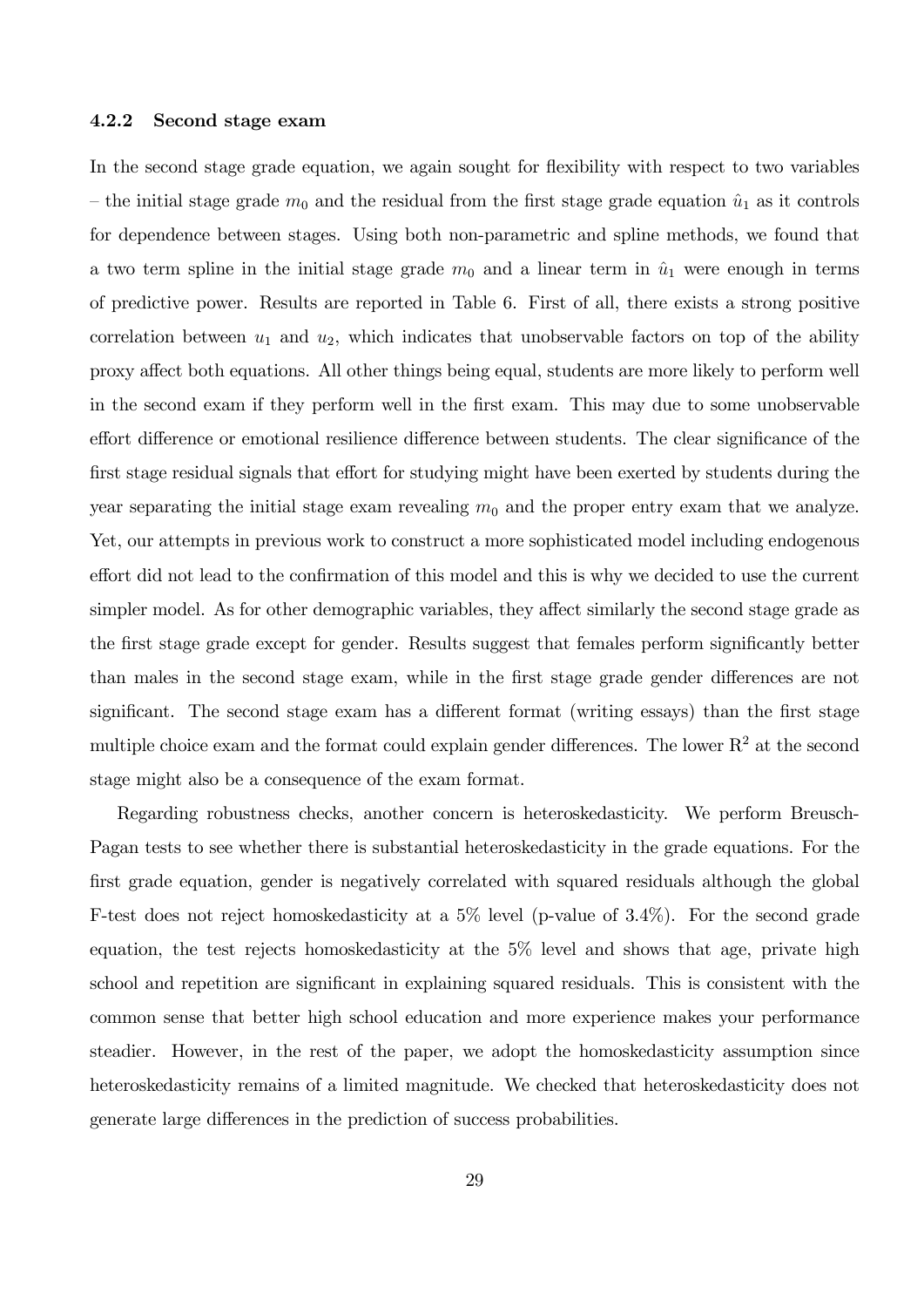#### 4.2.3 Success probabilities

Success probabilities are simulated using the empirical distributions of  $\hat{u}_1$  and  $\hat{u}_2$  and of the thresholds. We run  $n<sub>S</sub> = 2000$  sets of n simulations by drawing into the estimated empirical distribution of errors,  $\hat{u}_1$  and  $\hat{u}_2$ . We then compute thresholds by solving equation (5) for each of the previous  $n<sub>S</sub>$  set of simulators. We then replace the integration with respect to the thresholds as in equation (15) and the integration in equation (11) by summing over the set of  $n<sub>S</sub>$  simulators. We experimented with different numbers of simulations to make sure that simulation error is negligible. This allows to compute simulated success probabilities for each student at both stages of the exam and in both schools.

Table 7 reports descriptive results on these simulated probabilities. The first stage success probability means and medians are around 20-30% in both schools. This is close to what is observed in the sample but not exactly identical since these probabilities are partly counterfactual. For instance, the population of students selected in the second stage exam for Sobral school is not the same as the population selected in the second stage exam for the Fortaleza school. The second stage success probabilities are close to what is observed and as expected roughly 4 times lower than the first-stage ones since the number of students passing the first stage is four times the number of students finally admitted.

We also break down the simulated probability to see the difference between students choosing Fortaleza and choosing Sobral in the original data. In order to see how student choices depend on their actual success probabilities, we compute the odds ratio of success probabilities at both stages. We rank the population with respect to their first stage grades and construct the grid of odd ratios at all percentiles for both stages. The result is shown in Table 8. Some critical quantiles at the top are provided for more detail. The two most important range of percentiles are indeed the 70/75th and 93/95th percentiles since the admission rate at the first exam is slightly less than 30% and the admission rate at the second exam is around 5/7%. Odds ratios are generally larger than 1 and odds ratios are the largest at the middle percentiles for both stages of the exam. It suggests that students who are not at the top of the rankings are making decisions that are a§ected more by success probabilities than by preferences and might play more strategically. For top students, odd ratios are closer to 1 because preferences matter more for those whose success probabilities are large and strategic effects are less important. Figure 4 shows a picture of those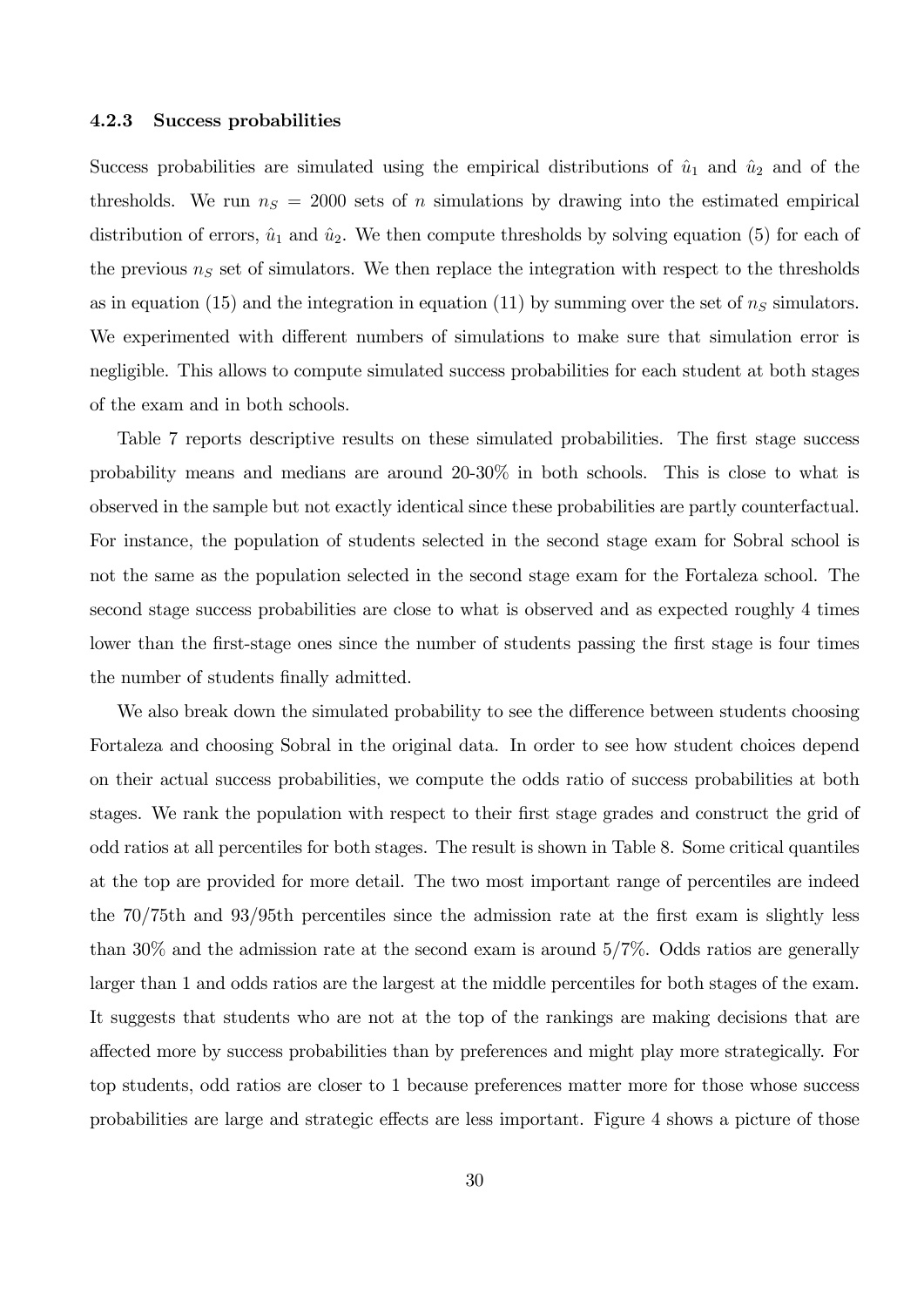odds ratios at all percentiles.

## 4.3 Estimates of school preferences

We build our estimation procedure on the identification results developed in Section 3.2.2 although we adopt two parametric assumptions. First, the distribution of random preferences is assumed to be a normal distribution when both schools yield positive utility to students. Second, the probabilities that only one school has positive utility are described by logistic functions which depend on a smaller set of covariates. Following the notation of Section 3.2.2, we write the probability measure of the regions in Figure 1, for instance the north-east quadrant (that is  $V^S > 0, V^F > 0$  as:

$$
\delta^{SF}(X) = \frac{1}{1 + \exp(X\delta^{SF})}.
$$

The choice probability is thus derived from equation (13):

$$
Pr(D = S | \Delta(Z), X) = \delta^{S}(X) + \delta^{SF}(X)\Phi(\log(P^{S}) - \log(P^{F}) + X\gamma)
$$

in which  $\Phi(.)$  is the zero mean unit normal distribution<sup>15</sup> and the success probabilities  $P<sup>d</sup>$  are to be replaced by their simulated predictions using grade equations (column 1 of Table 5 and column 2 of Table 6) as developed in the previous Section 4.2.3. In the first part of Table 9, we report the estimated preference coefficients and in the second part we present more readable summary statistics of the estimated probabilities of each region,  $\delta^{SF}(X)$ . There are three different specifications included in this table. The key difference is how explanatory variables enter the specification of  $\delta^S$  and  $\delta^{SF}$ . We chose to use two main variables, ability  $m_0$  and Living in Fortaleza as the main drivers of these probabilities and the three columns of Table 9 include one or both of these variables.

The results are very stable across specifications. As far as  $\delta$  parameters are concerned, ability significantly affects the probability of the region of jointly positive values,  $(S, F)$  (and as a consequence of adding up, also the preference for  $F$  alone). Living in Fortaleza decreases preferences for Sobral alone  $(\delta^S)$  or jointly with Fortaleza  $(\delta^{SF})$ . The second part of Table 9 shows that the average probability of preferring Sobral alone (resp. Fortaleza alone) to the outside option is

 $15$ As the range of the log probability difference is not the whole real line as in Section 3.2.2, the scale of the error is not identified and its variance is thus normalized to one.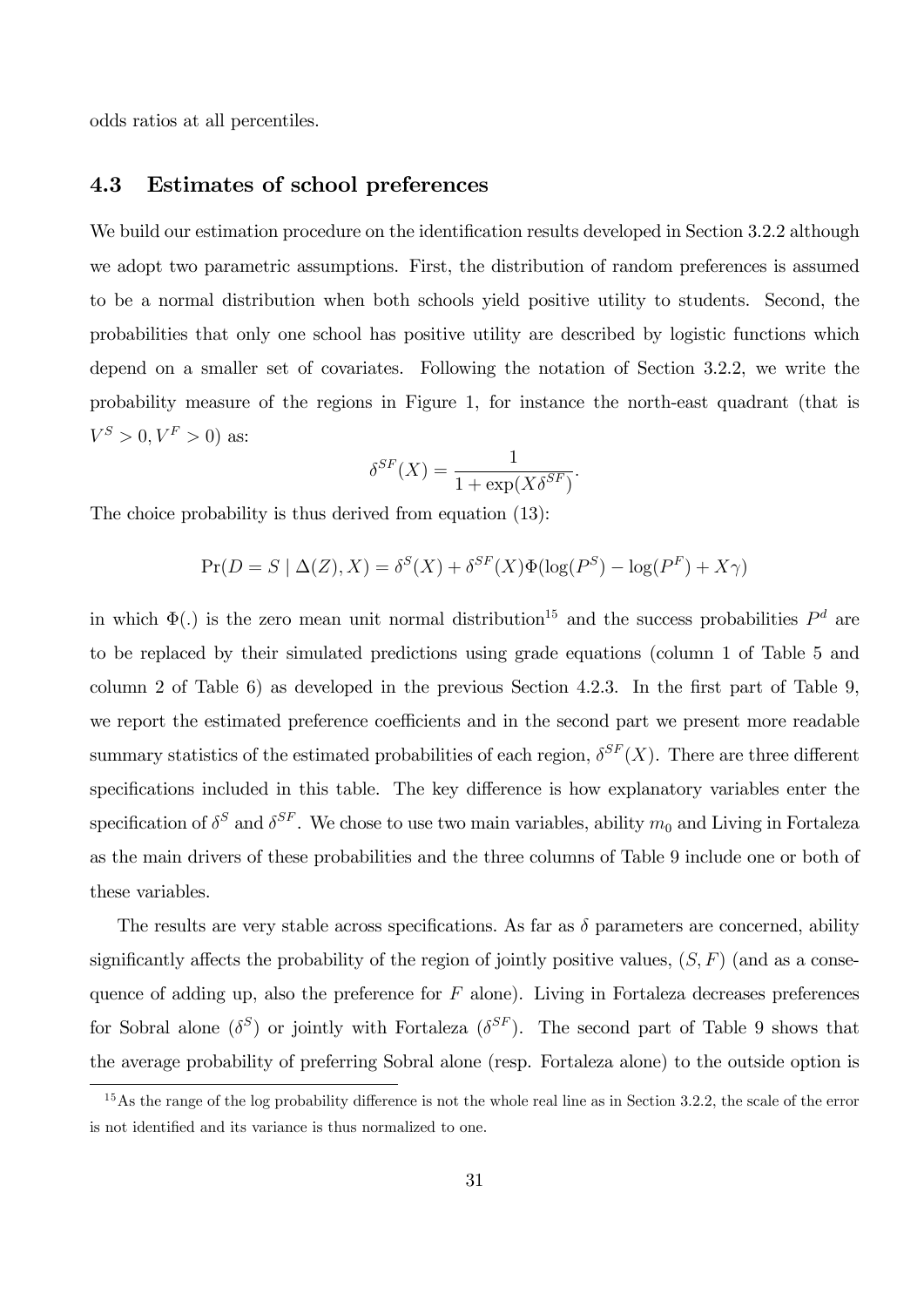around  $0.06$  (respetively  $0.55$ ). These frequencies stay almost invariant across specifications. This shows that students heavily favor Fortaleza over Sobral and this confirms that Fortaleza is the most popular medicine school in the state of Cearà. The ratio of those probabilities is 10 which is approximately the ratio between the populations of the two cities albeit much larger than the ratio of final seats in the two schools  $(150/40)$ . Nonetheless, there is a substantial fraction of students whose utilities for both schools are positive (more than 40%)

We now turn to parameters  $\gamma$  that affect preferences of students who prefer both schools to the outside option in the north-east quadrant of Figure 1. The variables, "Living in Fortaleza", Age, Gender (female) and ability,  $m_0$ , have a negative impact on the preference for Sobral, the smaller school. In contrast, the number of repetitions have a positive impact on choosing the medical school in Sobral. A well educated father affects positively preferences for the bigger school in Fortaleza while mother's education does not have any significant influence on preferences. This is probably because of the colinearity between parents' educations.

Finally, we tested the maintained hypothesis that performance shocks and preference shocks are independent by introducing the residual  $\hat{u}_1$  in this preference equation. The hypothesis cannot be rejected at the 10% level (the p-value is equal to 0.184).

# 5 Evaluation of the Impact of Changes of Mechanisms

We now turn to the normative implications of our results and we investigate the impact of various changes of the existing mechanism.

The first counterfactual experiment that we implement is to cut seats at the second-stage exam and offering twice instead of four times, the number of final seats. The University would incur lower costs in exchange with a possibly degraded selection if good students perform poorly at the Örst-stage exam.

Second, we experiment with enlarging the choice set of students before taking exams. They now can list two ordered choices at most. This means that even if students fail the first stage qualification in one of the two schools they may still get the other major. This implies that the average skill level of passing students increases although the difference between the two majors is attenuated.

Furthermore, there are two stages in the exam because this allows to cut costs and achieve a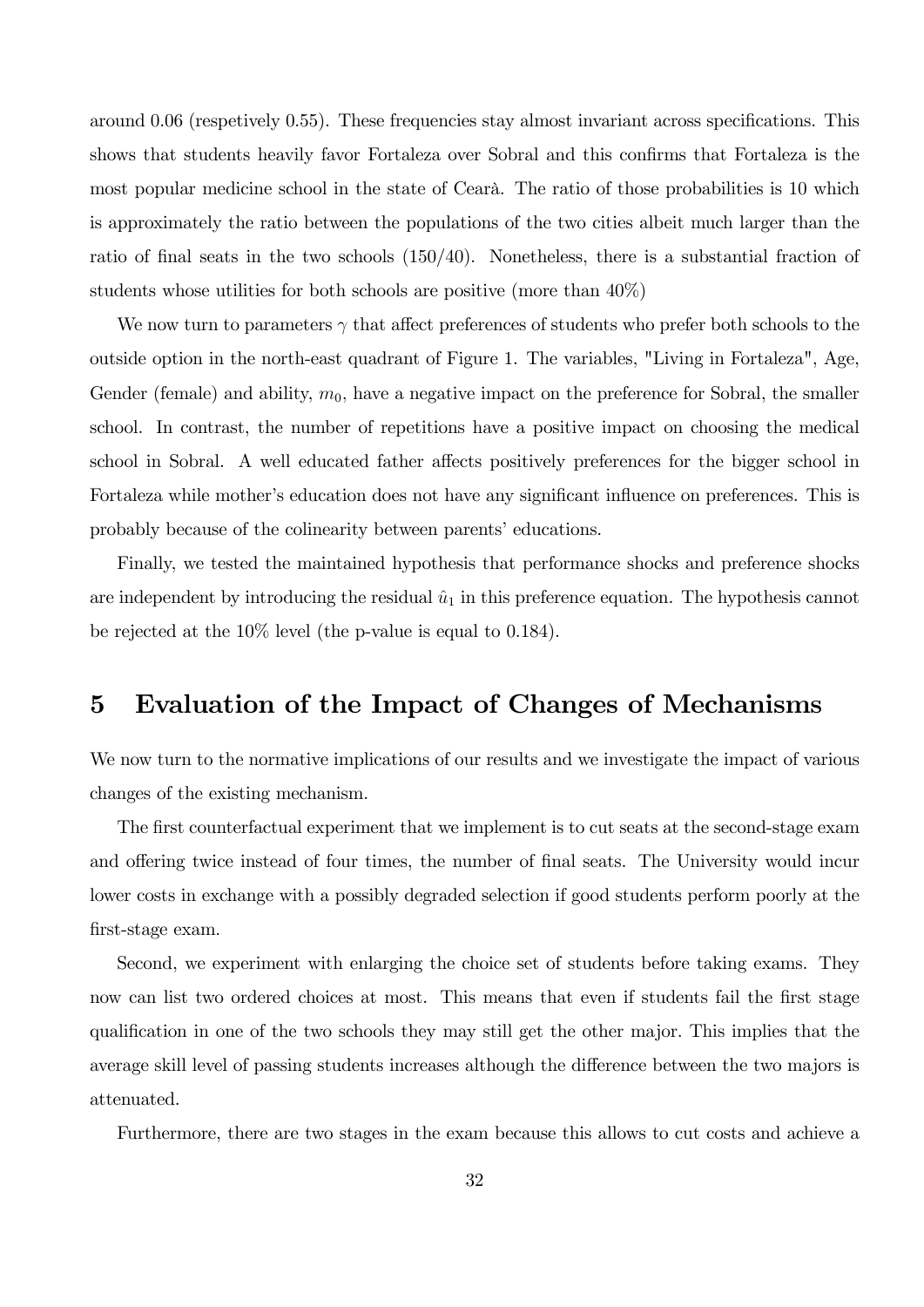more in-depth selection at the second-stage. Another natural change to experiment is therefore to change the timing of choice-making and allow students to choose their final major after taking the Örst-exam and learning their grades. This would generate more opportunistic behavior.

Before entering the details of these new mechanisms, we first analyze the identification of utilities from estimated preferences and success probabilities that are key in these evaluations. We show that expected utilities are underidentified and suggest how we can construct plausible bounds for the counterfactual estimates. Second, we explain how we compute counterfactual estimates conditional on observed choices.

### 5.1 Identifying Counterfactual Expected Utilities

Let the ex-post utility level be given by:

$$
U_i = \mathbf{1}\{V_i^S \ge 0, V_i^F < 0\} \mathbf{1}\{\text{Success in } S\} V_i^S
$$

$$
+\qquad \mathbf{1}\{V_i^F \ge 0, V_i^S < 0\}\mathbf{1}\{\text{Success in } F\}V_i^F
$$

+ 
$$
\mathbf{1}\{V_i^F \geq 0, V_i^S \geq 0\} \left[\mathbf{1}\{D_i = S\}\mathbf{1}\{\text{Success in } S\}V_i^S + \mathbf{1}\{D_i = F\}\mathbf{1}\{\text{Success in } F\}V_i^F\right]
$$

and thus by taking expectations with respect to grades denoting  $P_i^S, P_i^F$  such expectations:

$$
E\left(U_i \mid V_i^S, V_i^F\right) = \mathbf{1}\{V_i^S \ge 0, V_i^F < 0\} P_i^S V_i^S + \mathbf{1}\{V_i^F \ge 0, V_i^S < 0\} P_i^F V_i^F
$$
\n
$$
+ \mathbf{1}\{V_i^F \ge 0, V_i^S \ge 0\} \left[\mathbf{1}\{D_i = S\} P_i^S V_i^S + \mathbf{1}\{D_i = F\} P_i^F V_i^F\right]
$$
\n
$$
= P_i^S V_i^S \left(\mathbf{1}\{V_i^S \ge 0, V_i^F < 0\} + \mathbf{1}\{V_i^F \ge 0, V_i^S \ge 0\} \mathbf{1}\{D_i = S\}\right)
$$
\n
$$
+ P_i^F V_i^F \left(\mathbf{1}\{V_i^F \ge 0, V_i^S < 0\} + \mathbf{1}\{V_i^F \ge 0, V_i^S \ge 0\} \mathbf{1}\{D_i = F\}\right).
$$

As this expected utility can always be rescaled by a scale factor (the location parameter is fixed by the outside option), we will choose the absolute value  $|V_i^F|$  as the scale factor to set:

$$
V_i^F = 1 \text{ if } V_i^F > 0,
$$
  

$$
V_i^F = -1 \text{ if } V_i^F < 0.
$$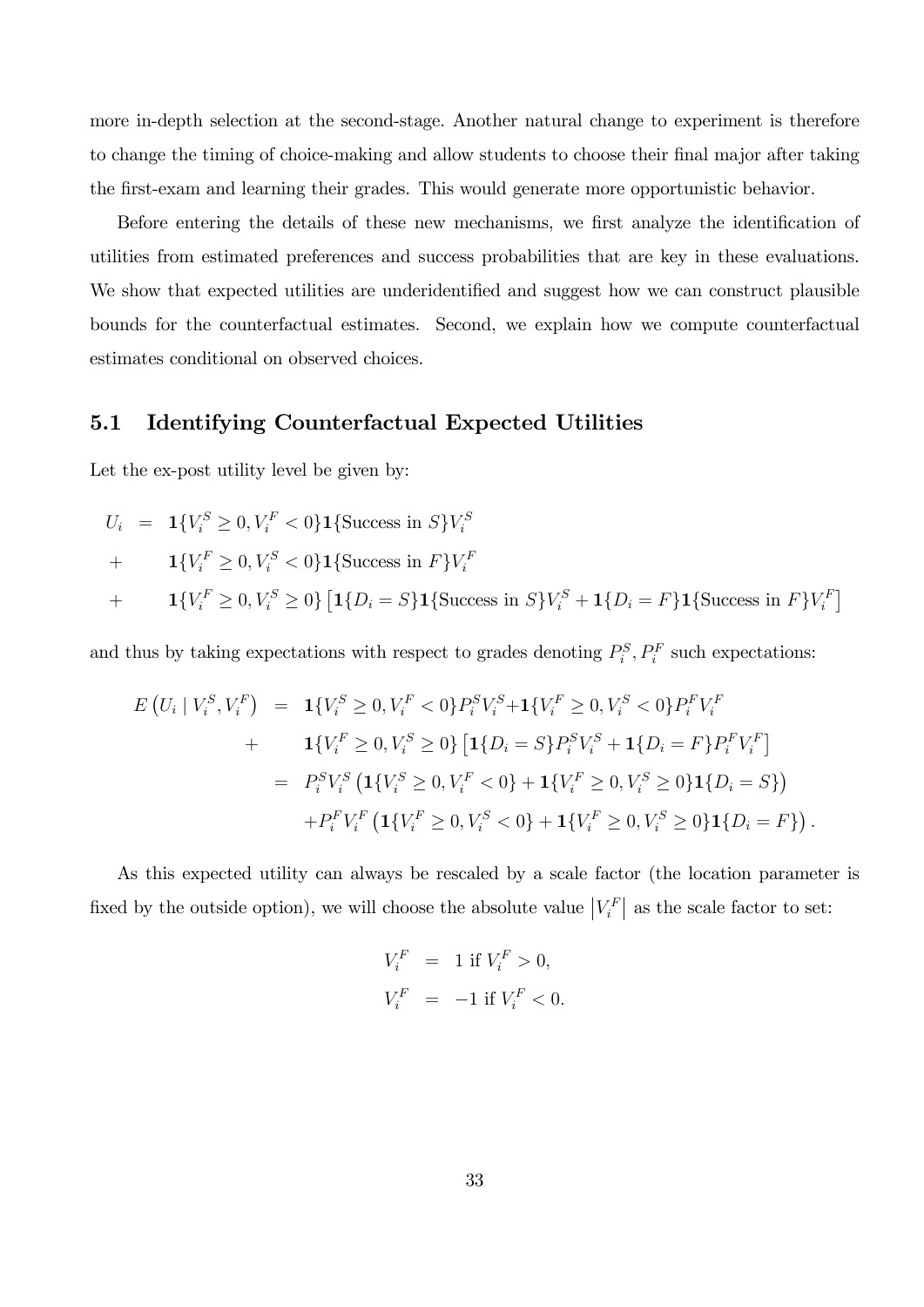Under this normalization:

$$
E\left(U_{i} \mid V_{i}^{S}, V_{i}^{F}\right) = P_{i}^{S}\left(V_{i}^{S}\mathbf{1}\{V_{i}^{S} \geq 0, V_{i}^{F} < 0\} + \frac{V_{i}^{S}}{V_{i}^{F}}V_{i}^{F}\mathbf{1}\{V_{i}^{F} \geq 0, V_{i}^{S} \geq 0\}\mathbf{1}\{D_{i} = S\}\right) \\
+ P_{i}^{F}V_{i}^{F}\left(\mathbf{1}\{V_{i}^{F} \geq 0, V_{i}^{S} < 0\} + \mathbf{1}\{V_{i}^{F} \geq 0, V_{i}^{S} \geq 0\}\mathbf{1}\{D_{i} = F\}\right), \\
= P_{i}^{S}\left(V_{i}^{S}\mathbf{1}\{V_{i}^{S} \geq 0, V_{i}^{F} < 0\} + \frac{V_{i}^{S}}{V_{i}^{F}}\mathbf{1}\{V_{i}^{F} \geq 0, V_{i}^{S} \geq 0\}\mathbf{1}\{D_{i} = S\}\right) \\
+ P_{i}^{F}\left(\mathbf{1}\{V_{i}^{F} \geq 0, V_{i}^{S} < 0\} + \mathbf{1}\{V_{i}^{F} \geq 0, V_{i}^{S} \geq 0\}\mathbf{1}\{D_{i} = F\}\right),
$$

the only unknown is  $V_i^S$  when  $V_i^S \geq 0, V_i^F < 0$  since  $\frac{V_i^S}{V_i^F}$  when  $V_i^F \geq 0, V_i^S \geq 0$  is identified (see Section 3.2.2).

Various assumptions are possible. If there is some positive correlation between  $V_i^F$  and  $V_i^S$ , we would expect that

$$
E\left(V_i^S \mid V_i^S \ge 0, V_i^F < 0\right) < E\left(V_i^S \mid V_i^S \ge 0, V_i^F \ge 0\right) = E\left(\frac{V_i^S}{V_i^F} \mid V_i^S \ge 0, V_i^F \ge 0\right) \\
&< \exp(X_i \gamma) E(\exp(\varepsilon_i) \mid V_i^S \ge 0, V_i^F \ge 0) \\
&< \exp(X_i \gamma + 0.5),
$$

the last expression being obtained under the normality assumption. This is why we assume that when  $V_i^S > 0$ :

$$
\log V_i^S = \frac{\mu_0}{2} V_i^F + (\log \frac{V_i^S}{V_i^F} - \frac{\mu_0}{2}) |V_i^F| = \frac{\mu_0}{2} V_i^F + (X_i \gamma + \varepsilon_i - \frac{\mu_0}{2}) |V_i^F|
$$

where  $\mu_0 > 0$  captures the positive dependence between  $V_i^S$  and  $V_i^F$ . This is coherent with the previous equation since :

$$
\begin{cases}\nV_i^S = \exp(X_i \gamma + \varepsilon_i) & \text{if } V_i^F = 1, \\
V_i^S = \exp(X_i \gamma + \varepsilon_i - \mu_0) & \text{if } V_i^F = -1.\n\end{cases}
$$

We will thus evaluate  $E\left(U_i \mid V_i^S, V_i^F\right)$  using bounds on  $\mu = \exp(-\mu_0)$  that we make vary between 0 (the lower bound for  $V_i^S$ ) and 1 (the case in which  $V^S$  and  $V^F$  are uncorrelated).

## 5.2 Computing equilibria

In every counterfactual experiment, we use the simulation procedure whereby we draw unknown random terms conditional on observed choices. This insures that observed choices are compatible with simulated choices in the observed data. In each simulation, let  $\bar{D}_i$  be the counterfactual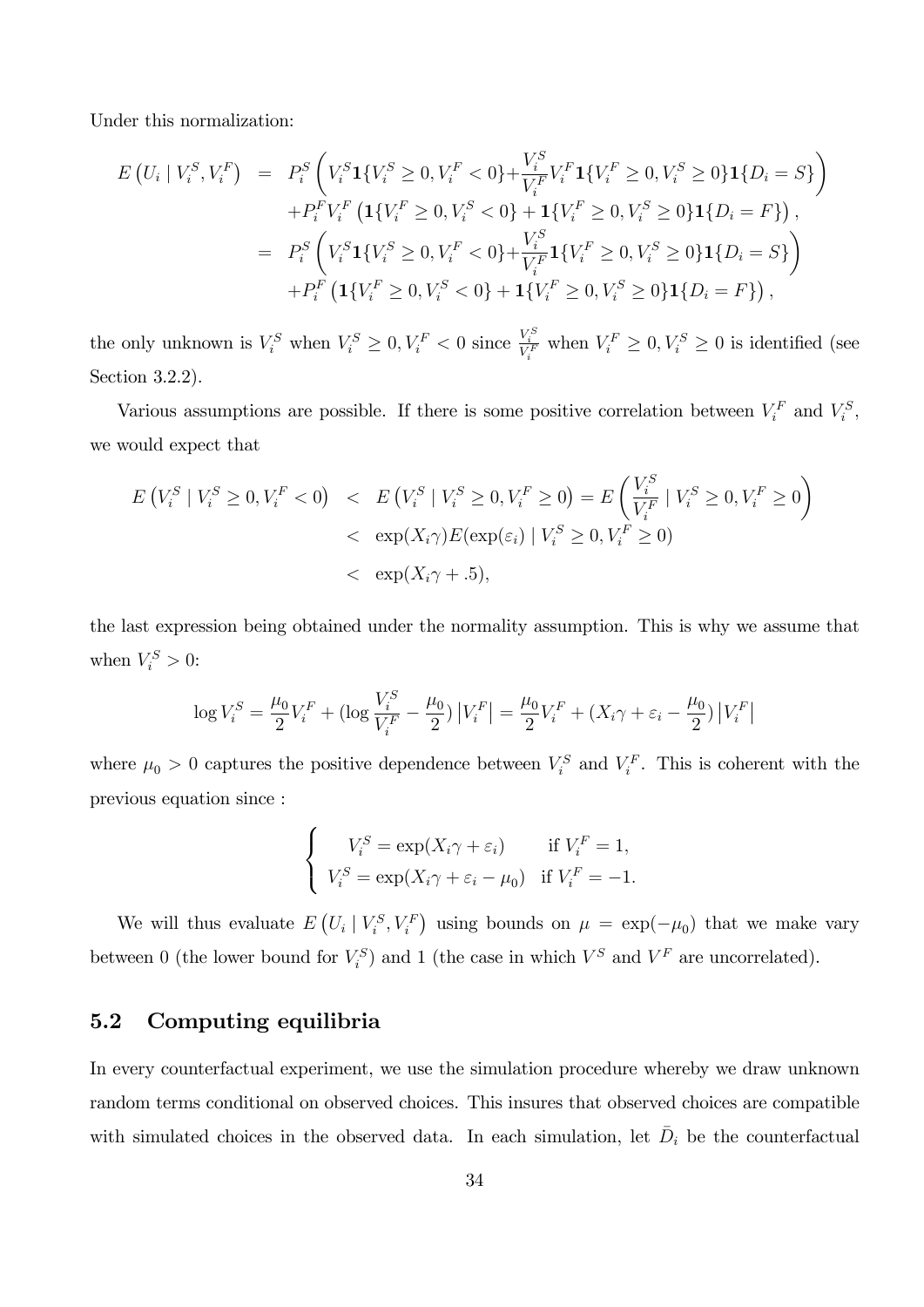choices of the students that depend on counterfactual expectations  $\bar{P}_i^S$  and  $\bar{P}_i^F$ . Denote  $\bar{n}_S$  and  $\bar{n}_F$  the new number of seats in the cutting-seat counterfactual. In other cases  $\bar{n}_S = 4n_S$  and  $\bar{n}_F = 4n_F$  as in the original system.

The first important thing to note is that the population of reference does not change in the counterfactual experiments. Only those whose utilities are such that  $V^S > 0$  or  $V^F > 0$  remain in the pool of potential students and therefore we consider the same sample  $i = 0, \ldots, n$ . In our experiments, alternative mechanisms act only on success probabilities and not on preferences. It assumes however that these experiments do not modify the predetermined behavior of the students like taking a prep course or the ex-post equilibrium in college and in the labor market.

Moreover, consistency of choices and perfect expectations require that the counterfactual random thresholds,  $\tilde{T}_0$ , as defined as the solution  $(\tilde{t}_1^S, \tilde{t}_2^S, \tilde{t}_1^F, \tilde{t}_1^F)$  to the counterfactual counterpart of equation (6):

$$
\begin{cases}\n\sum_{i=1}^{n} \left[ \mathbf{1} \{\bar{D}_{i}(\bar{P}_{i}^{S}, \bar{P}_{i}^{F}) = S \} \mathbf{1} \{ m_{1}(X_{i}, \beta, u_{i}) \geq \tilde{t}_{1}^{S} \} \right] = \bar{n}_{S}, \\
\sum_{i=1}^{n} \left[ \mathbf{1} \{\bar{D}_{i}(\bar{P}_{i}^{S}, \bar{P}_{i}^{F}) = F \} \mathbf{1} \{ m_{1}(X_{i}, \beta, u_{i}) \geq \tilde{t}_{1}^{F} \} \right] = \bar{n}_{F}, \\
\sum_{i=1}^{n} \left[ \mathbf{1} \{\bar{D}_{i}(\bar{P}_{i}^{S}, \bar{P}_{i}^{F}) = S \} \mathbf{1} \{ m_{1}(X_{i}, \beta, u_{i}) \geq \tilde{t}_{1}^{S}, m_{2}(X_{i}, \beta, u_{i}) \geq \tilde{t}_{2}^{S} \} \right] = n_{S}, \\
\sum_{i=1}^{n} \left[ \mathbf{1} \{\bar{D}_{i}(\bar{P}_{i}^{S}, \bar{P}_{i}^{F}) = F \} \mathbf{1} \{ m_{1}(X_{i}, \beta, u_{i}) \geq \tilde{t}_{1}^{F}, m_{2}(X_{i}, \beta, u_{i}) \geq \tilde{t}_{2}^{F} \} \right] = n_{F},\n\end{cases}
$$
\n(16)

have a distribution function that leads to the counterparts of equation  $(15)$ :<sup>16</sup>

$$
\bar{P}_0^d = \mathbb{E}(\mathbf{1}\{m_1(X_0, \beta, u_0) \ge \tilde{t}_1^d, m_2(X_0, \beta, u_0) \ge \tilde{t}_2^d\})
$$
\n(17)

We thus propose to iterate the following algorithm (we explain it for observation 0 and extend it naturally to any index  $i$ :

#### 1. Initialization:

- Draw C random vectors  $\varepsilon_{(n),c}$  in their distributions conditional to observed choices,  $D_i$ , (see Appendix B.1.2 for details). Fix those  $\varepsilon_{(n),c}$  for the rest of the procedure.
- Draw C random vectors  $U_{(n),c}$  and fix them for the rest of the procedure.

 $16$ Changing the timing of choices requires to acknowledge that there are no choices to make before the firststage. The first two equations in (16) do not depend on  $\bar{D}_i$  and  $P_i^S, P_i^F$  are the conditional expectations after the second-stage. Those adaptations do not modify the main principles.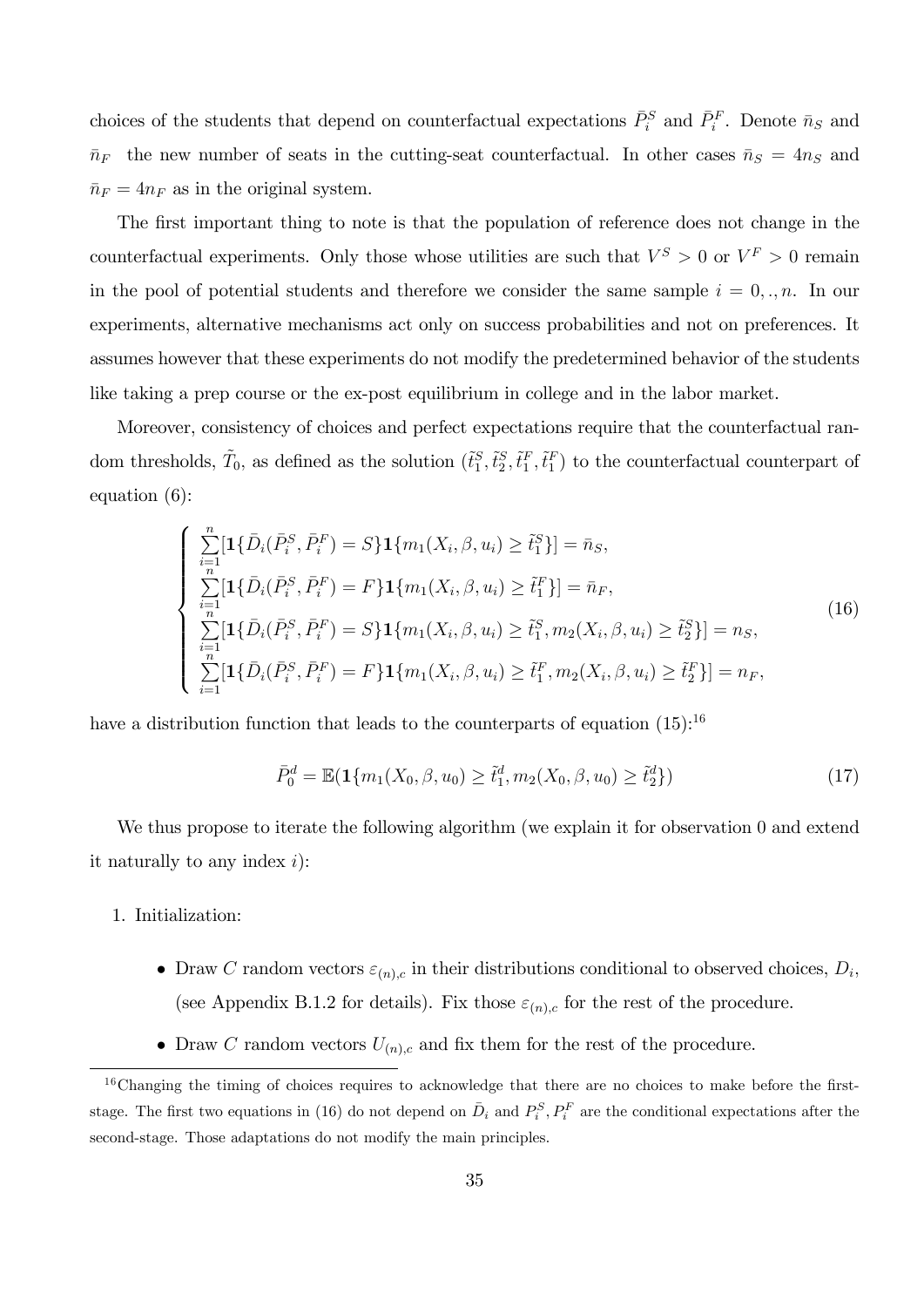- Set the initial  $P_0^{S,0}$  $p_0^{S,0}, P_0^{F,0}$  values at their simulated values  $\hat{P}^d_{0,C}$  computed from equation (15) replacing  $\zeta$  by  $\hat{\zeta}_n$  and using  $U_{(n),c}$  in the observed experiment using equation (6). This implicitly means that choices  $D_i$  in the current mechanism are set to their observed values.
- 2. At step k, denote  $P_i^{S,k}$  $i^{S,k}, P_i^{F,k}$  the expected success probabilities
	- (a) Compute counterfactual choices  $D_i(Z_i, \varepsilon_{i,c}, \hat{\zeta}_n, P_i^{S,k}, P_i^{F,k}).$
	- (b) Compute a sequence of  $\tilde{t}_c$  for  $c = 1, ., C$  replacing  $\zeta$  by  $\hat{\zeta}_n$  and using  $U_{(n),c}$  and equations (16).
	- (c) Derive  $\hat{P}_{0,C}^{d,k+1}$  from equation (17).
- 3. Repeat the previous step until a measure of distance  $d(P^{(k+1)}, P^{(k)})$  is small enough.

If this algorithm converges then this is the Öxed point we are looking for.

# 5.3 Cutting seats at the second stage exam

We start with the easiest interesting policy change that assigns a different admission rate after the first stage. In view of the organization cost of exams, it is tempting to reduce the admission rate after the first stage. As said, the existing *Vestibular* system usually allows the number of students who take the second exam to be four times the number of available seats. In the experiment, the number of final positions is kept unchanged but half as many students are allowed to take the second exam. In other words the admission rate after the first stage exam is divided by a factor of 2. We explore the possible consequences of this policy and investigate two main issues  $-\text{which}$ type of students will benefit from this policy change and are schools losing good students?

Some discussion about the expected effects are in order. Cutting seats in the second exam reduces schools' administrative costs although this also comes with the risk of losing talented students. Students may not be always consistent in their exam performance and even the most talented students may have a strong negative shock in the Örst exam. Those students would be eliminated too early without being given a second chance. Nonetheless, it could also be that cutting seats protect the best achievers at the Örst stage from competition and thus from the risk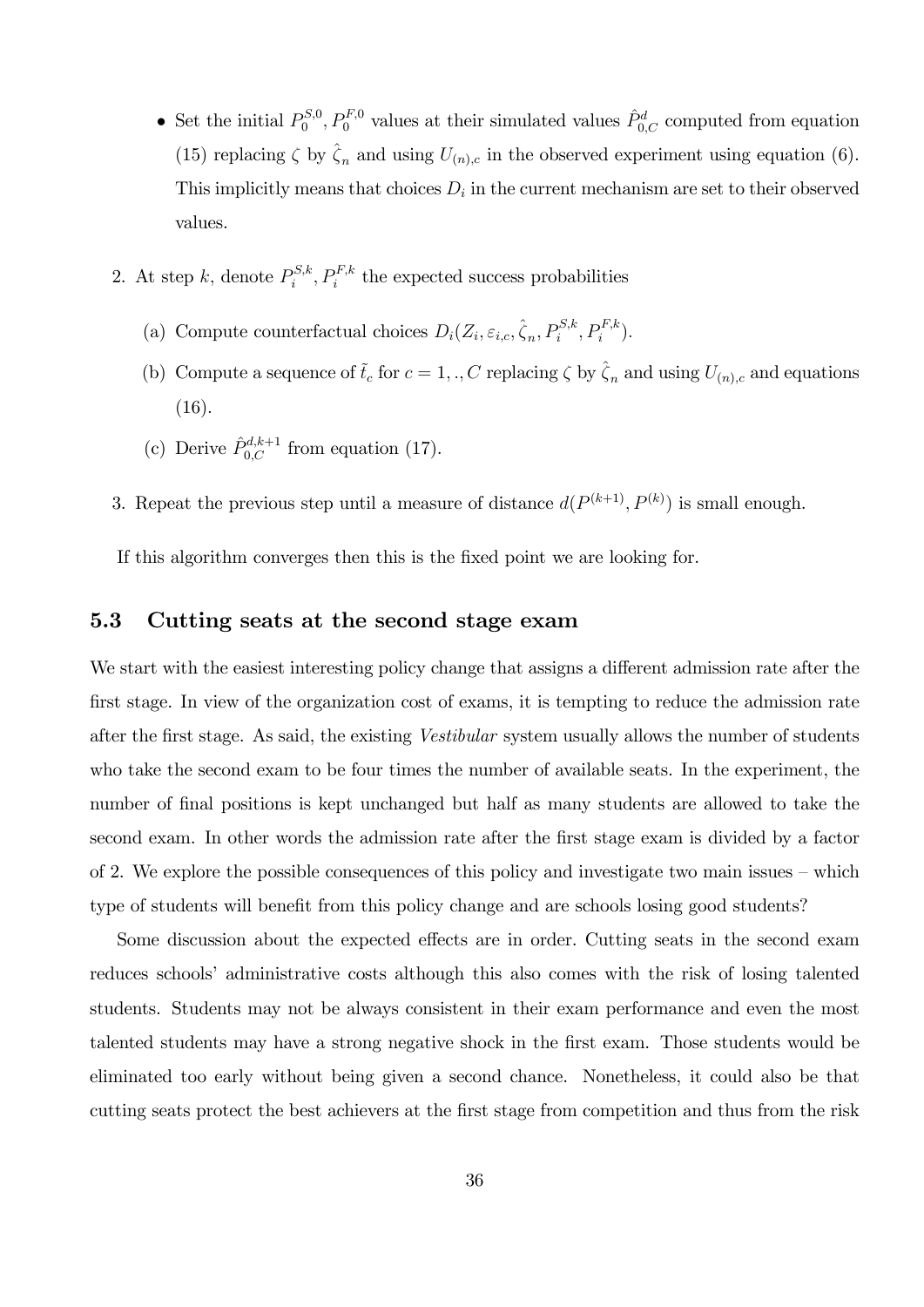of losing ranks at the second stage exam. The net result is unclear theoretically and this is why an empirical analysis is worthy of attention.

The simulation of the counterfactual follows the procedure described in Section 5.1 and we compute expected utility as in Section 5.2.

### 5.3.1 Changes in thresholds

In Table 10 we present estimates of the new threshold distributions at both stage exams in the three counterfactual experiments and in particular in the cutting seat experiment. Standard errors are computed by using the bootstrap simulations that were generated to compute standard errors of grade and preference parameter estimates and thus take into account parameter uncertainty. In the cutting seat experiment, the counterfactual first stage thresholds are much higher and this is expected since fewer students are admitted after the Örst stage exam. In contrast, the thresholds of the second stage exam are lower than in the original system because there is now less competition in the second stage exam when half as many students are admitted. In both first and second stage exams, thresholds in Sobral are more volatile than the ones in Fortaleza because Sobral is a much smaller school.

To evaluate how this counterfactual brings benefit to schools and students, we study in turn changes in success probabilities and changes in students' utilities.

#### 5.3.2 Changes in success probabilities

Schools would find that the admittance procedure has improved if abler students (in expectation) get a higher chance of admission and the worse students have a lower chance. This is why we evaluate changes in success probabilities in relation to an index of students' abilities and we use the expected final grade (a combination of the initial, first and second stage grades) as our ability index. We also choose to concentrate on the top 50% of students because the lower 50% of the sample have almost no chance of getting admitted whether the original or counterfactual mechanisms are used.

We represent changes in success probabilities in Figure 5 for Sobral and Figure 6 for Fortaleza. In those Figures three vertical lines are drawn at the median of expected final grade and at the quantiles associated to the first and second-stage thresholds on average in the original system.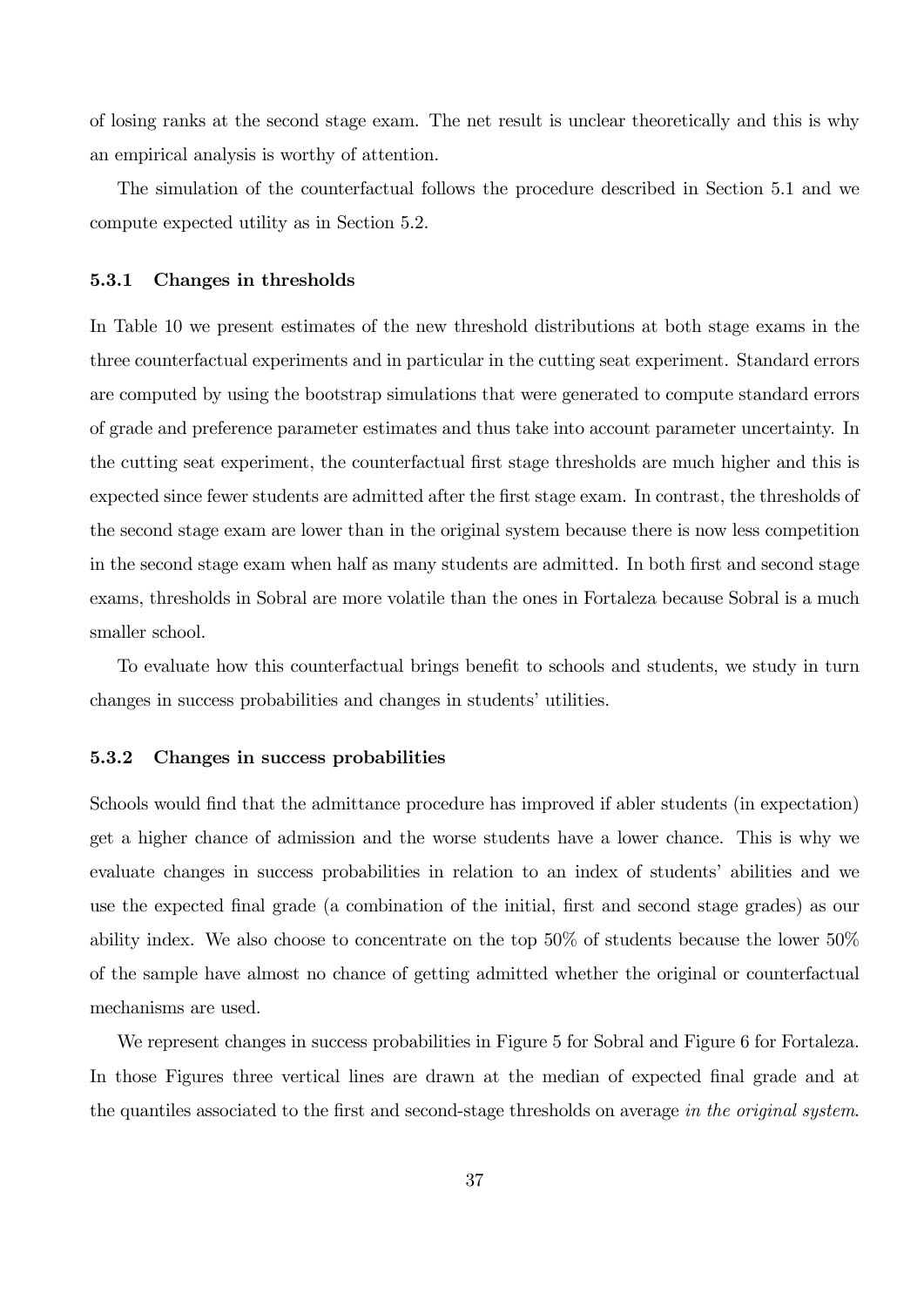Changes in probabilities are very similar in the two schools with a slightly larger success probability improvement for Fortaleza.

The very top students who are above the second stage admission quantile, have better chances in the counterfactual system since they now face less competition in the second stage exam. We have seen from Table 4 that second stage grades have a much larger variance than first-stage grades. The chance is lower when fewer students participate in the second stage exam. For students who are between the median and second stage admission expected final grade, the situation is worse. If they happen to perform well in the first exam, they will be admitted to the second stage exam with less competition and this entails a higher success probability. The chance that they perform not that well in the first exam is however much higher since fewer students are admitted and it is this negative effect that dominates overall. Finally, for students between first stage and second stage admission thresholds, they tend to have a higher chance of success at the first stage and thus benefit from less competition in the second stage. It is the students who are around the first admission thresholds who suffer the most simply because they are more likely to be the students who lose the chance of participating in the second stage exam due to the system change.

### 5.3.3 Changes in students' utilities and the impact on schools

Table 11 presents summaries of changes in students' expected utility in which students are ranked in percentile groups according to their expected final grade. As defined in Section 5.1, we set the unknown weight in utilities at  $\mu = 0.8$ . Consistently with changes in success probabilities, only the very top students – above the  $94\%$  quantile of ability – have significant utility improvements. Nonetheless, students above the 88% quantile also have a positive change in utility. Students above the median tend to have lower expected utility in the counterfactual system and this is also consistent with what we obtained for success probabilities. If we divide the sample by the original school choice, an indication of their preference, students who chose Fortaleza tend to benefit more than the ones who opted for Sobral. Overall, these results about this counterfactual experiment bring out no significant total utilitarian welfare change. Yet, there are strong distributional effects and top students are better off and less able students are worse off. We can visualize individual changes in expected utility in Figure 7.

We also performed a robustness analysis by using different values for the weight  $\mu$  (see Section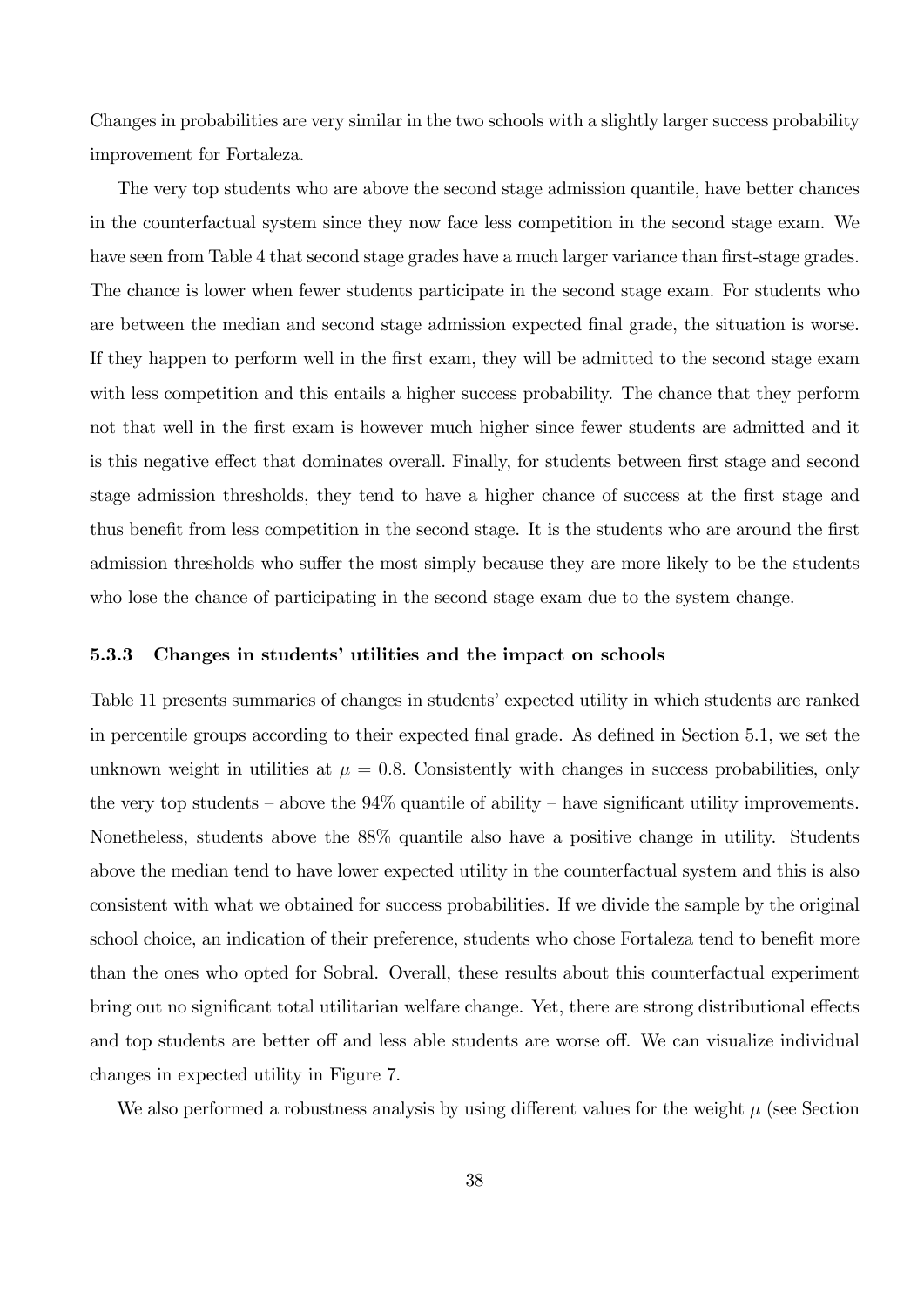5.1). Results are shown in Table 12. When  $\mu$  is at the lower bound  $-0$  – utility changes are slightly smaller. When  $\mu$  is at the upper bound  $-1$  - utility changes become slightly larger. Overall, differences are very limited and our previous results are quantatively robust to the value of  $\mu$ .

The impact of cutting seats on schools seems to be positive since the most able students now have a higher chance of admission since they are protected from the competition of less able students at the second stage. This benefit comes in addition to cutting the costs of organizing and correcting the second-stage exam proofs. Note that the policy in place is enacted at the level of the University and not the medical schools under consideration and it may well be that these conclusions are reversed when analyzing the entry into other majors. It might also be that the schools have additional information about the correlation of second-stage exams and future success in undergraduate studies and favor more second-stage exams that what we posit here.

### 5.4 Enlarging the choice set

In this experiment, students can submit an enlarged list of two majors if they wish. A choice list contains two elements  $d_1$  and  $d_2$  in which  $d_1 \in \{S, F\}$  is the preferred major (since our sample of interest comprises students who positively value at least one of the majors so that  $d_1 \neq \emptyset$  and  $d_2 \in \{ \emptyset, S, F \}$ . We thus still allow students to provide a single choice if  $d_2 = \emptyset$ . This mechanism belongs in the deferred-acceptance family with the additional twist that we keep the sequence of two exams as it is. The allocation of students after the first exam needs however to be adapted and this is the design that we now explain.

#### 5.4.1 Design of the experiment

To fix ideas, consider first a student who (1) has  $V_S > 0$  and  $V_F > 0$  (2) chooses  $(S, F)$ . If after the first-exam, she is above the threshold for school  $S$ , her second choice does not matter. It is only if she is NOT accepted to the second stage exam in school S that she could compete for the second stage exam in school  $F$ . She fails when her grades are lower than both thresholds.<sup>17</sup>

Consider first that at equilibrium  $t_1^S > t_1^F$ . After the first stage exam, there are three possible

 $17$ There are alternative experiments that could be explored as well such as the one in which students are allocated to majors after the second-stage exam.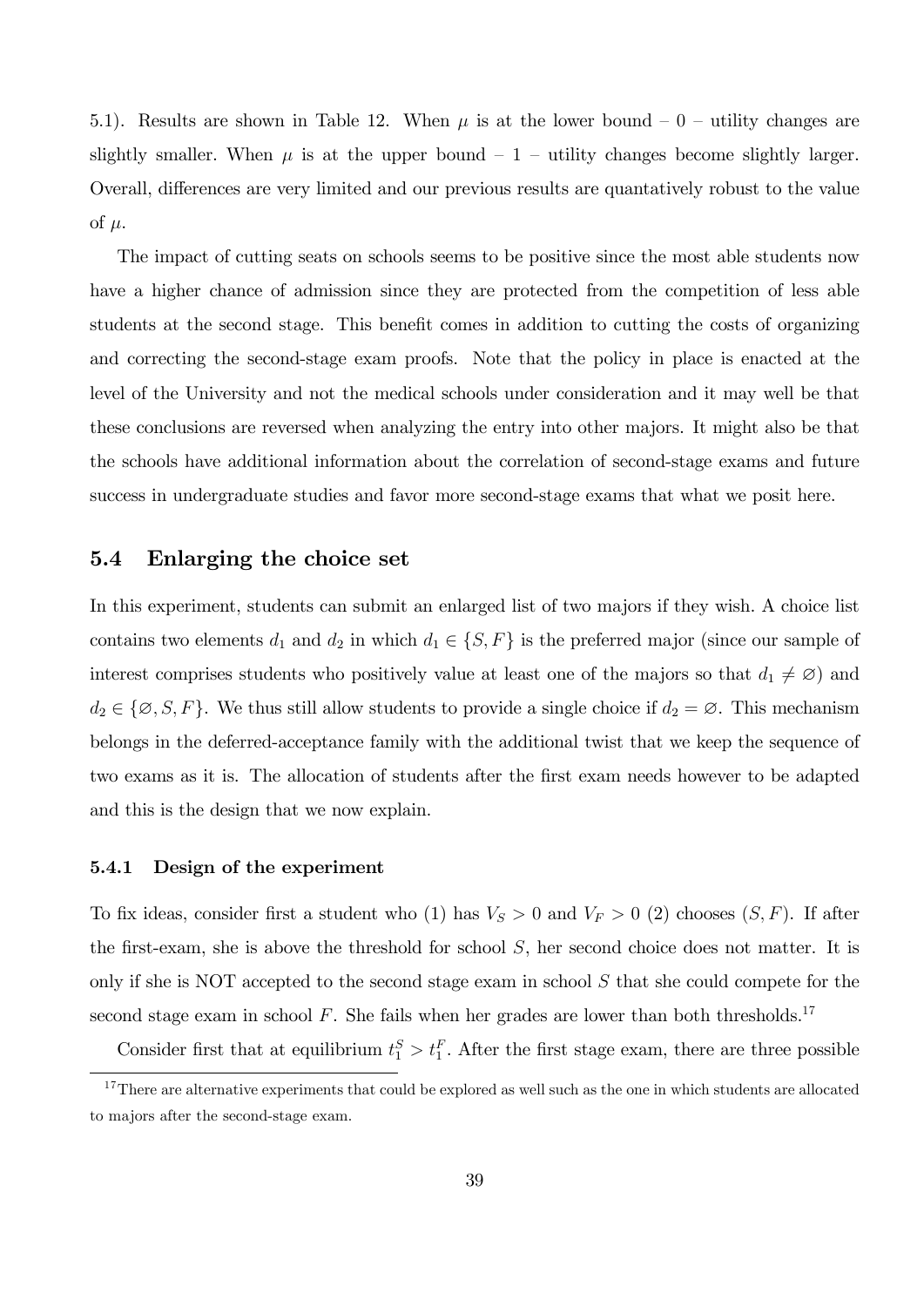outcomes for the student:

- $m_1 \ge t_1^S$ : she takes the second exam of major  $S$ ,
- $m_1 < t_1^S$  and  $m_1 \ge t_1^F$ : she takes the second stage exam of major  $F$ ,
- $m_1 < t_1^F$ : she fails and takes the outside option.

While if  $t_1^S > t_1^F$  (the probability of a tie being equal to zero),

- $m_1 \ge t_1^S$ : she takes the second exam of major *S*;
- $m_1 < t_1^S$ : she fails and takes the outside option.

This sequence is easily adapted to students choosing the list  $(F, S)$ . Moreover, for students submitting a list  $(d_1, \emptyset)$ , the sequence of actions is the same as in the original mechanism. Students are selected into the second-stage exam for school  $d_1$  if their grade is above  $d_1$  first stage threshold.

Furthermore, given any choice among the four lists,  $\{(S, F), (F, S), (S, \emptyset), (F, \emptyset)\}\$ we can construct counterfactual success probabilities in each major  $P^S$  and  $P^F$  by adapting the algorithm we used before. For any value of success probabilities, we can then compute the optimal choice between  $\{(S, F), (F, S), (S, \emptyset), (F, \emptyset)\}.$  Details about how we get counterfactual thresholds and choices follow the lines of what was developed in Section 5.2.

#### 5.4.2 Changes in thresholds

Thresholds for this counterfactual experiment are also shown in Table 10. For the first stage, the threshold of Sobral is now larger than the original one while the threshold of Fortaleza remains roughly unchanged. This is an indication that Sobral is admitting better students without hurting Fortaleza. A few top students who were failing Fortaleza before can now compete for Sobral and get admitted after the Örst stage. Furthermore, some students who were choosing Fortaleza for strategic reasons in the original mechanism can now at no risk choose Sobral first and Fortaleza second. Deferred acceptance mechanisms lessen strategic motives and make choices more truthful (Abdulkadiroglu and Sonmez, 2003). In the original system, students tended to choose Fortaleza as a "safety school" even when they truly preferred Sobral. Giving students two choices cancels the "safety school" effect. Yet, thresholds for the school in Fortaleza remains higher than for Sobral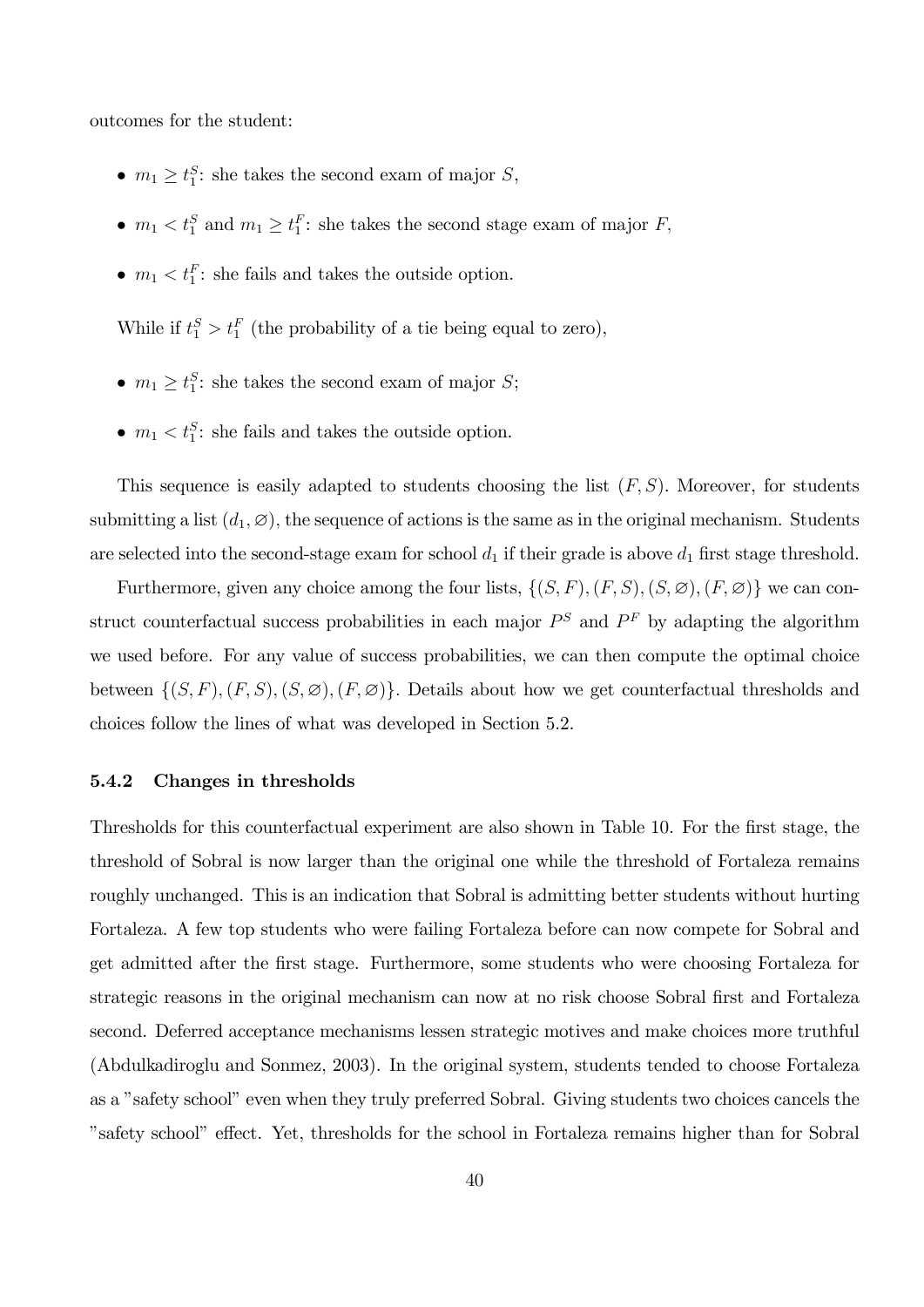at both stages because it attracts more top-ability  $(m_0)$  students as was shown by preference estimates in Table 9.

Thresholds at the second stage exam are slightly less than the original ones although large standard errors point out that those differences are unlikely to be significant (since both threshold estimates are correlated positively). Moreover, even if this counterfactual experiment moves some of the relatively good students after the Örst stage exam from Fortaleza to Sobral, Sobral however still attract less able students than Fortaleza in the second stage.

#### 5.4.3 Changes in success probabilities

Figure 8 for Sobral and Figure 9 for Fortaleza report changes in success probabilities. Unlike the previous counterfactual experiment, the changes in Sobral and Fortaleza are now quite different. In Fortaleza, almost all students whose ability is above the first stage admission quantile have now higher success probabilities and the ones who benefit the most are the very top students. This might be due to the fact that Fortaleza is not any longer a safety school for some top students. In contrast, a larger portion of students below the first admission threshold and above median have a lower success probability in Sobral in the counterfactual experiment. This is because good students who fail Fortaleza switch to Sobral to compete with them and first-stage thresholds are now higher in Sobral and medium ranked studenst are evicted. The last point that should be noted is that the change in success probabilities is small in this counterfactual compared with the previous one when we cut seats.

#### 5.4.4 Changes in expected utilities and the impact on schools

From the perspective of the students, this mechanism is also attractive since a majority of students  $-88\%$  – will be better off as shown in Table 13. Moreover, top students benefit more from the change than less able students because they are more likely to pass to the second-stage exam even if they happen to fail their preferred school. Students who prefer Fortaleza benefit much more than those who prefer Sobral because of the same reasons as for success probabilities. Since Sobral has a lower threshold at the first stage exam, students who prefer Sobral are now bearing more competition from top evicted students from Fortaleza rankings and those who choose Sobral and fail have no second chance. Therefore expected utility increases for those who opt for Sobral are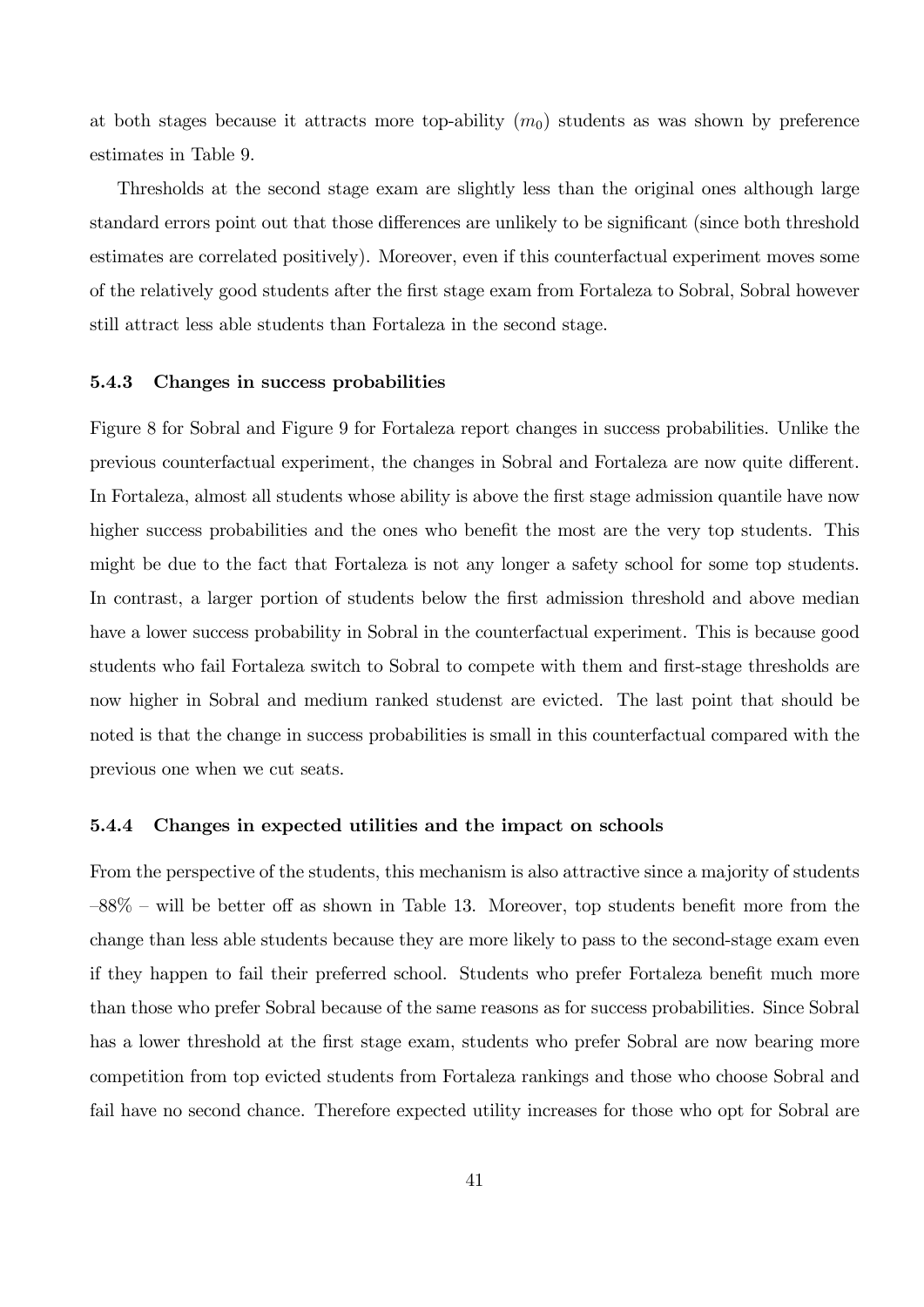purely derived from the change in the success probability and that is why less able students are hurt in the counterfactual. However for those who prefer Fortaleza, expected utility mainly increases because of the second chance they get to compete for Sobral when they fail Fortaleza. The effect on expected utility is thus much larger than the change in success probabilities. Expected utility changes are graphed in Figure 10.

In summary, enlarging the choice set improves the average ability of those who pass the first stage exam in both schools. The majority of students are better off except the medium ranked students who prefer the smallest school. From the perspective of the schools, Sobral should be more favourable to this mechanism since it can now attract higher ranked students. Fortalezaís thresholds remain the same although the composition of their recruitment might have changed since it lost its safety school status. This seems however to moderately affect top students.

This confirms theoretical insights that the move to a deferred acceptance mechanism is likely to make both schools and the majority of students better off.

## 5.5 Changing the timing

In the last counterfactual experiment, we try to evaluate the impact on the allocation and expected utility of students when they choose majors **after** learning their first stage exam grade and not any longer before. As in the original system, schools admit students to the second stage exam according to the ranking given by a combination of  $ENEM$  and  $m_1$  and students' preferences.

The new selection procedure proceeds as follows. Starting from the first-ranked student at the first-stage exam and going down the distribution of first stage grades in sequence, each student chooses major  $S$  or  $F$  until the number of admitted students in one of the majors, say  $d$ , reaches four times the number of final seats in this major. This defines threshold  $t_1^d$ . The sequence continues going down grades although choice is now restricted to the other major  $d' \neq d$  until the number of admitted students in that major reaches four times the number of final seats. The allocation of students to the second-stage exam is then complete. The game continues afterwards as in the current system.

As before, utilities  $V^S$  and  $V^D$  remain the same while this new mechanism affects the probabilities of success  $P_{m_1}^S = Pr\{m_2 > t_2^S|m_1\}$  and  $P_{m_1}^F = Pr\{m_2 > t_2^F|m_1\}$  which are now conditional to the first-stage grade  $m_1$ . To define choices, suppose that  $t_1^S > t_1^F$ . A student can face three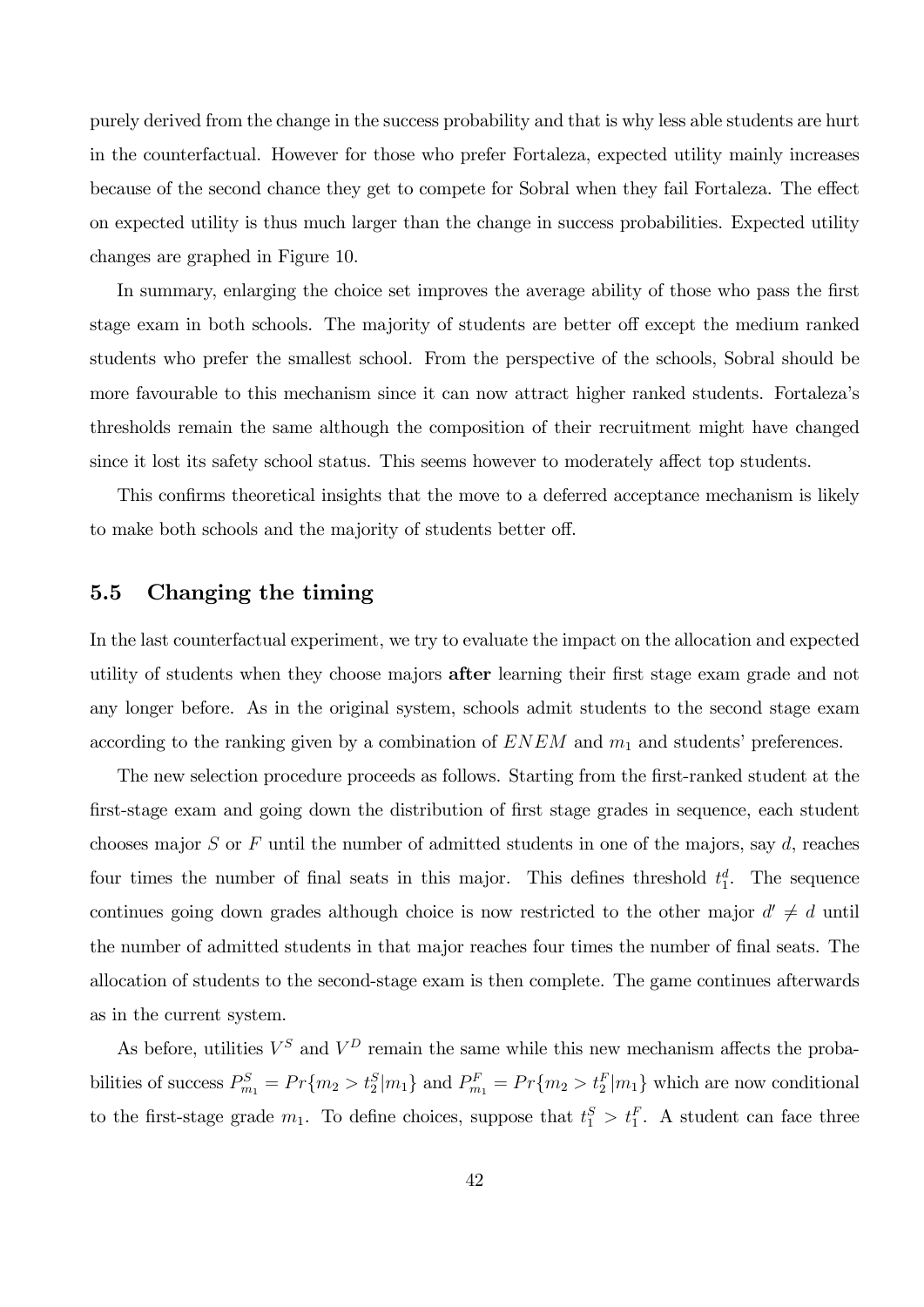cases:

- $m_1 > t_1^S$ : the choice set is complete and consists in  $\{S, F\}$ . Majors are chosen by comparing  $P_{m_1}^S V^S$  and  $P_{m_1}^F V^F$  (since either  $V^S > 0$  or  $V^F > 0$ ).
- $m_1 < t_1^S$  and  $m_1 \geq t_1^F$ : the choice set is restricted to F and the student either opts for the second stage exam in  $F$  if  $V^F > 0$  or the outside option if not.
- $m_1 < t_1^F$ : the only choice left is the outside option.

This algorithm is easily adapted to the case in which  $t_1^S < t_1^F$  prevails.

#### 5.5.1 Changes in thresholds

Thresholds in this counterfactual experiment are shown in Table 10. Sobral has now much higher thresholds at both stages thanks to her smaller size. The school in Fortaleza is overall more popular (see Table 9) but this does not compensate the difference in offered seats. By making students choose in the order of first stage grades, positions in Sobral at the second-stage exam are more likely to be filled earlier than Fortaleza's because of the one to four ratio (160/600). For instance, if 25% of the top 640 students prefer Sobral to Fortaleza, the 160 seats at Sobral would be filled after those 640 students reveal their choices while Fortaleza will still have 120 seats to fill in. Such a mechanism favours the smaller school (Sobral) relatively to revealed preferences.

### 5.5.2 Changes in success probabilities

Changes in success probabilities as shown in Figure 11 and Figure 12, are a straightforward consequence of thresholds changes. In Sobral, students have lower success probabilities and the impact is the largest for top students. In contrast, the success probability in Fortaleza becomes larger for everyone, especially the top students who are above the final admission thresholds. The school of Sobral has on average better top students at the second stage exam than those in the original system. The school in Fortaleza on average loses many elite students since it recruits at a lower level in terms of thresholds. This seems to be the most assymmetric experiment between the schools, Sobral gaining a lot.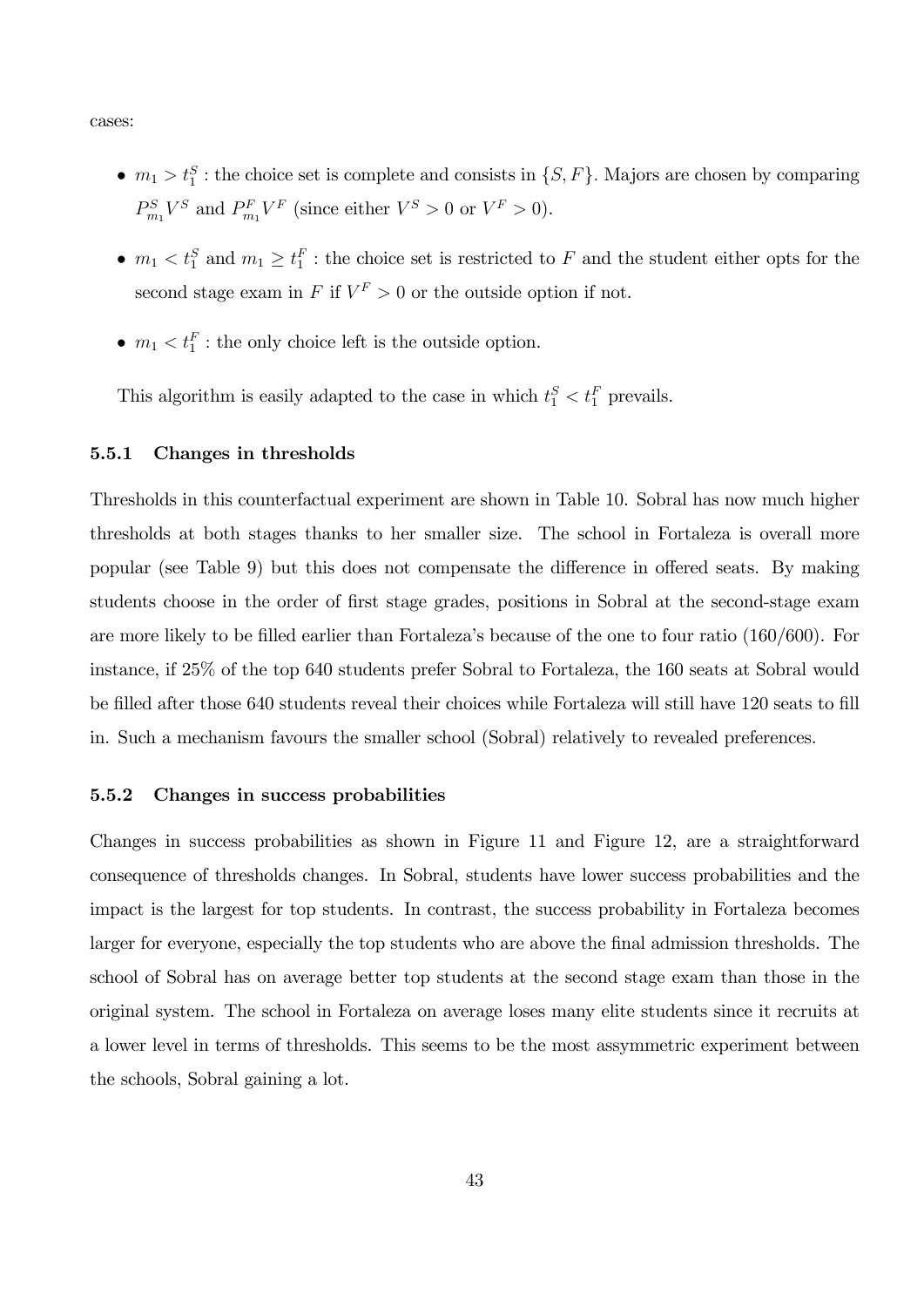#### 5.5.3 Changes in expected utilities and the impact on schools

As this mechanism introduces an element of flexibility for the students since they can condition their choices on their Örst stage grades, their expected utility is on average larger than in the original system. Indeed, the probability of an increase in expected utility is equal to 1. This mechanism is mainly attractive for the top students as shown in Table 14 where students above the  $70\%$  quantile are gaining significantly more than students below this quantile. In a nutshell, top students in the Örst stage are better protected from the competition of lower ranked students.

There are clear differences in utility changes among the top students conditional on their preferences for the schools. On average, students who prefer Fortaleza would benefit more than those who prefer Sobral. This is then consequence of the fact that Sobral seats fill much more quickly than Fortaleza's. Given the differential success probabilities across schools, Fortaleza is now easier to get than Sobral. This is confirmed by Figure 13 in which individual utility changes are plotted.

Overall, this counterfactual seems more friendly to top students and to the small school. Sobral whould rather have this mechanism because it would be able to enroll much better students. Fortaleza loses its "safety school" feature and can no longer attract, because of strategic reasons, those risk averse top students who prefer Sobral.

# 6 Conclusion

In this paper, we use data from entry exams and an allocation mechanism to college majors in medicine to provide an evaluation of the mechanism in place. We first estimate a model of major choices as well as performance to derive the parameters governing success probabilities and preferences. Expectations of sophisticated students are obtained by sampling into the Bayesian Nash equilibrium conditions. Using those estimates, we can compute in a second step the impact of three counterfactual experiments on success probabilities and expected utility of the students. This shows at what benefits and costs the current mechanism could be changed, not only in terms of aggregate utilitarian welfare but also in terms of potentially strong redistributive effects between schools and between students.

These cost and benefit analyses show that the choice of an allocation mechanism has sizeable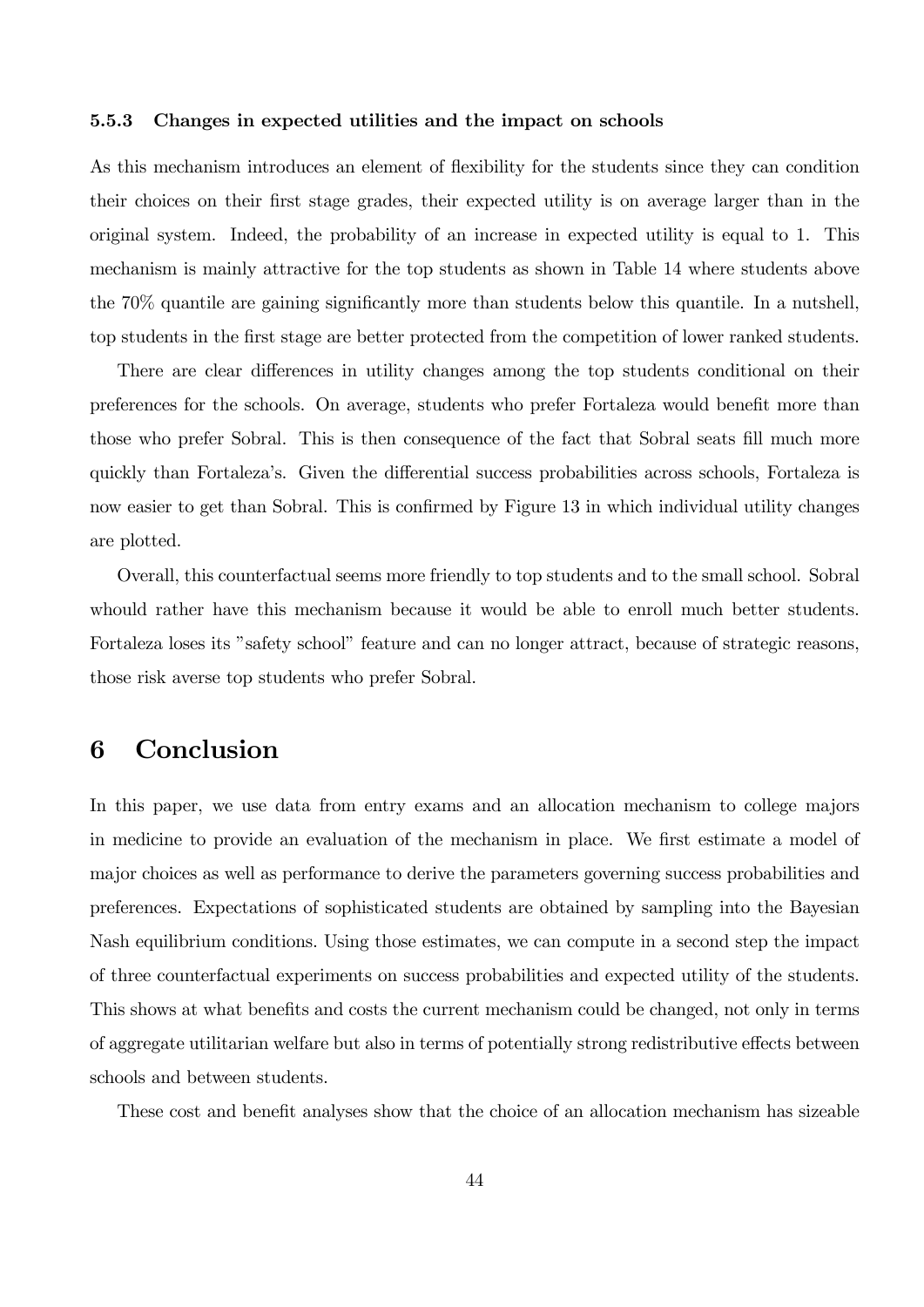consequences for both schools and students. The mechanism in place is neither fair nor strategic although it might be rationalized by the fact that some majors and/or groups of students would lose if it were changed. The political economy of such a choice of an allocation mechanism remains to be documented and analyzed and it would interesting to develop the analysis of the ex-ante game between schools and/or students that leads to the adoption of such or such mechanism. As a matter of fact, federal universities in Brazil have adopted since 2010, under the pressure of the Federal government, a national allocation mechanism and some of us are in the process of collecting data to evaluate the new system.

On the modeling side, much remains to be done. Specifically, the modelling assumptions about expectations are strong and weakening them is high on the agenda. Identification however is bound to be weak since there is nothing in the data that might indicate whether agents are sophisticated, well or badly informed or even naïve (Pathak and Sonmez,  $2013$ , He,  $2012$ ). The analysis shall thus proceed as an analysis of robustness that could lead to partial identification of the costs and benefits we have been describing above. It is also true that the question of why so many students are taking this exam although they have no chances to succeed remains pending. They could be overly optimistic and this relates to assumptions about expectations but they could also use the exam as a training device for the following year or for other exams of a similar type. However, this type of behaviour seems to be easier to accomodate in the current framework.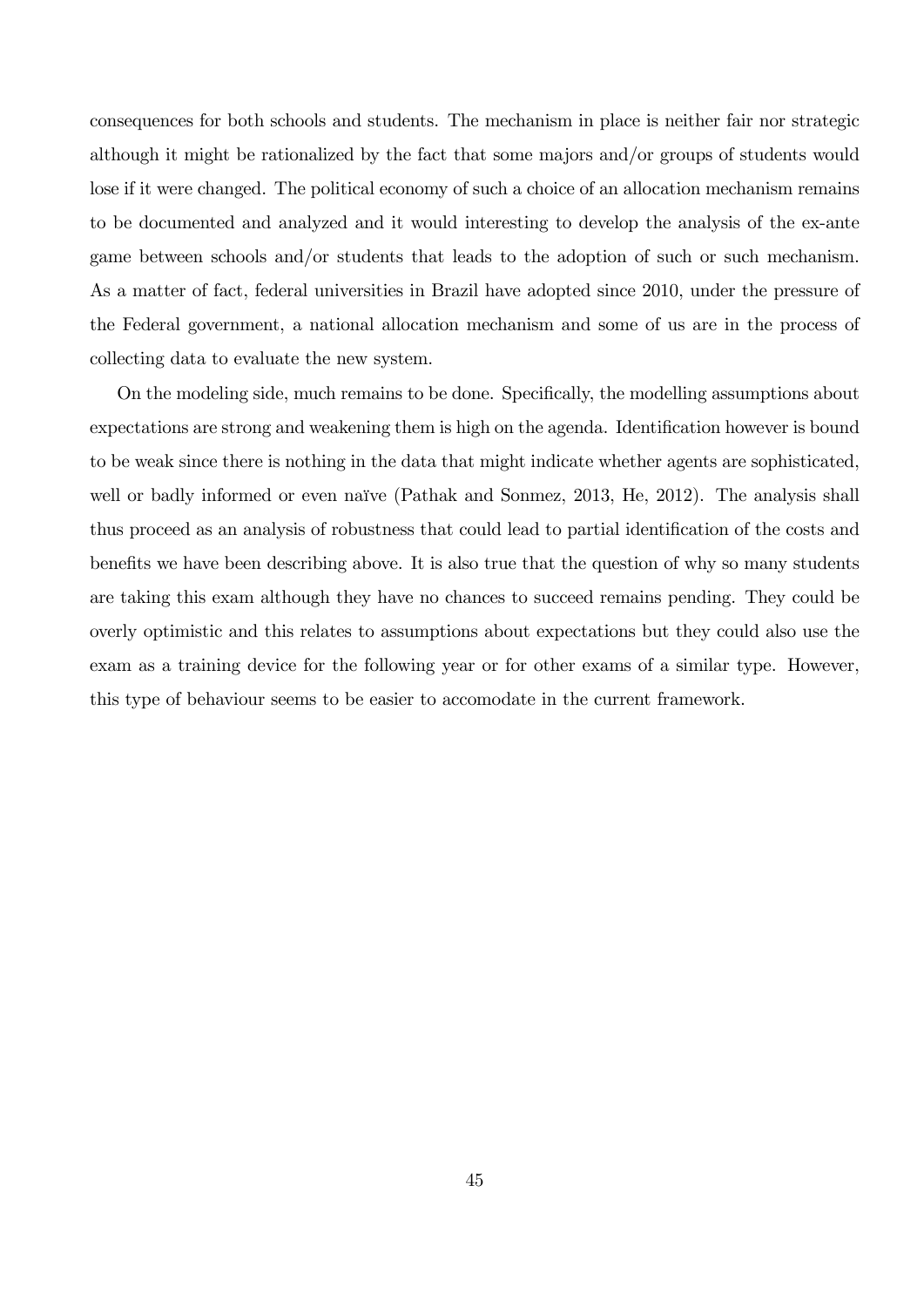#### References

Abdulkadiroğlu, A., Agarwal, N., & Pathak, P. A., 2014, "The Welfare Effects of Congestion in Uncoordinated Assignment: Evidence from the NYC HS Match", working paper.

Abdulkadiroğlu, A., Y., K., Che and Y. Yasuda, 2012, "Expanding Choice in School Choice", Working paper.

Abdulkadiroğlu, A., P.A. Pathak and A. Roth, 2009, "Strategy-proofness versus Efficiency in Matching with Indifferences; Redesigning the NYC High School Match", American Economic Review, Vol. 99, No. 5, pp. 1954-1978.

Abdulkadiroğlu, A., Pathak, P., Roth, A. E., & Sonmez, T. (2006), "Changing the Boston school choice mechanism", WP 11965, National Bureau of Economic Research.

Abdulkadiroğlu, A. and T., Sonmez, 2003, "School Choice: A Mechanism Design Approach", American Economic Review, Vol. 93, No. 3, pp. 729-747

**Agarwal, N.**, 2013, "An Empirical Model of the Medical Match," Unpublished working paper, MIT.

Arcidiacono, P., 2005, "Affirmative Action in Higher Education: How Do Admission and Financial Aid Rules Affect Future Earnings?", *Econometrica*, Vol. 73, No. 5, pp. 1477-1524.

Balinski M., and T., Sönmez, 1999, "A Tale of Two Mechanisms: Student Placement", Journal of Economic Theory 84, 73-94.

Bourdabat B. and Montmarquette C., 2007, "Choice of Fields of Study of Canadian University Graduates: The Role of Gender and their Parents' Education", IZA Discussion Paper No.2552.

Budish, E. and E. Cantillon, 2012, "The Multi-unit Assignment Problem: Theory and Evidence from Course Allocation at Harvard", American Economic Review, 102(5):2237-2271

Calsamiglia, C., Haeringer, G., & Klijn, F., 2010, "Constrained school choice: An experimental study", The American Economic Review, 1860-1874.

Epple, D., R. Romano and H. Sieg, 2006, "Admission, Tuition, and Financial Aid Policies in the Market for Higher Education", Econometrica, Vol. 74, No. 4, pp. 885-928

Hastings, J., T. J. Kane, and D. O. Staiger, 2009, "Heterogenous Preferences and the Efficacy of Public School Choice," Working paper, Yale University.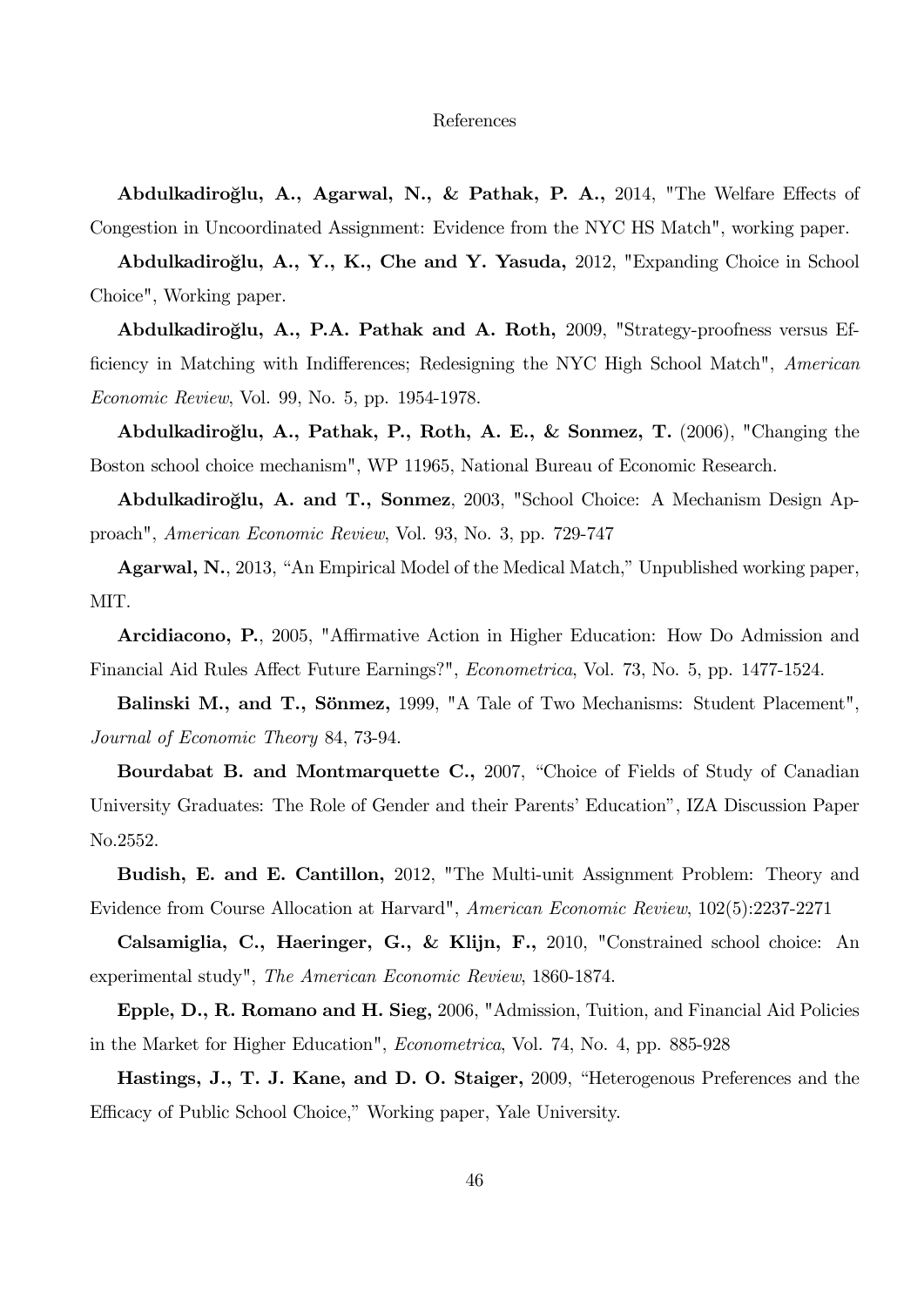He, Y., 2012, "Gaming the School Choice Mechanism in Beijing", unpublished manuscript, Toulouse School of Economics.

Lai, F., E., Sadoulet and A., de Janvry, 2009, "The Adverse Effect of Parents' School Selection Errors on Academic Achievement: Evidence from the Beijing Open Enrollment Program", Economics of Education Review, 28:485-496.

Instituto Nacional de Estudos e Pesquisas (INEP), 2008, "Sinopses estatísticas da educação superior", available at http://www.inep.gov.br/superior/censosuperior/sinopse/.

Olive, A. C., 2002, "Histórico da educação superior no Brasil", in: Soares, M. S. A. (coord.).  $Educação superior no Brasil. Brasilia, p. 31-42.$ 

Manski, C. F., 1988, "Identification of binary response models", *Journal of the American* Statistical Association, 83(403), 729-738.

Manski C., 1993, "Adolescent Econometricians: How Do Youths Infer the Returns to Schooling?" in Studies of Supply and Demand in Higher Education, edited by Charles T.Clotfelter and Michael Rothschild. Chicago: University of Chicago Press.

Matzkin, R. L., 1993, "Nonparametric identification and estimation of polychotomous choice models", *Journal of Econometrics*, 58(1), 137-168.

Pathak P.A., and T., Sonmez, 2013, "Leveling the Playing Field: Sincere and Sophisticated Players in the Boston Mechanism," American Economic Review,  $98(4)$ , 1636–1652.

Robinson, P. M., 1988, "Root-N-consistent semiparametric regression", Econometrica, 56:931- 954.

Roth, A.E, 2008, "Deferred acceptance algorithms: history, theory, practice, and open questions", International Journal of Game Theory, 36:537–569

Roth, A. E., & Sotomayor, M. A. O., 1992, Two-sided matching: A study in gametheoretic modeling and analysis (No. 18). Cambridge University Press.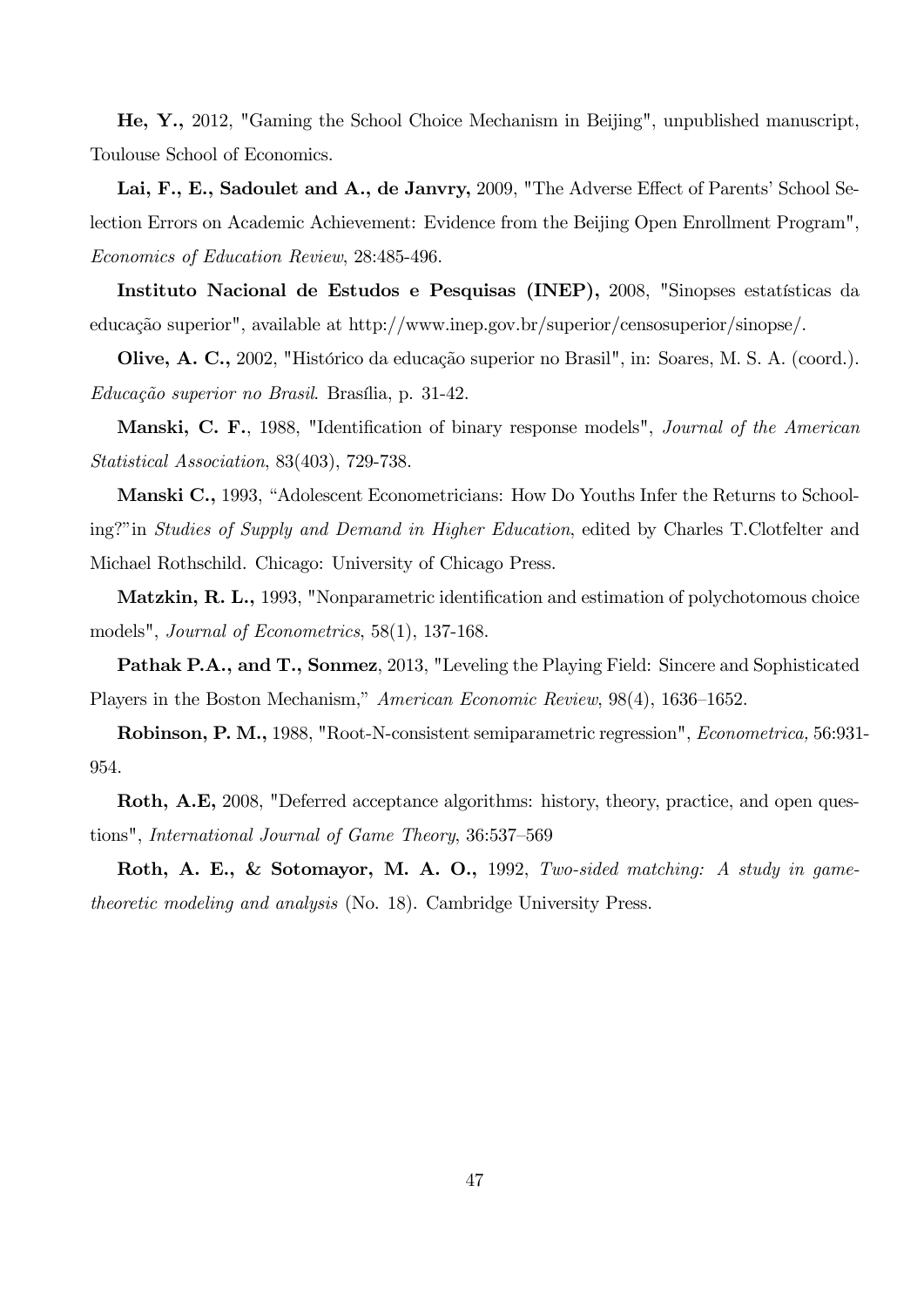# A Data appendix

## A.1 Description

The Vestibular, an entrance exam whereby different universities develop their own format of testing students restricted by some federal constraints, has its roots in the creation of the first undergraduate course in Brazil 200 hundred years ago. Only in 1970, with the creation of the National Commission of the Vestibular, the system started to develop a regulatory background in order to rationalize the increasing demand for undergraduate education in the country. The final step that shaped the format of the Vestibular in place in 2004 was taken in 1996 with the approval of the Law of Directives and Basis of the National Education (LDB). The LDB, among other things, set the minimum requirements of the exam and made explicit constraints regarding the form and content that universities must obey if they choose to select their students through a Vestibular. Also, Olive (2002) asserts that LDB introduced a regular and systematic process of evaluation and credentialing that initiated a new era of meritocracy in Brazilian universities. Even though LDB reinforced regulation and as a consequence brought about many new restrictions, law abiding universities still have in practice a lot of degrees of freedom to adapt their entrance exams to their needs.

Roughly, the Vestibular has the following features:

1. The student chooses the undergraduate degree before the test, and compete only against those students who made the same choice;

2. It is comprised of many sub-exams, each one evaluating knowledge in Mathematics, Physics, Chemistry, Biology, Portuguese, History, Geography and a Foreign Language;

3. The exams are almost exclusively developed with objective (multiple choice) questions;

4. Different undergraduate courses can weight the sub-exams differently in order to reflect their priorities in terms of required knowledge;

5. More than one stage is allowed during the process of testing.

6. Almost all universities developed their own exam, however its is possible to form groups of universities to develop unified exams;

7. After the exams, students are ranked according to their grades and a pre-determined protocol. Places are Ölled from top to bottom, and if there are remaining free seats, other students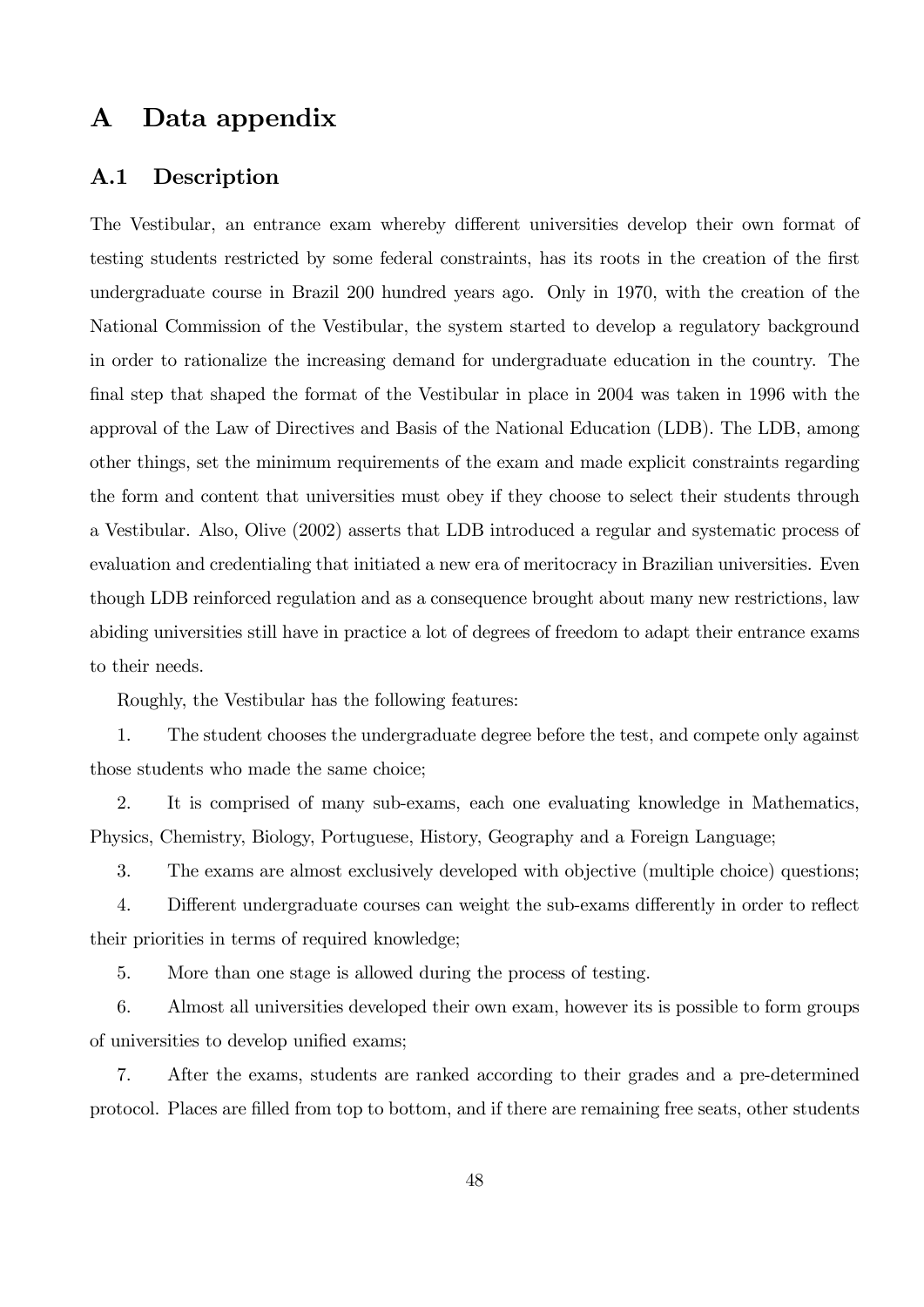might be recalled.

8. Those who do not exercise their right of initiating the university course in the same year they took the Vestibular cannot make it later on. However, any student can take the entrance exam as many times as they want to.

### A.2 The Vestibular at UFC

The Vestibular at UFC shares the same features described above regarding its protocol. However, we give a rather detailed description of some of its feature in order to gain insight when developing and estimating econometrics models. An important first thing to know is the fact that by law all entrance exams in public universities must be preceded by the release of a document called Edital. An Edital is a public document that must contain the whole set of regulations regarding the exam. It must contain, among others, a specific timeline for exams, a detailed list of syllabus for all disciplines required in the exams, the majors offered as well as the available spots in each one, how scores are calculated, how students are ranked, forbidden actions that may cause elimination from the exams, minimum requirements in terms of grades and so on. Accordingly to Brazilian law the Edital is a document that possesses the status of legislation, i.e., any dispute of rights with respect to details of the Vestibular must use the contents of the Edital as a first guiding line in order to settle the dispute.

The first stage, called General Knowledge (GK), is composed of a unique 66 objective questions (multiple choice, with five alternatives  $A$ ,  $B$ ,  $C$ ,  $D$  and  $E$ ) exam whose content is exactly the core high school curricula, i.e., Portuguese (Grammar and Writing), Geography, History, Biology, Chemistry, Mathematics, Physics and Foreign Language.

Adding up all "standardized" scores gives the total standardized score  $X_s^{G_K}$ . In order to pass to the following second stage and take the so called Specific Knowledge (SK) exam, the student must obey the following rules:

1. Get a grade in each subject appearing in the GK exam;

2. After being ranked accordingly to his/her overall standardized score  $X_s^{GK}$ , the student must be placed in a position equal or above the threshold specific to his/her chosen major. This threshold is calculated based on the following rule: Let N be the number of available places in a specific major previously shown in the Edital. Let  $r$  be defined as the ratio of the number of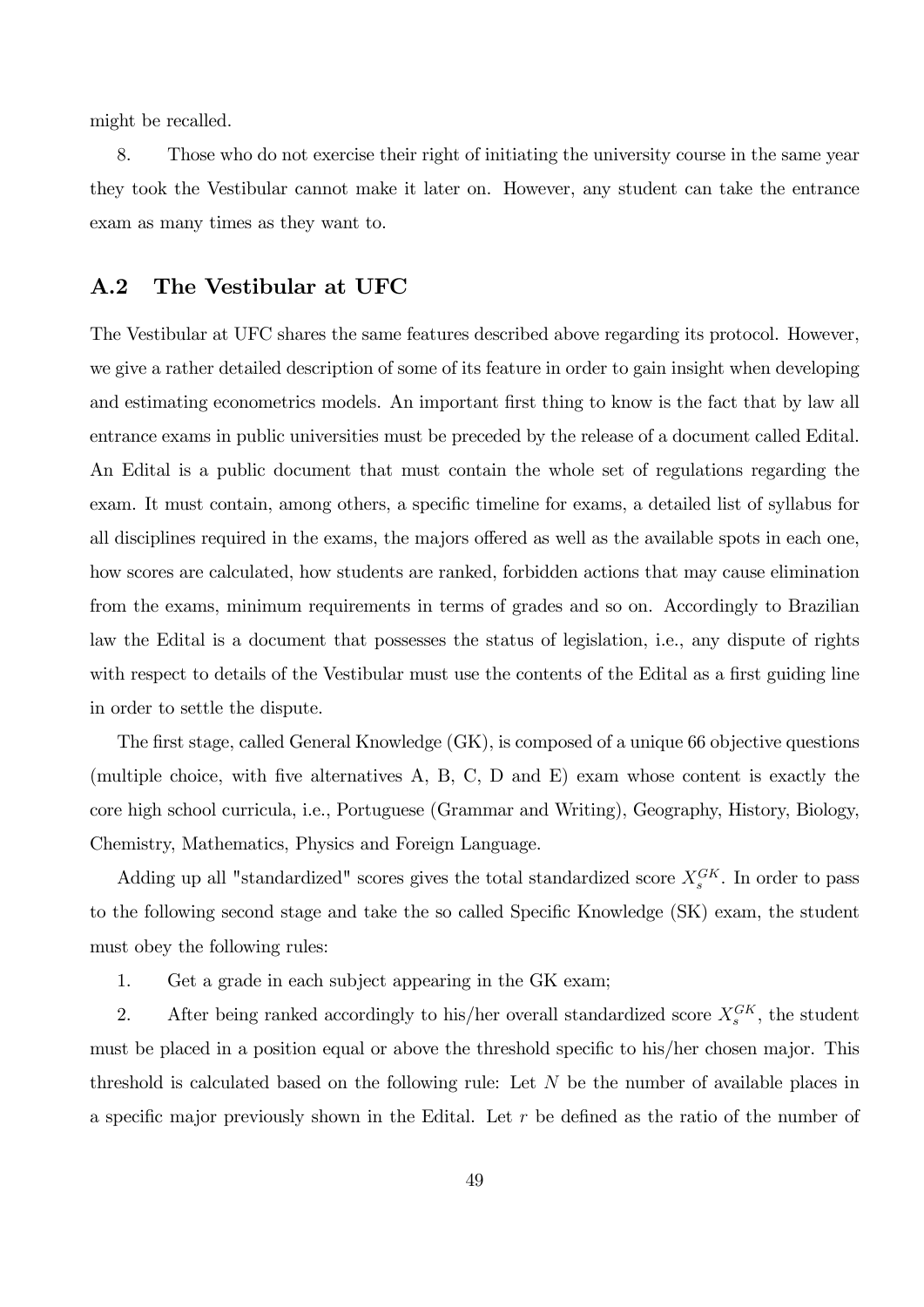students choosing the major and the number of available seats in the major. If  $r < 10$  then the threshold is  $3N$ , otherwise it is  $4N$ . Note that the threshold is not known by the candidate when choosing majors. This information is disclosed after chosen a major.

The SK exam is comprised of two separated sub-exams (realized in two consecutive days apart only two weeks after the release of first stage exam results) and they are set according to the requirements of each major. The sum of all standardized scores taken in the second stage gives the second stage grade. The sum of all first stage standardized scores and all second stage standardized scores gives the final grade. All students are ranked again and available seats are allocated to the best ranked students.

A more specific issue with the data is that the initial stage grade,  $ENEM$ , which we would like to treat as the proxy for ability is not observable for all individuals. An imputation method is needed to complete the observations so that we do not lose any information due to the missing  $ENEM$ . We regress non-missing  $ENEM$  onto the basic demographic variables such as age, gender and education history and predict values for missing data. This yields our proxy for ability,  $m_0$ .

# B Technical appendix

### B.1 Preference model and Simulations conditional on observed choices

### B.1.1 Set-up

Recall that we describe three groups of students according to their preferences: those only interested in Sobral, those only interested in Fortaleza and those interested in both. The probability of each of these three groups are denoted as  $\delta_i^S$  $i<sub>i</sub>$ ,  $\delta_i<sub>i</sub>$ ,  $\delta_i<sub>i</sub>$ <sup>F</sup> and these probabilities are heterogeneous across students since they depend on  $X_i$ . Let  $\varepsilon_i = (\varepsilon_i^{(1)})$  $\mathcal{E}_i^{(1)}, \mathcal{E}_i^{(2)}$  $\epsilon_i^{(2)}$ ) be such that  $\varepsilon_i^{(1)} \sim U[0,1]$ and  $\varepsilon_i^{(2)} \sim N(0, 1)$ . The first random term allocates student 0 to one of the three groups i.e.  $\varepsilon_i^{(1)} \leq \delta^S(X_i)$  means that she prefers Sobral only to the outside option and  $\varepsilon_i^{(1)} \geq \delta^S(X_i) + \delta^{SF}(X_i)$ means that she prefers Fortaleza only to the outside option. If  $\varepsilon_i^{(1)} \in (\delta^S, \delta^S + \delta^{SF})$ , both schools bring positive utility to her. It is only in the latter case that expected success probabilities matter. Let the function of  $X_i$  and the second random term:

$$
\ln(V^{F}(X_{i}, \varepsilon_{i}, \zeta)/V^{S}(X_{i}, \varepsilon_{i}, \zeta)) = X_{i}\gamma + \varepsilon_{i}^{(2)}
$$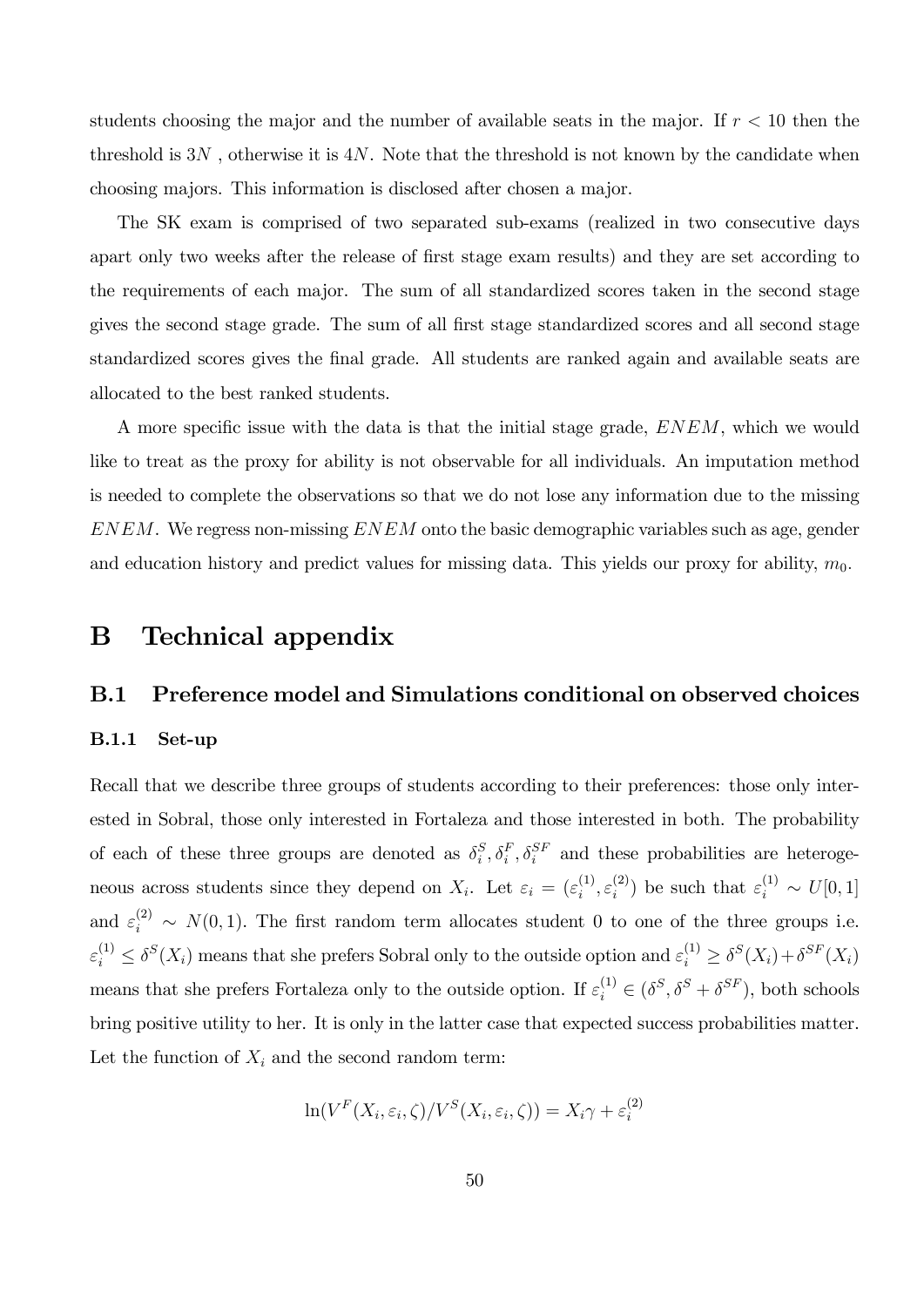be the relative utility in logarithms of Sobral and Fortaleza. Using success probabilities  $P_i^S(Z_i, \beta)$ and  $P_i^F(Z_i, \beta)$ , the decision is determined by:

$$
D_0(X_i, \varepsilon_i, \zeta, P_i^S, P_i^F) = S \Longleftrightarrow \ln(V^S(X_i, \varepsilon_i, \zeta)/V^F(X_i, \varepsilon_i, \zeta)) + \ln(P_i^S/P_i^F) \ge 0,
$$
  

$$
D_0(X_i, \varepsilon_i, \zeta, P_i^S, P_i^F) = F \Longleftrightarrow \ln(V^S(X_i, \varepsilon_i, \zeta)/V^F(X_i, \varepsilon_i, \zeta)) + \ln(P_i^S/P_i^F) < 0.
$$

# B.1.2 Simulations of  $\varepsilon_{(i)}$  conditional on choices

We shall simulate  $\varepsilon_{i,c}$  in its distribution conditional on the observed choice  $D_i = S$  (say). This necessarily means that  $\varepsilon_i^{(1)} \sim U[0,1]$  conditional on  $\varepsilon_i^{(1)} < \delta^S(X_i) + \delta^{SF}(X_i)$  so that we can write:

$$
\varepsilon_{i,c}^{(1)} = (\delta^S(X_i) + \delta^{SF}(X_i))\tilde{\varepsilon}_{i,c}^{(1)}
$$

in which  $\tilde{\varepsilon}_{i,c}^{(1)} \sim U[0,1]$ . Then, if  $\varepsilon_{i,c}^{(1)} < \delta^S(X_i)$  the observed choice is necessarily  $D_i = S$ . In the other case, if  $\varepsilon_{i,c}^{(1)} > \delta^S(X_i)$ , we should condition the drawing of  $\varepsilon_0^{(2)}$  on the restriction that:

$$
X_i\gamma + \varepsilon_i^{(2)} + \ln(P_i^S/P_i^F) > 0
$$

as derived from equation (12). This is easily done by drawing in a truncated normal distribution. Draw  $\tilde{\varepsilon}^{(2)}_{i,c}$  into a  $U[0,1]$  and write:

$$
\varepsilon_{i,c}^{(2)} = \Phi^{-1}(\Phi(-\ln(P_i^S/P_i^F) - X_i\gamma) + (1 - \Phi(-\ln(P_i^S/P_i^F) - X_i\gamma))\tilde{\varepsilon}_{i,c}^{(2)}),
$$

or equivalently:

$$
\varepsilon_{i,c}^{(2)} = -\Phi^{-1}(\Phi(\ln(P_i^S/P_i^F) + X_i\gamma)(1 - \tilde{\varepsilon}_{i,c}^{(2)})).
$$

Adaptations should be made to this construction when the choice is  $D_i = F$ . In this case,

$$
\varepsilon_{i,c}^{(1)} = \delta^S(X_i) + (1 - \delta^S(X_i)\tilde{\varepsilon}_{i,c}^{(1)}, \tilde{\varepsilon}_{i,c}^{(1)} \sim U[0, 1],
$$
  

$$
\varepsilon_{i,c}^{(2)} = \Phi^{-1}(\Phi(-\ln(P_i^S/P_i^F) - X_i\gamma)(1 - \tilde{\varepsilon}_{i,c}^{(2)})), \tilde{\varepsilon}_{i,c}^{(2)} \sim U[0, 1].
$$

### B.2 The counterfactual experiment with lists of two choices

Here we describe how to compute the model of choice between two majors,  $S$  and  $F$ . This allows four possible choices:  $(S, F)$ ,  $(F, S)$ ,  $(S, \emptyset)$ ,  $(F, \emptyset)$  and their respective expected values:  $U^{SF}$ ,  $U^{FS}$ ,  $U^S$ ,  $U^F$ . Those values depend on probabilities of success and on thresholds in the following way.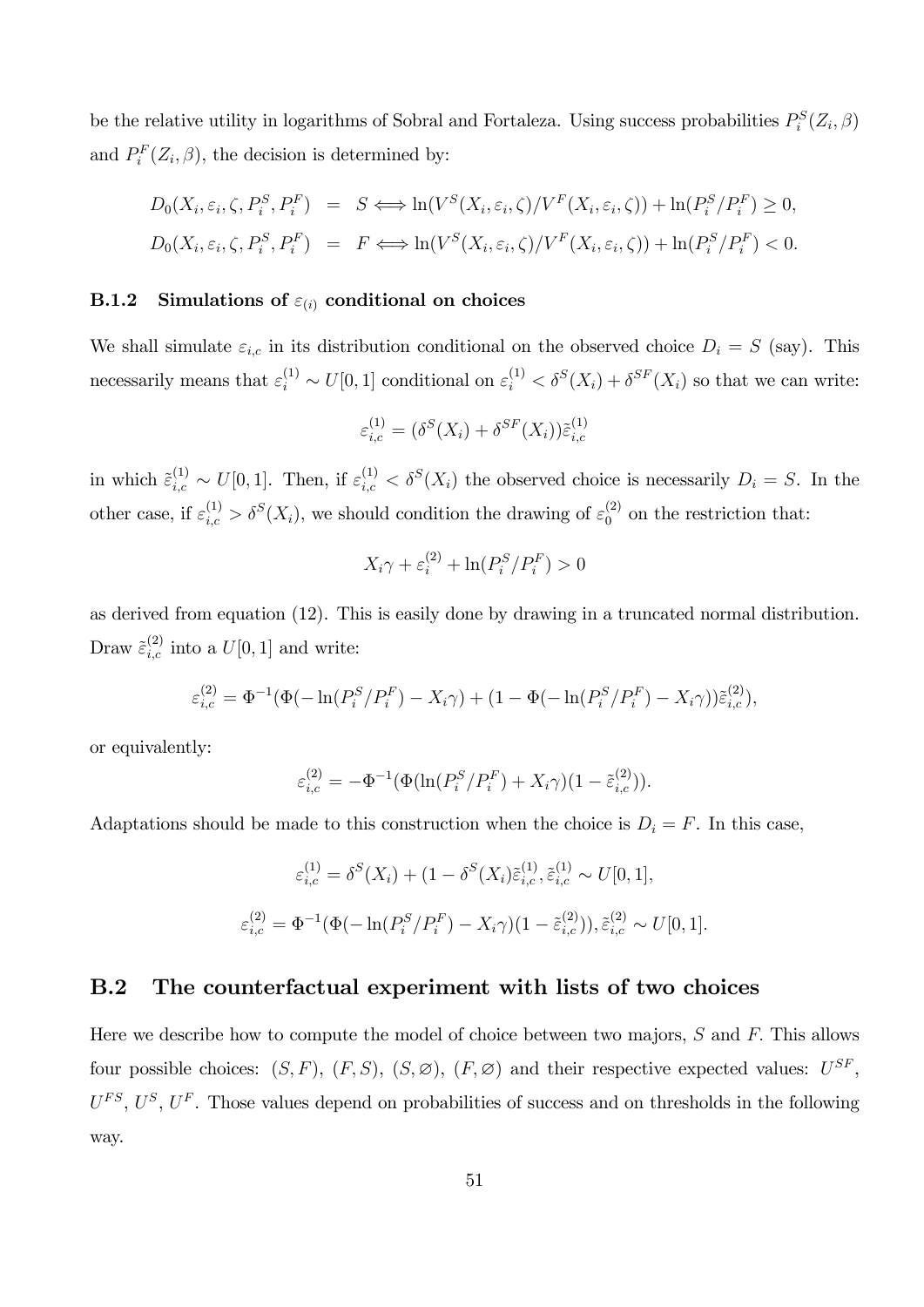Starting with the singleton lists  $(d, \emptyset)$ , we have that:

$$
U^d = V^d \Pr\{m_1 > t_1^d, m_2 > t_2^d\}
$$

as before. For the lists  $(d_1, d_2) \in \{(S, F), (F, S)\}\,$ , we use the description of the text to state that:

$$
U^{d_1d_2} = V^{d_1} \Pr\{m_1 > t_1^{d_1}, m_2 > t_2^{d_1}\} + V^{d_2} \Pr\{m_1 \in [t_1^{d_1}, t_1^{d_2}), m_2 > t_2^{d_2}\}
$$

in which  $Pr{m_1 \in [t_1^{d_1}, t_1^{d_2}) = 0 \text{ if } t_1^{d_2} < t_1^{d_1}}$ . The choice model can now be described by four success probabilities:

$$
\begin{cases}\nP^d = \Pr\{m_1 > t_1^d, m_2 > t_2^d\}, d = S, F \\
P^{d_1 d_2} = \Pr\{m_1 \in [t_1^{d_1}, t_1^{d_2}), m_2 > t_2^{d_2}\}, (d_1, d_2) \in \{(S, F), (F, S)\},\n\end{cases}
$$

which are functions of thresholds  $t_1^d, t_2^d$ . Those thresholds remain sufficient statistics in order to derive these success probabilities.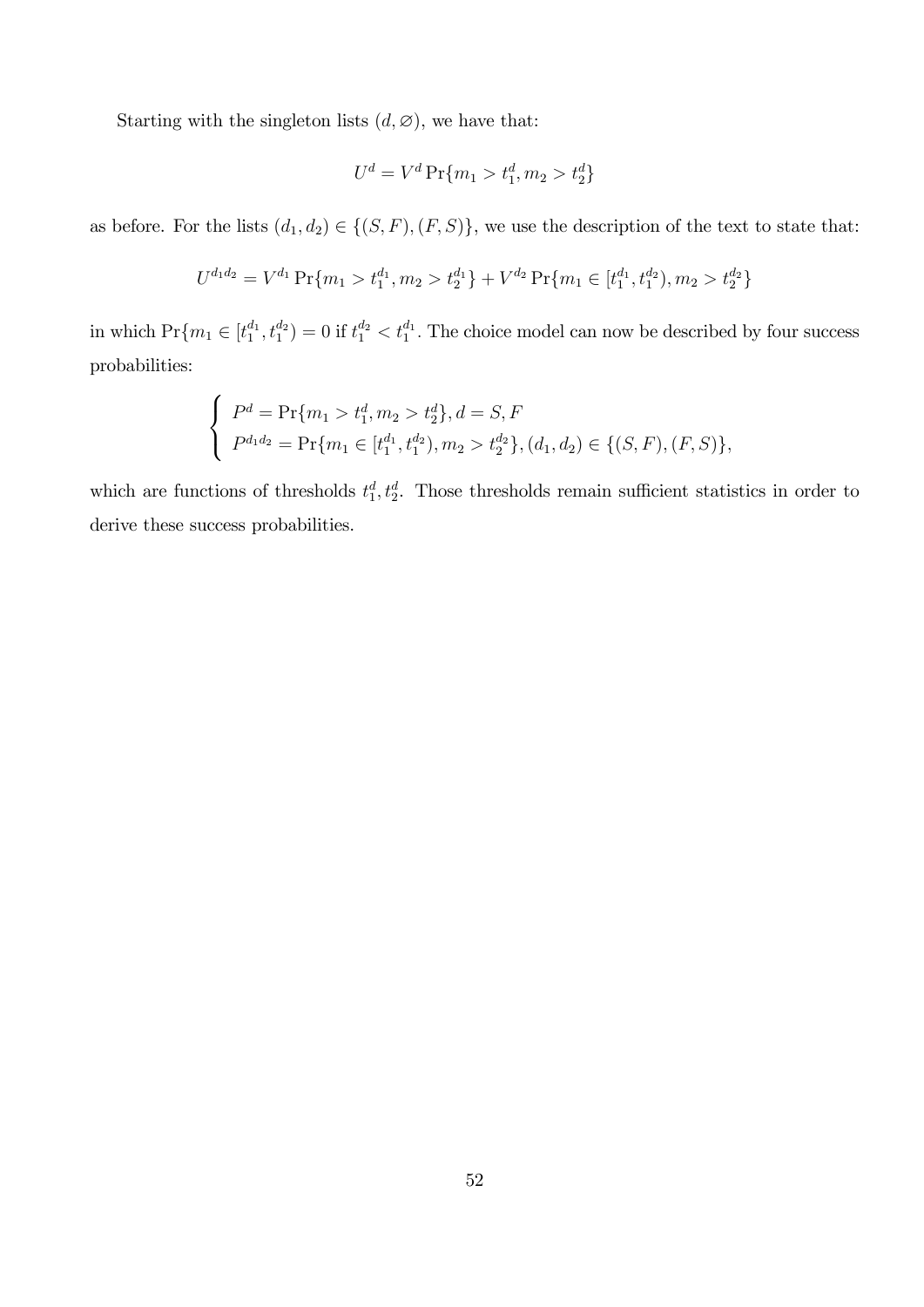## Tables and Figures

| Groups of majors          | Applications | % Pass 1st stage | % Pass 2nd stage | Positions |
|---------------------------|--------------|------------------|------------------|-----------|
| Accountancy               | 1,374        | 40\%             | 13%              | 185       |
| Administration            | 2,474        | 29%              | 8%               | 200       |
| Agrosciences              | 2,996        | 41\%             | 13%              | 390       |
| Economics                 | 1,516        | 37%              | 11\%             | 160       |
| Engineering               | 2,648        | 40%              | 14\%             | 360       |
| Humanities                | 4,897        | 17\%             | $9\%$            | 430       |
| Law                       | 3,625        | 20%              | $5\%$            | 180       |
| Mathematics               | 2,425        | 37\%             | 11\%             | 269       |
| Medicine                  | 4,024        | 23\%             | $6\%$            | 230       |
| Other                     | 2,778        | 21%              | $6\%$            | 165       |
| Pharmacy, Dentist & Other | 5,312        | 24%              | $6\%$            | 320       |
| Physics & Chemistry       | 1,734        | 58\%             | 20\%             | 349       |
| Social Sciences           | 5,574        | 26\%             | $7\%$            | 385       |

Table 1: Number of applications, number of positions and success probabilities

Source: Vestibular cross section data in 2004.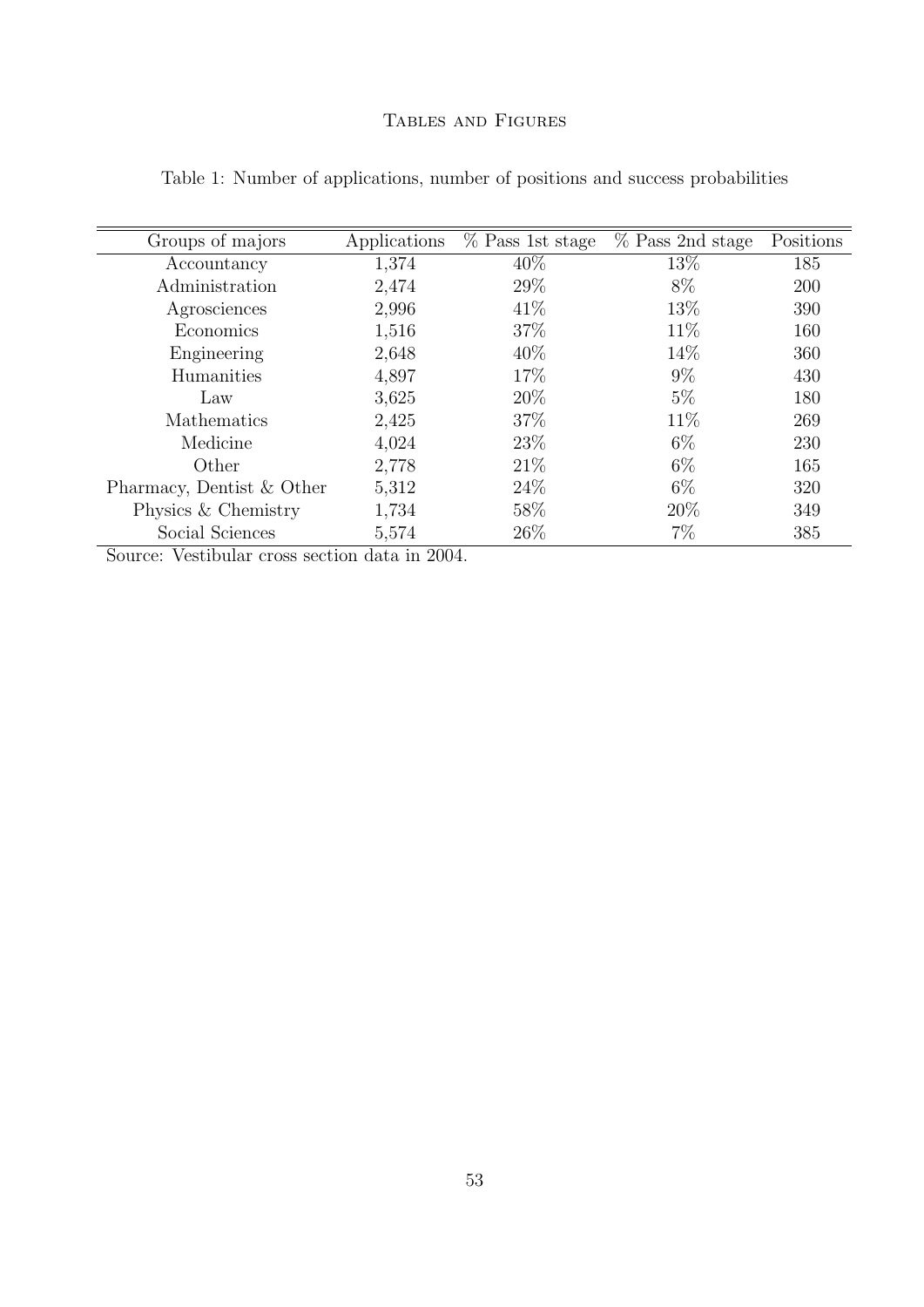| grades in the samples of $(1)$ all, $(2)$ pass after first stage $(3)$ definite pass after secon | the median of the first stage grades in the pass sample, column <b>b</b> |
|--------------------------------------------------------------------------------------------------|--------------------------------------------------------------------------|
|                                                                                                  |                                                                          |
|                                                                                                  |                                                                          |
|                                                                                                  |                                                                          |
|                                                                                                  |                                                                          |
|                                                                                                  |                                                                          |
|                                                                                                  |                                                                          |
|                                                                                                  |                                                                          |
|                                                                                                  |                                                                          |
|                                                                                                  |                                                                          |
|                                                                                                  |                                                                          |
|                                                                                                  |                                                                          |
|                                                                                                  |                                                                          |
|                                                                                                  |                                                                          |
|                                                                                                  |                                                                          |
|                                                                                                  |                                                                          |
|                                                                                                  |                                                                          |
| summary statistics of first stom as                                                              |                                                                          |
|                                                                                                  |                                                                          |
|                                                                                                  | ĺ                                                                        |
| Table 2: Summar                                                                                  | stage (The order of subgroups is given by the                            |
|                                                                                                  |                                                                          |

| Subgroup                              | $10th$ $p$           | Nin                                                                                                                                                                                                                                                                                                   | Min         |                                                                                                                                                                                                                                                                                                               | Median             |       |                             | Maximur     |       |
|---------------------------------------|----------------------|-------------------------------------------------------------------------------------------------------------------------------------------------------------------------------------------------------------------------------------------------------------------------------------------------------|-------------|---------------------------------------------------------------------------------------------------------------------------------------------------------------------------------------------------------------------------------------------------------------------------------------------------------------|--------------------|-------|-----------------------------|-------------|-------|
|                                       | $\Xi$                | irststage                                                                                                                                                                                                                                                                                             | $\rm{Pass}$ | $\Delta \Pi$                                                                                                                                                                                                                                                                                                  | First stage        | Pass  | $\mathop{\rm All}\nolimits$ | Tirst stage | Pass  |
| Agrosciences                          |                      |                                                                                                                                                                                                                                                                                                       |             | $\sqrt{0.9}$                                                                                                                                                                                                                                                                                                  | $\overline{128,1}$ | 141,6 |                             |             | 192,6 |
| Other                                 |                      |                                                                                                                                                                                                                                                                                                       |             |                                                                                                                                                                                                                                                                                                               |                    |       |                             |             |       |
| Physics & Chemistry                   | 71,1<br>36,3<br>37,9 |                                                                                                                                                                                                                                                                                                       |             |                                                                                                                                                                                                                                                                                                               |                    |       |                             |             |       |
| Humanities                            |                      |                                                                                                                                                                                                                                                                                                       |             |                                                                                                                                                                                                                                                                                                               |                    |       |                             |             |       |
| Social Sciences                       | $\ddot{8}$           |                                                                                                                                                                                                                                                                                                       |             |                                                                                                                                                                                                                                                                                                               |                    |       |                             |             |       |
| Accountancy                           |                      |                                                                                                                                                                                                                                                                                                       |             |                                                                                                                                                                                                                                                                                                               |                    |       |                             |             |       |
| Economics                             |                      |                                                                                                                                                                                                                                                                                                       |             |                                                                                                                                                                                                                                                                                                               |                    |       |                             |             |       |
| Administration                        | $71,8$<br>38,6       |                                                                                                                                                                                                                                                                                                       |             |                                                                                                                                                                                                                                                                                                               |                    |       |                             |             |       |
| Mathematics                           | $3^{5/2}$            |                                                                                                                                                                                                                                                                                                       |             |                                                                                                                                                                                                                                                                                                               |                    |       |                             |             |       |
| Engineering                           |                      |                                                                                                                                                                                                                                                                                                       |             |                                                                                                                                                                                                                                                                                                               |                    |       |                             |             |       |
| Pharmacy, Dentist & Other             |                      |                                                                                                                                                                                                                                                                                                       |             |                                                                                                                                                                                                                                                                                                               |                    |       |                             |             |       |
| Law                                   |                      |                                                                                                                                                                                                                                                                                                       |             |                                                                                                                                                                                                                                                                                                               |                    |       |                             |             |       |
| Medicine                              |                      | $\begin{array}{l} 91.2 \\ 102.1 \\ 103.0 \\ 33.0 \\ 96.9 \\ 111.1 \\ 201.1 \\ 112.0 \\ 108.5 \\ 70.2 \\ 111.1 \\ 103.1 \\ 111.1 \\ 112.0 \\ 113.2 \\ 113.2 \\ 114.3 \\ 115.2 \\ 118.2 \\ 118.2 \\ 129.1 \\ 139.2 \\ 140.2 \\ 153.2 \\ 163.2 \\ 183.2 \\ 183.2 \\ 183.2 \\ 183.2 \\ 183.2 \\ 183.2 \\$ |             | $\begin{array}{l} 02.0 \\ 11.5 \\ 12.0 \\ 13.1 \\ 14.0 \\ 15.0 \\ 16.0 \\ 17.0 \\ 18.0 \\ 19.0 \\ 10.0 \\ 11.0 \\ 12.0 \\ 13.0 \\ 14.0 \\ 15.0 \\ 16.0 \\ 17.0 \\ 19.0 \\ 10.0 \\ 10.0 \\ 11.0 \\ 10.0 \\ 10.0 \\ 10.0 \\ 10.0 \\ 10.0 \\ 10.0 \\ 10.0 \\ 10.0 \\ 10.0 \\ 10.0 \\ 10.0 \\ 10.0 \\ 10.0 \\ 10$ |                    |       |                             |             |       |
| Source: Vestibular cross section data | , in $2004$          |                                                                                                                                                                                                                                                                                                       |             |                                                                                                                                                                                                                                                                                                               |                    |       |                             |             |       |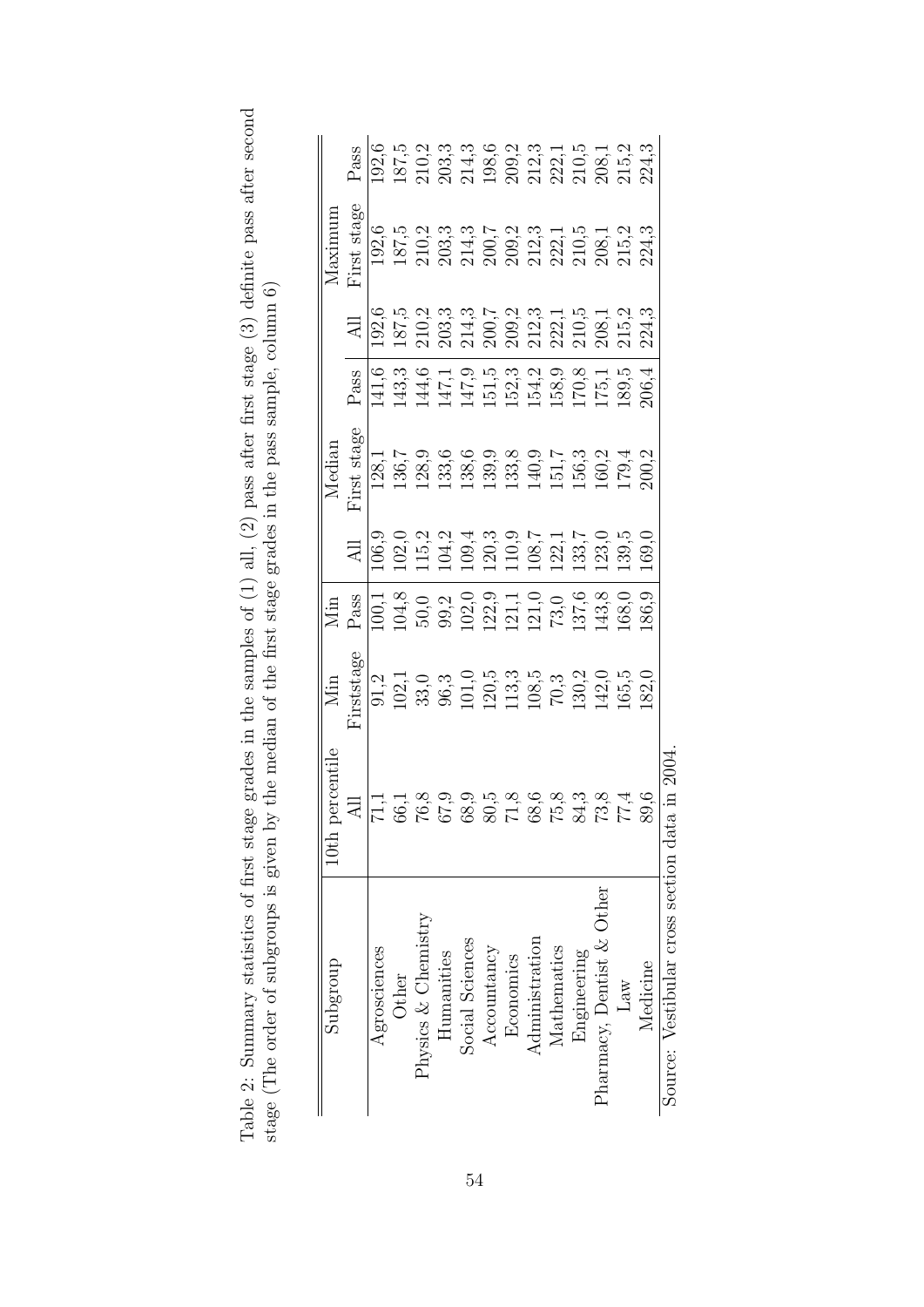|                                                                                                                                                               | 0th percentile                          |            |        |        | Median      |                            |        | <i>Aaximum</i>   |                  | <b>J</b> bservation |
|---------------------------------------------------------------------------------------------------------------------------------------------------------------|-----------------------------------------|------------|--------|--------|-------------|----------------------------|--------|------------------|------------------|---------------------|
|                                                                                                                                                               |                                         | Firststage | Pass   |        | First stage | Pass                       |        | First stage      | Pass             |                     |
| $\operatorname*{barballa}% \nolimits_{\Delta}\left( \mathcal{N}_{\Delta}\right) =\operatorname*{grad\,a}\nolimits_{\Delta}\left( \mathcal{N}_{\Delta}\right)$ | 66.19                                   | 182,05     | 186,86 | 152,62 | 191,67      |                            | 214,29 | 214,29           |                  | 739                 |
| ${\small{\rm Solrad}}$                                                                                                                                        | 121,57                                  | 185,05     | 186,86 | 171,76 | 196,52      | 199,62<br>200,76<br>208,57 | 214,38 | 214,38<br>224,29 | 214,29<br>214,19 | 542                 |
| Portaleza                                                                                                                                                     | 93,05                                   | 193,67     | 193,86 | 172,95 | 202,57      |                            | 224,29 |                  | 224,29           | 2325                |
|                                                                                                                                                               | ource: Vestibular cross section data in |            | 2004   |        |             |                            |        |                  |                  |                     |

| $\ldots$ ex of (1) all, (2) pass after first stage (3) definite pass after second stage                                                                                     |                                                     |
|-----------------------------------------------------------------------------------------------------------------------------------------------------------------------------|-----------------------------------------------------|
|                                                                                                                                                                             |                                                     |
| where $\frac{1}{2}$ and $\frac{1}{2}$ and $\frac{1}{2}$ and $\frac{1}{2}$ and $\frac{1}{2}$ and $\frac{1}{2}$ and $\frac{1}{2}$ and $\frac{1}{2}$<br>ed in the complex of 1 | re: Barballan Sabral and Dartalaza<br>$\frac{1}{2}$ |
| $\sim$ $\sim$ $\sim$ $\sim$ $\sim$<br> <br> <br> <br>ナく てくそもじもも<br>$\frac{1}{1}$                                                                                            | こくしくしょう くらい<br>:                                    |
| こ こうこくじょう                                                                                                                                                                   | j<br>i dia anis<br>i<br>Sepanjan                    |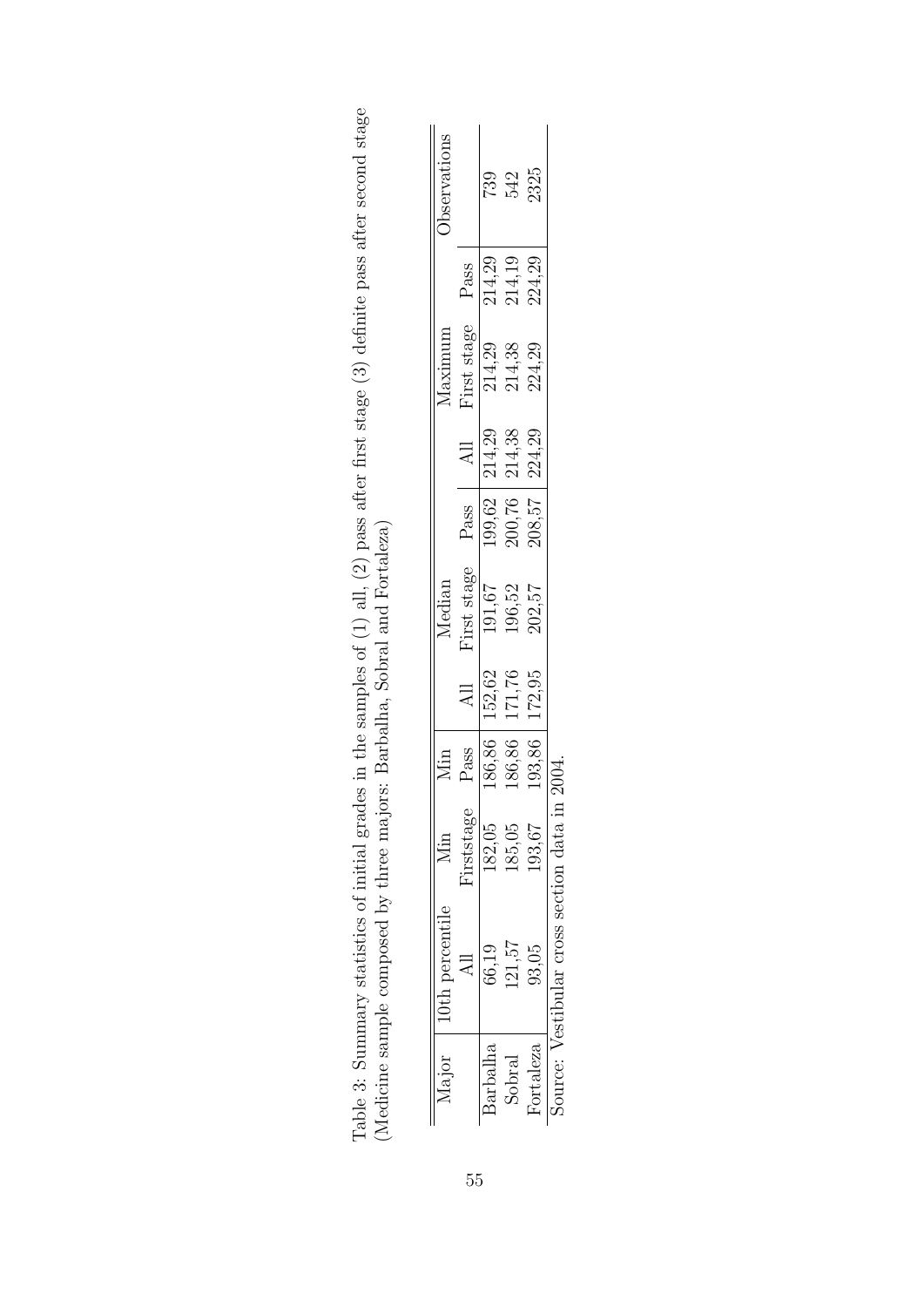|                              |       | Sobral: 40 positions        |           |       |        |     |
|------------------------------|-------|-----------------------------|-----------|-------|--------|-----|
| Variable                     | Mean  | Median                      | Std. Dev. | Min.  | Max.   | N   |
| Grade: National Exam $(m_0)$ | 50.43 | 52.00                       | 7.29      | 18.00 | 61.00  | 527 |
| Grade: First stage           | 71.67 | 73.00                       | 15.74     | 20.00 | 103.00 | 527 |
| Grade: Second stage          | 240.0 | 246.5                       | 33.98     | 94.3  | 296.6  | 160 |
| Female                       | 0.47  | 0                           | 0.50      | 0     |        | 527 |
| Age                          | 19.58 | 21.50                       | 2.48      | 16.00 | 25.00  | 527 |
| Private High School          | 0.87  |                             | 0.33      | 0     |        | 527 |
| Repetitions                  | 0.99  |                             | 0.88      | 0     | 2      | 527 |
| Preparatory Course           | 0.71  |                             | 0.45      | 0     |        | 527 |
| Father's education           | 2.09  | $\mathcal{D}_{\mathcal{L}}$ | 1.03      | 0     | 3      | 527 |
| Mother's education           | 2.21  | 3                           | 0.98      |       | 3      | 527 |

Table 4: Descriptive statistics in the two medical majors

Fortaleza: 150 positions

| Variable                     | Mean  | Median                      | Std. Dev. | Min.     | Max.   | N    |
|------------------------------|-------|-----------------------------|-----------|----------|--------|------|
| Grade: National Exam $(m_0)$ | 49.16 | 52.00                       | 10.03     | 12.00    | 63.00  | 2340 |
| Grade: First stage           | 70.06 | 72.00                       | 20.01     | 20.01    | 110.00 | 2340 |
| Grade: Second stage          | 240.0 | 245.1                       | 34.37     | 48.3     | 311.1  | 600  |
| Female                       | 0.54  |                             | 0.50      | 0        |        | 2340 |
| Age                          | 19.13 | 17.50                       | 2.43      | 16.00    | 25.00  | 2340 |
| Private High School          | 0.77  |                             | 0.41      | 0        |        | 2340 |
| Repetitions                  | 0.69  |                             | 0.83      | $\Omega$ | 2      | 2340 |
| Preparatory Course           | 0.59  |                             | 0.49      | 0        |        | 2340 |
| Father's education           | 2.13  | $\mathcal{D}_{\mathcal{L}}$ | 1.00      | $\Omega$ | 3      | 2340 |
| Mother's education           | 2.15  | $\mathcal{D}$               | 0.98      | 0        | 3      | 2340 |

Source: Vestibular cross section data in 2004.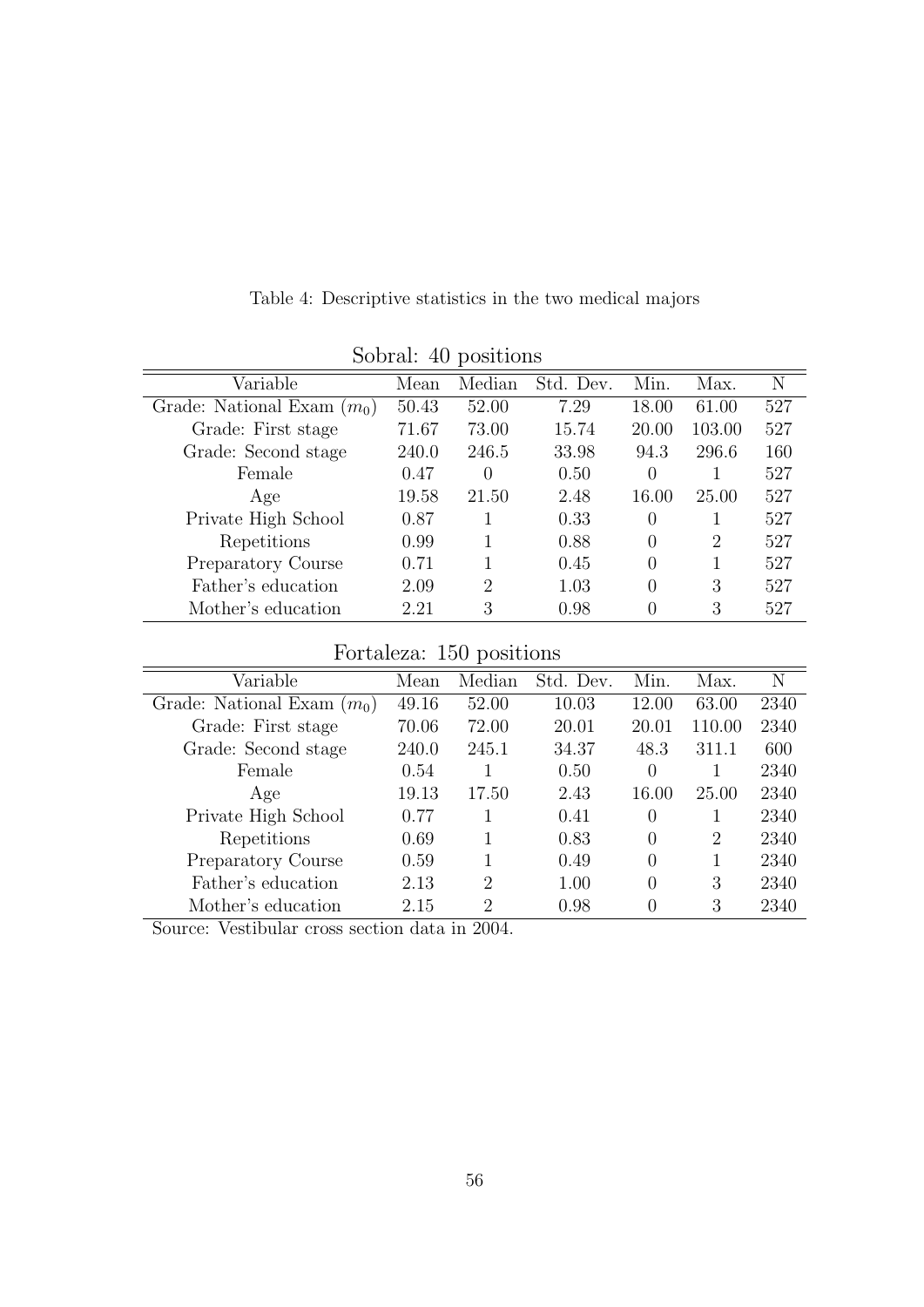|                                          | Specification 1 | Specification 2 | Specification 3 |
|------------------------------------------|-----------------|-----------------|-----------------|
| (Intercept)                              | 27.28           | 26.59           | 78.00           |
|                                          | $(3.59)$ ***    | $(3.66)$ ***    | $(2.23)$ ***    |
| Female                                   | 0.54            | 0.47            | 0.44            |
|                                          | (0.40)          | (0.40)          | (0.40)          |
| Age                                      | $-0.86$         | $-0.86$         | $-0.87$         |
|                                          | $(0.11)^{***}$  | $(0.11)^{***}$  | $(0.11)$ ***    |
| Special high school                      | $-6.54$         | $-6.46$         | $-6.65$         |
|                                          | $(1.73)$ ***    | $(1.74)$ ***    | $(1.75)$ ***    |
| Private high school                      | 2.67            | 1.99            | 2.14            |
|                                          | $(0.56)$ ***    | $(0.67)$ ***    | $(0.65)$ ***    |
| Preparatory course                       | 1.67            | 1.51            | 1.51            |
|                                          | $(0.48)$ ***    | $(0.50)$ ***    | $(0.50)$ ***    |
| Repetitions                              | 2.83            | 2.86            | 2.87            |
|                                          | $(0.35)$ ***    | $(0.37)$ ***    | $(0.37)$ ***    |
| Ability $(m_0)$                          |                 |                 | 12.96           |
|                                          |                 |                 | $(0.65)$ ***    |
| $\text{Spline}(1)(m_0 \text{ Residual})$ | 48.18           | 48.72           |                 |
|                                          | $(4.03)$ ***    | $(4.00)$ ***    |                 |
| $\text{Spline}(2)(m_0 \text{ Residual})$ | 89.17           | 89.20           |                 |
|                                          | $(4.54)$ ***    | $(4.49)$ ***    |                 |
| Living in Fortaleza                      | 3.72            | 3.69            | 3.60            |
|                                          | $(0.66)$ ***    | $(0.67)$ ***    | $(0.67)$ ***    |
| Living in Fortaleza*Ability              | 2.02            | 1.98            | 1.93            |
|                                          | $(0.68)$ ***    | $(0.66)$ ***    | $(0.66)$ ***    |
| Mother's education                       |                 | 0.11            | 0.10            |
|                                          |                 | (0.31)          | (0.31)          |
| Father's education                       |                 | 0.33            | 0.33            |
|                                          |                 | (0.29)          | (0.29)          |
| $R^2$                                    | 0.7196          | 0.7199          | 0.7198          |
|                                          |                 |                 |                 |

Table 5: First stage exam grade equation

 $\overline{1}$  Living in Fortaleza is a dummy which indicates whether the student is currently living in Fortaleza.

<sup>2</sup> Standard errors are between brackets and \* (resp. \*\* and \*\*\*) denotes significance at a 10 (resp 5 and 1) percent level.

<sup>3</sup> The coefficients and their standard errors are computed by bootstrapping the procedure 499 times using the empirical distribution of residuals.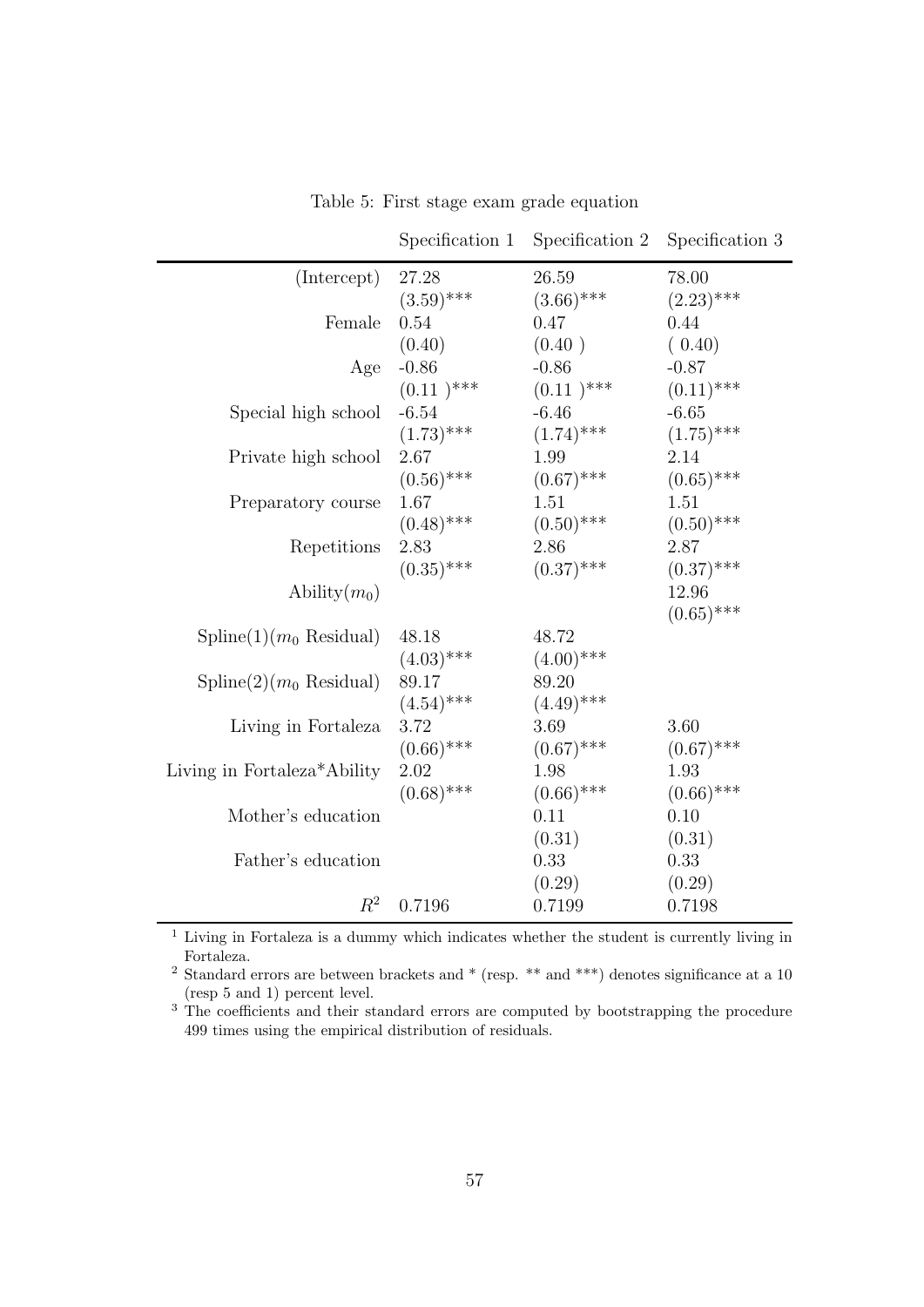|                                          | Specification 1 | Specification 2 |
|------------------------------------------|-----------------|-----------------|
| (Intercept)                              | 232.65          | 171.69          |
|                                          | $(13.72)$ ***   | $(20.08)$ ***   |
| Female                                   | 7.36            | 7.16            |
|                                          | $(2.27)$ ***    | $(2.28)$ ***    |
| Age                                      | $-3.90$         | $-3.96$         |
|                                          | $(0.75)$ ***    | $(0.74)$ ***    |
| Special high school                      | $-11.48$        | $-12.68$        |
|                                          | (21.76)         | (20.25)         |
| Private high school                      | 8.82            | 9.11            |
|                                          | $(4.15)$ ***    | $(4.27)$ ***    |
| Preparatory course                       | 9.15            | 8.95            |
|                                          | $(3.38)$ ***    | $(3.44)$ ***    |
| Repetitions                              | 13.91           | 14.14           |
|                                          | $(2.21)$ ***    | $(2.25)$ ***    |
| $u_1$ ( $m_1$ residual)                  | 2.51            |                 |
|                                          | $(0.18)$ ***    |                 |
| $\text{Spline}(1)(m_1 \text{ residual})$ |                 | 68.09           |
|                                          |                 | $(28.38)$ ***   |
| $\text{Spline}(2)(m_1 \text{ residual})$ |                 | 153.07          |
|                                          |                 | $(11.47)$ ***   |
| Ability $(m_0)$ 35.23                    |                 | 35.05           |
|                                          | $(3.52)$ ***    | $(2.63)$ ***    |
| $R^2$                                    | 0.2284          | 0.2286          |

Table 6: Second stage exam grade equation

<sup>1</sup> Standard errors are computed by bootstrapping 499 times using both grade equations and the empirical distributions of residuals.

<sup>2</sup> Standard errors are between brackets and starred signs are defined as in Table 5.

|        |         | Sobral        |         | Fortaleza     |
|--------|---------|---------------|---------|---------------|
|        | Stage 1 | Final Success | Stage 1 | Final Success |
| Min.   | 0.000   | 0.000         | 0.000   | 0.000         |
| 25\%   | 0.001   | 0.001         | 0.000   | 0.000         |
| Median | 0.088   | 0.011         | 0.012   | 0.004         |
| Mean   | 0.314   | 0.076         | 0.203   | 0.062         |
| 75%    | 0.676   | 0.103         | 0.360   | 0.071         |
| Max.   | 1.000   | 0.934         | 1.000   | 0.920         |

Table 7: Simulated success probabilities

<sup>1</sup> Success probabilities are constructed using 1000 Monte Carlo simulations.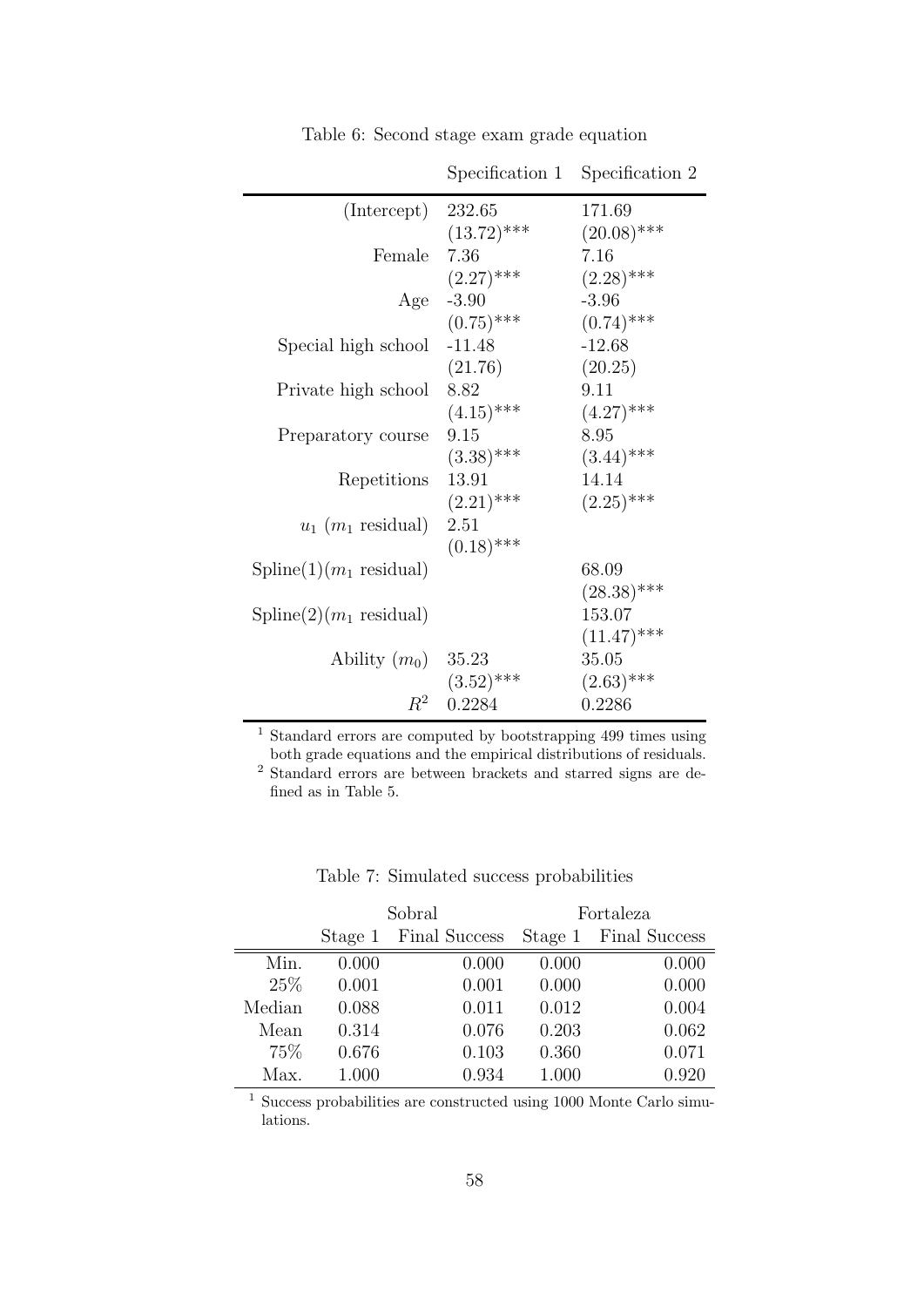|       |  |  | Table 8: Odds ratio of success probabil- |
|-------|--|--|------------------------------------------|
| ities |  |  |                                          |

-

| Percentile | First stage | Second stage |
|------------|-------------|--------------|
| 10         | 1.00        | 2.66         |
| 20         | 1.00        | 1.60         |
| 30         | 1.47        | 1.08         |
| 40         | 0.86        | 1.61         |
| 50         | 1.07        | 2.26         |
| 60         | 1.33        | 3.43         |
| 70         | 1.29        | 5.34         |
| 75         | 1.18        | 5.62         |
| 80         | 1.15        | 5.22         |
| 85         | 1.14        | 4.41         |
| 90         | 1.10        | 3.73         |
| 95         | 1.03        | 3.37         |
| 100        | 1.00        | 1.74         |

- <sup>1</sup> The first column reports the odds ratio of success probabilities at the first stage between subsamples of those who choose Sobral and choose Fortaleza<br>  $p1sob|d_i = s$   $p1sob|d_i = f$  $\frac{p1sob|d_i=s}{p1fort|d_i=s}/\frac{p1sob|d_i=f}{p1fort|d_i=s}$  $\frac{p1soo|a_i=J}{p1 fort|d_i=f}.$
- <sup>2</sup> The second column reports the odds ratio of final success probability at the second stage between subsamples of those who choose Sobral and choose Fortaleza<br>  $_{psob|d_i=s}$  /  $_{psob|d_i=f}$  $\frac{psob|d_i=s}{pfort|d_i=s}/\frac{psob|d_i=f}{pfort|d_i=s}$  $\frac{psoo|a_i = f}{pfort|d_i = f}.$
- $3$  Percentiles in rows are computed using first stage exam grades.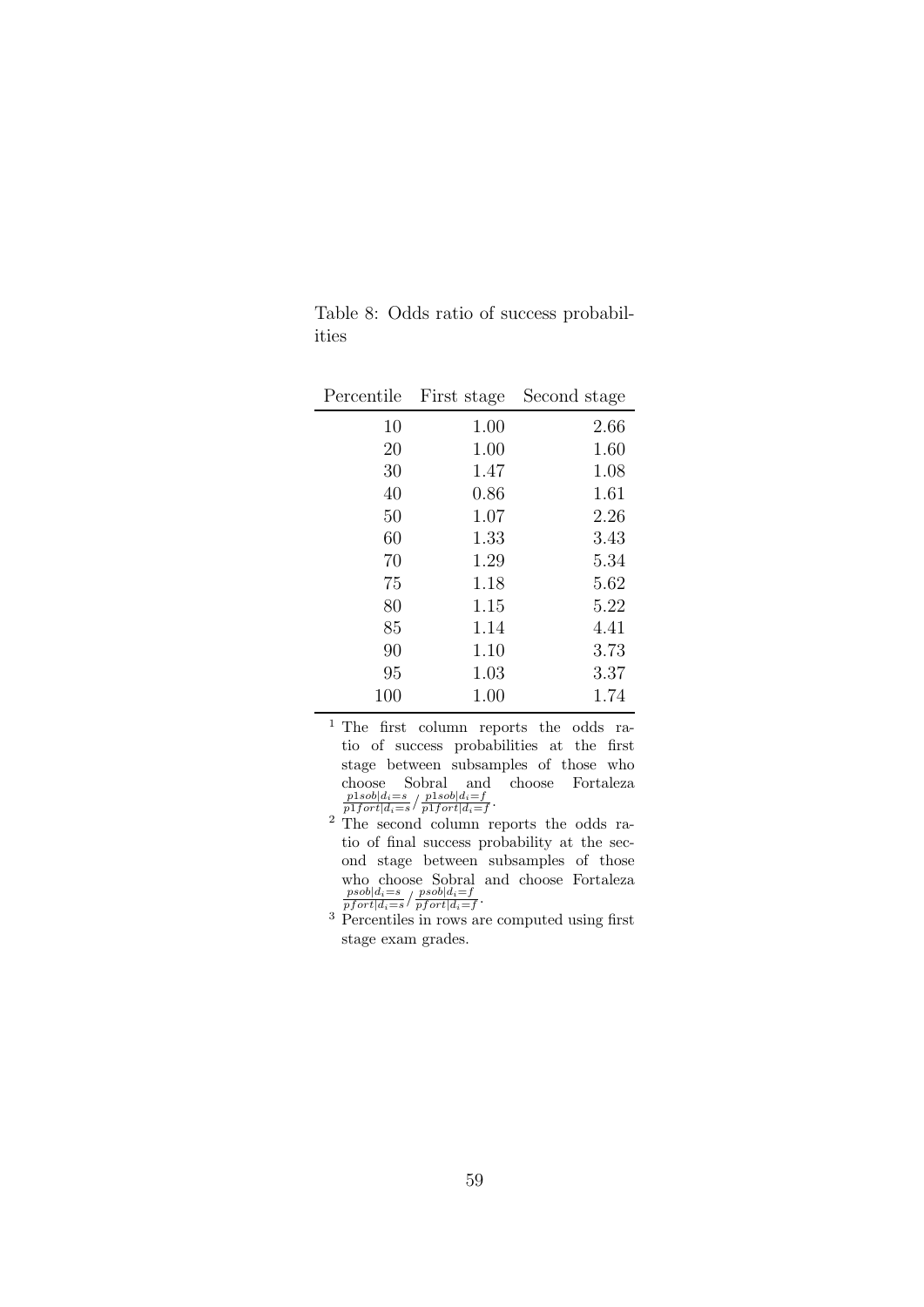|                                     | Specification 1 | Specification 2 | Specification 3 |
|-------------------------------------|-----------------|-----------------|-----------------|
| $\overline{\delta_0^S}$             | $-2.782$        | $-1.132$        | $-1.167$        |
|                                     | $(0.303)$ ***   | $(0.309)$ ***   | $(0.277)$ ***   |
| $\delta_{m_0}^S$                    | 0.261           | 0.166           |                 |
|                                     | $(0.189)^*$     | $(0.146)*$      |                 |
| $\delta^S_{Living in Fortaleza}$    |                 | $-1.815$        | $-1.586$        |
|                                     |                 | $(0.522)$ ***   | $(0.283)$ ***   |
| $\delta_0^{SF}$                     | $-0.453$        | 0.521           | 0.484           |
|                                     | $(0.271)^*$     | $(0.312)$ **    | $(0.296)$ **    |
| $\delta_{m_0}^{SF}$                 | 0.979           | 1.062           |                 |
|                                     | $(0.198)$ ***   | $(0.179)$ ***   |                 |
| $\delta^{SF}_{Living in Fortaleza}$ |                 | $-1.314$        | $-1.225$        |
|                                     |                 | $(0.326)$ ***   | $(0.393)$ ***   |
| Intercept                           | 0.075           | 0.334           | 0.0482          |
|                                     | (0.707)         | (0.387)         | (0.393)         |
| Ability $(m_0)$                     | $-1.079$        | $-0.977$        | $-0.020$        |
|                                     | $(0.261)$ ***   | $(0.247)$ ***   | (0.095)         |
| Living in Fortaleza                 |                 | $-0.248$        | $-0.558$        |
|                                     |                 | (0.301).        | $(0.314)$ **    |
| Female                              | $-0.325$        | $-0.240$        | $-0.373$        |
|                                     | $(0.139)$ ***   | $(0.152)$ ***   | $(0.186)$ ***   |
| Age                                 | $-0.038$        | $-0.045$        | $-0.048$        |
|                                     | (0.039)         | $(0.027)$ **    | $(0.026)$ **    |
| Repetitions                         | 0.688           | 0.851           | 0.911           |
|                                     | $(0.144)$ ***   | $(0.141)$ ***   | $(0.210)$ ***   |
| Father's education                  | $-0.278$        | $-0.257$        | $-0.341$        |
|                                     | $(0.111)$ ***   | $(0.119)$ ***   | $(0.154)$ ***   |
| Mother's education                  | 0.084           | 0.046           | 0.216           |
|                                     | (0.106)         | (0.114)         | (0.145)         |

Table 9: Estimated preferences for Sobral's medical school

| roportions |
|------------|
|------------|

|               |      | Specification 1 | Specification 2 | Specification 3 |
|---------------|------|-----------------|-----------------|-----------------|
|               | Min  | 0.022           | 0.021           | 0.050           |
| $\delta^S$    | Mean | 0.060           | 0.057           | 0.066           |
|               | Max  | 0.122           | 0.248           | 0.196           |
|               | Min  | 0.015           | 0.016           | 0.365           |
| $\delta^{SF}$ | Mean | 0.385           | 0.412           | 0.386           |
|               | Max  | 0.816           | 0.852           | 0.559           |
|               | Min  | 0.062           | 0.027           | 0.245           |
| $\delta^F$    | Mean | 0.555           | 0.531           | 0.548           |
|               | Max  | 0.963           | 0.962           | 0.585           |

 $^{\rm 1}$  The second part of the table reports summaries of the probabilities of being in one of the three regions of Figure 1.

<sup>2</sup> The coefficients and their standard errors are computed by bootstrapping 499 times the whole procedure (including grade equations).

<sup>3</sup> Standard errors are between brackets and starred signs are defined as in Table 5.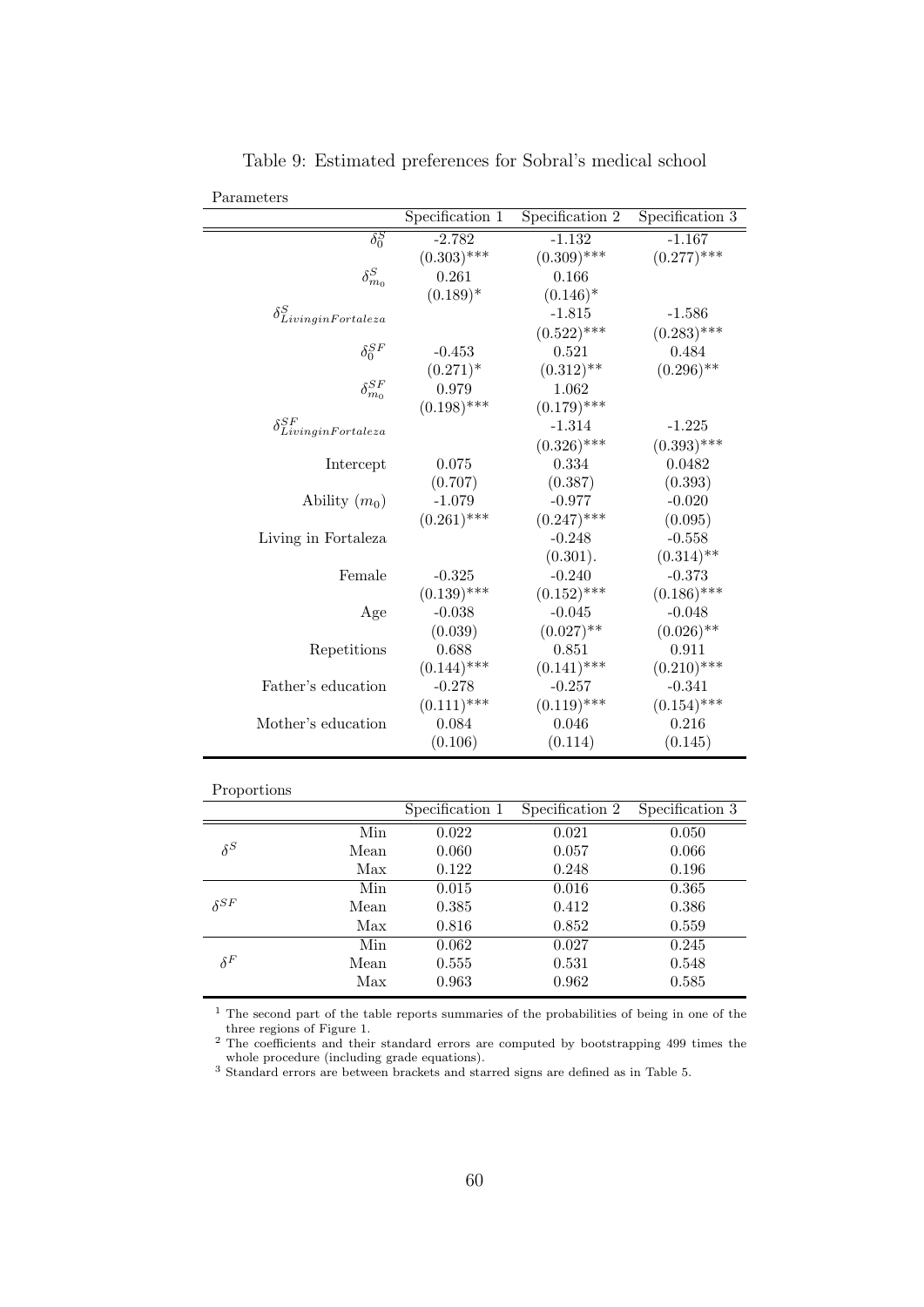|         | School          |                        | Sobral  | Fortaleza |
|---------|-----------------|------------------------|---------|-----------|
| Stage 1 | Original system | Mean Thresholds        | 183.13  | 190.10    |
|         |                 | <b>Standard Errors</b> | (0.850) | (0.397)   |
|         | Cutting seats   | Mean Thresholds        | 196.75  | 200.71    |
|         |                 | <b>Standard Errors</b> | (0.962) | (0.510)   |
|         | Two-Choices     | Mean Thresholds        | 187.39  | 190.16    |
|         |                 | Standard error         | (0.552) | (0.434)   |
|         | Timing-Change   | Mean Thresholds        | 205.59  | 186.89    |
|         |                 | Standard error         | (0.508) | (0.390)   |
|         |                 |                        |         |           |
|         |                 |                        |         |           |
|         | School          |                        | Sobral  | Fortaleza |
| Stage 2 | Original system | Mean Thresholds        | 239.03  | 244.63    |
|         |                 | <b>Standard Errors</b> | (2.907) | (1.426)   |
|         | Cutting seats   | Mean Thresholds        | 234.25  | 237.43    |
|         |                 | Standard Errors        | (3.124) | (1.610)   |
|         | Two-Choices     | Mean Thresholds        | 235.21  | 241.25    |
|         |                 | Standard error         | (2.562) | (1.296)   |
|         | Timing-Change   | Mean Thresholds        | 259.77  | 235.49    |

Table 10: Thresholds in the original and counterfactual experiments

<sup>1</sup> The coefficients and their standard errors are computed by using the 499 bootstrapped estimates of preference and grade parameters and applying the procedure in the text.

<sup>2</sup> The cutting seats counterfactual has a few cases in which the computation developed in Section 5.2 does not converge after many repetitions, and we have excluded those bootstrap values that do not converge after 500 iterations.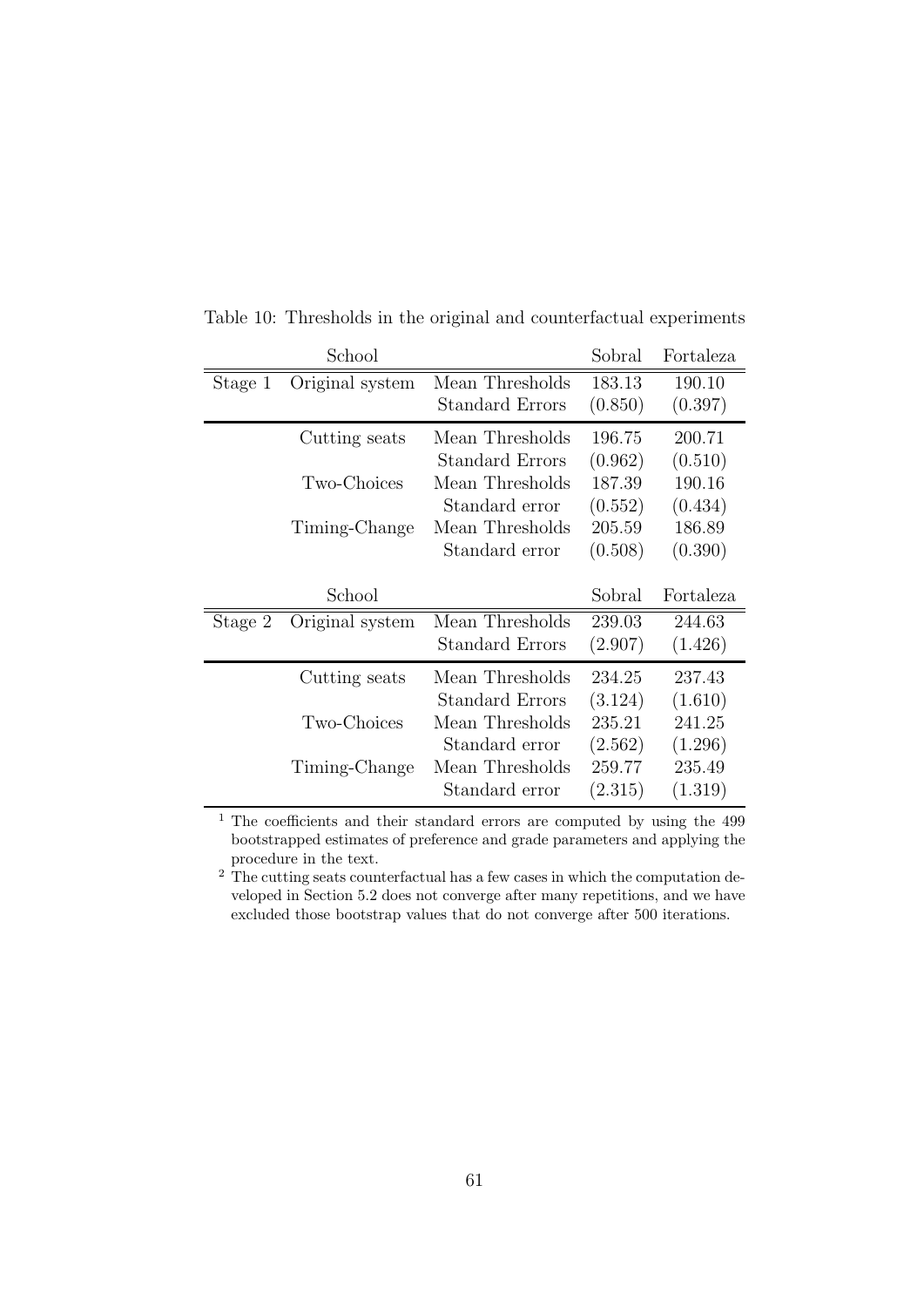| Expected                 | ALL        |         | $D =$ Sobral |         | $D = Fortaleza$ |         |
|--------------------------|------------|---------|--------------|---------|-----------------|---------|
| Final Grade              | mean       | s.d.    | mean         | s.d.    | mean            | s.d.    |
| $0\% - 50\%$             | $-0.00033$ | 0.00059 | $-0.00048$   | 0.00083 | $-0.00030$      | 0.00052 |
| $50\% - 60\%$            | $-0.00383$ | 0.00208 | $-0.00448$   | 0.00254 | $-0.00360$      | 0.00185 |
| 60%-70%                  | $-0.00751$ | 0.00633 | $-0.00872$   | 0.00617 | $-0.00716$      | 0.00635 |
| 70%-80%                  | $-0.00694$ | 0.01290 | $-0.01089$   | 0.00926 | $-0.00623$      | 0.01334 |
| 80%-82%                  | $-0.00851$ | 0.01289 | $-0.00754$   | 0.00575 | $-0.00885$      | 0.01460 |
| 82%-84%                  | $-0.00075$ | 0.01430 | 0.00073      | 0.00584 | $-0.00107$      | 0.01558 |
| 84\%-86\%                | 0.01203    | 0.01002 | $-0.00200$   | 0.01422 | 0.01433         | 0.00700 |
| 86%-88%                  | 0.00229    | 0.01111 | $-0.00033$   | 0.01141 | 0.00302         | 0.01105 |
| 88\%-90\%                | 0.01226    | 0.00860 | 0.00803      | 0.00319 | 0.01291         | 0.00899 |
| 90\%-92\%                | 0.01657    | 0.01203 | 0.00157      | 0.01103 | 0.01828         | 0.01102 |
| 92%-94%                  | 0.01695    | 0.01015 | 0.00671      | 0.01245 | 0.01942         | 0.00779 |
| 94%-96%                  | 0.02622    | 0.00550 | 0.01191      | 0.00157 | 0.02739         | 0.00376 |
| 96\%-98\%                | 0.03126    | 0.00648 | 0.01385      | 0.00293 | 0.03311         | 0.00305 |
| 98%-100%                 | 0.02890    | 0.01028 | 0.01041      | 0.00230 | 0.03398         | 0.00343 |
| $\mathbf{E}(\Delta U_i)$ |            |         |              |         |                 |         |
|                          | 0.00080    |         | $-0.00218$   |         | 0.00149         |         |
| s.d. $(\Delta U_i)$      |            |         |              |         |                 |         |
|                          | 0.01107    |         | 0.00710      |         | 0.01170         |         |
| $\Pr(\Delta U_i > 0)$    |            |         |              |         |                 |         |
|                          | 0.3907     |         | 0.2934       |         | 0.4133          |         |

Table 11: Cutting seats: Expected utility changes

<sup>1</sup> ALL contains all the students no matter what the original choices are.

<sup>2</sup> D=Sobral means the sub-population of those who choose Sobral in the original system; and D=Fortaleza means the sub-population of those who choose Fortaleza in the original system.

<sup>3</sup>  $\mathbf{E}(\Delta U_i)$  (resp. s.d. $(\Delta U_i)$ ) is the sample average (resp. standard deviation) of the total utilitarian welfare change.

<sup>3</sup> Pr( $\Delta U_i > 0$ ) is the frequency of students whose expected utility changes are positive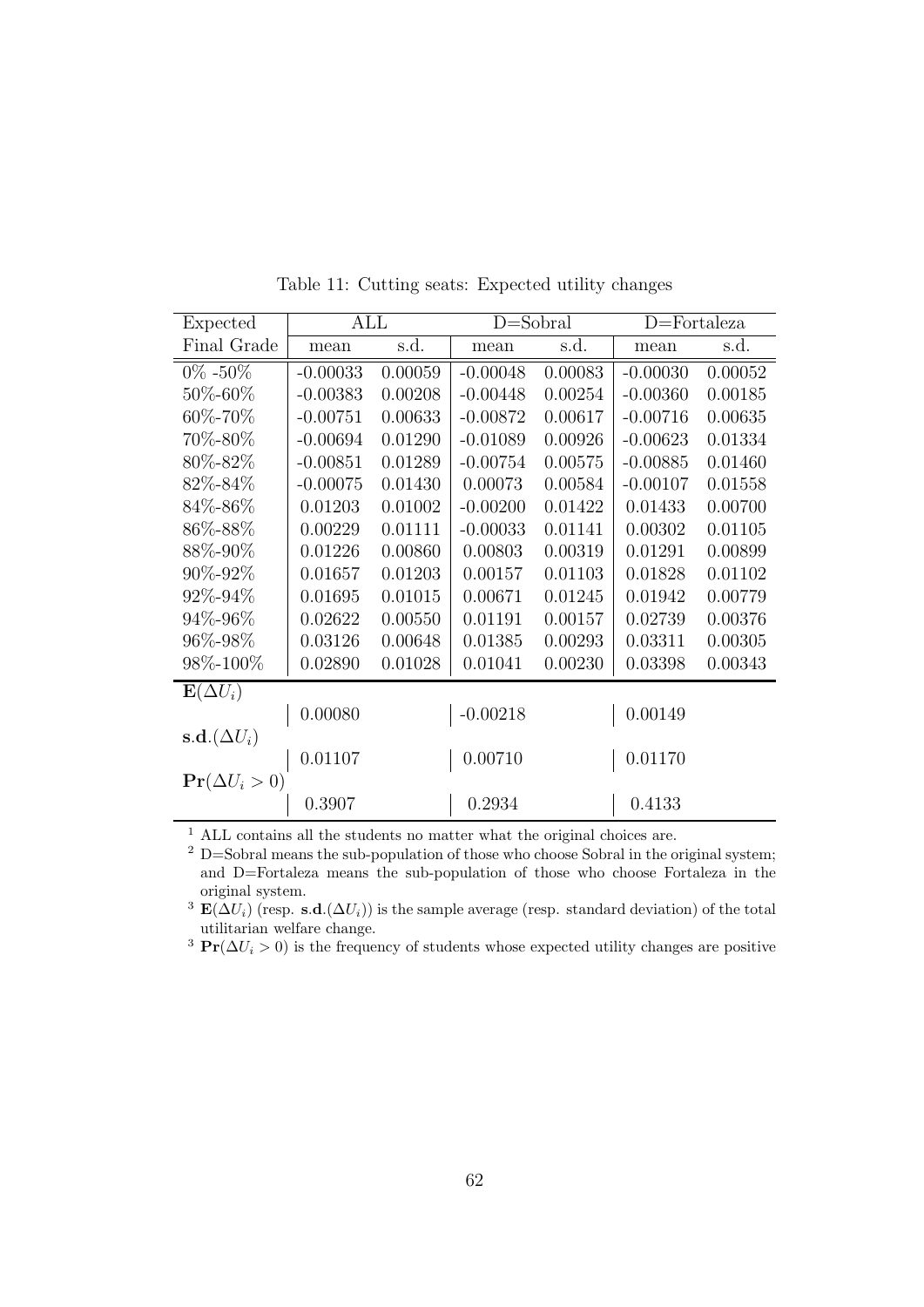| Expected                              | $\mu = 0.8$ |         | $\mu = 0$  |         | $\mu = 1$  |         |
|---------------------------------------|-------------|---------|------------|---------|------------|---------|
| Final Grade                           | mean        | s.d.    | mean       | s.d.    | mean       | s.d.    |
| $0\% - 50\%$                          | $-0.00033$  | 0.00059 | $-0.00030$ | 0.00054 | $-0.00034$ | 0.00061 |
| 50\%-60\%                             | $-0.00383$  | 0.00208 | $-0.00351$ | 0.00187 | $-0.00391$ | 0.00214 |
| 60%-70%                               | $-0.00751$  | 0.00633 | $-0.00698$ | 0.00584 | $-0.00764$ | 0.00646 |
| 70%-80%                               | $-0.00694$  | 0.01290 | $-0.00660$ | 0.01232 | $-0.00702$ | 0.01304 |
| 80\%-82\%                             | $-0.00851$  | 0.01289 | $-0.00842$ | 0.01266 | $-0.00853$ | 0.01295 |
| 82%-84%                               | $-0.00075$  | 0.01430 | $-0.00085$ | 0.01394 | $-0.00072$ | 0.01439 |
| 84\%-86\%                             | 0.01203     | 0.01002 | 0.01185    | 0.00984 | 0.01208    | 0.01007 |
| 86%-88%                               | 0.00229     | 0.01111 | 0.00209    | 0.01084 | 0.00234    | 0.01118 |
| 88\%-90\%                             | 0.01226     | 0.00860 | 0.01186    | 0.00848 | 0.01236    | 0.00863 |
| 90\%-92\%                             | 0.01657     | 0.01203 | 0.01630    | 0.01191 | 0.01664    | 0.01206 |
| $92\% - 94\%$                         | 0.01695     | 0.01015 | 0.01651    | 0.00997 | 0.01706    | 0.01019 |
| 94\%-96\%                             | 0.02622     | 0.00550 | 0.02579    | 0.00555 | 0.02633    | 0.00549 |
| 96%-98%                               | 0.03126     | 0.00648 | 0.03077    | 0.00652 | 0.03138    | 0.00647 |
| 98%-100%                              | 0.02890     | 0.01028 | 0.02852    | 0.01031 | 0.02900    | 0.01027 |
| $\mathbf{E}(\Delta U_i)$              |             |         |            |         |            |         |
|                                       | 0.00080     |         | $-0.00218$ |         | 0.00149    |         |
| $\operatorname{\bf s.d.}(\Delta U_i)$ |             |         |            |         |            |         |
|                                       | 0.01107     |         | 0.00710    |         | 0.01170    |         |
| $\Pr(\Delta U_i > 0)$                 |             |         |            |         |            |         |
|                                       | 0.3907      |         | 0.2934     |         | 0.4133     |         |
| $\sim$ $\sim$                         |             |         |            |         |            |         |

Table 12: Cutting seats: Robustness

<sup>1</sup> Results as in Table 11 using different values of  $\mu$ .

 $^2$  See notes of Table 11  $\,$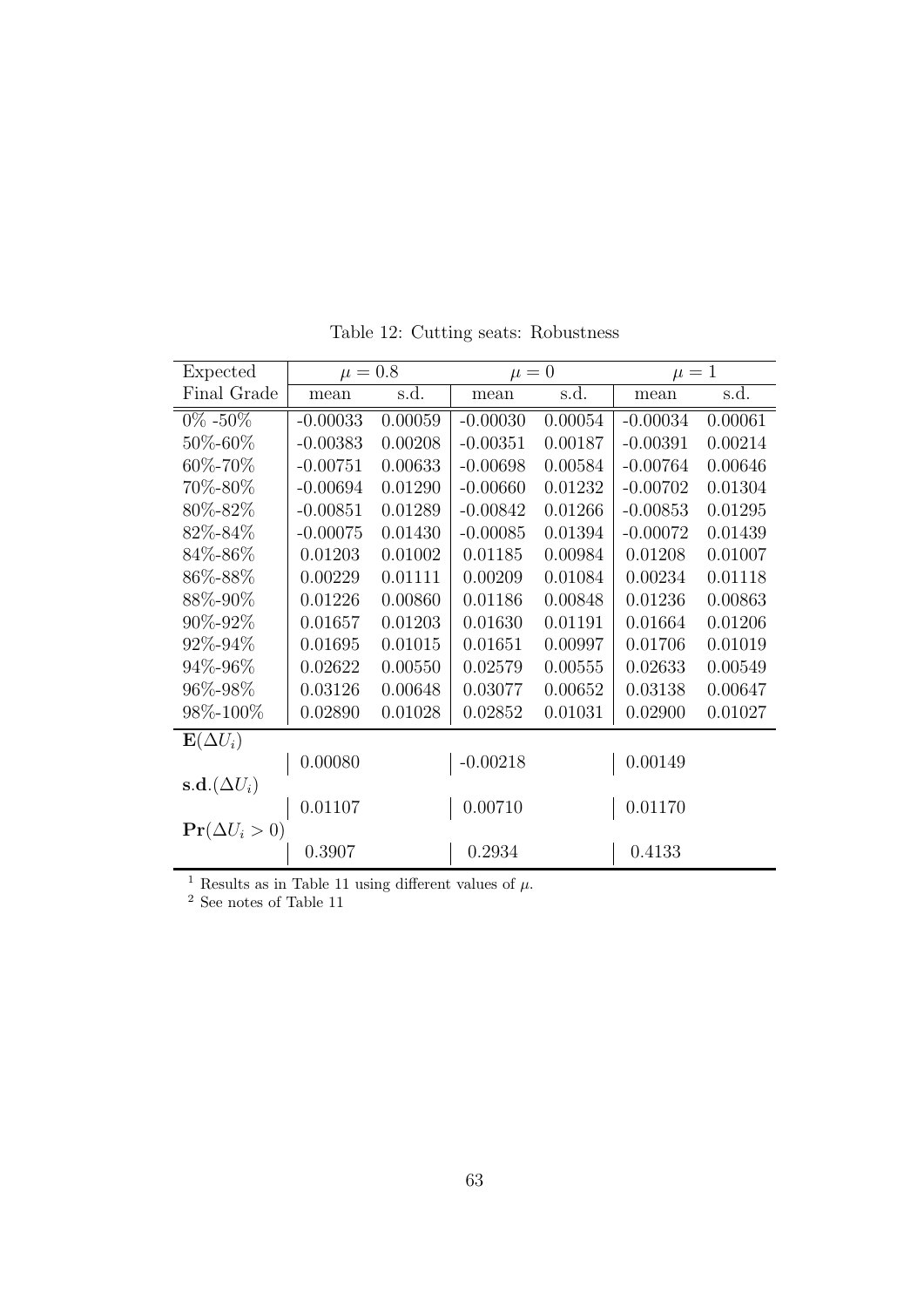| Expected                              | ALL     |         | $D = Sobral$ |         | $D = Fortaleza$ |         |
|---------------------------------------|---------|---------|--------------|---------|-----------------|---------|
| Final Grade                           | mean    | s.d.    | mean         | s.d.    | mean            | s.d.    |
| $0\% - 50\%$                          | 0.00019 | 0.00041 | $-0.00006$   | 0.00015 | 0.00025         | 0.00043 |
| 50\%-60\%                             | 0.00177 | 0.00206 | $-0.00046$   | 0.00041 | 0.00254         | 0.00183 |
| 60\%-70\%                             | 0.00601 | 0.00642 | $-0.00040$   | 0.00038 | 0.00790         | 0.00613 |
| 70%-80%                               | 0.01226 | 0.01022 | $-0.00009$   | 0.00050 | 0.01446         | 0.00953 |
| 80%-82%                               | 0.02100 | 0.01562 | 0.00019      | 0.00012 | 0.02810         | 0.01123 |
| 82%-84%                               | 0.01962 | 0.01363 | 0.00023      | 0.00015 | 0.02384         | 0.01120 |
| 84\%-86\%                             | 0.01433 | 0.01039 | 0.00023      | 0.00013 | 0.01664         | 0.00934 |
| 86%-88%                               | 0.02760 | 0.01886 | 0.00034      | 0.00012 | 0.03520         | 0.01363 |
| 88\%-90\%                             | 0.02968 | 0.01713 | 0.00033      | 0.00010 | 0.03420         | 0.01355 |
| $90\% - 92\%$                         | 0.02497 | 0.02098 | 0.00049      | 0.00025 | 0.02777         | 0.02034 |
| 92%-94%                               | 0.03179 | 0.02228 | 0.00054      | 0.00021 | 0.03935         | 0.01790 |
| 94\%-96\%                             | 0.03469 | 0.01907 | 0.00048      | 0.00022 | 0.03748         | 0.01699 |
| 96\%-98\%                             | 0.04127 | 0.02469 | 0.00073      | 0.00026 | 0.04558         | 0.02186 |
| 98%-100%                              | 0.03756 | 0.02944 | 0.00063      | 0.00030 | 0.04769         | 0.02496 |
| $\mathbf{E}(\Delta U_i)$              |         |         |              |         |                 |         |
|                                       | 0.00780 |         | 0.00008      |         | 0.00964         |         |
| $\operatorname{\bf s.d.}(\Delta U_i)$ |         |         |              |         |                 |         |
|                                       | 0.01507 |         | 0.00039      |         | 0.01619         |         |
| $\Pr(\Delta U_i > 0)$                 |         |         |              |         |                 |         |
|                                       | 0.8814  |         | 0.3726       |         | $\mathbf{1}$    |         |

Table 13: Two choices: Expected utility changes

 $^{\rm 1}$  ALL contains all students no matter what the original choices are.

 $2$  D=Sobral means the sub-population of those who choose Sobral in the original system; and D=Fortaleza means the sub-population of those who choose Fortaleza in the original system.

<sup>3</sup> Notes: See notes of Table 11.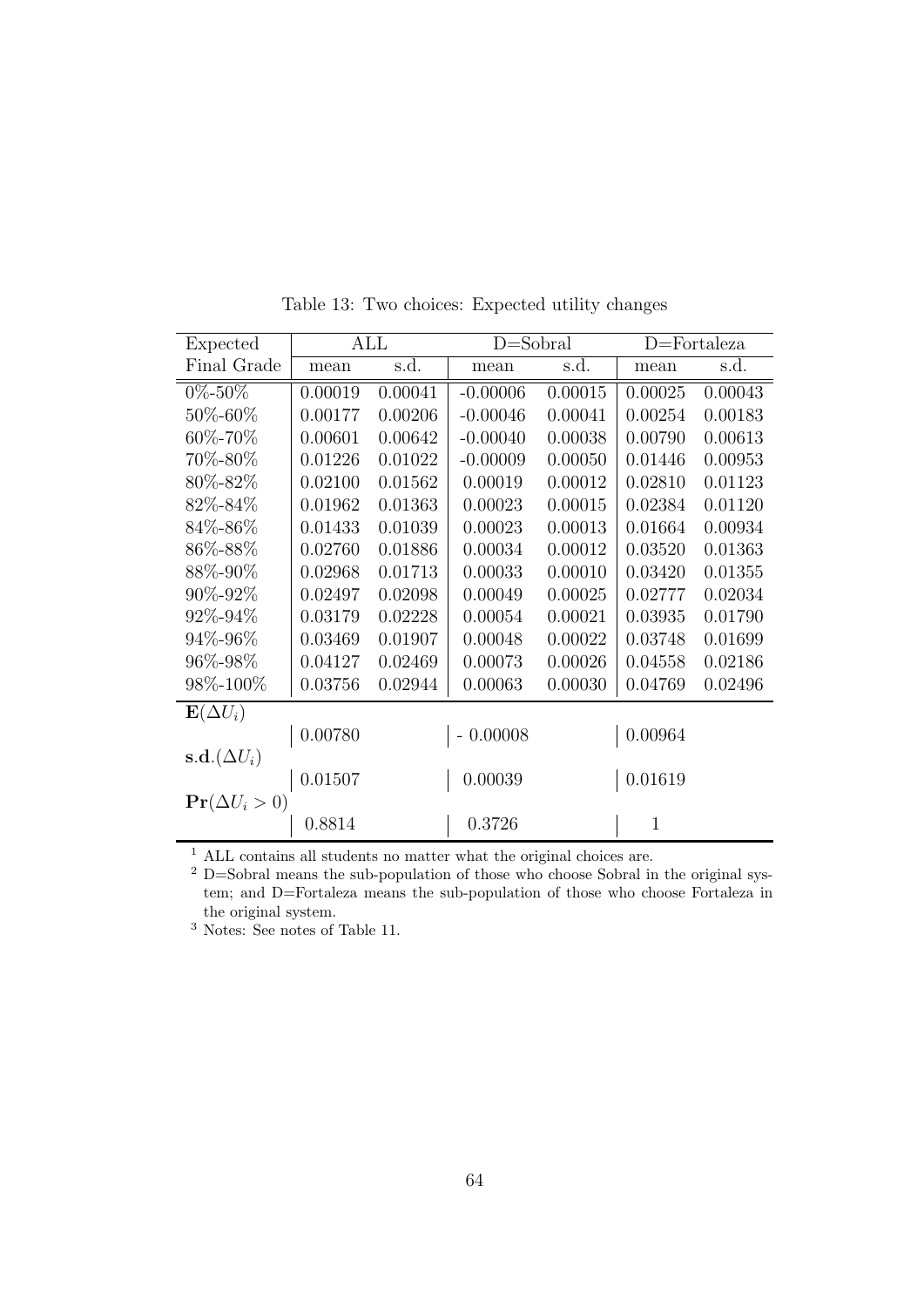| Expected                              | <b>ALL</b>   |         | $D = Sobral$ |         | $D =$ Fortaleza |         |
|---------------------------------------|--------------|---------|--------------|---------|-----------------|---------|
| Final Grade                           | mean         | s.d.    | mean         | s.d.    | mean            | s.d.    |
| $0\% - 50\%$                          | 0.00221      | 0.00383 | 0.00146      | 0.00223 | 0.00237         | 0.00408 |
| 50%-60%                               | 0.01885      | 0.01194 | 0.00784      | 0.00807 | 0.02231         | 0.01082 |
| 60%-70%                               | 0.04189      | 0.02198 | 0.01841      | 0.01606 | 0.04957         | 0.01783 |
| 70\%-80\%                             | 0.09641      | 0.03976 | 0.04911      | 0.04427 | 0.10524         | 0.03194 |
| 80%-82%                               | 0.13401      | 0.04577 | 0.06602      | 0.04275 | 0.15440         | 0.01940 |
| 82\%-84\%                             | 0.14342      | 0.04150 | 0.07605      | 0.04903 | 0.15914         | 0.01653 |
| 84\%-86\%                             | 0.17757      | 0.03936 | 0.12277      | 0.07257 | 0.18806         | 0.01539 |
| 86%-88%                               | 0.19540      | 0.04594 | 0.13027      | 0.06396 | 0.21277         | 0.01406 |
| 88\%-90\%                             | 0.22733      | 0.01694 | 0.20861      | 0.02565 | 0.22913         | 0.01503 |
| $90\% - 92\%$                         | 0.27670      | 0.08313 | 0.14890      | 0.09739 | 0.30017         | 0.05478 |
| 92%-94%                               | 0.28371      | 0.06732 | 0.19483      | 0.08725 | 0.30548         | 0.03824 |
| 94%-96%                               | 0.34077      | 0.05782 | 0.21722      | 0.13380 | 0.35337         | 0.02115 |
| 96\%-98\%                             | 0.42198      | 0.07927 | 0.28169      | 0.17460 | 0.43916         | 0.03365 |
| 98%-100%                              | 0.54759      | 0.16372 | 0.35510      | 0.24210 | 0.59972         | 0.07894 |
| $\mathbf{E}(\Delta U_i)$              |              |         |              |         |                 |         |
|                                       | 0.07259      |         | 0.03853      |         | 0.08053         |         |
| $\operatorname{\bf s.d.}(\Delta U_i)$ |              |         |              |         |                 |         |
|                                       | 0.12694      |         | 0.08966      |         | 0.13292         |         |
| $\Pr(\Delta U_i > 0)$                 |              |         |              |         |                 |         |
|                                       | $\mathbf{1}$ |         | 0.99         |         | $\mathbf{1}$    |         |

Table 14: Timing change: Expected utility changes

 $^{\rm 1}$  ALL contains all the students no matter what the original choices are.

<sup>2</sup> D=Sobral means the sub-population of those who choose Sobral in the original system; and D=Fortaleza means the sub-population of those who choose Fortaleza in the original system.

<sup>3</sup> See notes of Table 11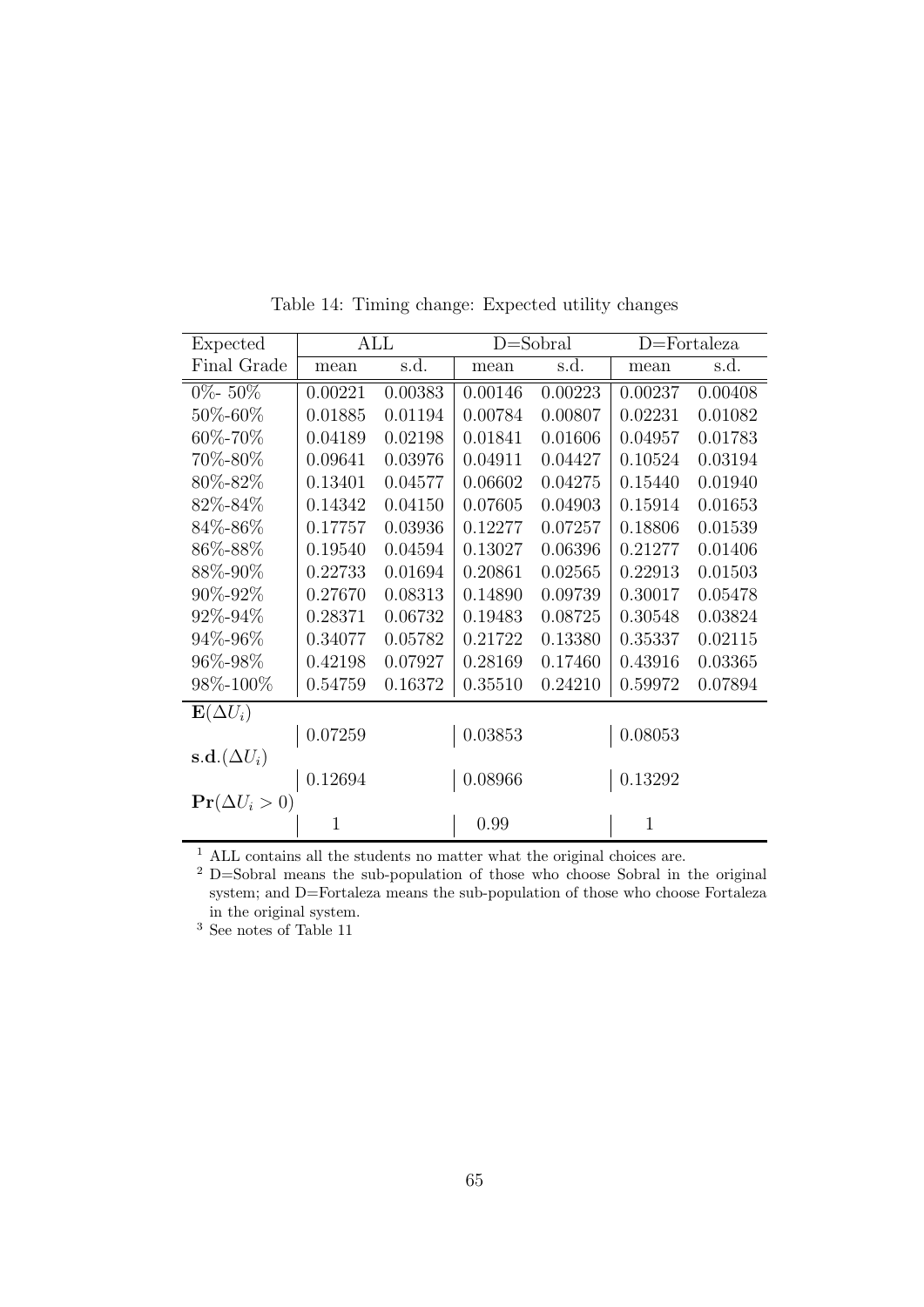

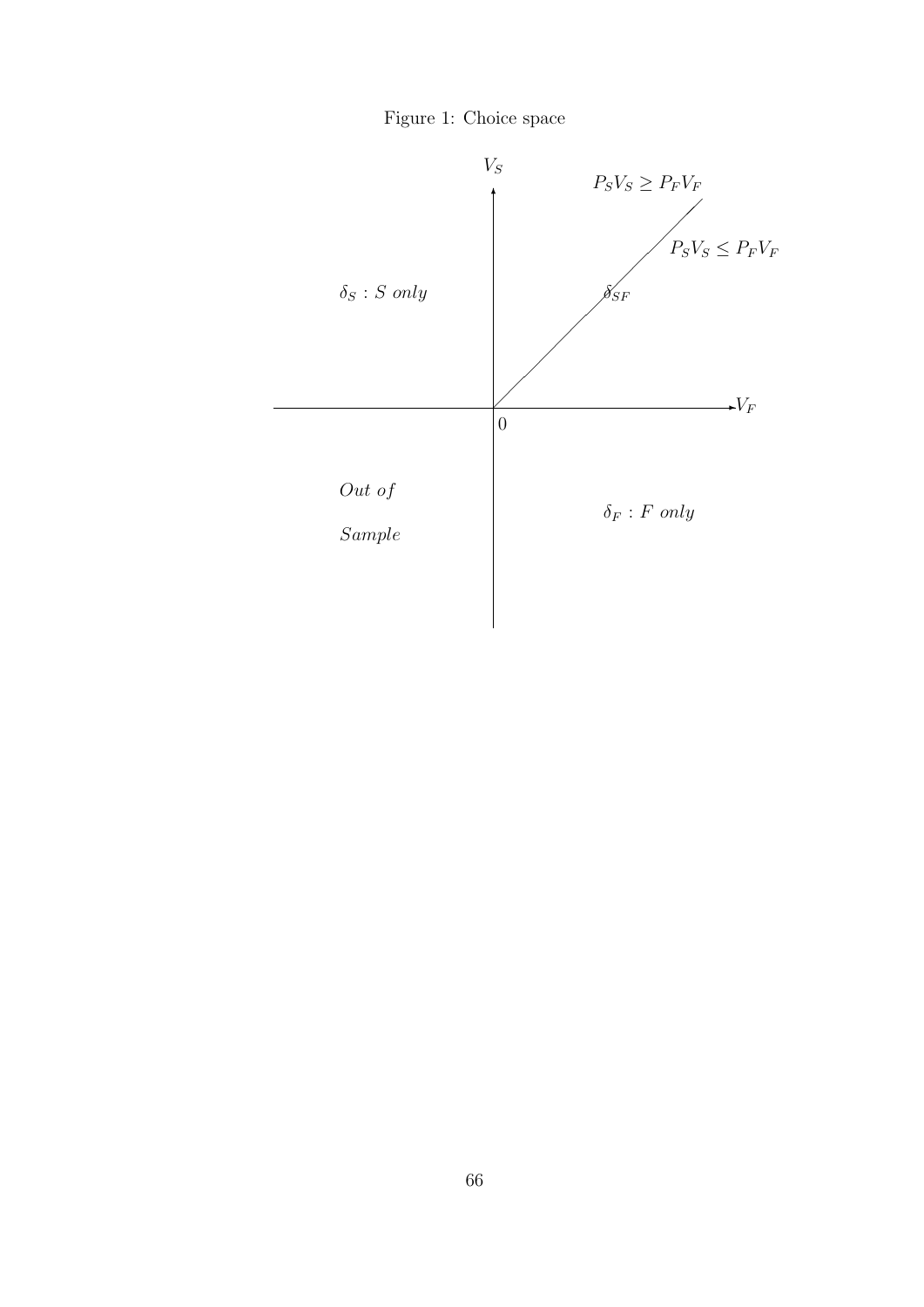

Figure 2: Density plots of the grades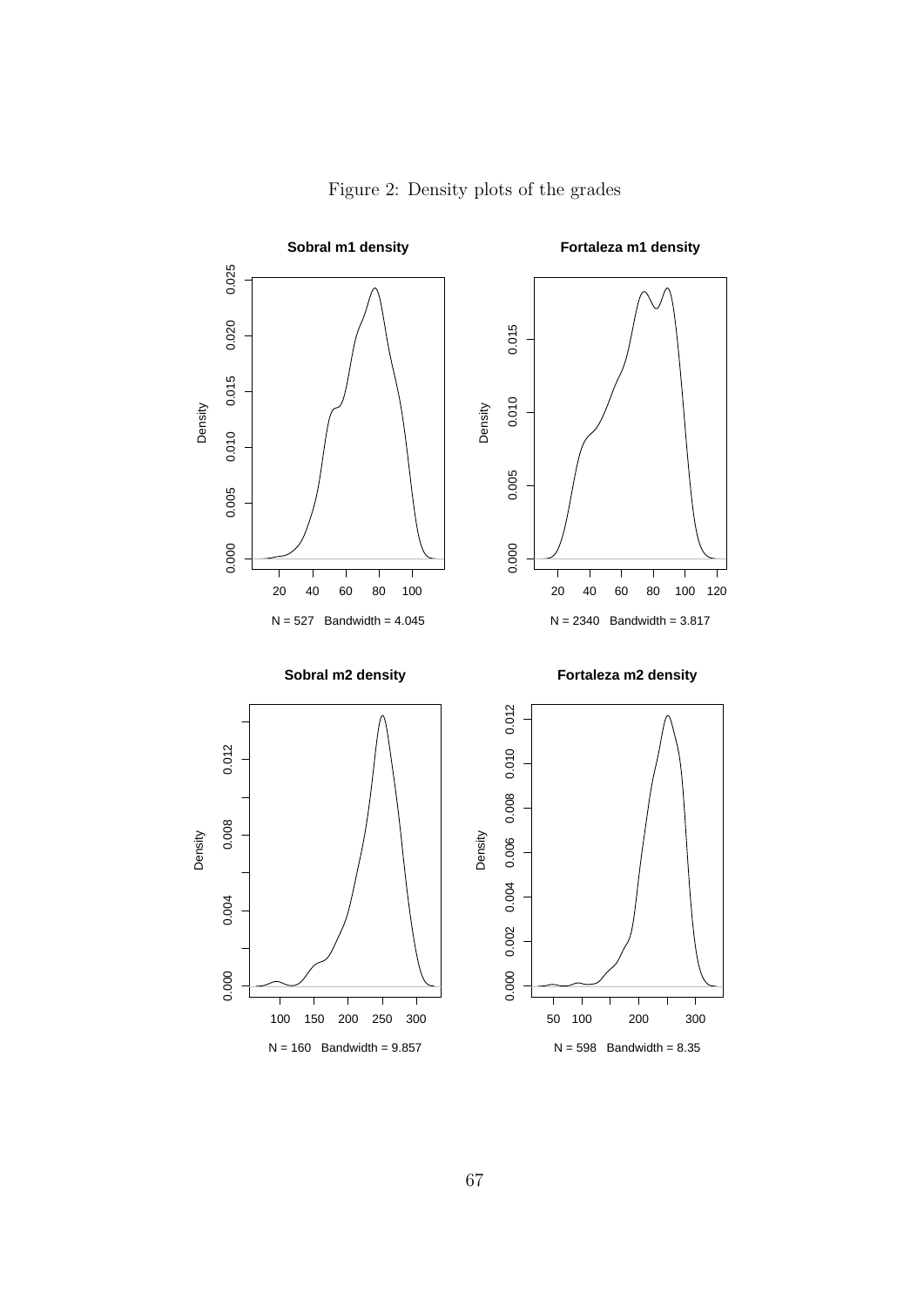Figure 3: The relation between ability and first stage grades



[1] The round grey points are the scatter plots of first stage grade on ability (normalized Enem); [2] The curve is the LOWESS curve of first stage grade on ability (normalized Enem).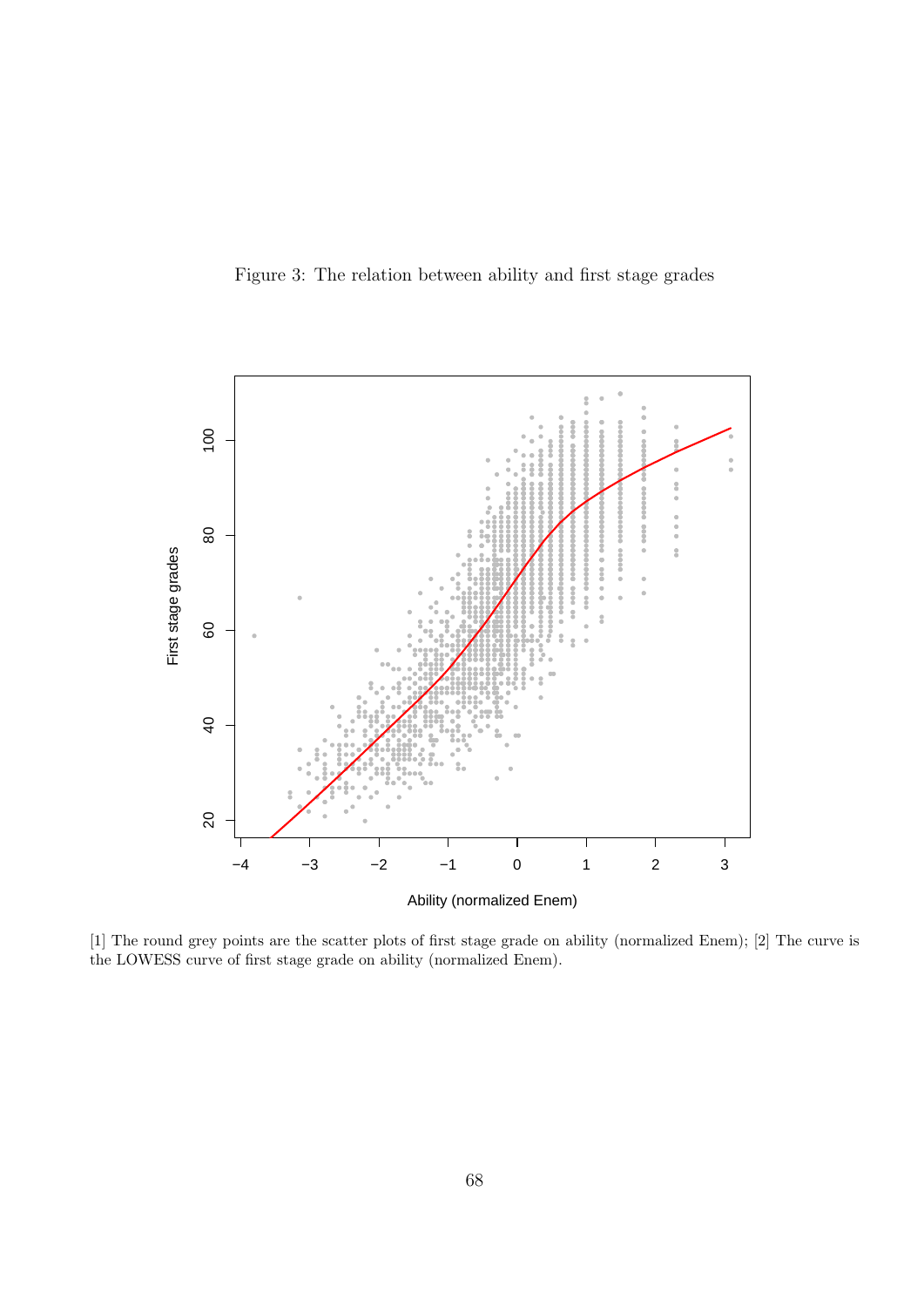Figure 4: The Odds ratio plot of simulated success probabilities



[1] The star points are odds ratio at the first stage ; [2] the triangular points are the odds ratio at the second stage; [3] percentiles are computed using first stage grades.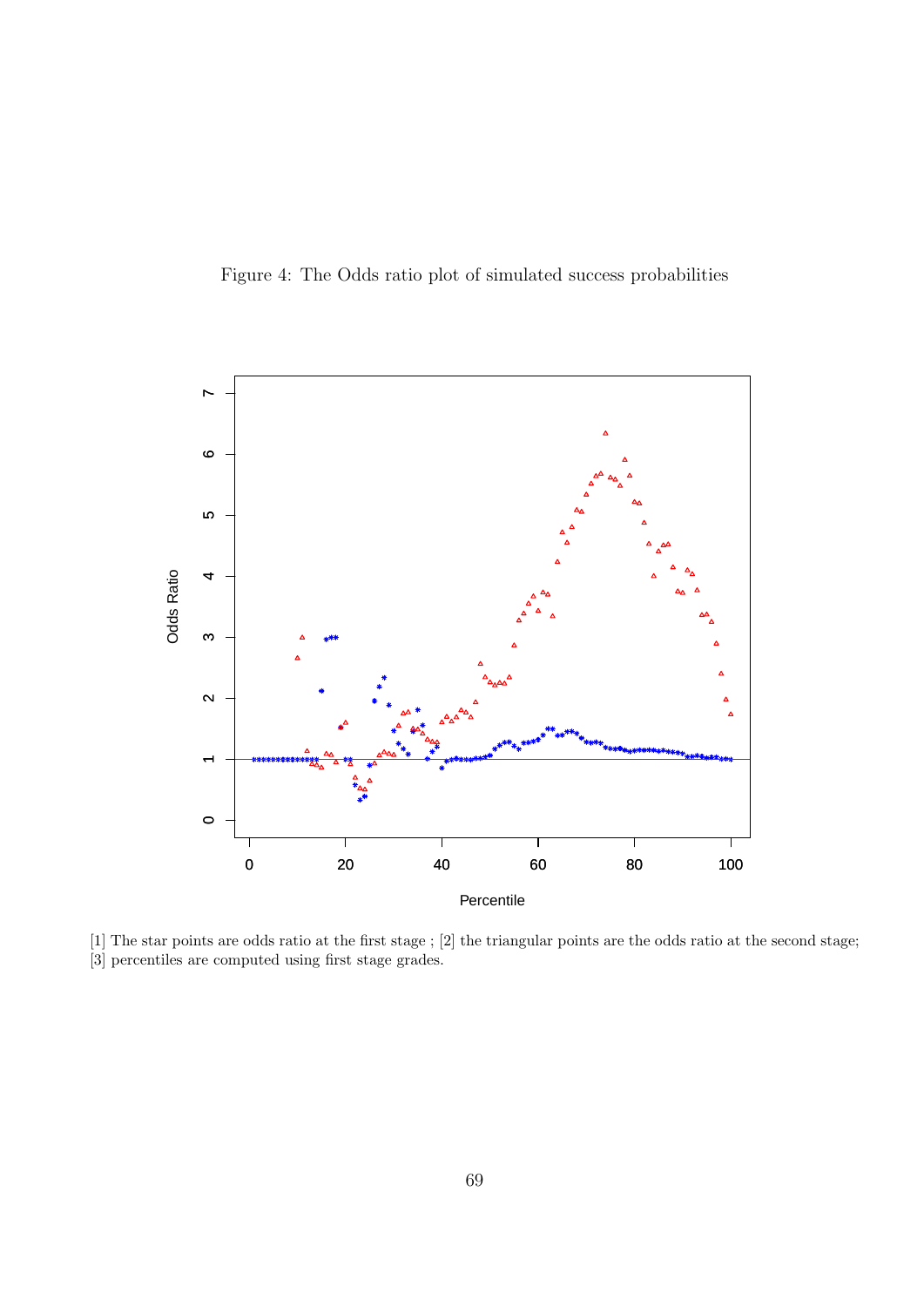



[1] The circles are individual success probability changes vs expected final grades; [2] From left to right, 1) the first probability changes vs expected mai grades, [2] From left  $\upsilon$  right, 1) the first<br>vertical line is the median, 2) the second line is the quantile of 1st stage admission  $-(1 - \frac{4(nos + not)}{nobs}) \times 100\%$ , and<br>3) the third line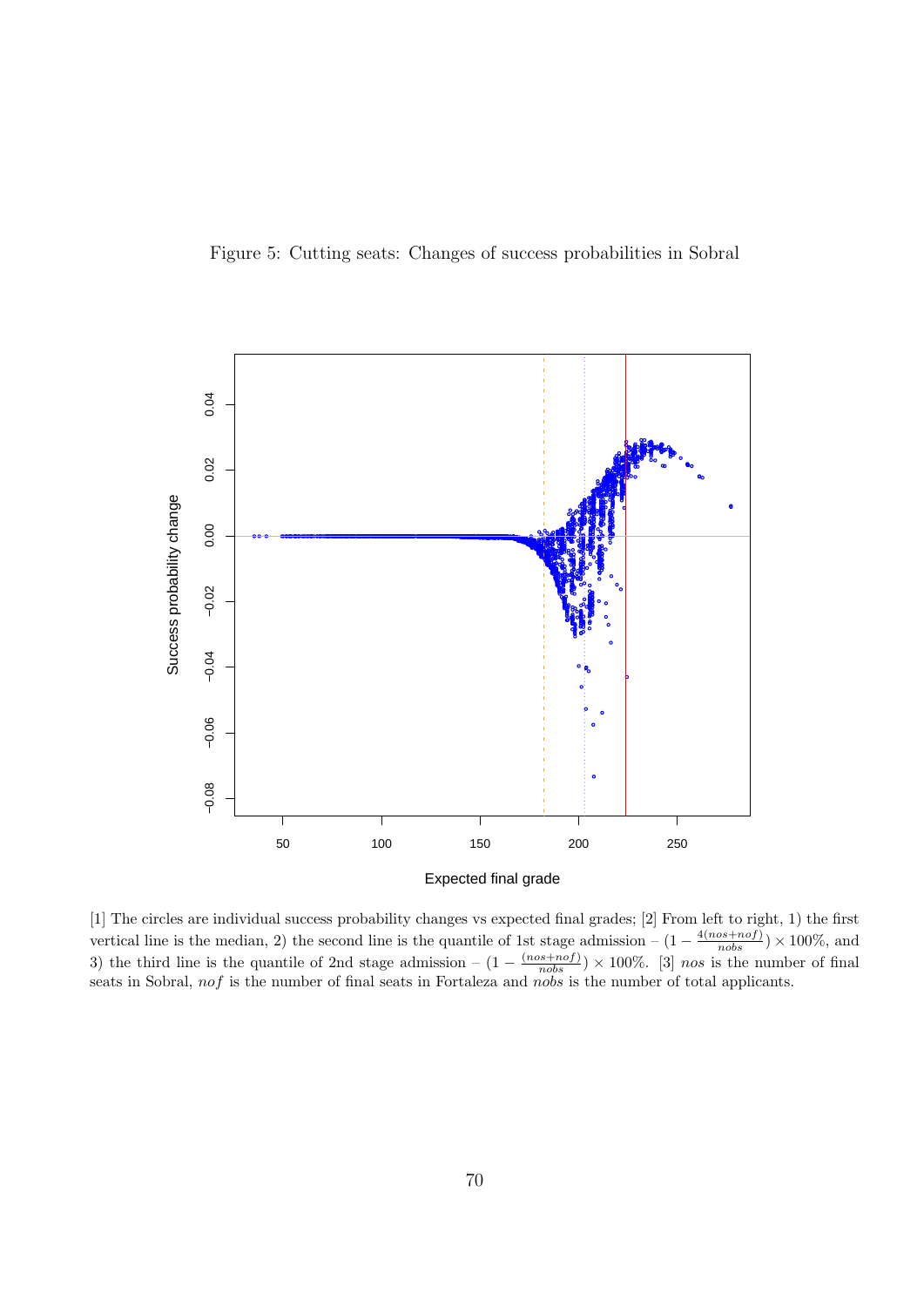



See notes of Figure  $5\,$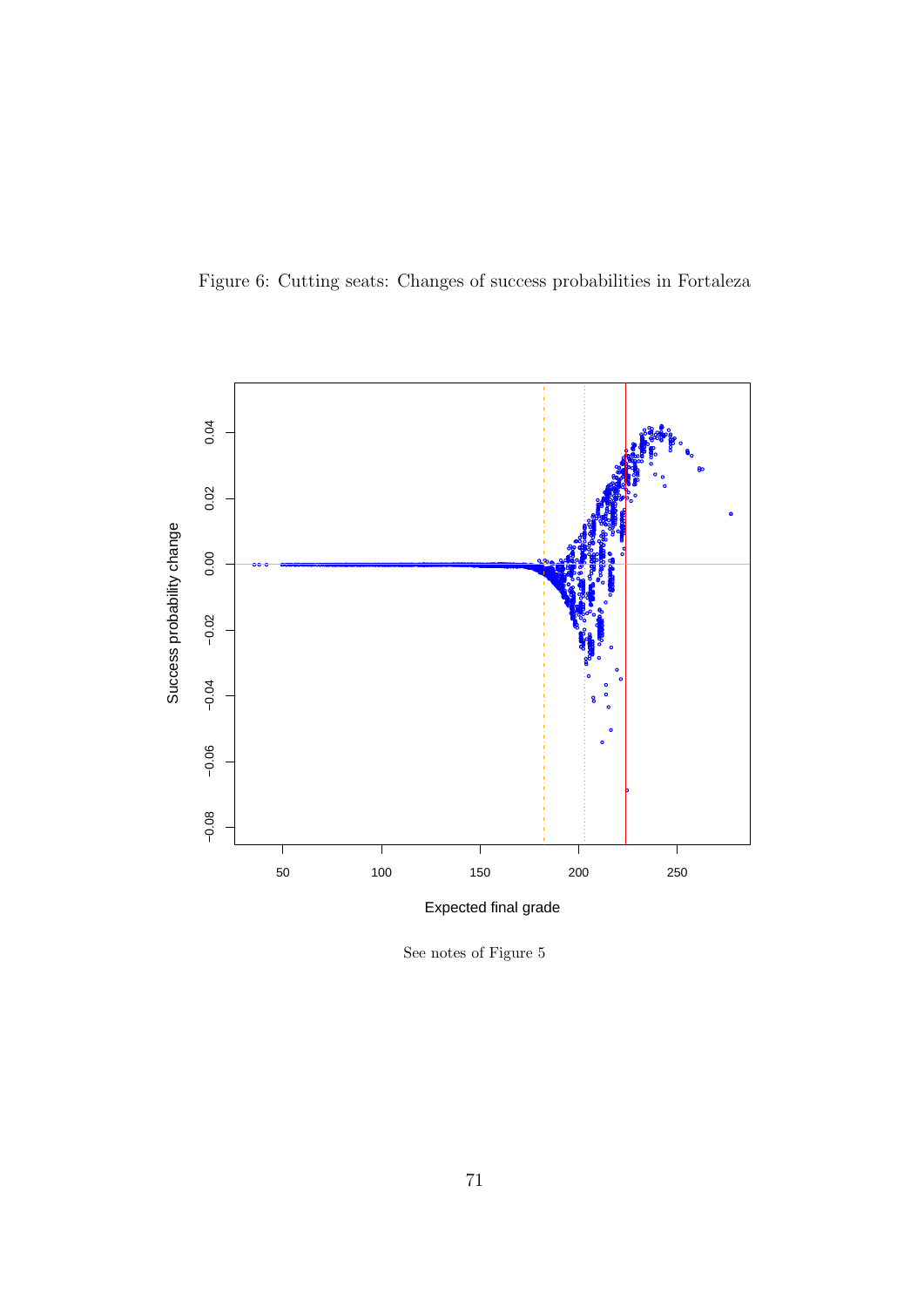Figure 7: Cutting seats: Expected utility changes



[1] the grey squares (resp. blue triangles) report changes in expected utilities and expected final grades for those who choose Sobral (resp. Fortaleza) in the original system. [2] the red line is the 0 level; [3] the vertical lines are as in Figure 6.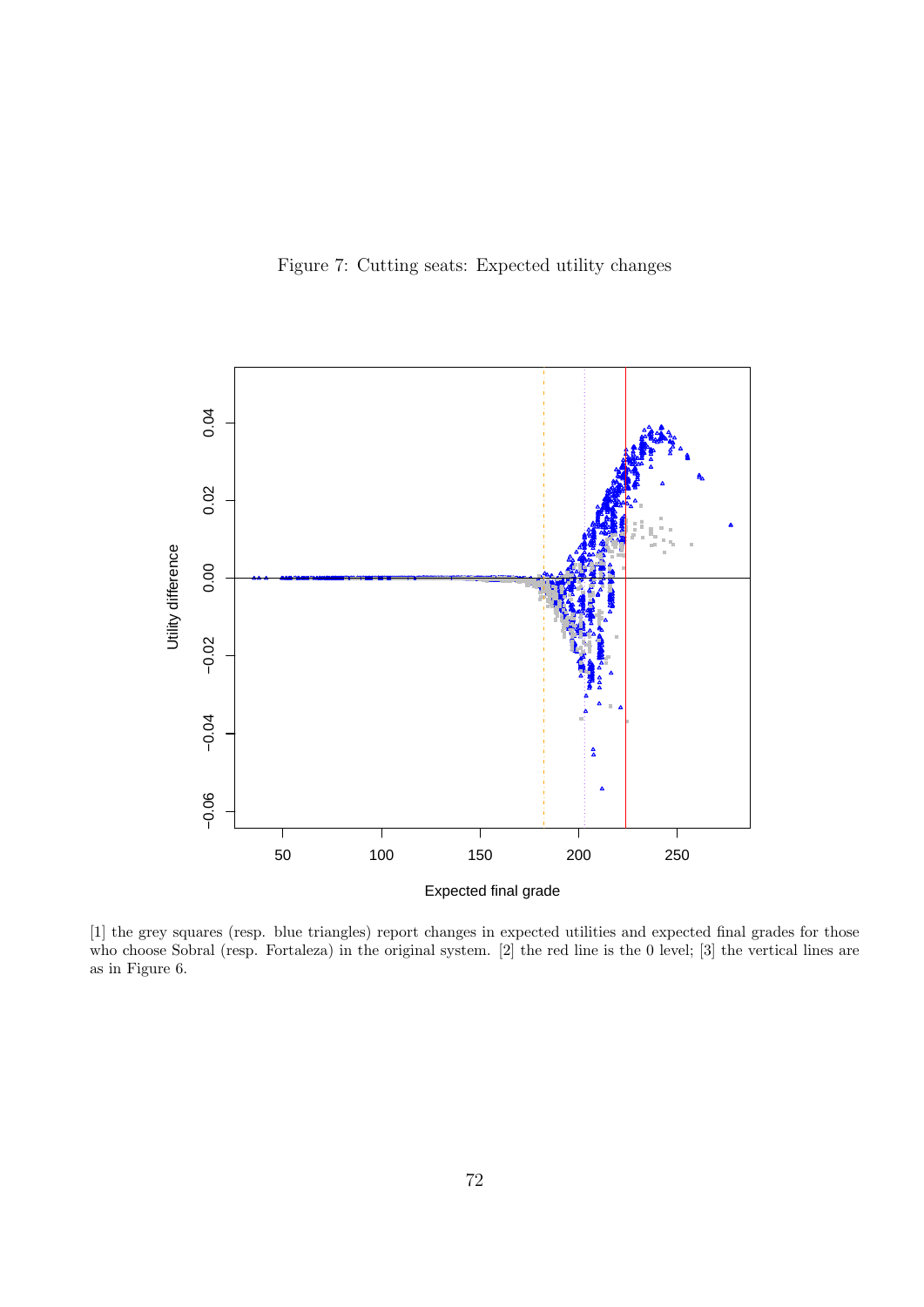Figure 8: Two choices: Success probability change in Sobral



Notes: See notes of Figure  $5\,$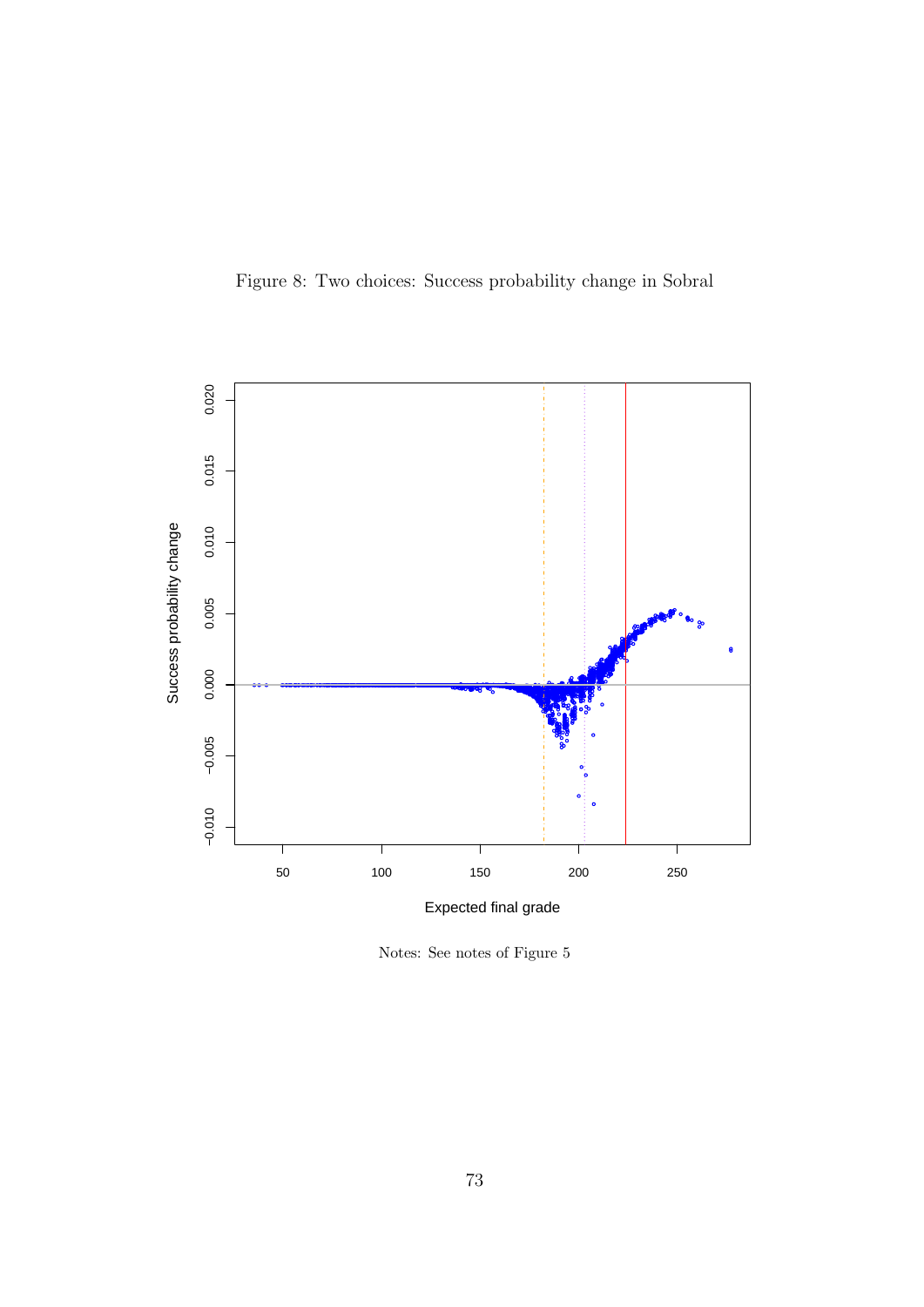



Notes: See notes of Figure  $5\,$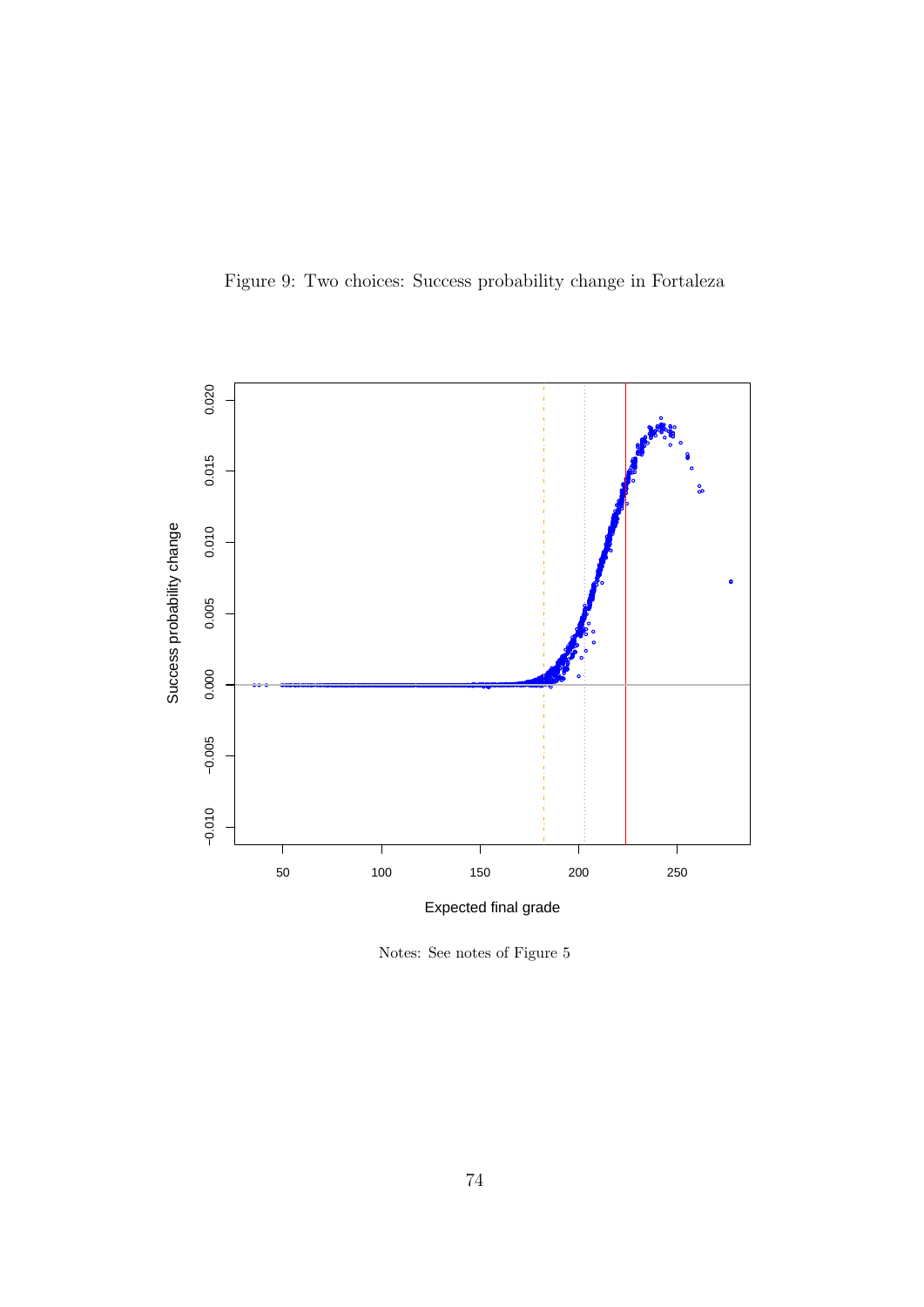Figure 10: Two choices: Expected utility changes



Notes: See notes of Figure 7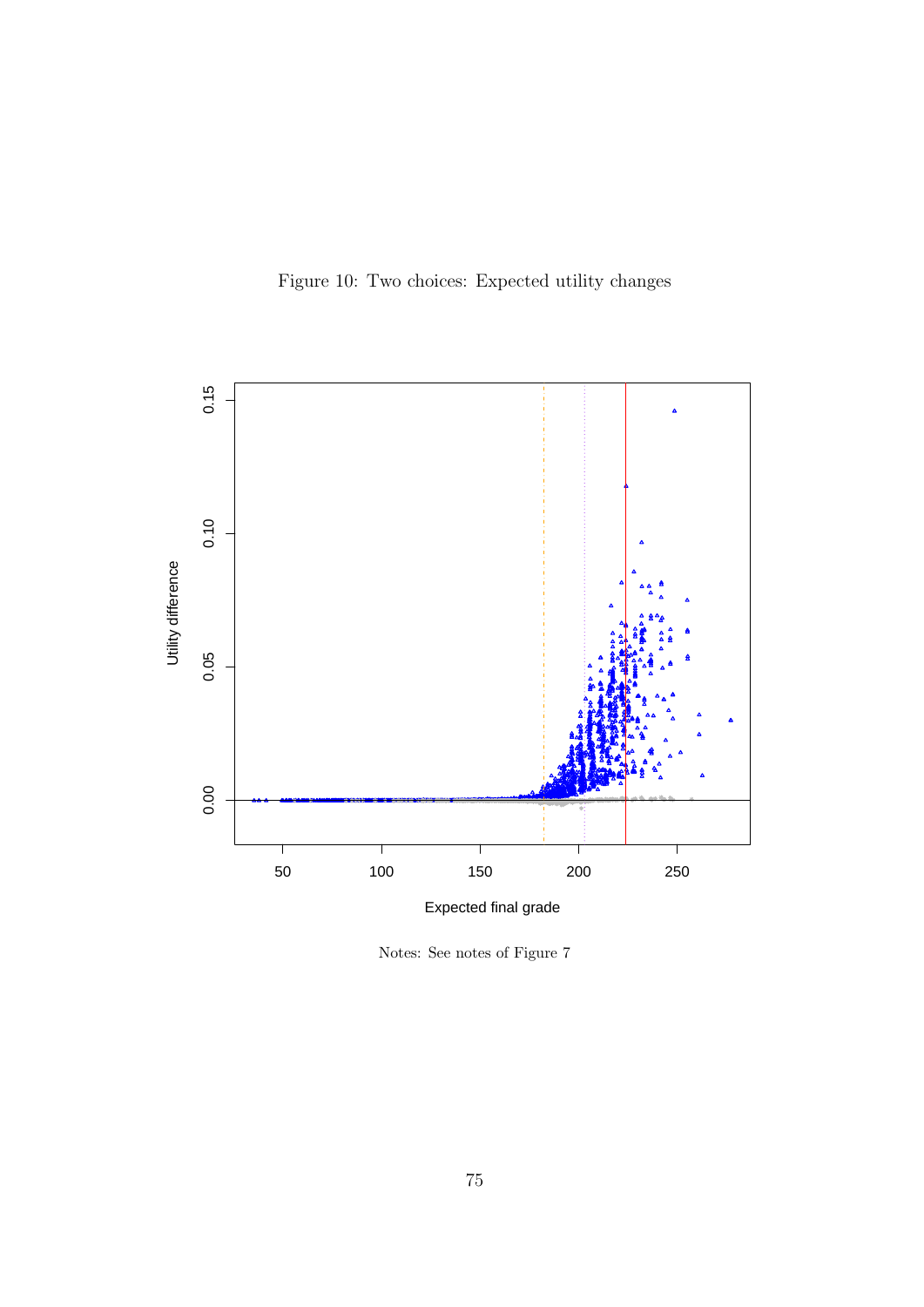

Figure 11: Timing change: Success probability changes in Sobral

Notes: See notes of Figure  $5\,$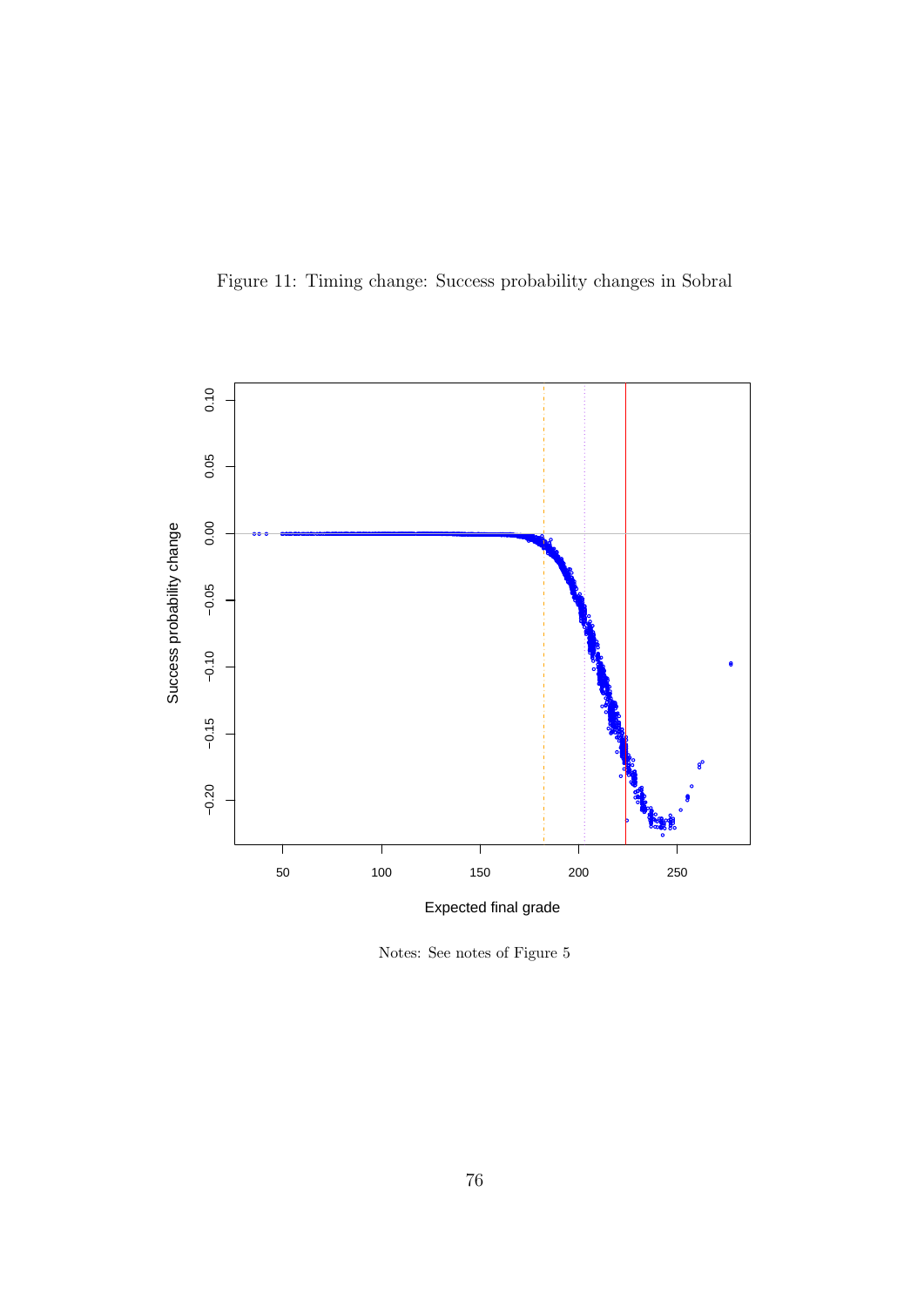

Figure 12: Timing change: Success probability changes in Fortaleza

Notes: See notes of Figure  $5\,$